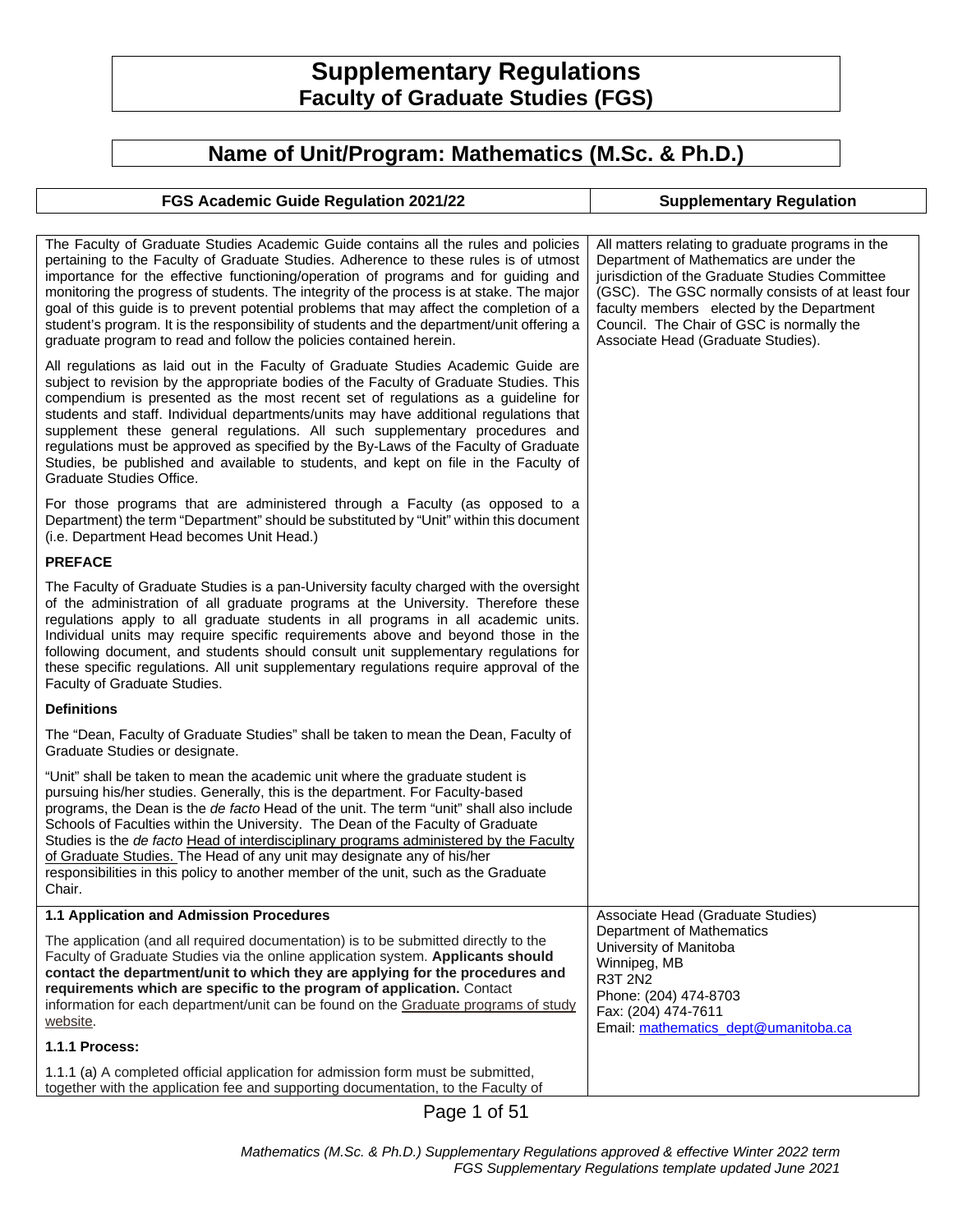| FGS Academic Guide Regulation 2021/22                                                                                                                                                                                                                                                                                                                                                                                                                                                                                                                                                                                                                                                                                                                                                                                                                                                                                                                                             |                                                                                |             | <b>Supplementary Regulation</b>                                                   |                                                                                                                                                                                       |
|-----------------------------------------------------------------------------------------------------------------------------------------------------------------------------------------------------------------------------------------------------------------------------------------------------------------------------------------------------------------------------------------------------------------------------------------------------------------------------------------------------------------------------------------------------------------------------------------------------------------------------------------------------------------------------------------------------------------------------------------------------------------------------------------------------------------------------------------------------------------------------------------------------------------------------------------------------------------------------------|--------------------------------------------------------------------------------|-------------|-----------------------------------------------------------------------------------|---------------------------------------------------------------------------------------------------------------------------------------------------------------------------------------|
|                                                                                                                                                                                                                                                                                                                                                                                                                                                                                                                                                                                                                                                                                                                                                                                                                                                                                                                                                                                   |                                                                                |             |                                                                                   |                                                                                                                                                                                       |
| Graduate Studies, via the online application system. Note: International students must<br>pay special attention to the appropriate requirements with respect to transcripts (see<br>application form for details).                                                                                                                                                                                                                                                                                                                                                                                                                                                                                                                                                                                                                                                                                                                                                                |                                                                                |             |                                                                                   |                                                                                                                                                                                       |
| 1.1.1 (b) Applications are subsequently reviewed by the unit offering the program<br>which will decide whether the applicant meets the unit's criteria including, but not<br>limited to, availability of advisors, space, and facilities.                                                                                                                                                                                                                                                                                                                                                                                                                                                                                                                                                                                                                                                                                                                                         |                                                                                |             |                                                                                   |                                                                                                                                                                                       |
| 1.1.1 (c) Notification of recommended/rejected applications is sent by the Head of the<br>unit to the Faculty of Graduate Studies. Applications recommended for admission are<br>checked to determine if they meet the Faculty of Graduate Studies' eligibility<br>requirements. The Faculty of Graduate Studies then notifies applicants of their<br>acceptance or rejection.                                                                                                                                                                                                                                                                                                                                                                                                                                                                                                                                                                                                    |                                                                                |             |                                                                                   |                                                                                                                                                                                       |
|                                                                                                                                                                                                                                                                                                                                                                                                                                                                                                                                                                                                                                                                                                                                                                                                                                                                                                                                                                                   |                                                                                |             | 1.1.2 Deadlines for Recommended Applications (from Departments/Units to the       | Department of Mathematics<br>considers<br>The                                                                                                                                         |
|                                                                                                                                                                                                                                                                                                                                                                                                                                                                                                                                                                                                                                                                                                                                                                                                                                                                                                                                                                                   | <b>Faculty of Graduate Studies)</b><br>recommendations from departments/units. |             | The following are the deadlines for receipt by the Faculty of Graduate Studies of | applications throughout the year. However, for an<br>application to receive timely consideration, it must<br>be received before the deadlines listed on the<br>Graduate Program Page: |
| <b>Term</b>                                                                                                                                                                                                                                                                                                                                                                                                                                                                                                                                                                                                                                                                                                                                                                                                                                                                                                                                                                       | <b>Start Date</b>                                                              | Canadian/US | <b>International</b>                                                              | http://umanitoba.ca/faculties/graduate_studies/ad                                                                                                                                     |
| Fall                                                                                                                                                                                                                                                                                                                                                                                                                                                                                                                                                                                                                                                                                                                                                                                                                                                                                                                                                                              | September                                                                      | July 1      | April 1                                                                           | missions/programs/mathematics.html                                                                                                                                                    |
| Winter                                                                                                                                                                                                                                                                                                                                                                                                                                                                                                                                                                                                                                                                                                                                                                                                                                                                                                                                                                            | January                                                                        | November 1  | August 1                                                                          | The Department of Mathematics does not offer                                                                                                                                          |
| Summer                                                                                                                                                                                                                                                                                                                                                                                                                                                                                                                                                                                                                                                                                                                                                                                                                                                                                                                                                                            | May                                                                            | March 1     | December 1                                                                        | admission for the Spring or Summer sessions.                                                                                                                                          |
| <b>IMPORTANT:</b> These are not application deadlines. Applicants are required to submit<br>the application and documentation to the Faculty of Graduate Studies to meet the<br>application deadline in place for a particular department/unit. Deadlines vary depending<br>on the program to which the applicant is applying and whether the applicant is domestic<br>or international. Deadlines can be found by clicking the appropriate application program<br>page on the Graduate programs of study website.                                                                                                                                                                                                                                                                                                                                                                                                                                                                |                                                                                |             |                                                                                   |                                                                                                                                                                                       |
| 1.1.3 Application Fee                                                                                                                                                                                                                                                                                                                                                                                                                                                                                                                                                                                                                                                                                                                                                                                                                                                                                                                                                             |                                                                                |             |                                                                                   |                                                                                                                                                                                       |
| A \$100.00 (CDN) non-refundable fee must accompany an application for admission.<br>The Physician Assistant Studies and Orthodontics programs charge an additional fee<br>of \$25 and \$50, respectively.                                                                                                                                                                                                                                                                                                                                                                                                                                                                                                                                                                                                                                                                                                                                                                         |                                                                                |             |                                                                                   |                                                                                                                                                                                       |
| 1.1.4 Transcripts                                                                                                                                                                                                                                                                                                                                                                                                                                                                                                                                                                                                                                                                                                                                                                                                                                                                                                                                                                 |                                                                                |             |                                                                                   |                                                                                                                                                                                       |
| Unofficial copies of transcripts and final degree certificates are acceptable for initial<br>assessment and provisional admission purposes. Upon admission to the Faculty of<br>Graduate Studies, applicants must arrange for official transcripts from all post-<br>secondary institutions attended to be sent to the Faculty of Graduate Studies, within<br>one (1) month of the date on the admission letter. Applicants will be placed on hold,<br>which prevents registration until all admission requirements have been submitted. All<br>transcripts must arrive in sealed, university-stamped envelopes sent directly<br>from the issuing institution(s) and be accompanied by official and literal English<br>translations (Please refer to Transcripts: International below). For international<br>degrees or where the transcripts does not or will not clearly state that a degree has<br>been conferred, a copy of the official degree certificate is also required. |                                                                                |             |                                                                                   |                                                                                                                                                                                       |
|                                                                                                                                                                                                                                                                                                                                                                                                                                                                                                                                                                                                                                                                                                                                                                                                                                                                                                                                                                                   | 1.1.5 Transcripts: International                                               |             |                                                                                   |                                                                                                                                                                                       |
| Where academic records from a country other than Canada are produced in a language<br>other than English, the applicant must arrange for the submission of official literal<br>English translations of all records. To be official, original language documents and<br>English translations must arrive together in envelopes which have been sealed and<br>endorsed by the issuing institution. For international degrees, a copy of the official<br>degree certificate is also required.                                                                                                                                                                                                                                                                                                                                                                                                                                                                                        |                                                                                |             |                                                                                   |                                                                                                                                                                                       |
|                                                                                                                                                                                                                                                                                                                                                                                                                                                                                                                                                                                                                                                                                                                                                                                                                                                                                                                                                                                   | 1.1.6 Transcripts: University of Manitoba                                      |             |                                                                                   |                                                                                                                                                                                       |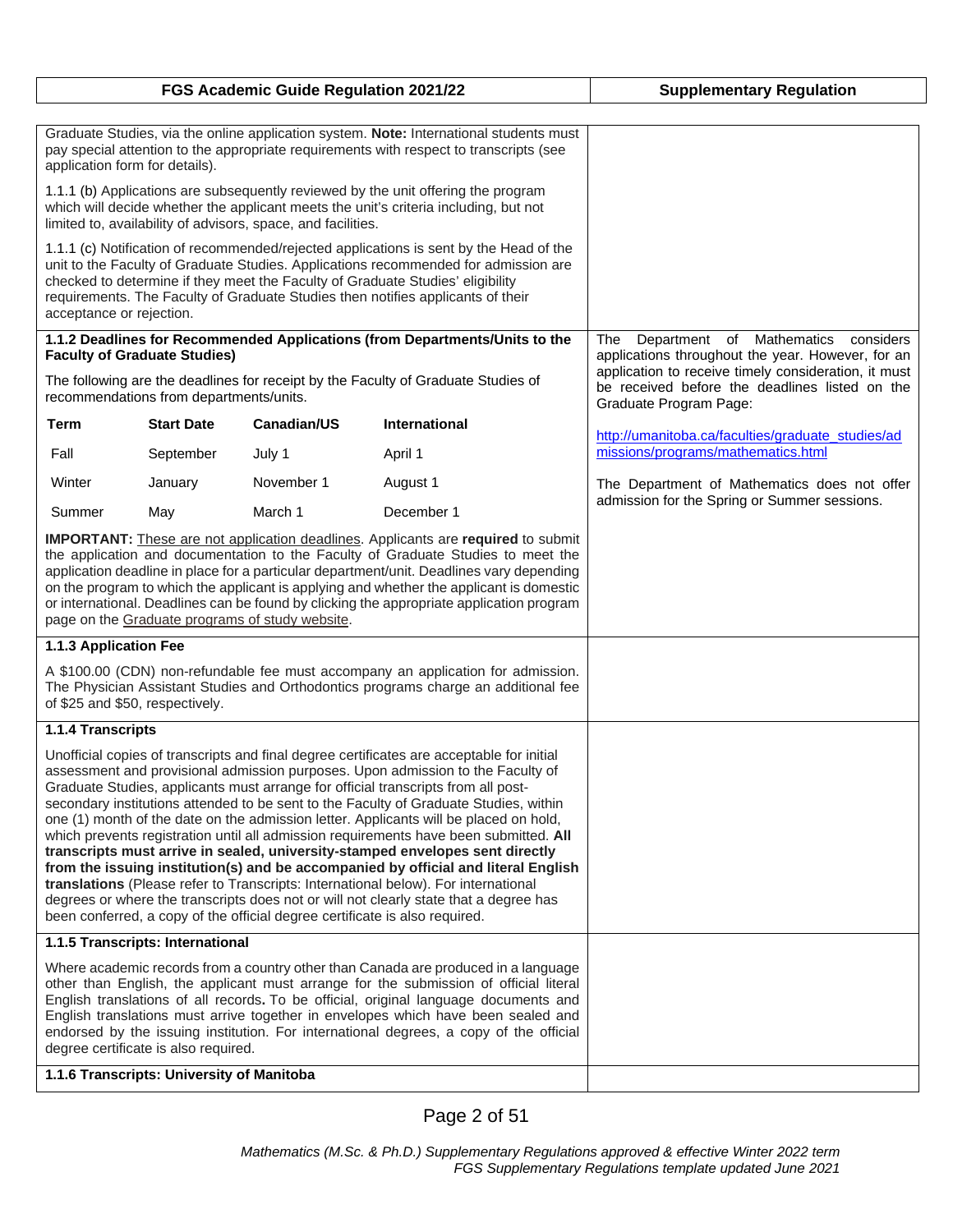| FGS Academic Guide Regulation 2021/22 | <b>Supplementary Regulation</b> |
|---------------------------------------|---------------------------------|
|---------------------------------------|---------------------------------|

| University of Manitoba students are not required to submit University of Manitoba<br>transcripts.                                                                                                                                                                                                                                                                                                                                                                                                                                                                                  |                                                                                                                                                                   |
|------------------------------------------------------------------------------------------------------------------------------------------------------------------------------------------------------------------------------------------------------------------------------------------------------------------------------------------------------------------------------------------------------------------------------------------------------------------------------------------------------------------------------------------------------------------------------------|-------------------------------------------------------------------------------------------------------------------------------------------------------------------|
| 1.1.7 Proficiency in English                                                                                                                                                                                                                                                                                                                                                                                                                                                                                                                                                       |                                                                                                                                                                   |
| A successfully completed English Language Proficiency Test from the approved list is<br>required of all applicants unless they have received a secondary school diploma<br>and/or university degree from Canada or one of the countries listed on the <b>English</b><br>Language Proficiency Test Exemption List (see 1.1.8). The Faculty of Graduate<br>Studies requires a passing, acceptable English Language Test score in order to offer<br>admission. Please note: In all cases, test scores older than two (2) years (from the<br>time of completing the test) are invalid. |                                                                                                                                                                   |
| Thresholds required for successful completion are indicated in parentheses.                                                                                                                                                                                                                                                                                                                                                                                                                                                                                                        |                                                                                                                                                                   |
| Test of English as a Foreign Language (TOEFL) Internet based -iBT® (86;<br>minimum score of 20 in each of reading, writing, listening and speaking<br>categories). The "best score" will not be considered for admission. Only<br>individual test scores will be used to meet the minimum requirements.                                                                                                                                                                                                                                                                            |                                                                                                                                                                   |
| Canadian Test of English for Scholars and Teachers (CanTEST©) (band 4.5<br>in listening and reading and band 4.0 in writing and oral interview)                                                                                                                                                                                                                                                                                                                                                                                                                                    |                                                                                                                                                                   |
| International English Language Testing System (IELTS™) (6.5 in the<br>٠<br>Academic Module)                                                                                                                                                                                                                                                                                                                                                                                                                                                                                        |                                                                                                                                                                   |
| Academic English Program for University and College Entrance (AEPUCE)<br>(65%)                                                                                                                                                                                                                                                                                                                                                                                                                                                                                                     |                                                                                                                                                                   |
| PTE Academic (61% overall)                                                                                                                                                                                                                                                                                                                                                                                                                                                                                                                                                         |                                                                                                                                                                   |
| Note:                                                                                                                                                                                                                                                                                                                                                                                                                                                                                                                                                                              |                                                                                                                                                                   |
| In addition, foreign language students may be asked by the department/unit to<br>complete the CanTEST prior to or following registration in the Faculty of Graduate<br>Studies and, if need be, the department/unit may recommend remedial measures in<br>language skills based on the results of the CanTEST. Some units may require a<br>specific test or test scores greater than those indicated above. Students should check<br>department/unit supplementary regulations for details.                                                                                        |                                                                                                                                                                   |
| 1.1.8 English Language Proficiency Test Exemption List                                                                                                                                                                                                                                                                                                                                                                                                                                                                                                                             |                                                                                                                                                                   |
| Applicants holding secondary school diplomas and/or recognized university degrees<br>from countries on the Faculty of Graduate Studies English Language exemption list are<br>not required to submit an English Language Proficiency score. For more information<br>please see our website.                                                                                                                                                                                                                                                                                        |                                                                                                                                                                   |
| 1.1.9 Letters of Recommendation                                                                                                                                                                                                                                                                                                                                                                                                                                                                                                                                                    | In addition to at least 2 letters of recommendation,                                                                                                              |
| Letters of Recommendation are to be completed via the online application.<br>Recommendation letters submitted via post or email are not accepted. Applicants are<br>required to add their 'Recommendation Provider(s)' contact information so that each<br>recommender is sent an automated email notification.                                                                                                                                                                                                                                                                    | the following must also be submitted:<br>A curriculum vitae;<br>Supplement to Application - Essay or Math<br>Questions - instructions are available on the online |
| Generally, two (2) Letters of Recommendation must be submitted to the Faculty of<br>Graduate Studies. For the number of recommendation letters necessary, applicants<br>should review their specific Graduate programs of study website.                                                                                                                                                                                                                                                                                                                                           | graduate application system.                                                                                                                                      |
| 1.1.10 Admission Tests                                                                                                                                                                                                                                                                                                                                                                                                                                                                                                                                                             |                                                                                                                                                                   |
| Some departments/units require admissions tests, such as the Graduate Record<br>Examination (GRE®) or the Graduate Management Aptitude Test (GMAT™). These<br>requirements are listed in the supplementary regulations of the particular<br>department/unit, and if required, the scores must be submitted at the time of<br>application.                                                                                                                                                                                                                                          |                                                                                                                                                                   |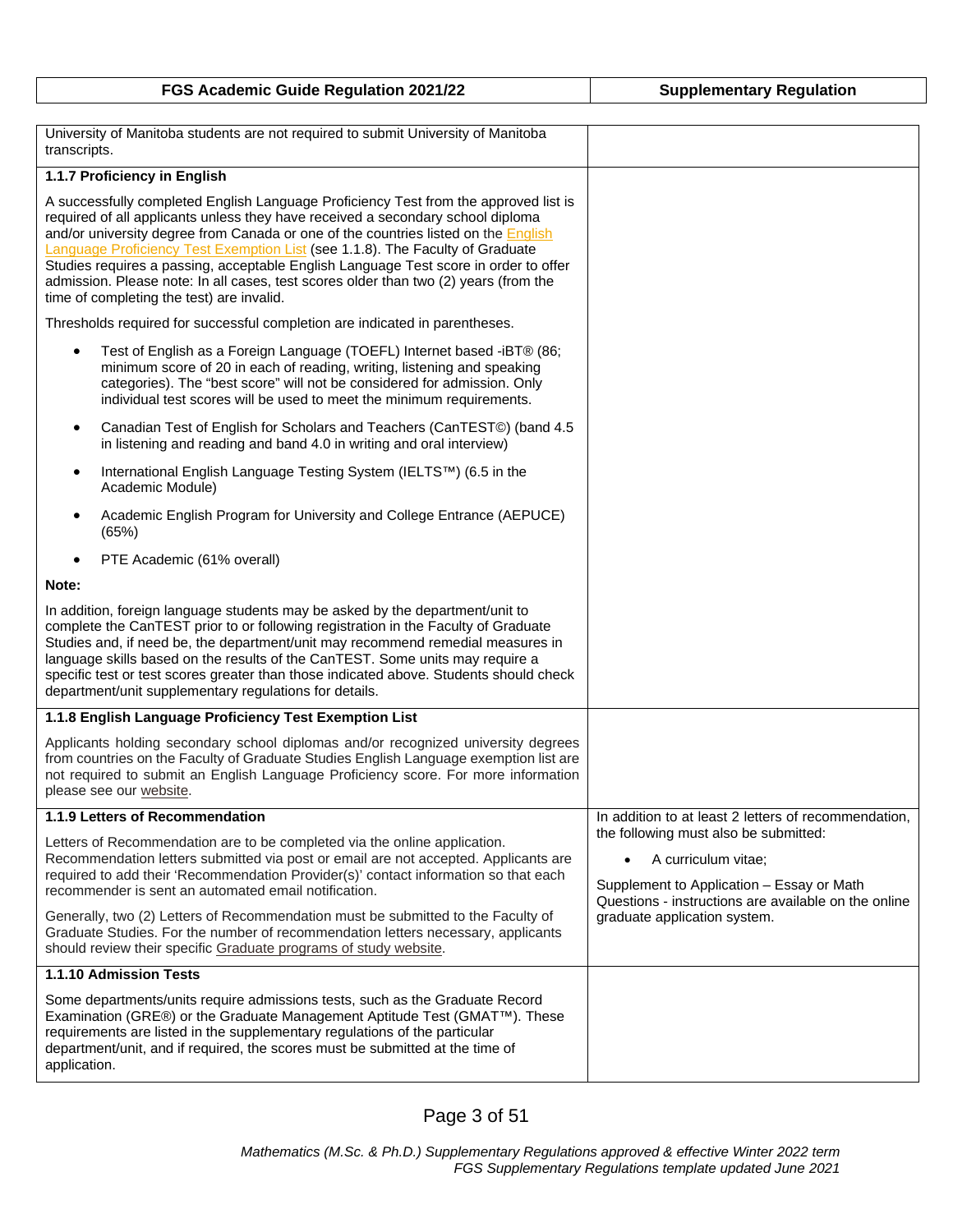| FGS Academic Guide Regulation 2021/22                                                                                                                                                                                                                                                                    | <b>Supplementary Regulation</b> |
|----------------------------------------------------------------------------------------------------------------------------------------------------------------------------------------------------------------------------------------------------------------------------------------------------------|---------------------------------|
|                                                                                                                                                                                                                                                                                                          |                                 |
| 1.1.11 Entrance Requirements                                                                                                                                                                                                                                                                             |                                 |
| The minimum standard for acceptance into any category in the Faculty of Graduate<br>Studies is a 3.0 Grade Point Average (GPA) or equivalent in the last two (2) previous<br>years of full time university study (60 credit hours).                                                                      |                                 |
| Note: This is the minimum requirement of the Faculty of Graduate Studies and<br>departments/units may have higher standards and additional criteria.                                                                                                                                                     |                                 |
| 1.1.12 Eligibility of University of Manitoba Staff Members                                                                                                                                                                                                                                               |                                 |
| A staff member at The University of Manitoba at the rank of Assistant Professor or<br>above is not eligible to apply for admission to a graduate program in the<br>department/unit in which the appointment is held.                                                                                     |                                 |
| 1.2 Registration Procedures                                                                                                                                                                                                                                                                              |                                 |
| 1.2.1 Registration                                                                                                                                                                                                                                                                                       |                                 |
| Pre-Master's students are not normally allowed to register in 7000-level courses or<br>above, with the exception of GRAD 7500, unless prior permission is granted by the<br>Dean of the Faculty of Graduate Studies or designate. See General Regulations - Pre-<br>Master's for additional information. |                                 |
| Undergraduate students may be permitted to register in 7000-level courses or above<br>on recommendation of the department/unit offering the graduate course, subject to the<br>conditions listed below.                                                                                                  |                                 |
| • Undergraduate students must obtain permission from the department/unit<br>head and course instructor before registering for a graduate course.                                                                                                                                                         |                                 |
| Only undergraduate students completing an undergraduate degree at the<br>$\bullet$<br>University of Manitoba are eligible to enroll in a graduate course.                                                                                                                                                |                                 |
| Undergraduate students are not eligible for admission to any graduate course<br>$\bullet$<br>that is cross-listed with an undergraduate course, or that is scheduled to be<br>taught at the same time and location as an undergraduate class.                                                            |                                 |
| Undergraduate students will only be eligible to receive graduate-level credit<br>$\bullet$<br>for a course designated as 7000-level or above if at least 75% of the students<br>registered in the course are graduate students.                                                                          |                                 |
| Undergraduate students who complete a graduate course are not guaranteed<br>$\bullet$<br>admission to a graduate program.                                                                                                                                                                                |                                 |
| On admission to a graduate program at the University of Manitoba, application may be<br>made to the Faculty of Graduate Studies to apply any previously completed graduate<br>courses toward meeting program requirements, subject to the restrictions listed below.                                     |                                 |
| No more than 50% of the coursework required in a graduate program may be<br>imported.                                                                                                                                                                                                                    |                                 |
| Only courses in which a C+ grade or higher, or the minimum grade required<br>by the program to which the course would be applied, are eligible to be<br>considered towards meeting the requirements of any graduate program.                                                                             |                                 |
| Any graduate course completed by an undergraduate student may<br>$\bullet$<br>subsequently be applied to a graduate program only if it has not been used<br>toward completion of any other degree program.                                                                                               |                                 |
| Any graduate course completed by an undergraduate student for which a<br>$\bullet$<br>passing grade has been obtained (i.e., C+ or higher) may not be repeated<br>should the student later gain admission to a graduate program.                                                                         |                                 |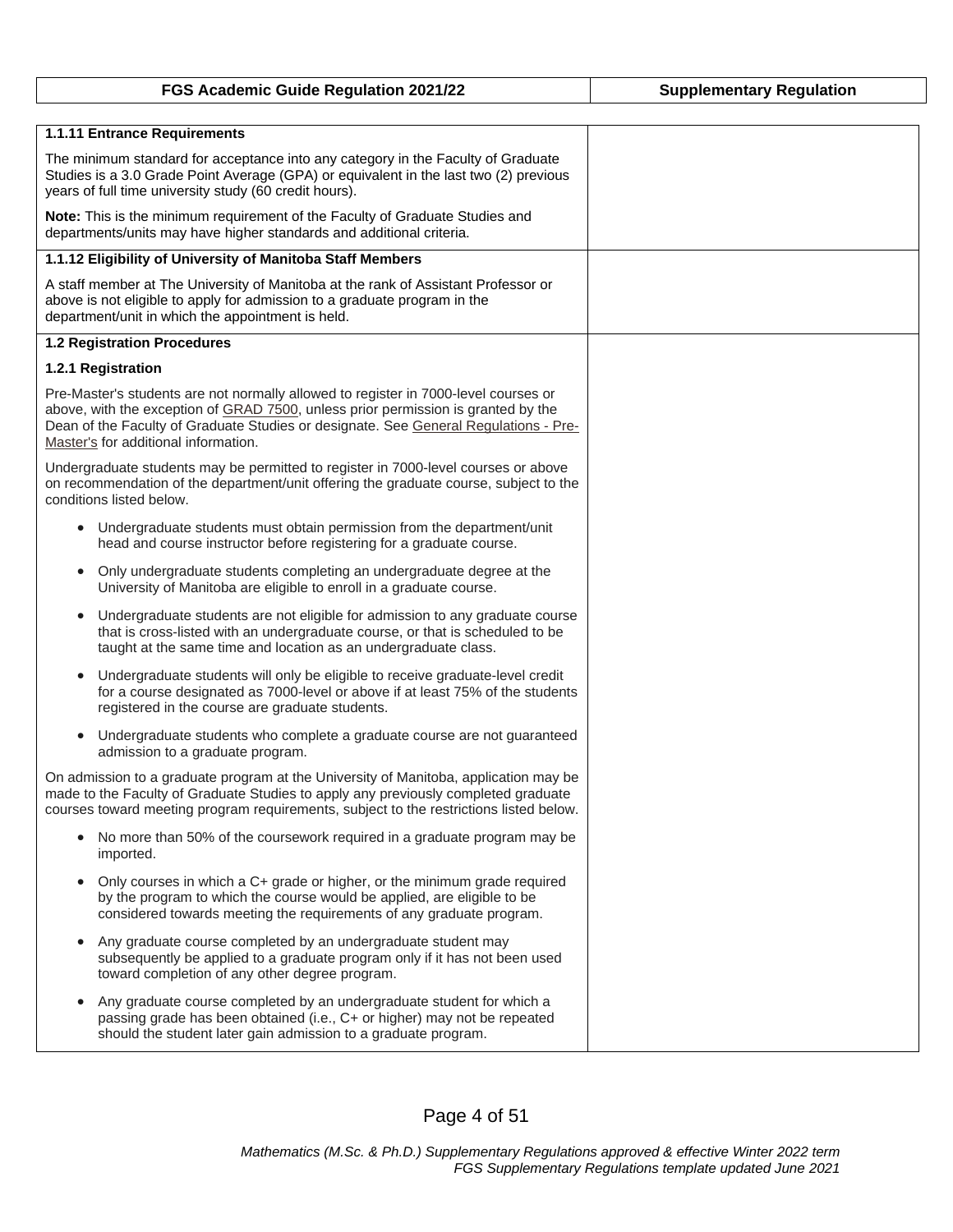| Courses completed more than seven (7) years prior to the date of awarding a<br>$\bullet$<br>degree may not normally be used for credit towards the degree (please refer<br>to Lapse or Expiration of Credit of Courses).                                                                                                                                                                                                                                                                                                                                                                                                                                                                                                                                                                                 |  |
|----------------------------------------------------------------------------------------------------------------------------------------------------------------------------------------------------------------------------------------------------------------------------------------------------------------------------------------------------------------------------------------------------------------------------------------------------------------------------------------------------------------------------------------------------------------------------------------------------------------------------------------------------------------------------------------------------------------------------------------------------------------------------------------------------------|--|
| All graduate students must initially register in the term indicated in their letter<br>of acceptance as specified in the Academic Schedule of the Graduate<br>Calendar. Any student not registering by the registration deadline for the term<br>specified in their letter of offer will be required to re-apply for admission; admission is<br>not guaranteed if a student re-applies to the Faculty of Graduate Studies. In<br>exceptional circumstances and with prior approval from the department/unit, a student<br>may defer registration for up to one (1) term following acceptance into the Faculty of<br>Graduate Studies. In the case of international students, admission may be deferred,<br>with prior approval from the department/unit, for up to one (1) year following<br>acceptance. |  |
| All programs must be approved by the Head of the major department/unit or<br>designate. Approval to take courses from departments/units outside the major<br>department/unit must be obtained from the outside department/unit.                                                                                                                                                                                                                                                                                                                                                                                                                                                                                                                                                                          |  |
| The approval or denial of admission and registration to two (2) concurrent programs<br>rests with the Dean of the Faculty of Graduate Studies in consultation with the<br>department/unit concerned. The request for approval or denial must be submitted to<br>the Faculty of Graduate Studies prior to the student's admission/registration on the<br>"Concurrent Curriculum Permission" form.                                                                                                                                                                                                                                                                                                                                                                                                         |  |
| Where a student does register in two (2) programs, it is important to note that dual<br>registration may affect funding, and that completing a graduate program as a part-time<br>student will affect eligibility for The University of Manitoba Graduate Fellowship<br>(UMGF) and may limit other funding possibilities.                                                                                                                                                                                                                                                                                                                                                                                                                                                                                |  |
| 1.2.2 Re-Registration                                                                                                                                                                                                                                                                                                                                                                                                                                                                                                                                                                                                                                                                                                                                                                                    |  |
| All students must re-register in all Fall, Winter and Summer terms of their program<br>until a degree is obtained. Failure to re-register will result in the student being<br>discontinued from their graduate program. A student who has been discontinued<br>and would like to be considered for continuation in a program must apply for re-<br>admission, which is not guaranteed. The re-registration requirement does not apply to<br>occasional students, visiting students, Pre-Master's students or students on an<br>Exceptional or Parental Leave of Absence (please refer to "Leave of Absence").                                                                                                                                                                                            |  |
| The notation 'Discontinued Graduate Program' will be placed on the academic record<br>of any graduate student who has failed to maintain continuous registration.                                                                                                                                                                                                                                                                                                                                                                                                                                                                                                                                                                                                                                        |  |
| <b>1.2.3 Registration Revisions</b>                                                                                                                                                                                                                                                                                                                                                                                                                                                                                                                                                                                                                                                                                                                                                                      |  |
| For designated periods subsequent to registration, approved revisions may be made.<br>It is required that students adhere to dates and deadlines as published in<br>the Academic Schedule of the Graduate Academic Calendar.                                                                                                                                                                                                                                                                                                                                                                                                                                                                                                                                                                             |  |
| Note: Graduate students are not permitted to withdraw from courses without written<br>permission from their department/unit Head on recommendation from their advisor/co-<br>advisor (and/or advisory committee). The notation "Required to Withdraw" may be<br>placed on the academic record of any graduate student who has withdrawn from<br>courses without such approval.                                                                                                                                                                                                                                                                                                                                                                                                                           |  |
| 1.2.4 Advisor Student Guidelines (ASG)                                                                                                                                                                                                                                                                                                                                                                                                                                                                                                                                                                                                                                                                                                                                                                   |  |
| All students in thesis/practicum programs, in consultation with their advisor/co-advisor,<br>are required to complete the ASG as soon as possible after registration but no later<br>than at the time of submission of the first Progress Report. If a student does not have<br>an advisor/co-advisor at this time, the interim advisor will be required to complete the<br>ASG. The ASG is to be completed again if there is a change in advisor/co-advisor.<br>The ASG form is available through JUMP only.                                                                                                                                                                                                                                                                                            |  |
| 1.2.5 Western Deans' Agreement                                                                                                                                                                                                                                                                                                                                                                                                                                                                                                                                                                                                                                                                                                                                                                           |  |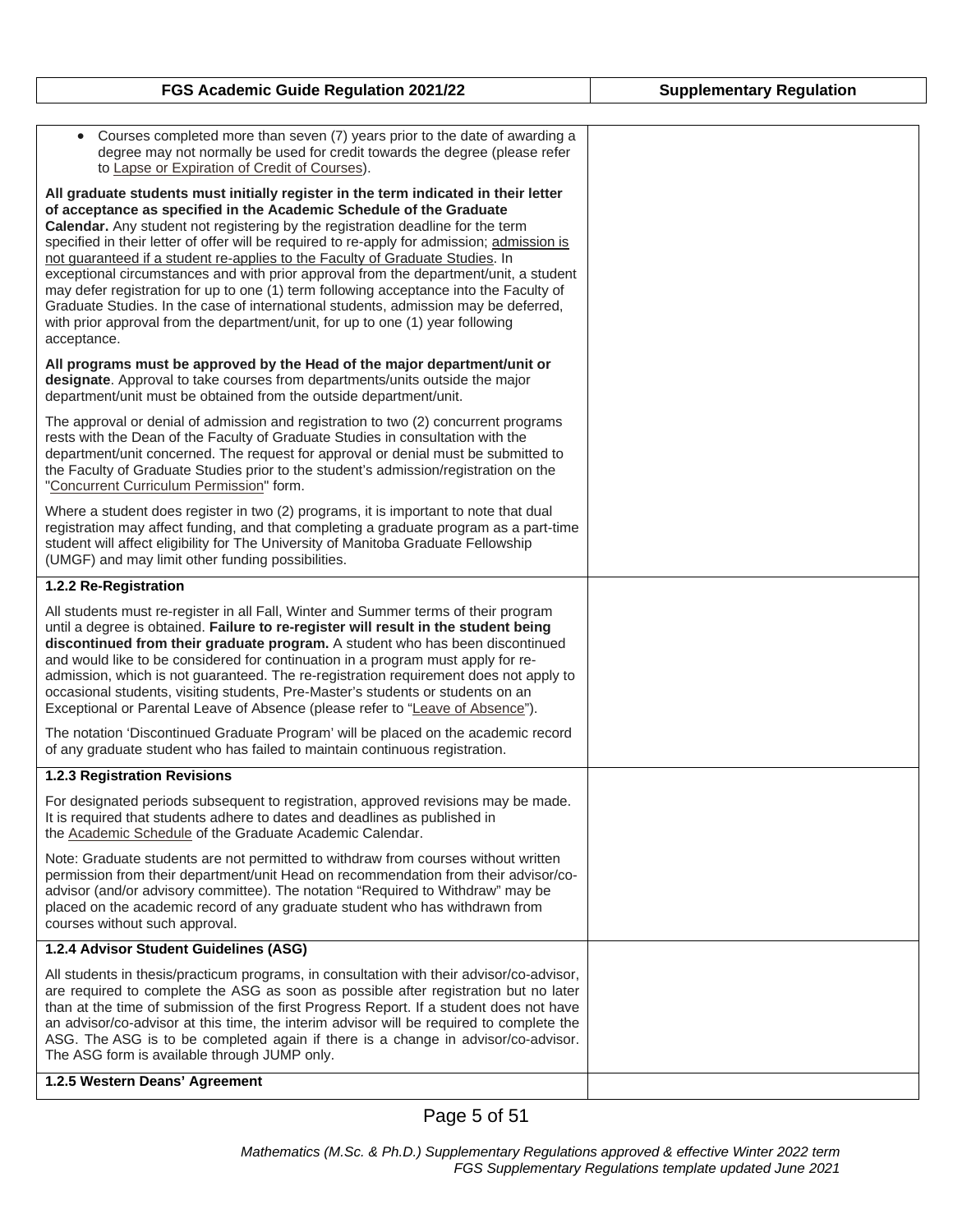| This agreement was established in 1974 as an expression of co-operation and mutual<br>support among universities offering graduate programs in western Canada. Its primary<br>purpose is the reciprocal enrichment of graduate programs throughout western<br>Canada. This agreement is not intended to preclude other agreements between<br>participating institutions. A list of the participating Universities can be found on<br>the Western Canadian Deans of Graduate Studies website. University of Manitoba<br>graduate students interested in participating can learn more about how to apply on<br>the Registrar's Office website.                 |
|--------------------------------------------------------------------------------------------------------------------------------------------------------------------------------------------------------------------------------------------------------------------------------------------------------------------------------------------------------------------------------------------------------------------------------------------------------------------------------------------------------------------------------------------------------------------------------------------------------------------------------------------------------------|
| 1.2.5.1 The Western Deans' Agreement normally provides an automatic tuition fee<br>waiver for visiting students. Graduate students paying normal required tuition fees to<br>their home institution will not pay tuition fees to the host institution.                                                                                                                                                                                                                                                                                                                                                                                                       |
| 1.2.5.2 Only degree level courses from recognized post-secondary institutions will be<br>considered; courses that are part of certificate or diploma programs will not be<br>approved.                                                                                                                                                                                                                                                                                                                                                                                                                                                                       |
| 1.2.5.3 Program fees are always to be paid to the home institution, regardless of<br>coursework taken at another institution. Students may be required to pay student,<br>activity, application, or other ancillary fees to the host institution, according to general<br>policies in effect at the host institution. Wherever possible, these fees will also be<br>waived.                                                                                                                                                                                                                                                                                  |
| 1.2.5.4 Students will qualify for the fee waiver if they:                                                                                                                                                                                                                                                                                                                                                                                                                                                                                                                                                                                                    |
| a) Present the "Authorization Form: Western Deans' Agreement" signed by the<br>University of Manitoba graduate student's department/unit Head or advisor/co-advisor<br>to the Faculty of Graduate Studies at least eight (8) weeks prior to the start of the term<br>of the course(s) at the host institution. The Dean of the Faculty of Graduate Studies<br>(or designate) will review and sign the form and submit it to the participating Western<br>Deans' institution at least six (6) weeks prior to the start of the term, specifying the<br>course(s) to be taken for credit toward a graduate degree program at the student's<br>home institution; |
| b) Are in good standing in a graduate program at the home institution;                                                                                                                                                                                                                                                                                                                                                                                                                                                                                                                                                                                       |
| c) Do not owe tuition and/or fees at the home institution.                                                                                                                                                                                                                                                                                                                                                                                                                                                                                                                                                                                                   |
| 1.2.5.5 Students must meet all requirements as prescribed by the host university's<br>regulations, deadlines, class capacities, and course prerequisites.                                                                                                                                                                                                                                                                                                                                                                                                                                                                                                    |
| 1.2.5.6 Registration is possible in courses at both the graduate and undergraduate<br>levels, and in credit courses offered through distance education or other means. To be<br>eligible, courses must be an integral part of the applicant's graduate degree program.<br>Fee waiver is not permitted for audit or non-credit courses.                                                                                                                                                                                                                                                                                                                       |
| 1.2.5.7 Students must have the Authorization Form approved by the relevant<br>department/unit Head and the Faculty of Graduate Studies at the host institution at<br>least one (1) month prior to the commencement of the course(s) requested. The fee<br>waiver is not available retroactively.                                                                                                                                                                                                                                                                                                                                                             |
| 1.2.5.8 Students are subject to regulations of the home institution governing credit for<br>the courses to be undertaken. As a condition of registration at the host institution,<br>students will arrange for official transcripts from the host institution to be sent to the<br>home institution confirming successful completion of courses selected.                                                                                                                                                                                                                                                                                                    |
| 1.2.5.9 Students must send confirmation of registration and notice of any change to<br>the Registrar's Office of the home institution at the time of registration or course<br>change is completed.                                                                                                                                                                                                                                                                                                                                                                                                                                                          |
| 1.2.5.10 Students may not claim fee waivers under the terms of this Agreement for a<br>period of more than three (3) months in total.                                                                                                                                                                                                                                                                                                                                                                                                                                                                                                                        |
| 1.2.5.11 Each institution has its own regulations regarding the maximum number of<br>transfer credits permitted in a given degree program. A list of the participating                                                                                                                                                                                                                                                                                                                                                                                                                                                                                       |

Page 6 of 51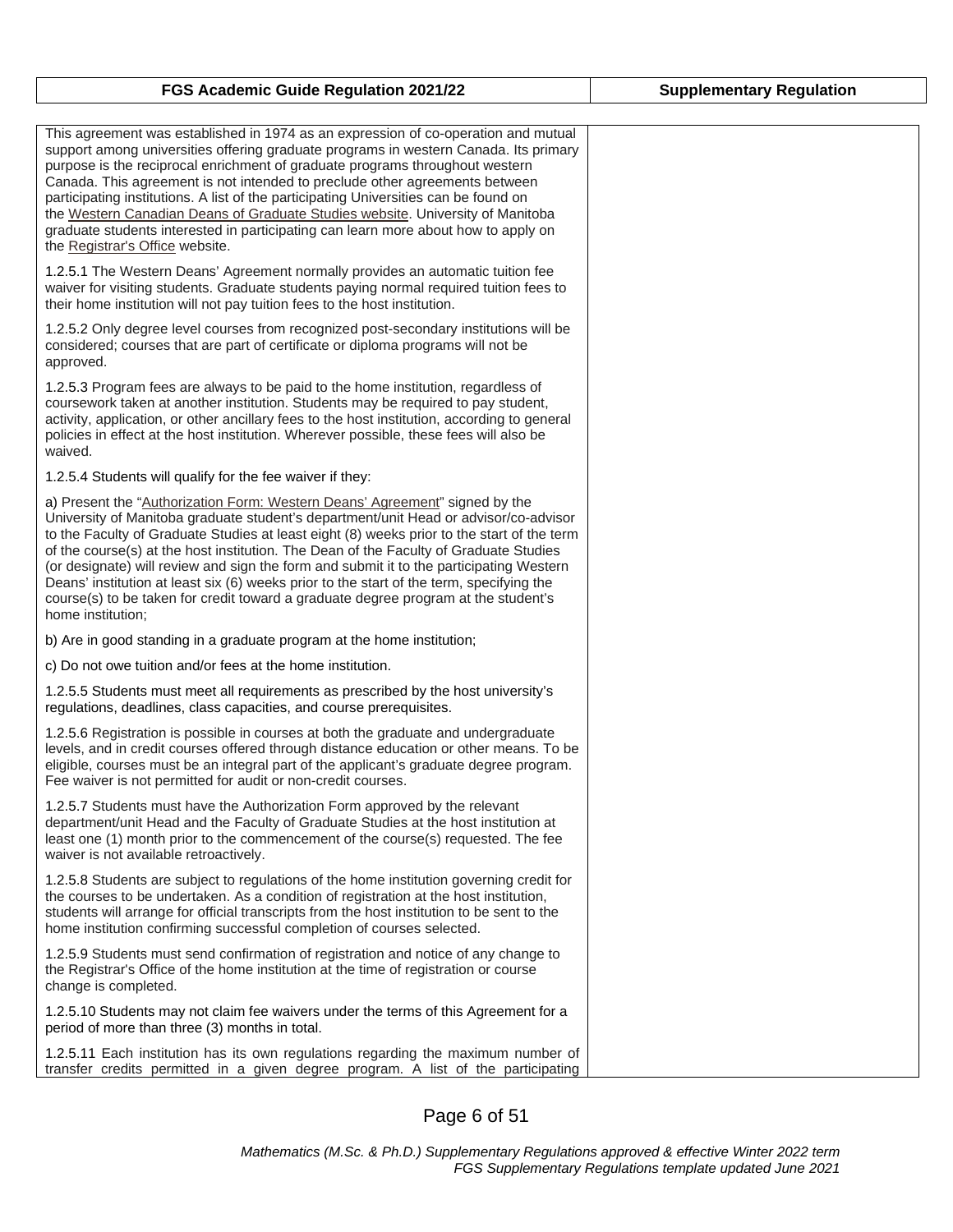| Universities can be found on the Western Canadian Deans of Graduate Studies<br>website.                                                                                                                                                                                                                                                                                                                                                                                                                                                                                                                                                                                                                                                                                                                                                                                                                                                                                                                                                                                                                                                                                                                                                                                                                                |  |
|------------------------------------------------------------------------------------------------------------------------------------------------------------------------------------------------------------------------------------------------------------------------------------------------------------------------------------------------------------------------------------------------------------------------------------------------------------------------------------------------------------------------------------------------------------------------------------------------------------------------------------------------------------------------------------------------------------------------------------------------------------------------------------------------------------------------------------------------------------------------------------------------------------------------------------------------------------------------------------------------------------------------------------------------------------------------------------------------------------------------------------------------------------------------------------------------------------------------------------------------------------------------------------------------------------------------|--|
| <b>1.3 Course Classifications</b>                                                                                                                                                                                                                                                                                                                                                                                                                                                                                                                                                                                                                                                                                                                                                                                                                                                                                                                                                                                                                                                                                                                                                                                                                                                                                      |  |
| <b>1.3.1 General Classifications</b>                                                                                                                                                                                                                                                                                                                                                                                                                                                                                                                                                                                                                                                                                                                                                                                                                                                                                                                                                                                                                                                                                                                                                                                                                                                                                   |  |
| Students who register through Aurora Student Information System (Aurora Student)<br>must also have prior approval of the department/unit Head or designate. Students<br>registering through Aurora Student should add only those courses that are a Major<br>(Standard "S") course in their program. Courses with Auxiliary "X", Audit "A", or<br>Occasional "O" status (see below) must be added by the department/unit.                                                                                                                                                                                                                                                                                                                                                                                                                                                                                                                                                                                                                                                                                                                                                                                                                                                                                              |  |
| "X" Auxiliary course: Course is not a major requirement of the program but is<br>required/recommended by the student's advisor/co-advisor.* Extra courses that are<br>not part of the Master's or Ph.D. program but which are specified and<br>required/recommended by the student's advisor/co-advisor, may be classified as "X"<br>(Auxiliary) and the grade will not be included in the degree GPA which appears on the<br>transcript. However, "X" course grades may be used in the calculation of the GPA for<br>continuation in the program and a minimum grade requirement may be required for<br>"X" coursework by the department/unit. (Please consult the individual<br>department/unit's supplementary regulations.) Additionally, "X" courses are used in<br>the calculation of the GPA for the purposes of Admission and Awards. (The University<br>of Manitoba Graduate Fellowship [UMGF] and International Graduate Student<br>Scholarship [IGSS] use "X" courses in the calculation of the GPA.) The student's<br>advisor/co-advisor and department/unit Head must determine if there is a valid need<br>for the registration in courses under the X classification. A maximum of twelve (12)<br>credit hours under the "X" course classification is permitted while registered in a given<br>program. |  |
| "A" Audit course: Course is not taken for credit. No grade is recorded. Additional fees<br>will be assessed.                                                                                                                                                                                                                                                                                                                                                                                                                                                                                                                                                                                                                                                                                                                                                                                                                                                                                                                                                                                                                                                                                                                                                                                                           |  |
| "O" Occasional course: Course is not a requirement of the program. Additional fees<br>will be assessed.                                                                                                                                                                                                                                                                                                                                                                                                                                                                                                                                                                                                                                                                                                                                                                                                                                                                                                                                                                                                                                                                                                                                                                                                                |  |
| Note:                                                                                                                                                                                                                                                                                                                                                                                                                                                                                                                                                                                                                                                                                                                                                                                                                                                                                                                                                                                                                                                                                                                                                                                                                                                                                                                  |  |
| Students are not permitted to audit a course and take the same course for<br>$\bullet$<br>credit at a later date.                                                                                                                                                                                                                                                                                                                                                                                                                                                                                                                                                                                                                                                                                                                                                                                                                                                                                                                                                                                                                                                                                                                                                                                                      |  |
| Changes in course classifications are regarded as course/program changes<br>and may not be made without approval (refer to Registration Revision) or after<br>the deadline dates for course changes as indicated in the Academic Schedule<br>of the Calendar.                                                                                                                                                                                                                                                                                                                                                                                                                                                                                                                                                                                                                                                                                                                                                                                                                                                                                                                                                                                                                                                          |  |
| 1.3.2 Continuing Courses (CO)                                                                                                                                                                                                                                                                                                                                                                                                                                                                                                                                                                                                                                                                                                                                                                                                                                                                                                                                                                                                                                                                                                                                                                                                                                                                                          |  |
| For those graduate level courses (6000, 7000, and 8000) which are being taken by<br>students enrolled in the Faculty of Graduate Studies and which continue beyond the<br>normal academic term, the instructor shall recommend that a mark classification of<br>CO be used until such time as a final grade can be established. If the course is not<br>completed by August 31, the student must re-register for the course(s).                                                                                                                                                                                                                                                                                                                                                                                                                                                                                                                                                                                                                                                                                                                                                                                                                                                                                        |  |
| In the absence of an assigned mark of CO, the student may receive a mark of F in<br>that term.                                                                                                                                                                                                                                                                                                                                                                                                                                                                                                                                                                                                                                                                                                                                                                                                                                                                                                                                                                                                                                                                                                                                                                                                                         |  |
| Note:                                                                                                                                                                                                                                                                                                                                                                                                                                                                                                                                                                                                                                                                                                                                                                                                                                                                                                                                                                                                                                                                                                                                                                                                                                                                                                                  |  |
| A CO will normally not be permitted longer than twelve (12) months. In exceptional<br>circumstances, where a CO grade is requested for a second twelve (12) months, at the<br>time the CO grade is submitted, the instructor and department/unit Head must also<br>submit the "Recommendation for Continuing Status of a Course" form stating the reason<br>for the CO and the deadline by which the course must be completed.                                                                                                                                                                                                                                                                                                                                                                                                                                                                                                                                                                                                                                                                                                                                                                                                                                                                                         |  |
| 1.3.3 Incomplete Courses                                                                                                                                                                                                                                                                                                                                                                                                                                                                                                                                                                                                                                                                                                                                                                                                                                                                                                                                                                                                                                                                                                                                                                                                                                                                                               |  |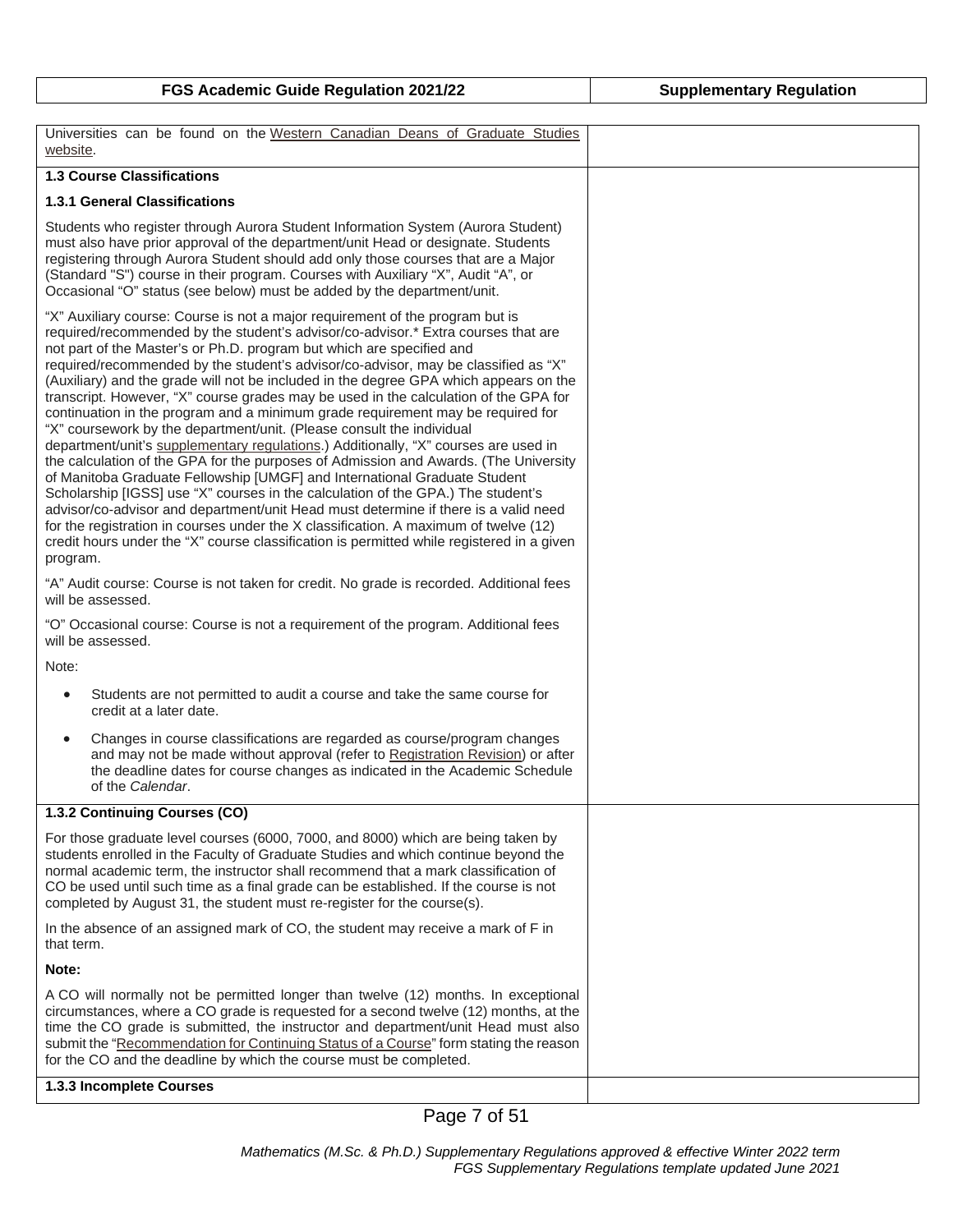| FGS Academic Guide Regulation 2021/22                                                                                                                                                                                                                                                                                                                                                            | <b>Supplementary Regulation</b> |
|--------------------------------------------------------------------------------------------------------------------------------------------------------------------------------------------------------------------------------------------------------------------------------------------------------------------------------------------------------------------------------------------------|---------------------------------|
|                                                                                                                                                                                                                                                                                                                                                                                                  |                                 |
| Students who are unable to complete the term work prescribed in a course may apply<br>to the instructor prior to the end of term for consideration of a grade classification of<br>"Incomplete". It is understood that the student is to write the final examination if one is<br>scheduled for the course. A "Time Extension for Completion of Term Work" form must<br>be completed.            |                                 |
| Taking into account the results of the final examination, the value of the term work<br>completed, and the extent of the incomplete term work, the instructor shall calculate<br>the temporary grade using a zero value for incomplete work.                                                                                                                                                     |                                 |
| Normally, the following maximum extensions are allowed:                                                                                                                                                                                                                                                                                                                                          |                                 |
| August 1st for courses terminated in April<br>$\bullet$                                                                                                                                                                                                                                                                                                                                          |                                 |
| December 1st for courses terminated in August                                                                                                                                                                                                                                                                                                                                                    |                                 |
| April 1st for courses terminated in December<br>$\bullet$                                                                                                                                                                                                                                                                                                                                        |                                 |
| If a final grade is not reported within one (1) month of the extension deadline, the<br>Incomplete (I) classification will be dropped and the grade will remain as awarded.<br>Normally, the student will no longer have an opportunity to improve the grade. In no<br>case will the satisfaction of the incomplete requirements result in a lower grade being<br>awarded.                       |                                 |
| 1.3.4 Cross-Listed Courses                                                                                                                                                                                                                                                                                                                                                                       |                                 |
| Cross-listed courses are defined as courses taught at the same time and in the same<br>location.                                                                                                                                                                                                                                                                                                 |                                 |
| The regulations below place limits on the extent to which cross-listed courses may be<br>used to meet graduate program requirements.                                                                                                                                                                                                                                                             |                                 |
| In order to receive credit for any 7000-level course that is cross-listed with a<br>1.<br>3000-, 4000-, or 5000-level undergraduate course, the 7000-level course must<br>have a distinct syllabus, and the course content and evaluation methods must<br>be at the graduate-level.                                                                                                              |                                 |
| 2.<br>Graduate students will not receive credit toward meeting program<br>requirements for any 7000-level course cross-listed with a 1000- or 2000-level<br>undergraduate course unless prior permission is granted by the Dean of the<br>Faculty of Graduate Studies or designate.                                                                                                              |                                 |
| Graduate students will not receive credit toward meeting program<br>3.<br>requirements for any 7000-level course cross-listed with a previously<br>completed course.                                                                                                                                                                                                                             |                                 |
| 1.4 Student Status/Categories of Students                                                                                                                                                                                                                                                                                                                                                        |                                 |
| 1.4.1 Full-Time and Part-Time Students                                                                                                                                                                                                                                                                                                                                                           |                                 |
| Graduate students are admitted as full-time students. Graduate student status is not<br>determined by the number of credit hours taken per term. Therefore, students who<br>spend much of the time in a laboratory or library engaged in research or writing a<br>thesis/practicum, or who spend part of the academic year engaged in research<br>elsewhere, are regarded as full-time students. |                                 |
| Student status should be determined by the student and advisor/co-advisor, and<br>changes must be requested on the "Part-Time Status" form. The form must be<br>approved by the department/unit Head and submitted to the Faculty of Graduate<br>Studies.                                                                                                                                        |                                 |
| Declaration of full/part time status must be made prior to the end of the registration<br>revision period in the Fall and/or Winter terms and within one (1) month of the start of<br>the Summer term.                                                                                                                                                                                           |                                 |
| For every full year (12 months) that a Master's student is declared as part time, they<br>will receive an additional four (4) months in time to complete their program. For every                                                                                                                                                                                                                |                                 |

Page 8 of 51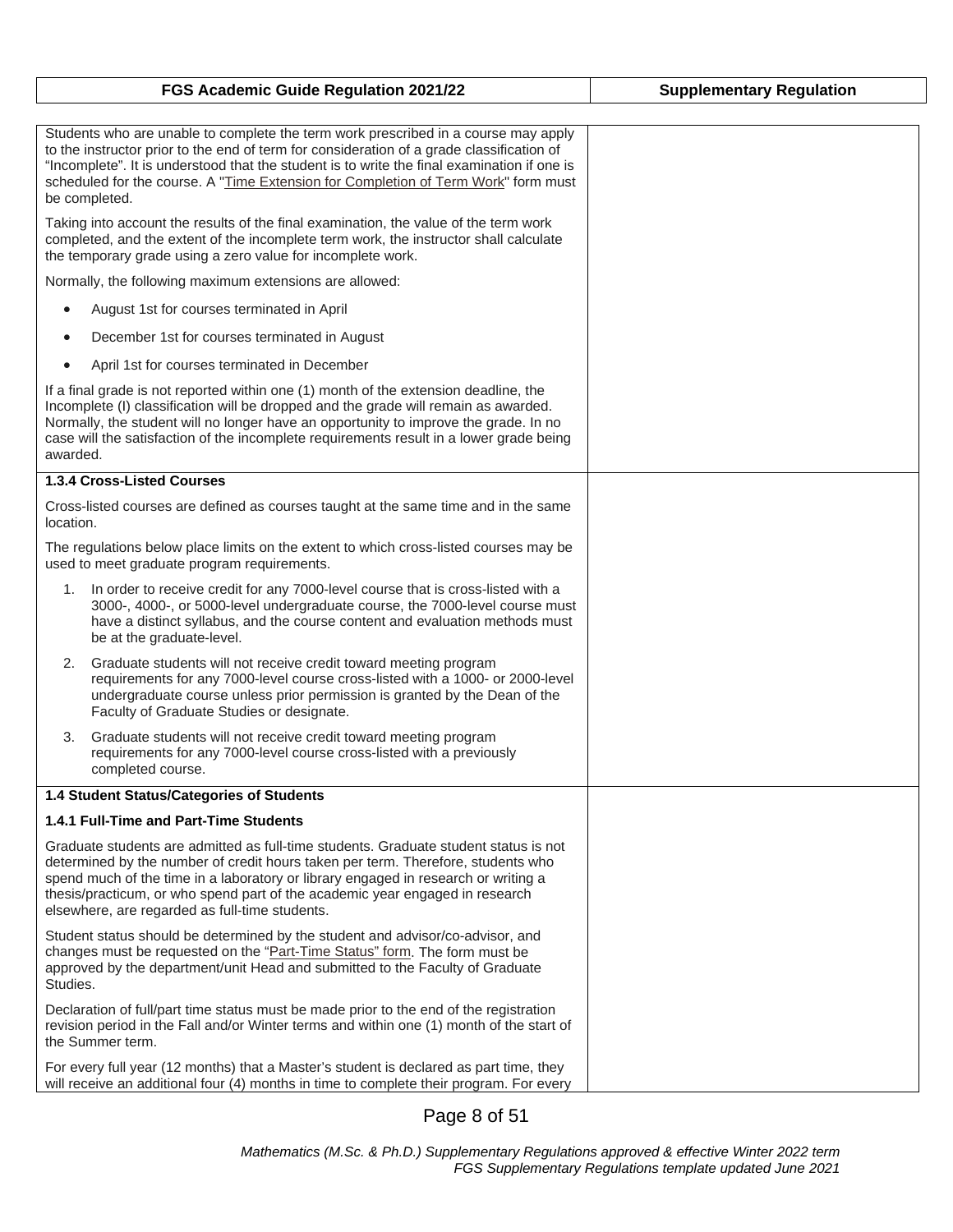| FGS Academic Guide Regulation 2021/22                                                                                                                                                                                                                                                                                                                                                                                                                                                                                                                                                                                                                        | <b>Supplementary Regulation</b> |
|--------------------------------------------------------------------------------------------------------------------------------------------------------------------------------------------------------------------------------------------------------------------------------------------------------------------------------------------------------------------------------------------------------------------------------------------------------------------------------------------------------------------------------------------------------------------------------------------------------------------------------------------------------------|---------------------------------|
|                                                                                                                                                                                                                                                                                                                                                                                                                                                                                                                                                                                                                                                              |                                 |
| two (2) full years (24 months) a Master's student is declared as part time, they will<br>receive an additional year (12 months) in time to complete their program. Master's<br>students who declare part time status for less than one year (12 months) are not<br>permitted any additional time to complete their program. Retroactive status changes<br>will not be made.                                                                                                                                                                                                                                                                                  |                                 |
| For every two (2) full years (24 months) that a Ph.D. student is declared as part time,<br>they will receive an additional four (4) months in time to complete their program. Ph.D.<br>students who declare part time status for less than two (2) full years (24 months) are<br>not permitted any additional time to complete their program. Retroactive status<br>changes will not be made.                                                                                                                                                                                                                                                                |                                 |
| 1.4.2 Pre-Master's Or Qualifying Students                                                                                                                                                                                                                                                                                                                                                                                                                                                                                                                                                                                                                    |                                 |
| In specific cases where the academic background of the student is judged to be<br>insufficient for the given program in a department/unit, the department/unit may<br>recommend that the student be admitted to a Pre-Master's program of study. The Pre-<br>Master's program is intended to bring the student's standing to approximately the level<br>of an Honours graduate in the major department/unit, and to provide any necessary<br>prerequisites for courses.                                                                                                                                                                                      |                                 |
| <b>1.4.3 Occasional Students</b>                                                                                                                                                                                                                                                                                                                                                                                                                                                                                                                                                                                                                             |                                 |
| A student wishing to take graduate courses with no intention of applying them toward<br>an advanced degree at The University of Manitoba is classified as an occasional<br>student. Occasional students must meet the same degree and grade point average<br>entrance requirements as regular graduate students and must write final examinations<br>in the courses taken (unless audited), but will not receive credit toward a degree. In<br>special circumstances, an occasional student may apply for permission to proceed to<br>a degree program and also apply for transfer, for credit, of courses previously taken in<br>the "occasional" category. |                                 |
| Occasional student status is not advised for international students due to study permit<br>limitations. If you are an international student interested in becoming an occasional<br>student, please contact the Graduate Studies admissions office and University of<br>Manitoba International Centre.                                                                                                                                                                                                                                                                                                                                                       |                                 |
| Note:                                                                                                                                                                                                                                                                                                                                                                                                                                                                                                                                                                                                                                                        |                                 |
| 1.<br>Transfer of courses from the "occasional" category to a degree program is not<br>automatic: request for advance credit must be made within the first year of a<br>degree program on the "Advance Credit - Transfer of Credit" form.                                                                                                                                                                                                                                                                                                                                                                                                                    |                                 |
| Fees paid by a student while registered as an occasional student are not<br>2.<br>transferable, at a later date, to a degree program.                                                                                                                                                                                                                                                                                                                                                                                                                                                                                                                        |                                 |
| 3.<br>Registration in the occasional student category can be for no more than one<br>(1) academic year (September 1 - August 31) without reapplication.                                                                                                                                                                                                                                                                                                                                                                                                                                                                                                      |                                 |
| At least 60% of coursework per academic year must be taken at the graduate<br>4.<br>level while registered as an occasional student.                                                                                                                                                                                                                                                                                                                                                                                                                                                                                                                         |                                 |
| 1.4.4 Joint Masters (With the University of Winnipeg)                                                                                                                                                                                                                                                                                                                                                                                                                                                                                                                                                                                                        |                                 |
| The University of Manitoba and the University of Winnipeg offer four (4) joint Master's<br>programs: History, Religion, Public Administration, and Peace and Conflict Studies. The<br>University of Manitoba, Faculty of Graduate Studies is responsible for the administration<br>of the joint programs, and students must complete the regular University of Manitoba<br>application and registration forms. Students taking Pre-Master's qualifying work for<br>these programs register at the university where the courses are being taken.                                                                                                              |                                 |
| 1.4.5 Visiting Students                                                                                                                                                                                                                                                                                                                                                                                                                                                                                                                                                                                                                                      |                                 |
| Visiting students are students who are registered at another institution who are taking<br>one (1) or more courses at The University of Manitoba on a Letter of Permission from<br>their home university. Visiting students must submit an online application, along with a                                                                                                                                                                                                                                                                                                                                                                                  |                                 |

Page 9 of 51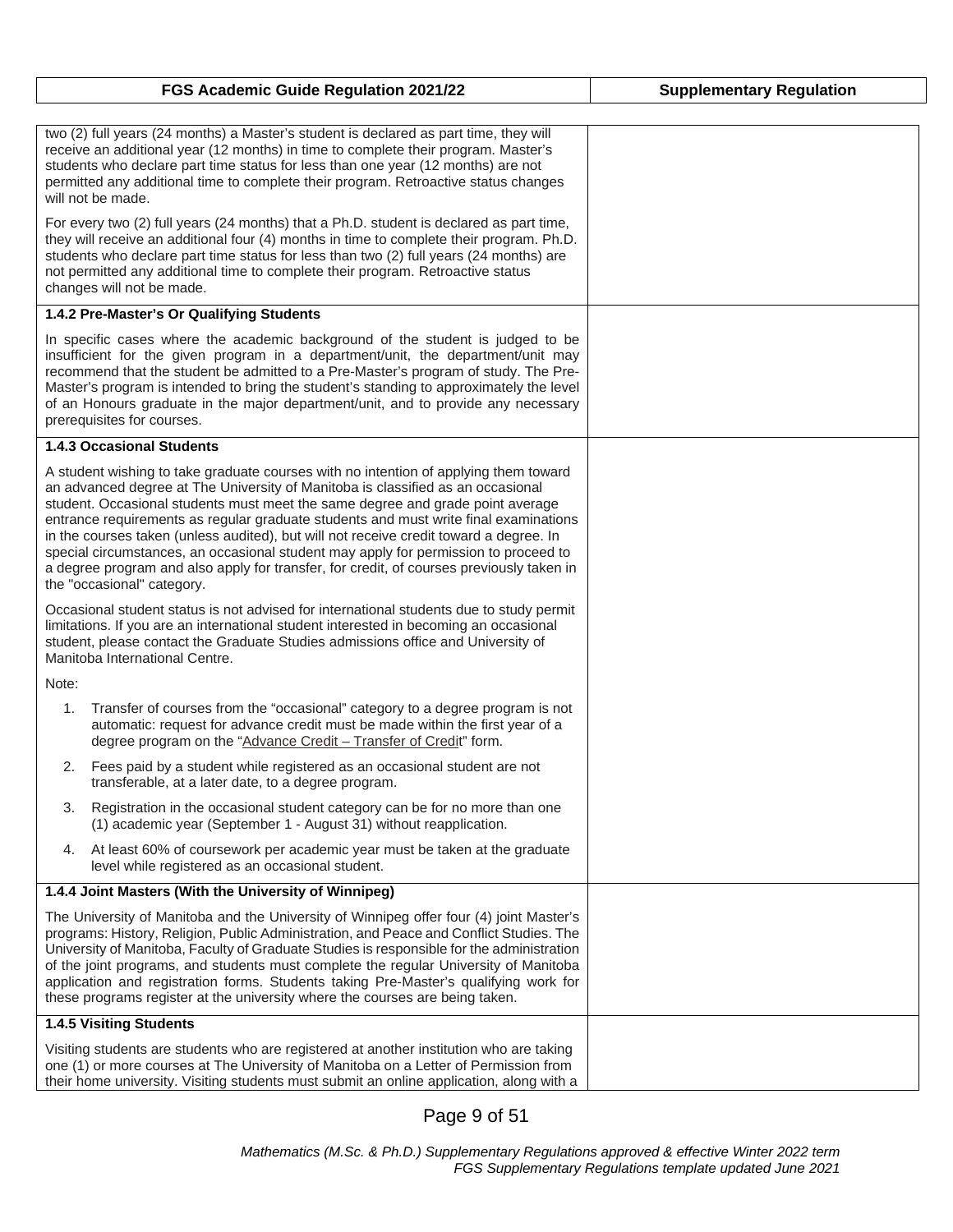|                                                                                                                                                                                                                                                                                                                                                                                                                                                                                                                                                                                                                                                                                                                                                                                  | FGS Academic Guide Regulation 2021/22                                                                                                                                                                                                                                                                                                                         | <b>Supplementary Regulation</b>                                                                                                                                                                                                        |
|----------------------------------------------------------------------------------------------------------------------------------------------------------------------------------------------------------------------------------------------------------------------------------------------------------------------------------------------------------------------------------------------------------------------------------------------------------------------------------------------------------------------------------------------------------------------------------------------------------------------------------------------------------------------------------------------------------------------------------------------------------------------------------|---------------------------------------------------------------------------------------------------------------------------------------------------------------------------------------------------------------------------------------------------------------------------------------------------------------------------------------------------------------|----------------------------------------------------------------------------------------------------------------------------------------------------------------------------------------------------------------------------------------|
| \$100.00 (CDN) non-refundable application fee, in addition to copies of transcripts from<br>all institutions attended and a successfully completed English Language Proficiency<br>Test from the approved list, if applicable. Applications must be submitted to the<br>Faculty of Graduate Studies a minimum of one (1) month prior to the start of the<br>intended term of study.                                                                                                                                                                                                                                                                                                                                                                                              |                                                                                                                                                                                                                                                                                                                                                               |                                                                                                                                                                                                                                        |
| Note:                                                                                                                                                                                                                                                                                                                                                                                                                                                                                                                                                                                                                                                                                                                                                                            |                                                                                                                                                                                                                                                                                                                                                               |                                                                                                                                                                                                                                        |
| 1.                                                                                                                                                                                                                                                                                                                                                                                                                                                                                                                                                                                                                                                                                                                                                                               | Fees paid by a student while registered as a visiting student are not<br>transferable, at a later date, to a degree program.                                                                                                                                                                                                                                  |                                                                                                                                                                                                                                        |
| 2.                                                                                                                                                                                                                                                                                                                                                                                                                                                                                                                                                                                                                                                                                                                                                                               | Registration in the visiting student category can be for no more than one (1)<br>academic year (September 1 - August 31) without reapplication.                                                                                                                                                                                                               |                                                                                                                                                                                                                                        |
| 3.                                                                                                                                                                                                                                                                                                                                                                                                                                                                                                                                                                                                                                                                                                                                                                               | At least 60% of coursework per academic year must be taken at the graduate<br>level while registered as a visiting student.                                                                                                                                                                                                                                   |                                                                                                                                                                                                                                        |
| 4.                                                                                                                                                                                                                                                                                                                                                                                                                                                                                                                                                                                                                                                                                                                                                                               | Registration at two different universities on a Letter of Permission (Including<br>Western Dean's and CUGTA) must have permission from the Dean of Graduate<br>Studies. Students must provide a letter from their home department stating that<br>they are in good academic standing and that they are permitted to take courses<br>at multiple institutions. |                                                                                                                                                                                                                                        |
|                                                                                                                                                                                                                                                                                                                                                                                                                                                                                                                                                                                                                                                                                                                                                                                  | 1.5. Student Accessibility                                                                                                                                                                                                                                                                                                                                    |                                                                                                                                                                                                                                        |
|                                                                                                                                                                                                                                                                                                                                                                                                                                                                                                                                                                                                                                                                                                                                                                                  | See Accessibility Policy and Procedure.                                                                                                                                                                                                                                                                                                                       |                                                                                                                                                                                                                                        |
| <b>SECTION 2: Academic Performance - General</b><br>2.1 General Note<br>Students are responsible for ensuring that they meet all degree and program<br>requirements. The advisor (and if appropriate co-advisor), advisory committee, and<br>department/unit must ensure that each student follows Faculty of Graduate Studies<br>and department/unit guidelines and meets all program requirements. The Faculty of<br>Graduate Studies performs a final check of Faculty of Graduate Studies minimum<br>requirements for each student just prior to graduation. Students are cautioned,<br>therefore, to periodically check all regulations with respect to their degree<br>requirements. Failure to meet all the requirements will render a student ineligible to<br>graduate. |                                                                                                                                                                                                                                                                                                                                                               | All graduate students must attend the department<br>colloquia and PIMS distinguished lectures. Their<br>attendance record will be noted in the progress<br>report. Poor attendance may result in an<br>unsatisfactory progress report. |
| Departments/Units may make recommendations with respect to the regulations<br>concerning minimum academic performance; however, enforcement of academic<br>regulations rests with the Faculty of Graduate Studies. The following procedures apply<br>to recommendations made by departments/units:                                                                                                                                                                                                                                                                                                                                                                                                                                                                               |                                                                                                                                                                                                                                                                                                                                                               |                                                                                                                                                                                                                                        |
| The department/unit is responsible for informing the Faculty of Graduate Studies<br>when a student's performance is unsatisfactory in research or coursework and the<br>department/unit must outline any recommended remedial action(s).                                                                                                                                                                                                                                                                                                                                                                                                                                                                                                                                         |                                                                                                                                                                                                                                                                                                                                                               |                                                                                                                                                                                                                                        |
| The department/unit must notify the student of the deficiency and of its<br>recommendation.                                                                                                                                                                                                                                                                                                                                                                                                                                                                                                                                                                                                                                                                                      |                                                                                                                                                                                                                                                                                                                                                               |                                                                                                                                                                                                                                        |
| If the student fails to satisfy any remedial action recommended, the student may be<br>required to withdraw from the Faculty of Graduate Studies.                                                                                                                                                                                                                                                                                                                                                                                                                                                                                                                                                                                                                                |                                                                                                                                                                                                                                                                                                                                                               |                                                                                                                                                                                                                                        |
| Note:                                                                                                                                                                                                                                                                                                                                                                                                                                                                                                                                                                                                                                                                                                                                                                            |                                                                                                                                                                                                                                                                                                                                                               |                                                                                                                                                                                                                                        |
| When a graduate student is required to withdraw from a program of study, the<br>notation on the academic record will be: "Required to withdraw".                                                                                                                                                                                                                                                                                                                                                                                                                                                                                                                                                                                                                                 |                                                                                                                                                                                                                                                                                                                                                               |                                                                                                                                                                                                                                        |
| A student who has been required to withdraw from a graduate program may be<br>permitted to apply for admission to another graduate program only if the application<br>for admission is approved by the Dean of the Faculty of Graduate Studies.                                                                                                                                                                                                                                                                                                                                                                                                                                                                                                                                  |                                                                                                                                                                                                                                                                                                                                                               |                                                                                                                                                                                                                                        |
| Voluntary withdrawal from a program is only permitted if the student is in good<br>academic standing.                                                                                                                                                                                                                                                                                                                                                                                                                                                                                                                                                                                                                                                                            |                                                                                                                                                                                                                                                                                                                                                               |                                                                                                                                                                                                                                        |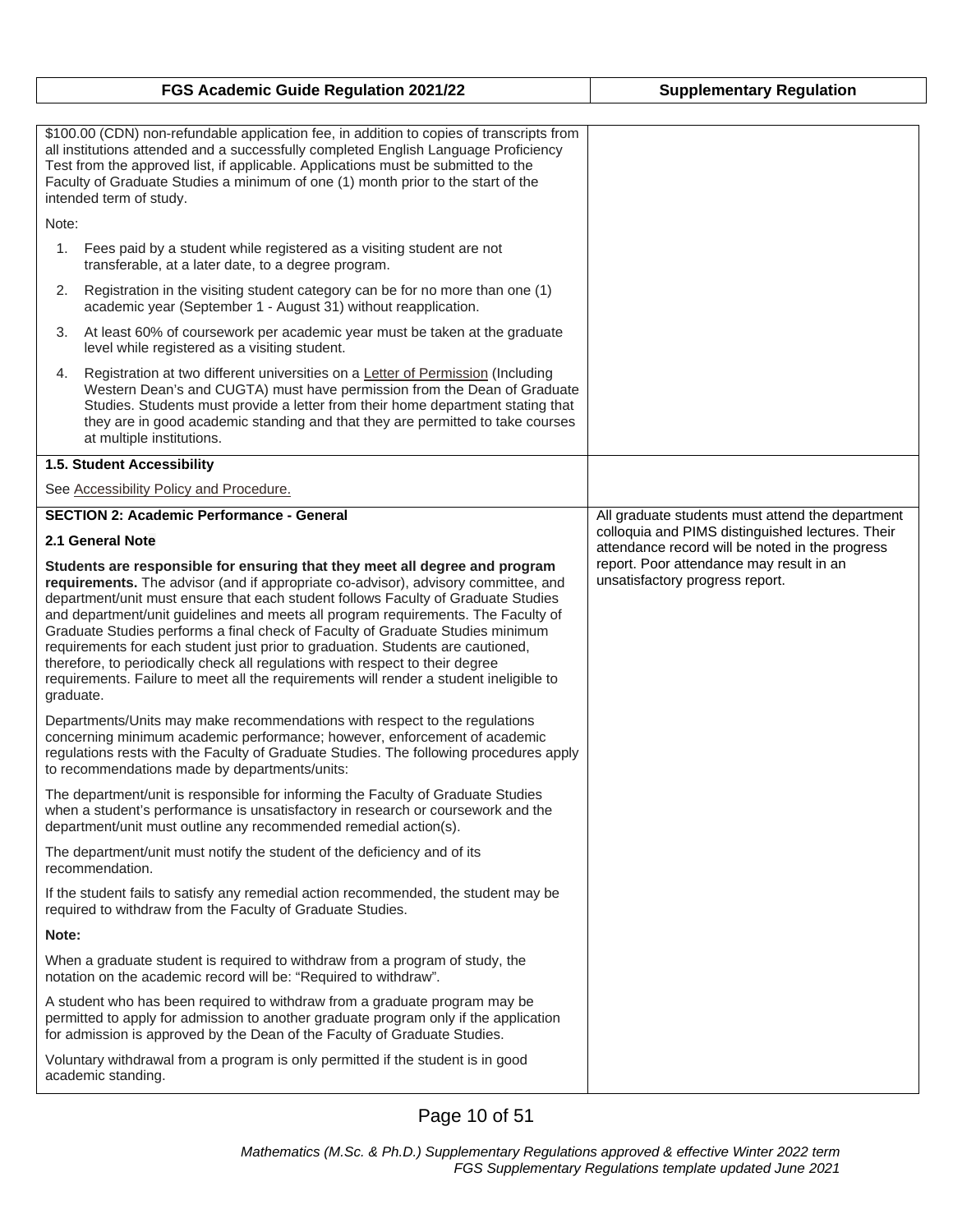| FGS Academic Guide Regulation 2021/22 | <b>Supplementary Regulation</b> |
|---------------------------------------|---------------------------------|
|---------------------------------------|---------------------------------|

| Recommendations of departments/units will supersede student requests for voluntary<br>withdrawal.                                                                                                                                                                                                                                                                                      |                                                                              |                                                                                                                      |  |
|----------------------------------------------------------------------------------------------------------------------------------------------------------------------------------------------------------------------------------------------------------------------------------------------------------------------------------------------------------------------------------------|------------------------------------------------------------------------------|----------------------------------------------------------------------------------------------------------------------|--|
| 2.2 Bona Fide Academic Requirements (BFAR)                                                                                                                                                                                                                                                                                                                                             |                                                                              |                                                                                                                      |  |
| The following Bona Fide Academic Requirements (BFAR) represent the core<br>academic requirements a graduate student must acquire in order to gain, and<br>demonstrate acquisition of, essential knowledge and skills. Students must also meet<br>additional requirements that may be specified for their program.                                                                      |                                                                              |                                                                                                                      |  |
| Students must meet requirements as outlined in both BFARs and Supplementary<br>Regulation documents as approved by Senate.                                                                                                                                                                                                                                                             |                                                                              |                                                                                                                      |  |
| Unless otherwise indicated, students may elect to complete any/all of the following<br>requirements with or without appropriate and authorized assistive technology/aids.<br>Students must consult Student Accessibility Services (SAS) regarding authorization<br>for these procedures.                                                                                               |                                                                              |                                                                                                                      |  |
| <b>BFAR Statement</b>                                                                                                                                                                                                                                                                                                                                                                  | <b>Taught</b>                                                                | Assessed                                                                                                             |  |
| Student must successfully complete a<br>co-operative experience or practicum, if Master's GRAD 7030 GRAD 7030<br>required by their program.                                                                                                                                                                                                                                            |                                                                              |                                                                                                                      |  |
| Student must successfully complete a<br>comprehensive exam, project, studio<br>exhibition, or equivalent, as required by<br>their program and determined by the<br>assigned examining committee.                                                                                                                                                                                       | <b>GRAD 7010</b><br><b>GRAD 7050</b><br><b>GRAD 7090</b><br><b>GRAD 7200</b> | <b>GRAD 7010</b><br><b>GRAD 7050</b><br><b>GRAD 7090</b><br><b>GRAD 7200</b><br>Examining/Adjudicati<br>on Committee |  |
| Student must produce a<br>recorded/published thesis<br>commensurate with degree being<br>sought.                                                                                                                                                                                                                                                                                       | Master's GRAD 7000 GRAD 7000<br>Doctoral GRAD 8000 GRAD 8000                 |                                                                                                                      |  |
| Student must successfully defend their<br>thesis (where required), as determined<br>by the assigned examining committee,<br>in real-time.                                                                                                                                                                                                                                              | Master's GRAD 7000 GRAD 7000<br>Doctoral GRAD 8000                           | <b>GRAD 8000</b>                                                                                                     |  |
| Student in doctoral program must<br>complete a candidacy exam (or<br>equivalent) as required by their program GRAD 8010<br>and determined by the assigned<br>examining committee.                                                                                                                                                                                                      |                                                                              | <b>GRAD 8010</b>                                                                                                     |  |
| Student must demonstrate knowledge<br>of the University of Manitoba's policy on<br>academic integrity, plagiarism, and<br>cheating.                                                                                                                                                                                                                                                    | <b>GRAD 7500</b>                                                             | <b>GRAD 7500</b>                                                                                                     |  |
| Student must conduct research in a<br>safe and ethical manner, referring to<br>their respective ethics board and<br>supervisor(s) to ensure respect is<br>maintained for: human dignity and/or<br>animal welfare; vulnerable persons;<br>informed consent; justice and diversity;<br>confidentiality and privacy; beneficence<br>and non-maleficence in the work that<br>they conduct. | <b>GRAD 7300</b>                                                             | <b>GRAD 7300</b>                                                                                                     |  |

Page 11 of 51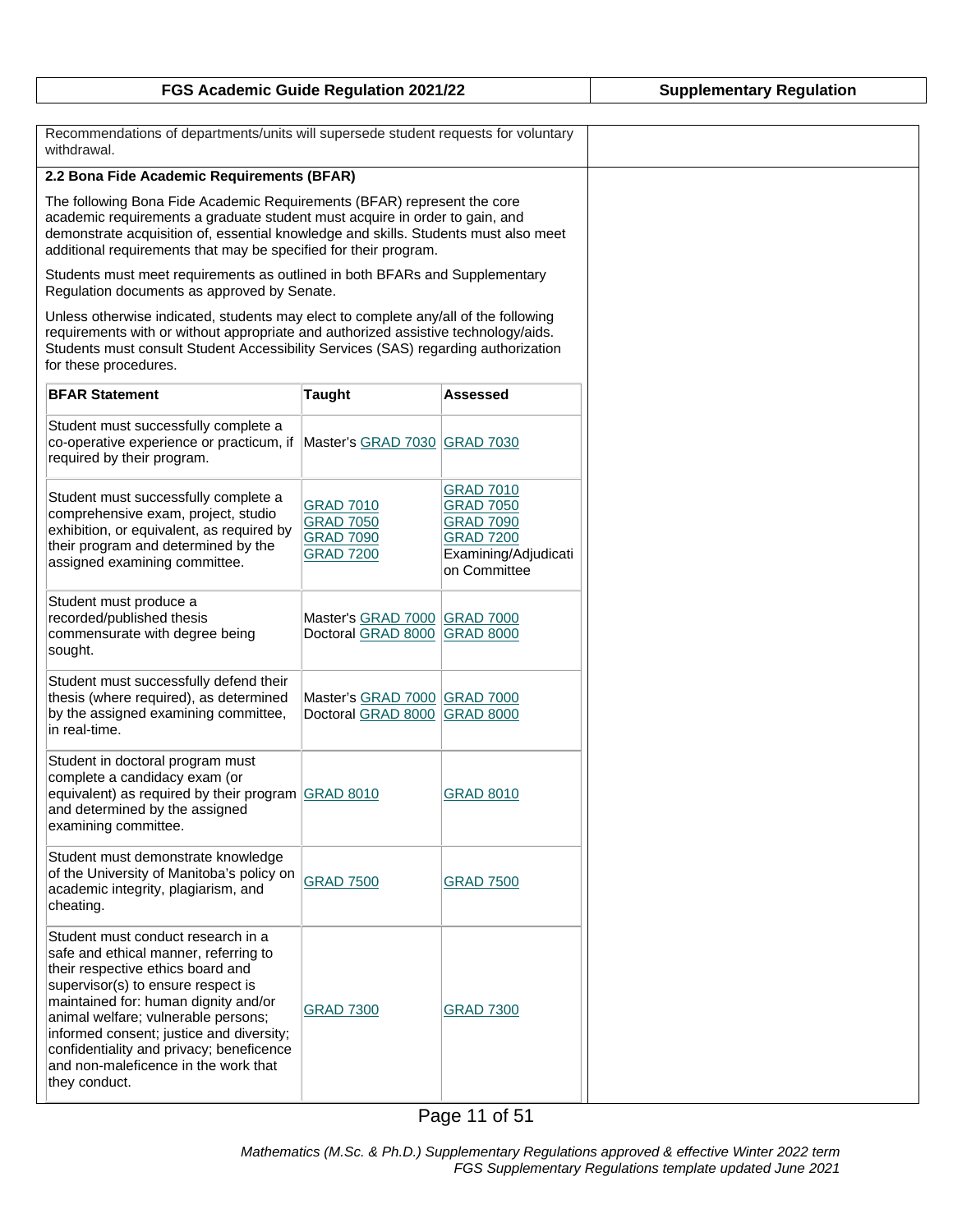| FGS Academic Guide Regulation 2021/22 | <b>Supplementary Regulation</b> |
|---------------------------------------|---------------------------------|
|---------------------------------------|---------------------------------|

| Student must complete coursework as<br>required by their program.                                                                                                                                                                                                                                                                                                                                                                                                                                                                                                                                                                                                                                                                                                                                                                                 |  |  |  |
|---------------------------------------------------------------------------------------------------------------------------------------------------------------------------------------------------------------------------------------------------------------------------------------------------------------------------------------------------------------------------------------------------------------------------------------------------------------------------------------------------------------------------------------------------------------------------------------------------------------------------------------------------------------------------------------------------------------------------------------------------------------------------------------------------------------------------------------------------|--|--|--|
| Individual unit BFARs available on the Graduate Studies website.                                                                                                                                                                                                                                                                                                                                                                                                                                                                                                                                                                                                                                                                                                                                                                                  |  |  |  |
| 2.3 Academic Performance                                                                                                                                                                                                                                                                                                                                                                                                                                                                                                                                                                                                                                                                                                                                                                                                                          |  |  |  |
| Student progress shall be reported at least annually, (but not to exceed once every<br>four (4) months), to the Faculty of Graduate Studies on the "Progress Report" form.                                                                                                                                                                                                                                                                                                                                                                                                                                                                                                                                                                                                                                                                        |  |  |  |
| Students who fail to maintain satisfactory performance may be required to withdraw<br>on the recommendation of the Graduate Chair and/or department/unit Head to the<br>Dean of the Faculty of Graduate Studies on the "Progress Report" form. Students who<br>receive two (2) consecutive "in need of improvement" or one (1) "unsatisfactory" rating<br>will normally be required to withdraw from the Faculty of Graduate Studies and the<br>notation on the student record will be "Required to withdraw".                                                                                                                                                                                                                                                                                                                                    |  |  |  |
| 2.4 Performance in Coursework                                                                                                                                                                                                                                                                                                                                                                                                                                                                                                                                                                                                                                                                                                                                                                                                                     |  |  |  |
| A minimum degree grade point average (DGPA) of 3.0 with no grade below C+ must<br>be maintained to continue in the Faculty of Graduate Studies. Departments/Units may<br>specify, in their supplementary regulations, standards that are higher than those of the<br>Faculty of Graduate Studies. Students who fail to maintain the specified grades will be<br>required to withdraw unless a department/unit recommends remedial action. Any such<br>action must be approved by the Dean of the Faculty of Graduate Studies.                                                                                                                                                                                                                                                                                                                     |  |  |  |
| A student may be permitted to remove deficiencies in grades by repeating the course<br>or replacing it with an equivalent substitute course. In the event that a substitute<br>course is used for remediation, the substituted course must be at the same or higher<br>level as the failed course (e.g., at the graduate level for a failed graduate-level<br>course). Each failed course may be repeated or replaced only once, to a maximum of<br>six (6) credit hours of coursework. If a course is repeated or replaced, the highest<br>grade obtained will be used in the determination of the degree grade point average.<br>Students receiving a grade of "C" or less in more than six (6) credit hours of<br>coursework are normally required to withdraw, unless otherwise stated in the<br>department/unit's supplementary regulations. |  |  |  |
| Students are normally expected to complete remedial action by the end of the<br>subsequent term.                                                                                                                                                                                                                                                                                                                                                                                                                                                                                                                                                                                                                                                                                                                                                  |  |  |  |
| Graduate students are not permitted to repeat a previously passed course, unless the<br>department/unit recommends that course(s) be re-taken if they have lapsed or expired<br>(refer to Master's Degree General Regulations and Doctor of Philosophy General<br>Regulations).                                                                                                                                                                                                                                                                                                                                                                                                                                                                                                                                                                   |  |  |  |
| Note:                                                                                                                                                                                                                                                                                                                                                                                                                                                                                                                                                                                                                                                                                                                                                                                                                                             |  |  |  |
| In exceptional circumstances, the department/unit may appeal to the Faculty of<br>Graduate Studies for approval of remedial recommendation(s) falling outside those<br>prescribed above.                                                                                                                                                                                                                                                                                                                                                                                                                                                                                                                                                                                                                                                          |  |  |  |
| Supplemental exams are not permitted to students in the Master's or Ph.D. program,<br>unless otherwise stated in the department/unit's supplementary regulations.                                                                                                                                                                                                                                                                                                                                                                                                                                                                                                                                                                                                                                                                                 |  |  |  |
| A summary of all actions taken administratively are to be reported, in summary form,<br>to the Faculty of Graduate Studies Executive Committee.                                                                                                                                                                                                                                                                                                                                                                                                                                                                                                                                                                                                                                                                                                   |  |  |  |
| 2.5 Mandatory Academic Integrity Course                                                                                                                                                                                                                                                                                                                                                                                                                                                                                                                                                                                                                                                                                                                                                                                                           |  |  |  |
| All students, including those in a Pre-Master's program, are required to register for<br>and complete GRAD 7500 Academic Integrity Tutorial (0 credit hours) within their first<br>term of initial registration. Université de Saint-Boniface graduate students may choose<br>to complete GRAD 7500 or the French-language equivalent, GRAD 7501.                                                                                                                                                                                                                                                                                                                                                                                                                                                                                                 |  |  |  |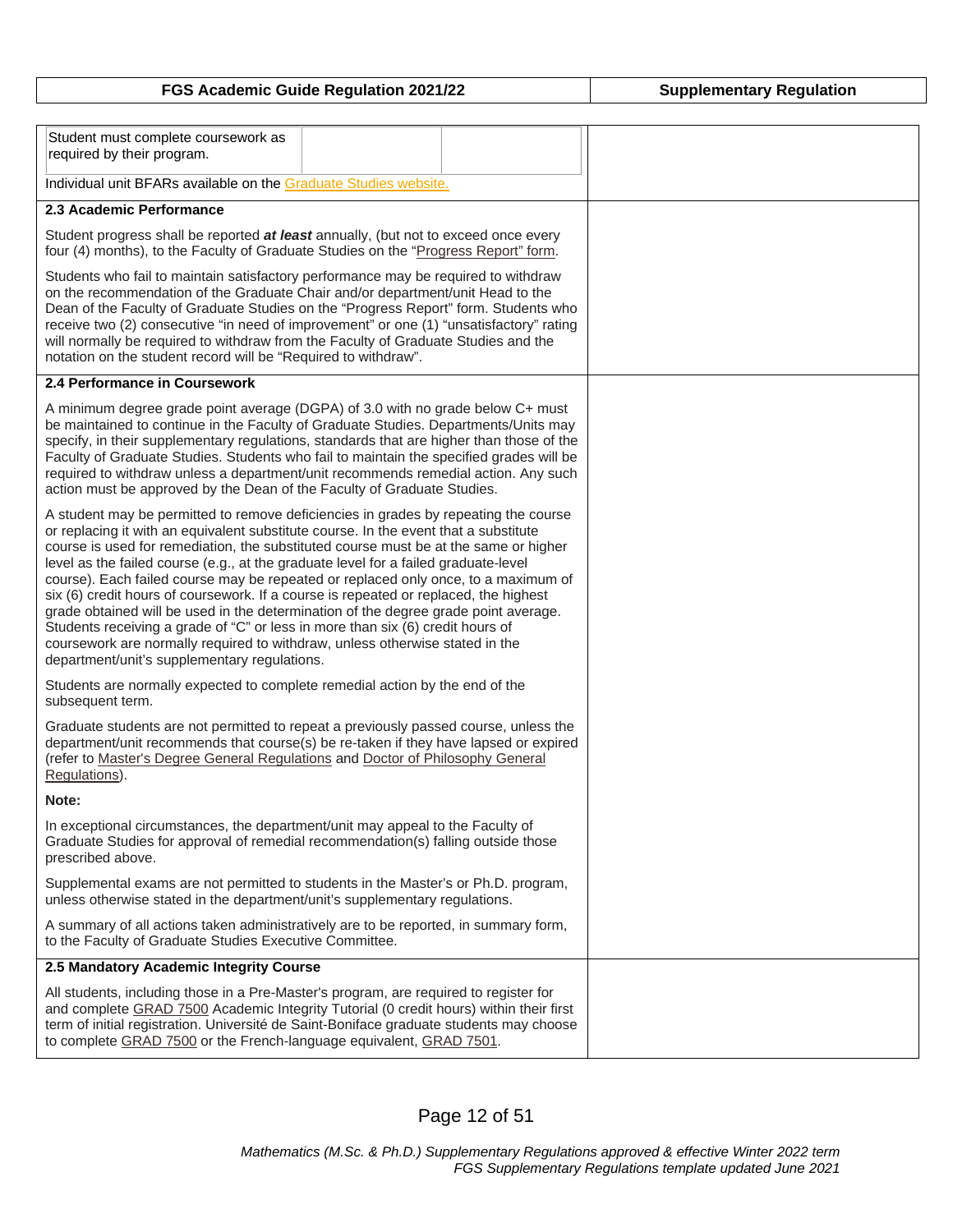| FGS Academic Guide Regulation 2021/22                                                                                                                                                                                                                                                                                                                                                                                                                                                                                                        | <b>Supplementary Regulation</b> |
|----------------------------------------------------------------------------------------------------------------------------------------------------------------------------------------------------------------------------------------------------------------------------------------------------------------------------------------------------------------------------------------------------------------------------------------------------------------------------------------------------------------------------------------------|---------------------------------|
|                                                                                                                                                                                                                                                                                                                                                                                                                                                                                                                                              |                                 |
| Failure to complete this course will result in suspension of registration privileges and a<br>grade of "F/NP" being assigned to the course which may lead to being "Required to<br>withdraw" from the graduate program.                                                                                                                                                                                                                                                                                                                      |                                 |
| Notes:                                                                                                                                                                                                                                                                                                                                                                                                                                                                                                                                       |                                 |
| Students who successfully complete GRAD 7500 at the Master's level are not<br>normally required to repeat the course at the Ph.D. level so long as no more than one<br>(1) term separates one graduate degree program from another graduate degree<br>program.                                                                                                                                                                                                                                                                               |                                 |
| Students on an exceptional/parental/regular leave of absence must register<br>in GRAD 7500 upon return from leave if it has not already been completed.                                                                                                                                                                                                                                                                                                                                                                                      |                                 |
| Visiting and Occasional students are not expected to complete GRAD 7500. For<br>further information see GRAD_7500 FAQ.                                                                                                                                                                                                                                                                                                                                                                                                                       |                                 |
| 2.6 Mandatory Research Integrity Online Course                                                                                                                                                                                                                                                                                                                                                                                                                                                                                               |                                 |
| All students, including those in a Pre-Master's program, are required to register for<br>and complete GRAD 7300 prior to applying to any ethics boards which are<br>appropriate to the student's research or within the student's first year, whichever<br>comes first.                                                                                                                                                                                                                                                                      |                                 |
| Failure to complete this course will result in suspension of registration privileges and a<br>grade of "F/NP" being assigned to the course which may lead to being "Required to<br>withdraw" from the graduate program.                                                                                                                                                                                                                                                                                                                      |                                 |
| Notes:                                                                                                                                                                                                                                                                                                                                                                                                                                                                                                                                       |                                 |
| Students who successfully complete GRAD 7300 Online Course at the Master's level<br>are not normally required to repeat the course at the Ph.D. level so long as no more<br>than one (1) term separates one graduate degree program from another graduate<br>degree program.                                                                                                                                                                                                                                                                 |                                 |
| Students on an exceptional/parental/regular leave of absence must register<br>in GRAD 7300 upon return from leave if it has not already been completed.                                                                                                                                                                                                                                                                                                                                                                                      |                                 |
| Visiting and Occasional students are not expected to complete GRAD 7300. For<br>further information see GRAD_7300 FAQ.                                                                                                                                                                                                                                                                                                                                                                                                                       |                                 |
| 2.7 Graduate Focus on Aging Concentration                                                                                                                                                                                                                                                                                                                                                                                                                                                                                                    |                                 |
| The Graduate Focus on Aging Concentration is available to any interested student<br>who is enrolled in the Faculty of Graduate Studies and whose graduate work is<br>concentrated in aging. To be eligible, a "Student intention to receive the Graduate<br>Focus on Aging Concentration" form must be submitted to the Faculty of Graduate<br>Studies. Masters or Doctoral students must complete the requirements of the program<br>to which they have been admitted and the requirements of the Graduate Focus on<br>Aging Concentration. |                                 |
| The Graduate Focus on Aging Concentration requirements include:                                                                                                                                                                                                                                                                                                                                                                                                                                                                              |                                 |
| Six (6) credit hours of graduate (7000-level or higher) courses that focus on<br>1.<br>aging and are approved by the student's Advisory Committee;                                                                                                                                                                                                                                                                                                                                                                                           |                                 |
| A thesis/practicum on an aging-related topic;<br>2.                                                                                                                                                                                                                                                                                                                                                                                                                                                                                          |                                 |
| Having at least one Advisory committee member who is officially affiliated with<br>3.<br>the Centre on Aging as a Research Affiliate; and                                                                                                                                                                                                                                                                                                                                                                                                    |                                 |
| Participating in the annual Spring Research Symposium of the Centre on<br>4.<br>Aging at least once as a poster presenter.                                                                                                                                                                                                                                                                                                                                                                                                                   |                                 |
| Graduate students may be able to attain their 6 credit hours of courses within the<br>existing course requirements of their graduate program. Students must attain a<br>minimum grade of C+ (or higher, if stipulated in the department/unit supplementary<br>regulations), for the required 6 credit hours of aging courses.                                                                                                                                                                                                                |                                 |

Page 13 of 51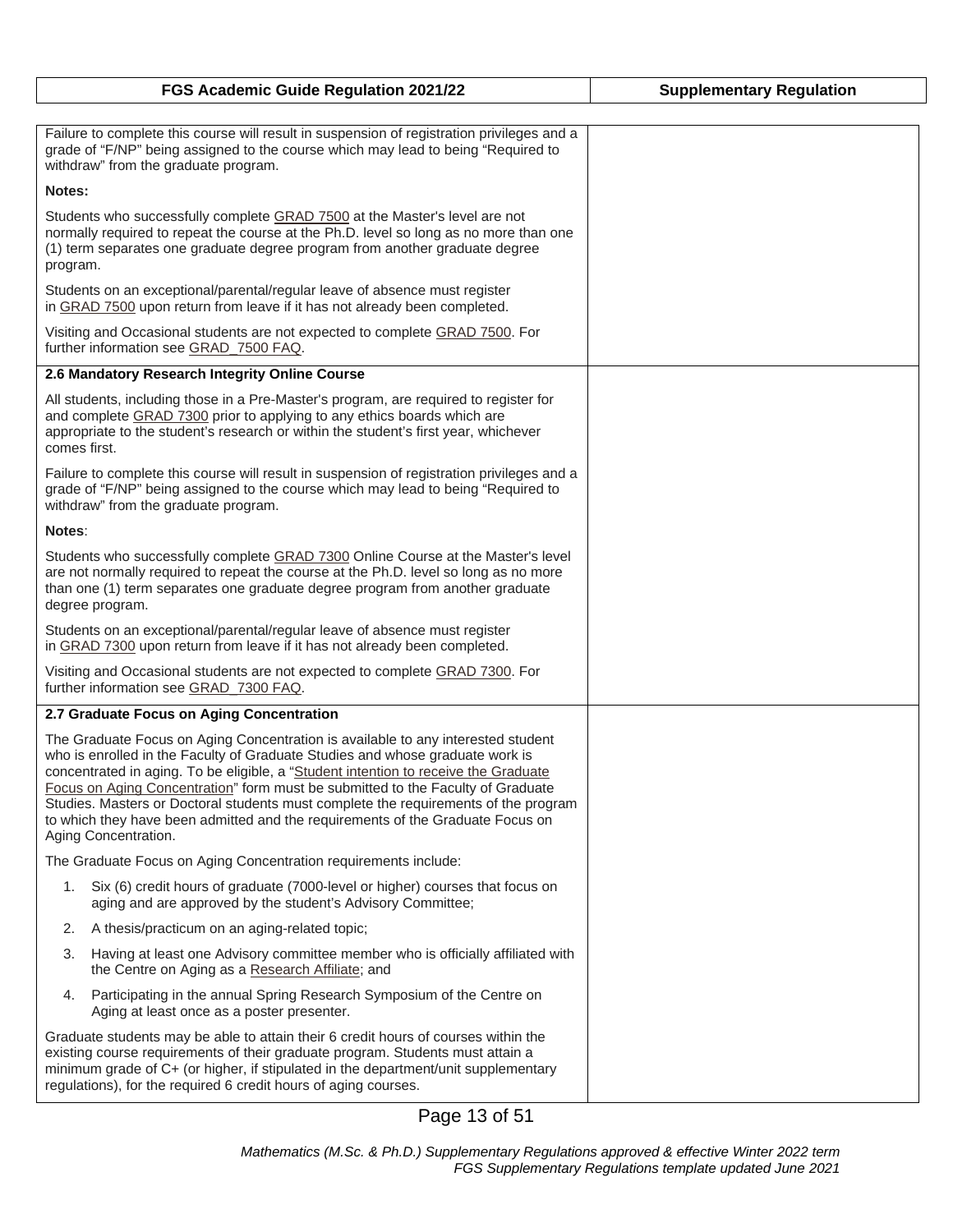|  |  |  | FGS Academic Guide Regulation 2021/22 |  |
|--|--|--|---------------------------------------|--|
|--|--|--|---------------------------------------|--|

**FGS Academic Guide Regulation 2021/22 Supplementary Regulation**

| Graduate students who are not in a thesis/practicum-based program will be<br>considered on a case-by-case basis.                                                                                                                                                                                                                                                                                                                                                                                                                                                                                                                                                                                                                                                                                                                                                                                                                                                                                                                                                                                                                                                                                                                                                                                                                                                                                                                                                                                                  |                                                                                                                                                                                                                                                                                                                                                                                                           |
|-------------------------------------------------------------------------------------------------------------------------------------------------------------------------------------------------------------------------------------------------------------------------------------------------------------------------------------------------------------------------------------------------------------------------------------------------------------------------------------------------------------------------------------------------------------------------------------------------------------------------------------------------------------------------------------------------------------------------------------------------------------------------------------------------------------------------------------------------------------------------------------------------------------------------------------------------------------------------------------------------------------------------------------------------------------------------------------------------------------------------------------------------------------------------------------------------------------------------------------------------------------------------------------------------------------------------------------------------------------------------------------------------------------------------------------------------------------------------------------------------------------------|-----------------------------------------------------------------------------------------------------------------------------------------------------------------------------------------------------------------------------------------------------------------------------------------------------------------------------------------------------------------------------------------------------------|
| Student progress in the Graduate Focus on Aging Concentration would normally be<br>discussed with the student's Advisory committee, and progress documented on<br>the "Student Intention to Receive the Graduate Focus on Aging Concentration" form<br>which must accompany the Progress Report form submitted to the Faculty of<br>Graduate Studies. The final Graduate Focus on Aging Concentration Completion form<br>must be submitted no later than at least one week prior to the FGS deadline for<br>graduands to submit theses/practica and other reports.                                                                                                                                                                                                                                                                                                                                                                                                                                                                                                                                                                                                                                                                                                                                                                                                                                                                                                                                                |                                                                                                                                                                                                                                                                                                                                                                                                           |
| <b>SECTION 3: General Regulations: Pre-Master's</b>                                                                                                                                                                                                                                                                                                                                                                                                                                                                                                                                                                                                                                                                                                                                                                                                                                                                                                                                                                                                                                                                                                                                                                                                                                                                                                                                                                                                                                                               | The Department of Mathematics will consider a<br>student for admission to the Pre-Master's program                                                                                                                                                                                                                                                                                                        |
| 3.1 Admission and Program Requirements                                                                                                                                                                                                                                                                                                                                                                                                                                                                                                                                                                                                                                                                                                                                                                                                                                                                                                                                                                                                                                                                                                                                                                                                                                                                                                                                                                                                                                                                            | only if the members of the Graduate Studies                                                                                                                                                                                                                                                                                                                                                               |
| Graduates of bachelor degree programs with a minimum grade point average (GPA) of<br>3.0 in the last two (2) full years of university study will be considered for admission to a<br>Pre-Master's program. These are the minimum requirements of the Faculty of Graduate<br>Studies. Departments/Units may specify higher or additional criteria. Admission to a<br>Pre-Master's program does not guarantee future admission to a Master's program. The<br>purpose of the Pre-Master's program of study is to bring a student's background up to<br>the equivalent of a required four (4)-year undergraduate degree and/or fulfill<br>deficiencies in knowledge of a particular discipline. Departments/Units should assign to<br>students, as part of their Pre-Master's program of study, an appropriate number of<br>applicable upper level (3000 or 4000) undergraduate courses. These courses may not<br>be transferred into a Master's program at a later date. Pre-Master's students are not<br>normally allowed to register in 7000-level courses or above, with the exception<br>of GRAD 7300 and GRAD 7500, unless prior permission is granted by the Dean of the<br>Faculty of Graduate Studies or designate. If permission is granted, students may take<br>a maximum of 3 credit hours at the 7000 level or above and these credit hours must be<br>taken as Occasional ("O"). A Pre-Master's student may only transfer a maximum of 3<br>credit hours into a prospective Master's program of study. | Committee believe it will be possible to improve<br>the applicant's background to be equivalent to a 4-<br>year BSc in Mathematics within 12 months. The<br>program of study for each student admitted to the<br>Pre-Master's program will be determined by the<br>Graduate Studies Committee and will be<br>conveyed to them by the Associate Head<br>(Graduate Studies) upon acceptance of their offer. |
| 3.2 Academic Performance                                                                                                                                                                                                                                                                                                                                                                                                                                                                                                                                                                                                                                                                                                                                                                                                                                                                                                                                                                                                                                                                                                                                                                                                                                                                                                                                                                                                                                                                                          |                                                                                                                                                                                                                                                                                                                                                                                                           |
| 3.2.1. The department/unit Head is responsible for assigning the courses and<br>monitoring the progress of each student.                                                                                                                                                                                                                                                                                                                                                                                                                                                                                                                                                                                                                                                                                                                                                                                                                                                                                                                                                                                                                                                                                                                                                                                                                                                                                                                                                                                          |                                                                                                                                                                                                                                                                                                                                                                                                           |
| 3.2.2. A minimum degree grade point average of 3.0 with no grade below C+ must be<br>maintained to continue in a Pre-Master's program. Students who fail to maintain this<br>standing will be required to withdraw unless remedial action recommended by the<br>department/unit (as described below) is approved by the Dean of the Faculty of<br>Graduate Studies.                                                                                                                                                                                                                                                                                                                                                                                                                                                                                                                                                                                                                                                                                                                                                                                                                                                                                                                                                                                                                                                                                                                                               |                                                                                                                                                                                                                                                                                                                                                                                                           |
| 3.2.3. Students deficient in six (6) hours of credit or less may be permitted to write a<br>supplemental examination (when offered in the department/unit's supplementary<br>regulations) in courses in which a grade of C or less was obtained.                                                                                                                                                                                                                                                                                                                                                                                                                                                                                                                                                                                                                                                                                                                                                                                                                                                                                                                                                                                                                                                                                                                                                                                                                                                                  |                                                                                                                                                                                                                                                                                                                                                                                                           |
| 3.2.4. Students deficient in six (6) hours of credit or less with a grade of C, D, or F in a<br>course or courses may be permitted, if the overall average is C or better, to write one<br>(1) supplemental examination in each course (when permitted by the<br>department/unit's supplementary regulations), to repeat the courses, or to take<br>equivalent substitute courses.                                                                                                                                                                                                                                                                                                                                                                                                                                                                                                                                                                                                                                                                                                                                                                                                                                                                                                                                                                                                                                                                                                                                |                                                                                                                                                                                                                                                                                                                                                                                                           |
| A student may be permitted to remove deficiencies in grades by writing a<br>supplemental examination or repeating courses only one (1) time for each course to a<br>maximum of nine (9) credit hours of coursework.                                                                                                                                                                                                                                                                                                                                                                                                                                                                                                                                                                                                                                                                                                                                                                                                                                                                                                                                                                                                                                                                                                                                                                                                                                                                                               |                                                                                                                                                                                                                                                                                                                                                                                                           |
| If a course is repeated or a supplemental examination is written, the highest grade<br>obtained in that course will be used in the determination of the degree GPA.                                                                                                                                                                                                                                                                                                                                                                                                                                                                                                                                                                                                                                                                                                                                                                                                                                                                                                                                                                                                                                                                                                                                                                                                                                                                                                                                               |                                                                                                                                                                                                                                                                                                                                                                                                           |
| The degree GPA is cumulative in a Pre-Master's program if more than one (1) year is<br>required to complete the course requirements.                                                                                                                                                                                                                                                                                                                                                                                                                                                                                                                                                                                                                                                                                                                                                                                                                                                                                                                                                                                                                                                                                                                                                                                                                                                                                                                                                                              |                                                                                                                                                                                                                                                                                                                                                                                                           |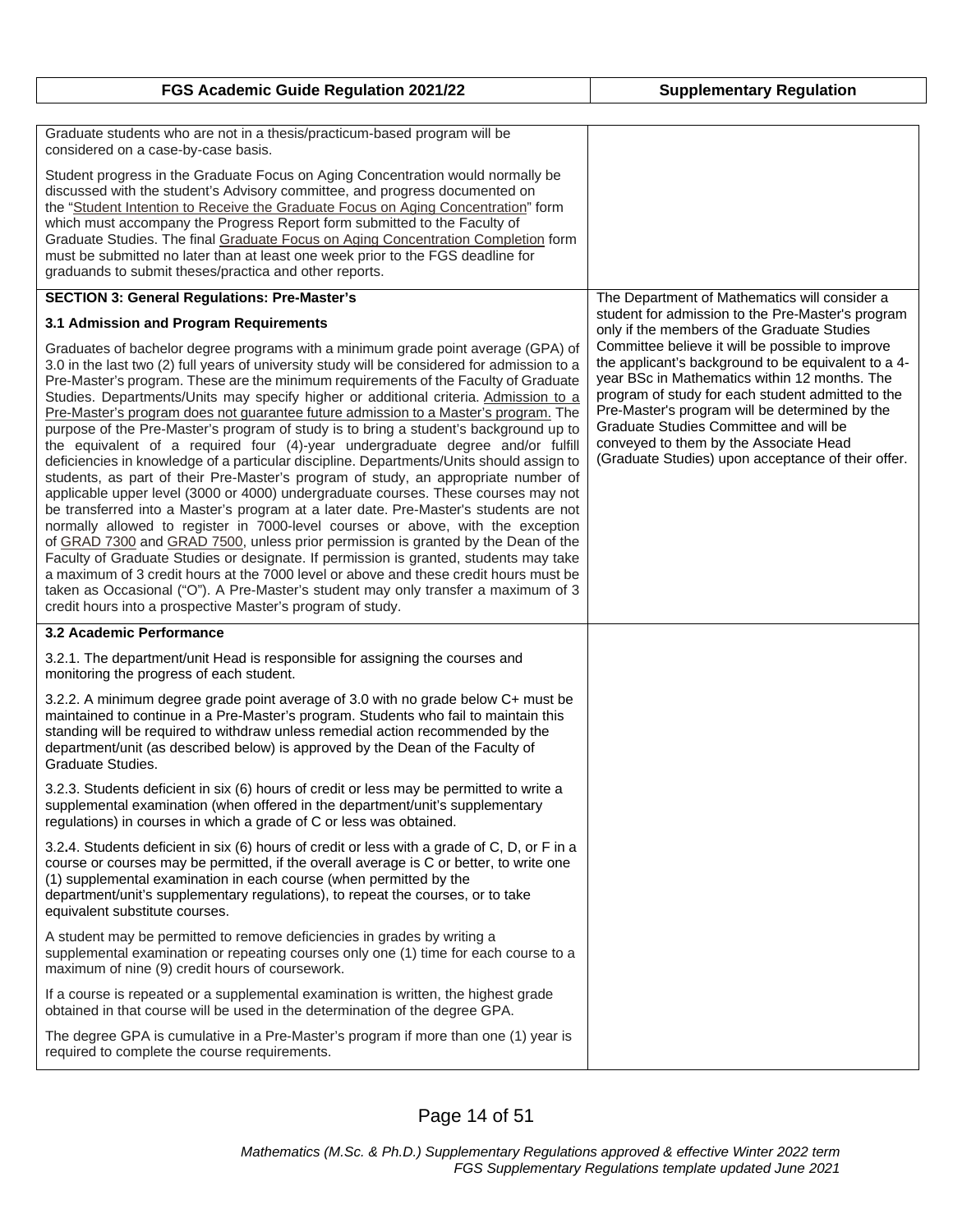|                                                                                                                                                                                                                                                                                                                                                                                                                                                                                                                                                                                                                                                                                                            | A summary of all action taken administratively is to be reported to the Faculty of<br>Graduate Studies Executive Committee.                          |                                                                                                                                                          |
|------------------------------------------------------------------------------------------------------------------------------------------------------------------------------------------------------------------------------------------------------------------------------------------------------------------------------------------------------------------------------------------------------------------------------------------------------------------------------------------------------------------------------------------------------------------------------------------------------------------------------------------------------------------------------------------------------------|------------------------------------------------------------------------------------------------------------------------------------------------------|----------------------------------------------------------------------------------------------------------------------------------------------------------|
|                                                                                                                                                                                                                                                                                                                                                                                                                                                                                                                                                                                                                                                                                                            | <b>SECTION 4: General Regulations: Master's</b>                                                                                                      |                                                                                                                                                          |
| 4.1 General                                                                                                                                                                                                                                                                                                                                                                                                                                                                                                                                                                                                                                                                                                |                                                                                                                                                      |                                                                                                                                                          |
| Although general regulations apply to all students, individual departments/units may<br>have additional regulations that supplement these general regulations. All such<br>supplementary regulations must be approved (as specified by the By-Laws of the<br>Faculty of Graduate Studies), be published and available to students (please refer to<br>the following link), and be kept on record in the Faculty of Graduate Studies. All<br>students should consult department/unit supplementary regulations for specific details<br>regarding admission, program requirements, progression, and completion. Individual<br>departments/units may offer Master's programs by one or more of the following: |                                                                                                                                                      |                                                                                                                                                          |
|                                                                                                                                                                                                                                                                                                                                                                                                                                                                                                                                                                                                                                                                                                            | Thesis/practicum-based;                                                                                                                              |                                                                                                                                                          |
|                                                                                                                                                                                                                                                                                                                                                                                                                                                                                                                                                                                                                                                                                                            | Course-based;                                                                                                                                        |                                                                                                                                                          |
|                                                                                                                                                                                                                                                                                                                                                                                                                                                                                                                                                                                                                                                                                                            | Comprehensive Exam;                                                                                                                                  |                                                                                                                                                          |
| ٠                                                                                                                                                                                                                                                                                                                                                                                                                                                                                                                                                                                                                                                                                                          | Project;                                                                                                                                             |                                                                                                                                                          |
|                                                                                                                                                                                                                                                                                                                                                                                                                                                                                                                                                                                                                                                                                                            | Accredited Professional;                                                                                                                             |                                                                                                                                                          |
| $\bullet$                                                                                                                                                                                                                                                                                                                                                                                                                                                                                                                                                                                                                                                                                                  | Major research paper.                                                                                                                                |                                                                                                                                                          |
| 4.2 Admission                                                                                                                                                                                                                                                                                                                                                                                                                                                                                                                                                                                                                                                                                              |                                                                                                                                                      | In order to be admitted into the M.Sc. program in                                                                                                        |
| Students who are eligible to be considered for direct admission to a program of study<br>leading to the Master's degree include:                                                                                                                                                                                                                                                                                                                                                                                                                                                                                                                                                                           |                                                                                                                                                      | Mathematics, applicants should normally have a<br>strong background in Mathematics with courses<br>leading to an Honours or four-year Major in           |
|                                                                                                                                                                                                                                                                                                                                                                                                                                                                                                                                                                                                                                                                                                            | Graduates of four (4)-year undergraduate degree programs (or equivalent as<br>deemed by the Faculty of Graduate Studies) from:                       | Mathematics in a B.Sc. or equivalent degree.<br>Applicants lacking the appropriate background may<br>be considered for admission into a Pre-Master's     |
|                                                                                                                                                                                                                                                                                                                                                                                                                                                                                                                                                                                                                                                                                                            | Canadian institutions empowered by law to grant degrees; or<br>O                                                                                     | program.                                                                                                                                                 |
|                                                                                                                                                                                                                                                                                                                                                                                                                                                                                                                                                                                                                                                                                                            | Colleges and universities outside Canada which are officially recognized<br>$\circ$<br>by the Faculty of Graduate Studies.                           | For greater clarity, the equivalence of a degree to<br>an Honours or four year Major B.Sc. in                                                            |
|                                                                                                                                                                                                                                                                                                                                                                                                                                                                                                                                                                                                                                                                                                            | Graduates from first-cycle Bologna compliant degrees.                                                                                                | Mathematics will be determined by the GSC based<br>on the courses successfully completed by the<br>applicant and not the length of the time it has taken |
|                                                                                                                                                                                                                                                                                                                                                                                                                                                                                                                                                                                                                                                                                                            | Students who have completed a Pre-Master's program from:                                                                                             |                                                                                                                                                          |
|                                                                                                                                                                                                                                                                                                                                                                                                                                                                                                                                                                                                                                                                                                            | The University of Manitoba (see General Regulations - Pre-Master's); or<br>O                                                                         | the applicant to earn the degree.                                                                                                                        |
|                                                                                                                                                                                                                                                                                                                                                                                                                                                                                                                                                                                                                                                                                                            | Canadian institutions empowered by law to grant degrees; or<br>O                                                                                     | At the time of consideration of an application for<br>admission, the GSC may, at its discretion, impose                                                  |
|                                                                                                                                                                                                                                                                                                                                                                                                                                                                                                                                                                                                                                                                                                            | Colleges and universities outside Canada which are officially recognized<br>$\circ$<br>by The Faculty of Graduate Studies.                           | additional courses (up to 9 credit hours, normally at<br>the 3000 or 4000 level) beyond the minimum                                                      |
| All students applying for a Master's degree program must have attained a minimum<br>GPA of 3.0 in the last two (2) full years (60 credit hours) of study. This includes those<br>applying for direct admission and those entering from a Pre-Master's program.<br>Students who meet the minimum requirements for admission to the Faculty of<br>Graduate Studies are not guaranteed admission.                                                                                                                                                                                                                                                                                                             |                                                                                                                                                      | coursework requirement as a condition of<br>admission, to remedy weaknesses<br>in<br>the<br>applicant's mathematical background.                         |
|                                                                                                                                                                                                                                                                                                                                                                                                                                                                                                                                                                                                                                                                                                            | Note: This is the minimum requirement of the Faculty of Graduate Studies and<br>departments/units may have higher standards and additional criteria. |                                                                                                                                                          |
|                                                                                                                                                                                                                                                                                                                                                                                                                                                                                                                                                                                                                                                                                                            | 4.3 Program Requirements                                                                                                                             | Every M.Sc. student must make one 50-min                                                                                                                 |
| In general, students must complete one of the programs of study described below for<br>the Master's degree. However, the program of study is determined by the<br>department/unit and may follow the department/unit's supplementary regulations. Any<br>single course cannot be used for credit toward more than one program.                                                                                                                                                                                                                                                                                                                                                                             |                                                                                                                                                      | presentation in any of the seminar series<br>approved by the Department.                                                                                 |

**FGS Academic Guide Regulation 2021/22 Supplementary Regulation**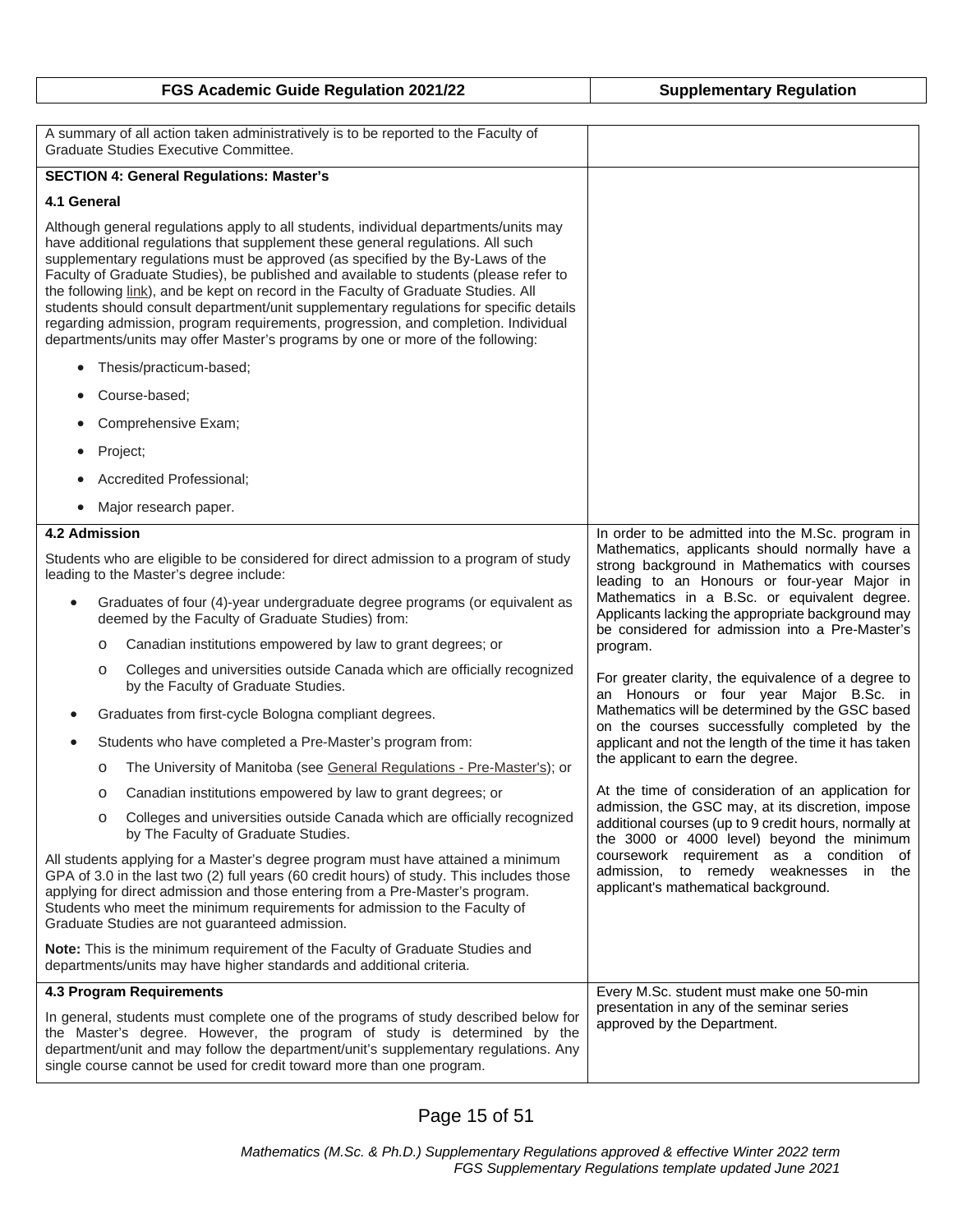| FGS Academic Guide Regulation 2021/22                                                                                                                                                                                                                                                                                                                                                                                                                                                                                                                                                                     | <b>Supplementary Regulation</b>                                                                                                                                                                                                                                                                                                                                                                                                                                                                                                                                                                                                                                                                                                                                                                                                                                                                                                                                                                                                                                                                                                                                                                                                                                                                                                                                                                                                                                                                                                                                  |
|-----------------------------------------------------------------------------------------------------------------------------------------------------------------------------------------------------------------------------------------------------------------------------------------------------------------------------------------------------------------------------------------------------------------------------------------------------------------------------------------------------------------------------------------------------------------------------------------------------------|------------------------------------------------------------------------------------------------------------------------------------------------------------------------------------------------------------------------------------------------------------------------------------------------------------------------------------------------------------------------------------------------------------------------------------------------------------------------------------------------------------------------------------------------------------------------------------------------------------------------------------------------------------------------------------------------------------------------------------------------------------------------------------------------------------------------------------------------------------------------------------------------------------------------------------------------------------------------------------------------------------------------------------------------------------------------------------------------------------------------------------------------------------------------------------------------------------------------------------------------------------------------------------------------------------------------------------------------------------------------------------------------------------------------------------------------------------------------------------------------------------------------------------------------------------------|
|                                                                                                                                                                                                                                                                                                                                                                                                                                                                                                                                                                                                           |                                                                                                                                                                                                                                                                                                                                                                                                                                                                                                                                                                                                                                                                                                                                                                                                                                                                                                                                                                                                                                                                                                                                                                                                                                                                                                                                                                                                                                                                                                                                                                  |
| 4.3.1 Thesis/Practicum Route<br>A minimum of twelve (12) credit hours of coursework, unless otherwise stated in the<br>department/unit's supplementary regulations, plus a thesis or practicum is required. The<br>minimum must include at least six (6) credit hours at the 7000-level or above, with the<br>balance of the coursework at the 3000-level or above. A maximum of twenty-four (24)<br>credit hours of coursework is allowed unless the department/unit's supplementary<br>regulations indicate otherwise. The student must complete the thesis/practicum at The<br>University of Manitoba. | Students are required to complete at least 15 credit<br>hours of course work, of which at least 9 credit<br>hours must be from courses designated MATH<br>7000 or above and at least 6 credit hours in an area<br>of mathematical sciences clearly different from the<br>area of specialization of the thesis (as approved by<br>the Department Head or designate).<br>Certain programs of study within mathematics may<br>require courses outside the Department of<br>Mathematics.<br>A student may take at most two 3 credit hour<br>reading courses from any one instructor for credit<br>in this degree program.                                                                                                                                                                                                                                                                                                                                                                                                                                                                                                                                                                                                                                                                                                                                                                                                                                                                                                                                            |
| 4.3.2 Course-based or Comprehensive Examination Route                                                                                                                                                                                                                                                                                                                                                                                                                                                                                                                                                     | Students are required to complete at least 24 credit                                                                                                                                                                                                                                                                                                                                                                                                                                                                                                                                                                                                                                                                                                                                                                                                                                                                                                                                                                                                                                                                                                                                                                                                                                                                                                                                                                                                                                                                                                             |
| A minimum of twenty-four (24) credit hours of coursework and comprehensive<br>examination(s) is required. The minimum must include at least eighteen (18) credit<br>hours at the 7000-level or above with the balance of the coursework at the 3000-level<br>or above. A maximum of forty-eight (48) credit hours of coursework is allowed unless a<br>department/unit's supplementary regulations indicate otherwise. A comprehensive<br>examination is required for some course-based programs.                                                                                                         | hours of course work at the 3000/7000/8000 level.<br>At most 6 credit hours can be at the 3000 level.<br>4000 level courses do not count toward the degree<br>requirement. Courses outside the Department of<br>Mathematics (at most 9 credit hours) are also<br>possible, subject to approval by the Department<br>Head or designate. At most two 3 credit hour<br>reading courses can be taken from any one<br>instructor. At least 6 credit hours must be in an area<br>of mathematical sciences clearly different from the<br>area of specialization of the report (see below). The<br>minimum GPA of all courses must be at least 3.25.<br>In addition, students are required to submit a report<br>on work normally done during the summer months,<br>under the supervision of a faculty member.<br>Students must choose either:<br>MATH 8996 M.Sc. Project 1 (6): consists of a<br>small project or work done in industry and a<br>report of approximately 40-60 pages; OR<br>MATH 8998 M.Sc. Project 2 (6): consists of<br>teaching an undergraduate course under the<br>supervision of an advisor and a report of<br>approximately 20-30 pages.<br>All reports are graded as pass/fail by the supervisor<br>and a committee consisting of two faculty<br>members, at least one holding primary appointment<br>in Mathematics, and are not defended.<br>Subject to approval by the Department Head or<br>designate, students in the course-based M.Sc.<br>program may begin the program in May. Students<br>wishing to start in May must apply by Feb 1. |
| 4.3.3 Accredited Professional Route                                                                                                                                                                                                                                                                                                                                                                                                                                                                                                                                                                       |                                                                                                                                                                                                                                                                                                                                                                                                                                                                                                                                                                                                                                                                                                                                                                                                                                                                                                                                                                                                                                                                                                                                                                                                                                                                                                                                                                                                                                                                                                                                                                  |
| The credit hours and course requirements shall reflect the requirements of the<br>department/unit's external accrediting body. Students should check department/unit<br>supplementary regulations regarding this requirement.                                                                                                                                                                                                                                                                                                                                                                             |                                                                                                                                                                                                                                                                                                                                                                                                                                                                                                                                                                                                                                                                                                                                                                                                                                                                                                                                                                                                                                                                                                                                                                                                                                                                                                                                                                                                                                                                                                                                                                  |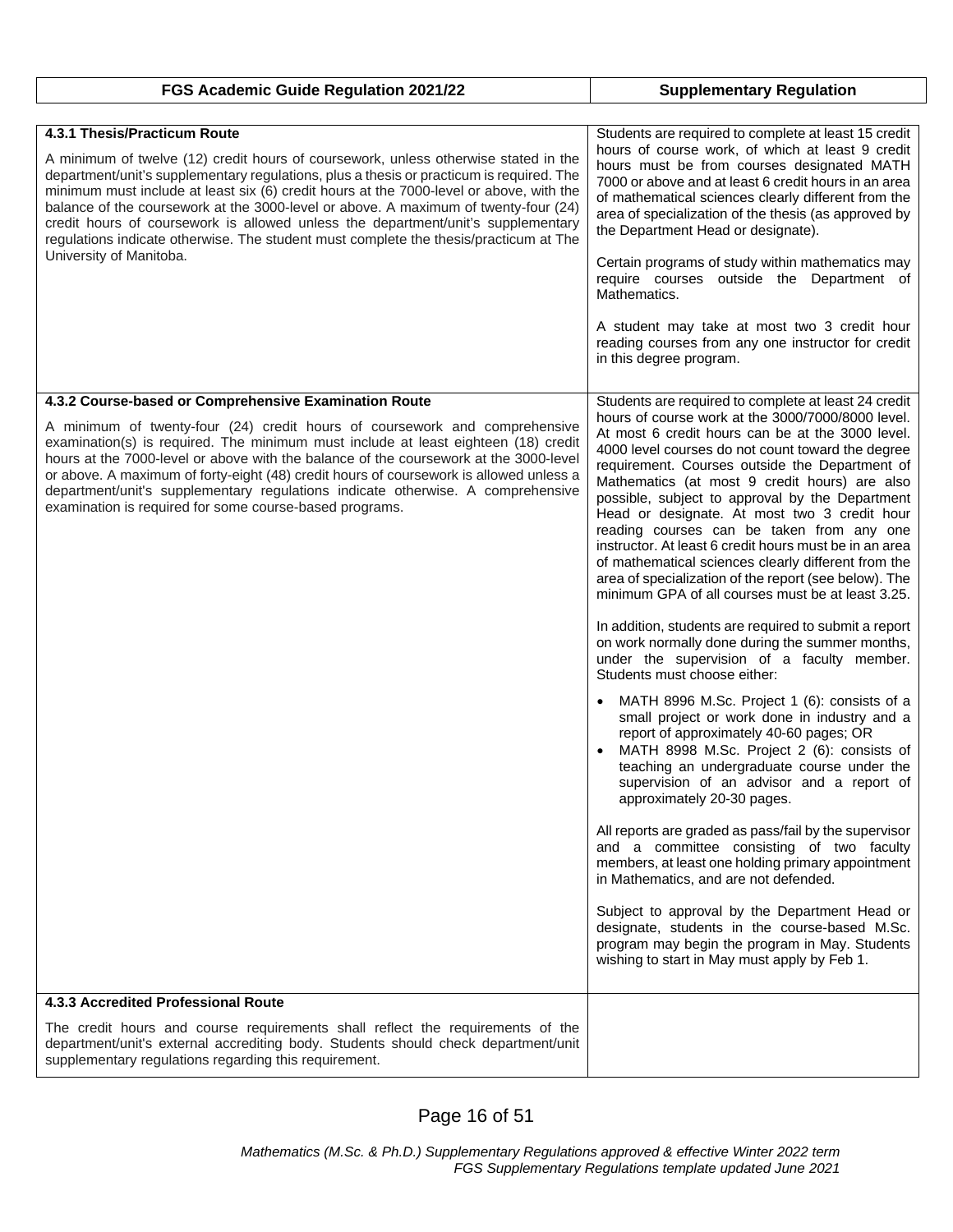| FGS Academic Guide Regulation 2021/22                                                                                                                                                                                                                                                                                                                                                                                                                                                                                     | <b>Supplementary Regulation</b>                                                                                            |
|---------------------------------------------------------------------------------------------------------------------------------------------------------------------------------------------------------------------------------------------------------------------------------------------------------------------------------------------------------------------------------------------------------------------------------------------------------------------------------------------------------------------------|----------------------------------------------------------------------------------------------------------------------------|
|                                                                                                                                                                                                                                                                                                                                                                                                                                                                                                                           |                                                                                                                            |
| 4.3.4 Language Requirements                                                                                                                                                                                                                                                                                                                                                                                                                                                                                               | There is no language requirement for the M.Sc.                                                                             |
| Some department/units specify a language requirement for the Master's degree.<br>Students should check department/unit supplementary regulations regarding this<br>requirement.                                                                                                                                                                                                                                                                                                                                           | degree in this department.                                                                                                 |
| 4.3.5 Advanced Credit                                                                                                                                                                                                                                                                                                                                                                                                                                                                                                     |                                                                                                                            |
| Advance credit for courses completed prior to admission to a Master's program will be<br>considered on a case-by-case basis. The student's department/unit must make a<br>request to the Faculty of Graduate Studies by completing the "Recommendation for<br>Advance Credit-Transfer of Courses" form.                                                                                                                                                                                                                   |                                                                                                                            |
| Application for advance credit must be made within the first year of the<br>$\bullet$<br>program (see Lapse or Expiration of Credit of Courses).                                                                                                                                                                                                                                                                                                                                                                          |                                                                                                                            |
| No more than 50% of the required coursework for the program can be<br>achieved using advance credit.                                                                                                                                                                                                                                                                                                                                                                                                                      |                                                                                                                            |
| A course may not be used for credit toward more than one (1) degree,<br>$\bullet$<br>diploma, or certificate.                                                                                                                                                                                                                                                                                                                                                                                                             |                                                                                                                            |
| The student must register at The University of Manitoba for at least two (2)<br>$\bullet$<br>terms within a single academic year and must also complete the<br>thesis/practicum/project/comprehensive exam at The University of Manitoba.                                                                                                                                                                                                                                                                                 |                                                                                                                            |
| Courses taken while in the Pre-Masters program may not be used for credit in<br>$\bullet$<br>a Master's program.                                                                                                                                                                                                                                                                                                                                                                                                          |                                                                                                                            |
| Regardless of the extent of advanced credit granted, all students are required to pay<br>all applicable program fees.                                                                                                                                                                                                                                                                                                                                                                                                     |                                                                                                                            |
| 4.3.6 Transfer Credit                                                                                                                                                                                                                                                                                                                                                                                                                                                                                                     |                                                                                                                            |
| Courses within a program of study may be taken elsewhere and transferred for credit<br>at The University of Manitoba. All such courses:                                                                                                                                                                                                                                                                                                                                                                                   |                                                                                                                            |
| must be approved for transfer to the program of study by the department/unit<br>٠<br>and the Faculty of Graduate Studies before the student may register for them;                                                                                                                                                                                                                                                                                                                                                        |                                                                                                                            |
| are considered on an individual basis;<br>۰                                                                                                                                                                                                                                                                                                                                                                                                                                                                               |                                                                                                                            |
| cannot be used for credit towards another degree;                                                                                                                                                                                                                                                                                                                                                                                                                                                                         |                                                                                                                            |
| may not exceed 50% of the minimum credit hours of coursework required of<br>the student's graduate program at The University of Manitoba.                                                                                                                                                                                                                                                                                                                                                                                 |                                                                                                                            |
| Permission is granted in the form of a Letter of Permission which may be obtained by<br>making an application to the Registrar's Office; an original transcript and course<br>equivalency must be provided.                                                                                                                                                                                                                                                                                                               |                                                                                                                            |
| 4.3.7 Time in Program                                                                                                                                                                                                                                                                                                                                                                                                                                                                                                     | The minimum time for students engaged in full-time                                                                         |
| The minimum time for students in the Master's program is equivalent to two (2) terms.<br>Completion of most programs requires more than this and students should check<br>department/unit supplementary regulations regarding specific requirements.                                                                                                                                                                                                                                                                      | study in the M.Sc. program in Mathematics is<br>equivalent to two terms.<br>Students are normally expected to complete the |
| The maximum time allowed for the completion of the Master's degree is four (4) years<br>for students declared as full-time and six (6) years for students declared as part-time<br>(see Student Status/Categories of Students for information on calculating maximum<br>time for students). Individual department/units and/or programs may have specified<br>minimum and maximum time limits, and students should periodically check<br>department/unit supplementary regulations regarding these specific requirements. | thesis-based M.Sc. program within 2 years and<br>the course-based M.Sc. program within 16<br>months.                       |
| Requests for extensions of time to complete the degree will be considered on an<br>individual basis and must be submitted to the Dean of the Faculty of Graduate Studies                                                                                                                                                                                                                                                                                                                                                  |                                                                                                                            |

## Page 17 of 51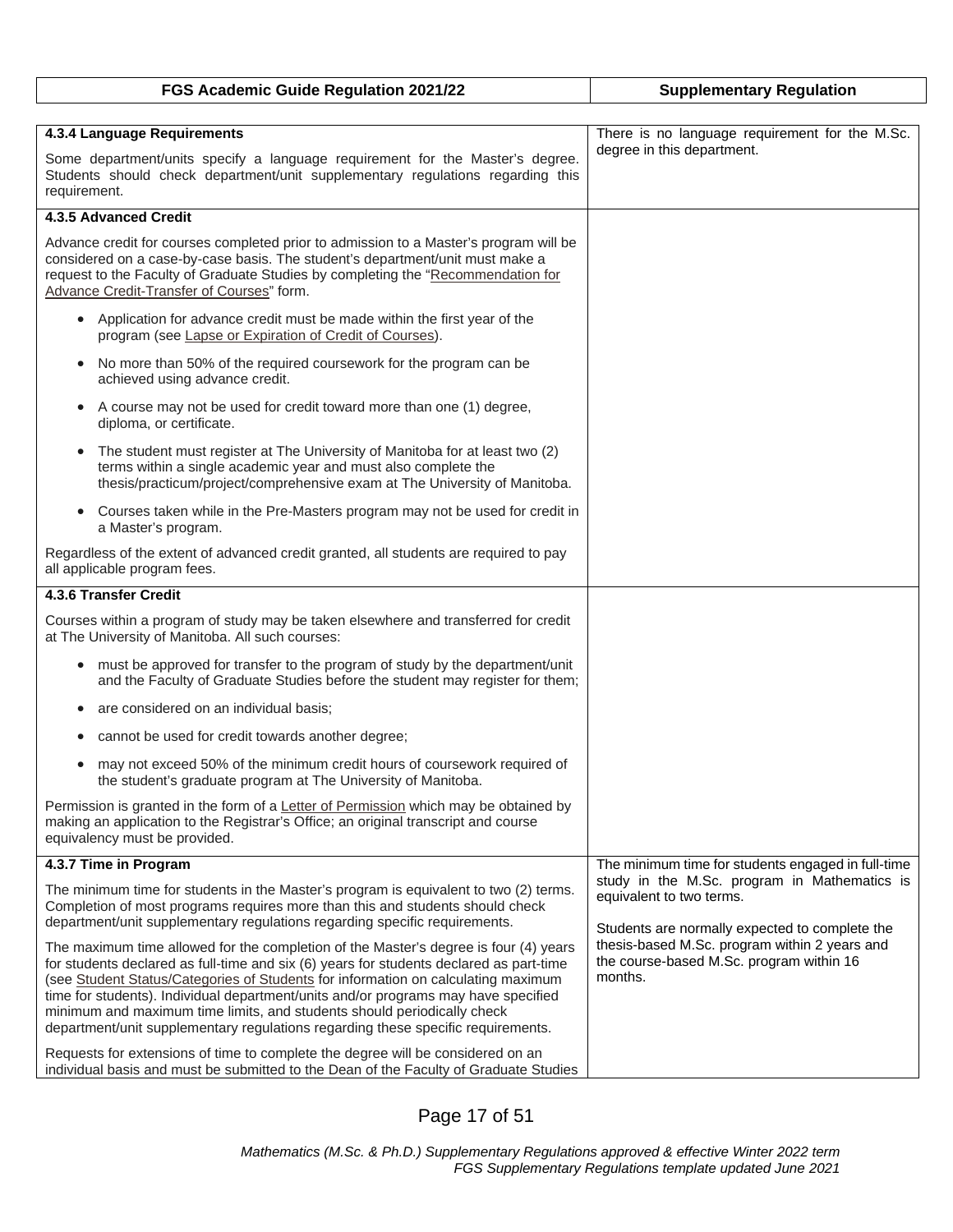| FGS Academic Guide Regulation 2021/22                                                                                                                                                                                                                                                                                                                                                                                                              | <b>Supplementary Regulation</b> |
|----------------------------------------------------------------------------------------------------------------------------------------------------------------------------------------------------------------------------------------------------------------------------------------------------------------------------------------------------------------------------------------------------------------------------------------------------|---------------------------------|
|                                                                                                                                                                                                                                                                                                                                                                                                                                                    |                                 |
| using the "Time Extension Request" form at least three (3), but no more than four<br>(4), months prior to expiration of the respective maximum time limit.                                                                                                                                                                                                                                                                                         |                                 |
| A student who has not completed the degree requirements within the time limit or<br>within the time limit of the extension will be required to withdraw from the Faculty of<br>Graduate Studies and the notation on the student record will be "Required to<br>withdraw".                                                                                                                                                                          |                                 |
| 4.4 Student's Advisor and Co-Advisor                                                                                                                                                                                                                                                                                                                                                                                                               |                                 |
| 4.4.1 Student's Advisor                                                                                                                                                                                                                                                                                                                                                                                                                            |                                 |
| Each student should have an advisor upon entry into the program, and must have one<br>assigned no later than one (1) term following initial registration. The advisor must:                                                                                                                                                                                                                                                                        |                                 |
| hold an appointment in the student's department/unit;<br>$\bullet$                                                                                                                                                                                                                                                                                                                                                                                 |                                 |
| be a member of the Faculty of Graduate Studies <sup>1</sup> ;<br>$\bullet$                                                                                                                                                                                                                                                                                                                                                                         |                                 |
| hold at least a Master's degree or equivalent <sup>2</sup> ;<br>$\bullet$                                                                                                                                                                                                                                                                                                                                                                          |                                 |
| be active in their field;<br>٠                                                                                                                                                                                                                                                                                                                                                                                                                     |                                 |
| have expertise in a discipline related to the student's program.<br>$\bullet$                                                                                                                                                                                                                                                                                                                                                                      |                                 |
| <sup>1</sup> http://umanitoba.ca/faculties/graduate_studies/governance/academic_membership.<br>html                                                                                                                                                                                                                                                                                                                                                |                                 |
| <sup>2</sup> Equivalency will be approved by the Dean of the Faculty of Graduate Studies and<br>determined on a case-by-case basis and assessed by the potential advisor's<br>demonstrated research record and current research activities. Note that M.D.,<br>D.M.D., Pharm.D. and J.D. are undergraduate degrees and are not equivalent to a<br>Master's or Ph.D.                                                                                |                                 |
| It is the responsibility of the department/unit Head to determine whether faculty<br>members meet these criteria, and also to report to the Dean of the Faculty of<br>Graduate Studies on equivalency as necessary. Any exceptions or special<br>circumstances must be recommended by the department/unit Head and approved<br>by the Dean of the Faculty of Graduate Studies who considers each case on an<br>individual basis.                   |                                 |
| In department/units where the choice of thesis/practicum topic and thesis/practicum<br>advisor are postponed after a student's entry into the program, the department/unit<br>Head, within one (1) term, shall appoint a faculty member to advise the student in<br>the interim period before the regular advisor is assigned or chosen. Students must<br>have an advisor through to the end of their program in programs requiring an<br>advisor. |                                 |
| 4.4.2 Student's Co-advisor                                                                                                                                                                                                                                                                                                                                                                                                                         |                                 |
| In special circumstances, upon approval of the Head of the department/unit, an<br>advisor and a maximum of one (1) co-advisor may advise a student. The co-advisor<br>must:                                                                                                                                                                                                                                                                        |                                 |
| be a member of the Faculty of Graduate Studies <sup>1</sup> ;<br>$\bullet$                                                                                                                                                                                                                                                                                                                                                                         |                                 |
| hold a Master's or equivalent <sup>2</sup> ;<br>$\bullet$                                                                                                                                                                                                                                                                                                                                                                                          |                                 |
| be active in research;<br>٠                                                                                                                                                                                                                                                                                                                                                                                                                        |                                 |
| have expertise in a discipline related to the student's program;<br>$\bullet$                                                                                                                                                                                                                                                                                                                                                                      |                                 |
| http://umanitoba.ca/faculties/graduate_studies/governance/academic_membership.<br>$\mathbf{1}$<br>html                                                                                                                                                                                                                                                                                                                                             |                                 |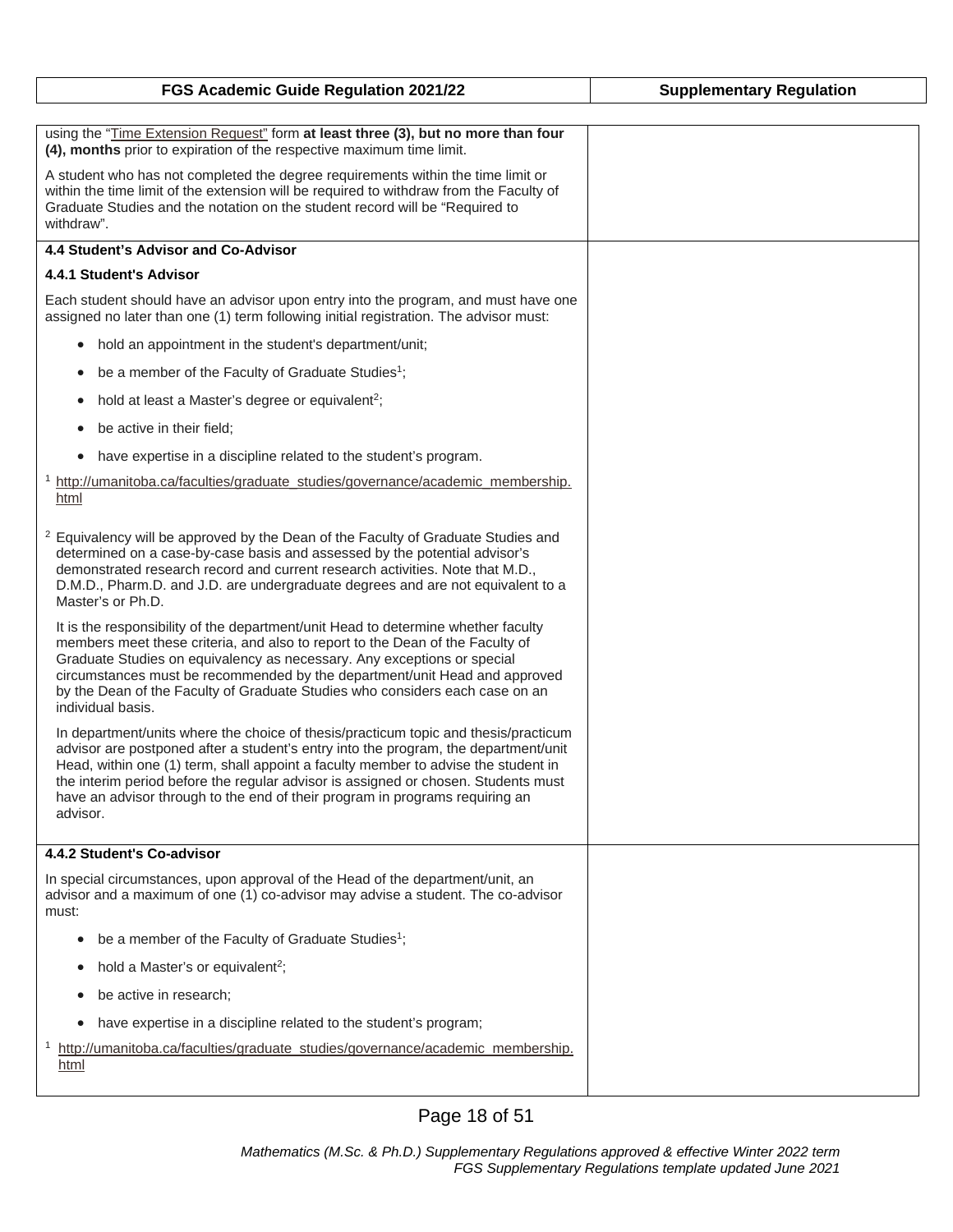| FGS Academic Guide Regulation 2021/22                                                                                                                                                                                                                                                                                                                                                                                                                                                                                                                                                                                                                                                                                                                                                                                                                                                                         | <b>Supplementary Regulation</b>                    |
|---------------------------------------------------------------------------------------------------------------------------------------------------------------------------------------------------------------------------------------------------------------------------------------------------------------------------------------------------------------------------------------------------------------------------------------------------------------------------------------------------------------------------------------------------------------------------------------------------------------------------------------------------------------------------------------------------------------------------------------------------------------------------------------------------------------------------------------------------------------------------------------------------------------|----------------------------------------------------|
|                                                                                                                                                                                                                                                                                                                                                                                                                                                                                                                                                                                                                                                                                                                                                                                                                                                                                                               |                                                    |
| $\mathbf{2}$<br>Equivalency will be approved by the Dean of the Faculty of Graduate Studies and<br>determined on a case-by-case basis and assessed by the potential co-advisor's<br>demonstrated research record and current research activities. Note that M.D.,<br>D.M.D., Pharm.D. and J.D. are undergraduate degrees and are not equivalent to a<br>Master's or Ph.D.                                                                                                                                                                                                                                                                                                                                                                                                                                                                                                                                     |                                                    |
| The co-advisor may be identified either at the beginning of, or mid-way through, a<br>student's program. In all instances, the Faculty of Graduate Studies must be<br>informed of, and approve, the co-advisor arrangement. If a co-advisor is added<br>midway through the student's program, a new Advisor Student Guidelines must be<br>completed.                                                                                                                                                                                                                                                                                                                                                                                                                                                                                                                                                          |                                                    |
| When an advisor and co-advisor are assigned, together they shall fulfill the role of<br>the advisor (that is, neither shall fulfill any other advisory or examining committee<br>membership requirements for that student). One (1) advisor must be identified as<br>the primary advisor; the advisor/co-advisor have a single vote. Both the advisor and<br>co-advisor's signatures are required on all documents where the advisor's signature<br>is required.                                                                                                                                                                                                                                                                                                                                                                                                                                              |                                                    |
| 4.4.3 Student's Advisor/Co-advisor                                                                                                                                                                                                                                                                                                                                                                                                                                                                                                                                                                                                                                                                                                                                                                                                                                                                            |                                                    |
| A student who also holds an appointment at The University of Manitoba at the rank of<br>Assistant Professor or above cannot have an advisor or co-advisor with an<br>appointment in the same department/unit.                                                                                                                                                                                                                                                                                                                                                                                                                                                                                                                                                                                                                                                                                                 |                                                    |
| The advisor, co-advisor (if applicable) and student must discuss, and complete, the<br>Faculty of Graduate Studies Advisor Student Guidelines prior to the commencement<br>of any research and no later than the submission of the first Progress Report for the<br>student. If a student does not have an advisor/co-advisor, then the interim advisor will<br>be required to complete the Advisor Student Guidelines. The advisor/co-advisor and<br>the student are required to approve the agreement. If the parties cannot agree on any<br>component(s) of the Advisor Student Guidelines, the matter should be referred to the<br>department/unit Head, Graduate Chair, or the Dean of the Faculty of Graduate<br>Studies. The Advisor Student Guidelines is to be completed again if there is a change<br>in advisor/co-advisor or when a co-advisor is added mid-way through the student's<br>program. |                                                    |
| Should, during the student's program, the relationship between the student and<br>advisor/co-advisor significantly deteriorate, the matter should be referred sequentially<br>to the department/unit Graduate Chair, the Head of the department/unit, then to the<br>Dean of the Faculty of Graduate Studies (or designate). It is the responsibility of the<br>department/unit offering the program in which the student is studying to arrange an<br>alternate advisor if this is appropriate and necessary. All students should consult<br>department/unit supplementary regulations for specific details regarding advisor/co-<br>advisor requirements.                                                                                                                                                                                                                                                   |                                                    |
| <b>4.5 Advisory Committee</b>                                                                                                                                                                                                                                                                                                                                                                                                                                                                                                                                                                                                                                                                                                                                                                                                                                                                                 | An advisory committee is not required in the M.Sc. |
| 4.5.1 Conflict of Interest                                                                                                                                                                                                                                                                                                                                                                                                                                                                                                                                                                                                                                                                                                                                                                                                                                                                                    | degree program in the Department of Mathematics.   |
| There are several circumstances that might lead to a real, perceived or potential<br>Conflict of Interest (COI) in advisory and examining committees. A real COI could be<br>present due to the existence of a (past or present) personal relationship that is<br>romantic, sexual, marital, personal or familial. There is a potential for a perceived COI<br>in cases of recent (within the last 5 years) collaboration among committee members,<br>which may result in the perception of a lack of fairness or impartiality. These<br>examples are not intended to be comprehensive, and are provided solely for<br>illustration. The University of Manitoba Conflict of Interest Policy and Conflict of<br>Interest Procedures as well as the Conflict of Interest Between Evaluators and<br>Students due to Close Personal Relationships should also be consulted.                                       |                                                    |
| In addition to following the processes outlined in the above policies, COIs that exist<br>within advisory and examining committees should be declared in writing to the Faculty<br>of Graduate Studies to provide transparency to all relevant parties (including the                                                                                                                                                                                                                                                                                                                                                                                                                                                                                                                                                                                                                                         |                                                    |

 $\mathbf{I}$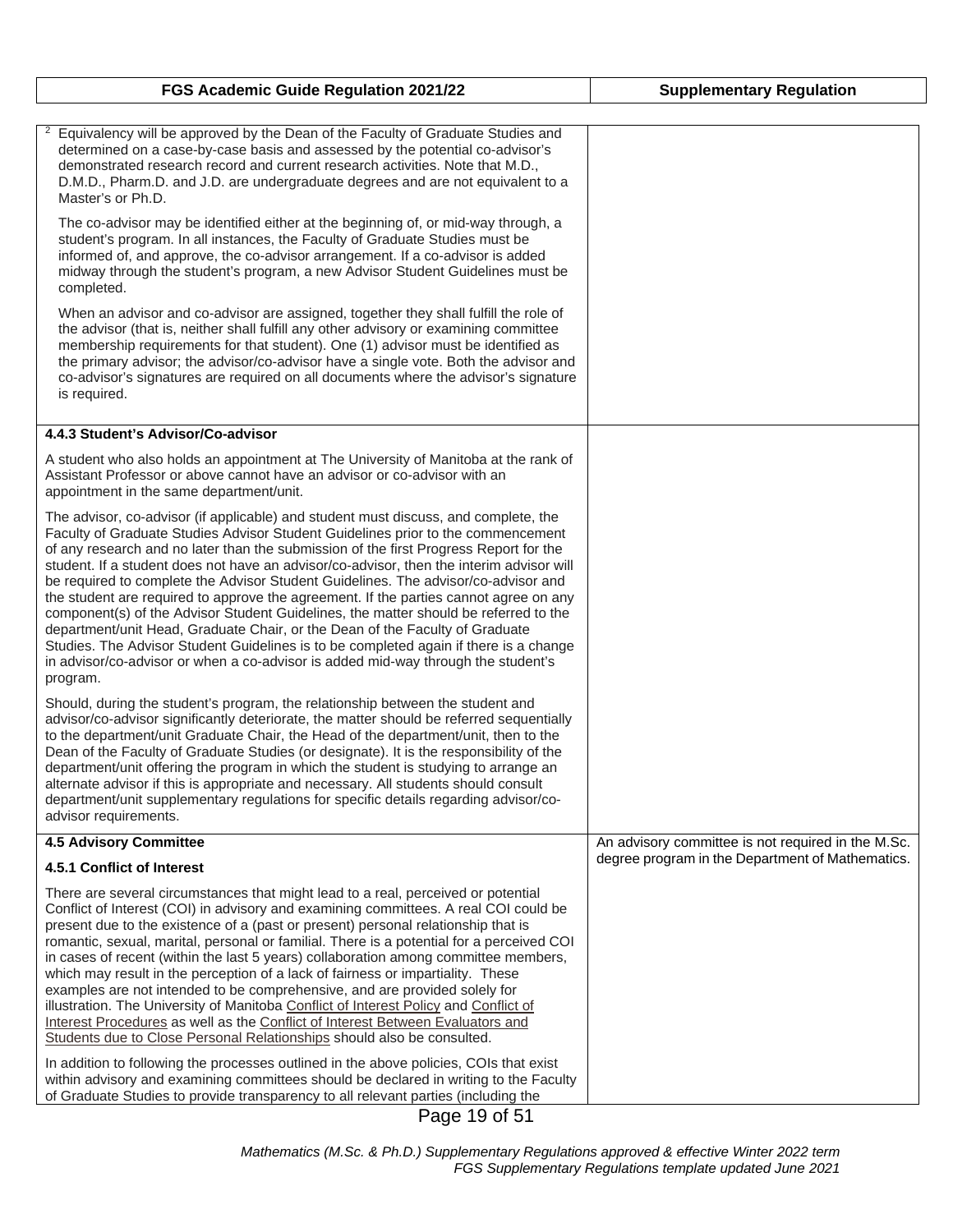| FGS Academic Guide Regulation 2021/22                                                                                                                                                                                                                                                                                                                                                                                                                                                                    | <b>Supplementary Regulation</b> |
|----------------------------------------------------------------------------------------------------------------------------------------------------------------------------------------------------------------------------------------------------------------------------------------------------------------------------------------------------------------------------------------------------------------------------------------------------------------------------------------------------------|---------------------------------|
| student, committee members, unit leadership, and the Faculty of Graduate Studies).<br>All reported conflicts will be reviewed by the Dean of the Faculty of Graduate Studies<br>(or designate). If the conflict is deemed sufficiently significant and cannot be mitigated,<br>a new committee may need to be struck.                                                                                                                                                                                    |                                 |
| 4.5.2 Thesis/Practicum Route                                                                                                                                                                                                                                                                                                                                                                                                                                                                             |                                 |
| Advisory committees are selected by the advisor/co-advisor in consultation with the<br>student and should consist of individuals whose expertise is consistent with that<br>necessary to provide additional advice and guidance to the student during their<br>research program.                                                                                                                                                                                                                         |                                 |
| The advisory committee must consist of a minimum of three (3) voting members (the<br>advisor/co-advisor have a single vote), at least two (2) of whom must be members of<br>the Faculty of Graduate Studies.                                                                                                                                                                                                                                                                                             |                                 |
| All examiners must be deemed qualified by the department/unit Head and be willing to<br>serve.                                                                                                                                                                                                                                                                                                                                                                                                           |                                 |
| Individuals who are not a member of the Faculty of Graduate Studies, but who<br>possess specific and extensive expertise and experience, such as professionals,<br>artists, Knowledge Keepers or Elders, may serve on the advisory committee as a full<br>voting member. No more than one such knowledge expert may serve on any<br>individual advisory committee, and must be nominated by the unit Head or Graduate<br>Chair and approved by the Dean of the Faculty of Graduate Studies or designate. |                                 |
| Advisory committees may alternatively include one (1) non-voting invited member who<br>has expertise in a related discipline but is not a member of the Faculty of Graduate<br>Studies.                                                                                                                                                                                                                                                                                                                  |                                 |
| Under no circumstances are graduate students, Post-Doctoral fellows, and Research<br>Assistants or Associates to serve on graduate student examining committees,<br>regardless if they hold a rank of Adjunct Professor.                                                                                                                                                                                                                                                                                 |                                 |
| The composition of, and any changes to, the advisory committee, including the<br>advisor/co-advisor, must be approved by the Faculty of Graduate Studies. The<br>advisor/co-advisor is the Chair of the advisory committee.                                                                                                                                                                                                                                                                              |                                 |
| It is expected that advisory committee members will have a Master's degree or<br>equivalent. Equivalency will be determined by the Dean of the Faculty of Graduate<br>Studies or designate. Knowledge experts are exempted from this requirement.                                                                                                                                                                                                                                                        |                                 |
| Additional specifications, if any, regarding the advisory committee are found in the<br>department/unit supplementary regulations and students should consult these<br>regulations for specific requirements.                                                                                                                                                                                                                                                                                            |                                 |
| 4.5.3 Course-based, Major Research Paper, or Comprehensive Examination<br><b>Route</b>                                                                                                                                                                                                                                                                                                                                                                                                                   |                                 |
| Normally, advisory committees are not required in these routes; however, any<br>appropriate specifications regarding an advisory committee can be found in the<br>department/unit's supplementary regulations and students should consult these<br>regulations for specific requirements.                                                                                                                                                                                                                |                                 |
| 4.5.4 Accredited professional programs                                                                                                                                                                                                                                                                                                                                                                                                                                                                   |                                 |
| Normally, advisory committees are not required in these routes; however, any<br>appropriate specifications regarding an advisory committee can be found in the<br>department/unit's supplementary regulations and students should consult these<br>regulations for specific requirements.                                                                                                                                                                                                                |                                 |
| <b>4.6 Courses and Performance</b>                                                                                                                                                                                                                                                                                                                                                                                                                                                                       |                                 |
| 4.6.1 Course or Program Changes                                                                                                                                                                                                                                                                                                                                                                                                                                                                          |                                 |
| Students are not permitted to change their program of study, including withdrawal from<br>individual courses, without the approval of their advisor/co-advisor (and/or advisory                                                                                                                                                                                                                                                                                                                          |                                 |

Page 20 of 51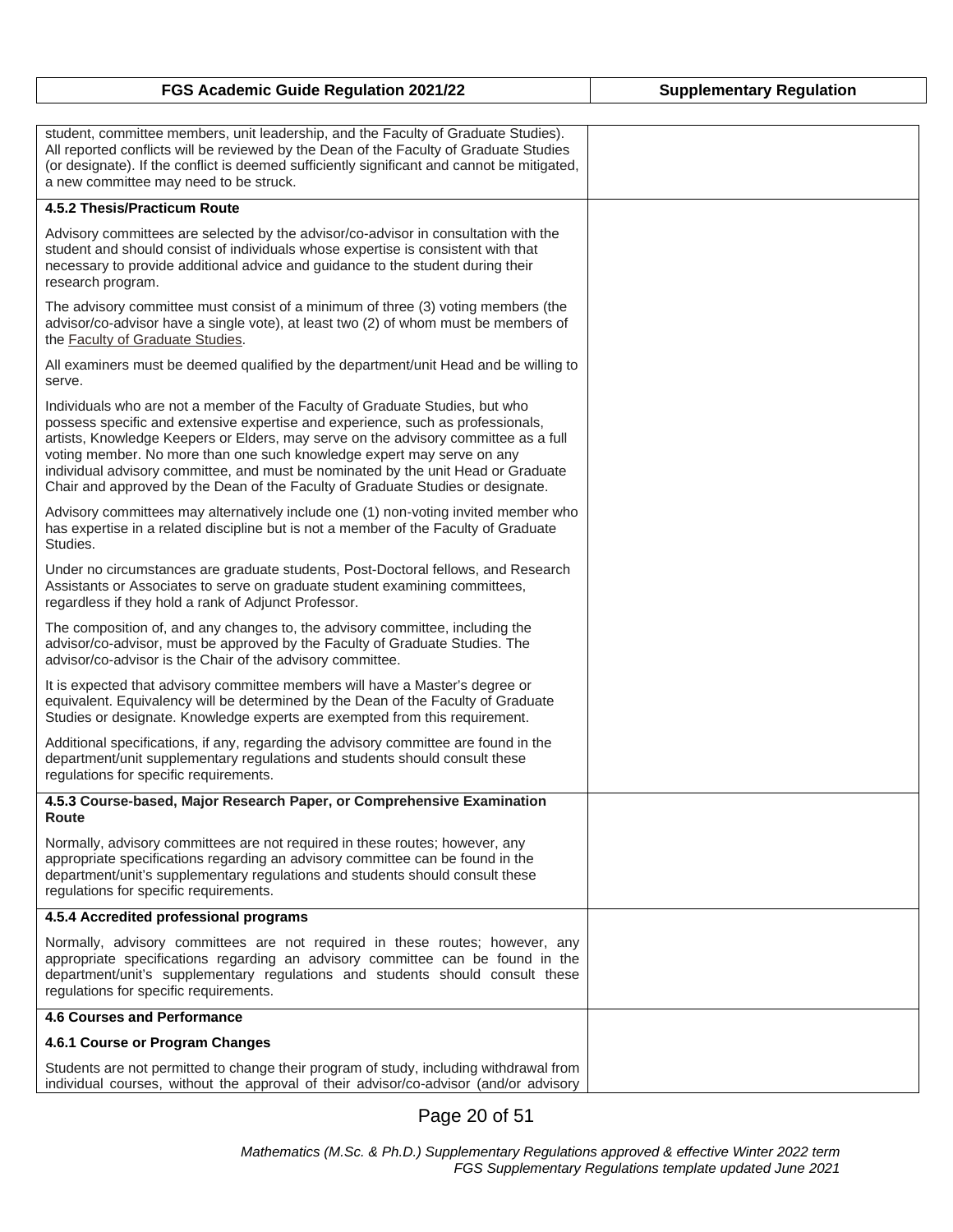| FGS Academic Guide Regulation 2021/22                                                                                                                                                                                                                                                                                                                                                                                                                                                                                                                                                                                                                                                                                                                                                                                                      | <b>Supplementary Regulation</b>                                                                                                                                                                                                                |
|--------------------------------------------------------------------------------------------------------------------------------------------------------------------------------------------------------------------------------------------------------------------------------------------------------------------------------------------------------------------------------------------------------------------------------------------------------------------------------------------------------------------------------------------------------------------------------------------------------------------------------------------------------------------------------------------------------------------------------------------------------------------------------------------------------------------------------------------|------------------------------------------------------------------------------------------------------------------------------------------------------------------------------------------------------------------------------------------------|
|                                                                                                                                                                                                                                                                                                                                                                                                                                                                                                                                                                                                                                                                                                                                                                                                                                            |                                                                                                                                                                                                                                                |
| committee) and department/unit Head. Withdrawal from courses or changes of course<br>category without such approval may result in the student being required to withdraw<br>from the Faculty of Graduate Studies.                                                                                                                                                                                                                                                                                                                                                                                                                                                                                                                                                                                                                          |                                                                                                                                                                                                                                                |
| 4.6.2 Lapse or Expiration of Credit of Courses                                                                                                                                                                                                                                                                                                                                                                                                                                                                                                                                                                                                                                                                                                                                                                                             |                                                                                                                                                                                                                                                |
| Courses completed more than seven (7) years prior to the date of awarding of a<br>degree may not normally be used for credit toward that degree. A department/unit<br>may request an exception to this limit on behalf of the student. Such requests, which<br>will be evaluated on a case-by-case basis, must be accompanied by supporting<br>information including a detailed summary of the content of the course as taken initially<br>and as offered most recently, and a detailed rationale explaining how the student has<br>maintained knowledge of the course content.                                                                                                                                                                                                                                                            |                                                                                                                                                                                                                                                |
| Courses completed more than ten (10) years prior to the date of awarding of a degree<br>are deemed expired and cannot be used for credit toward that degree.                                                                                                                                                                                                                                                                                                                                                                                                                                                                                                                                                                                                                                                                               |                                                                                                                                                                                                                                                |
| In the event that coursework is no longer considered current or has expired, students<br>must take additional coursework (as recommended by the department/unit Head, or<br>designate, and as approved by the Dean of the Faculty of Graduate Studies) to meet<br>the minimum credit hour requirements for their program. The department/unit may<br>recommend that students re-take previously passed course(s) which have lapsed or<br>expired.                                                                                                                                                                                                                                                                                                                                                                                          |                                                                                                                                                                                                                                                |
| 4.6.3 Academic Performance                                                                                                                                                                                                                                                                                                                                                                                                                                                                                                                                                                                                                                                                                                                                                                                                                 |                                                                                                                                                                                                                                                |
| Student progress shall be reported at least annually (but no more than once every<br>four (4) months) to the Faculty of Graduate Studies on the "Progress Report" form.                                                                                                                                                                                                                                                                                                                                                                                                                                                                                                                                                                                                                                                                    |                                                                                                                                                                                                                                                |
| Students who fail to maintain satisfactory performance may be required to withdraw<br>on the recommendation of the Graduate Chair and/or department/unit Head to the<br>Dean of the Faculty of Graduate Studies on the "Progress Report" form. Students who<br>receive two (2) consecutive "in need of improvement" or one (1) "unsatisfactory" rating<br>will normally be required to withdraw from the Faculty of Graduate Studies and the<br>notation on the student record will be "Required to withdraw".                                                                                                                                                                                                                                                                                                                             |                                                                                                                                                                                                                                                |
| 4.6.4 Performance in Coursework                                                                                                                                                                                                                                                                                                                                                                                                                                                                                                                                                                                                                                                                                                                                                                                                            |                                                                                                                                                                                                                                                |
| A minimum degree grade point average (DGPA) of 3.0 with no grade below C+ must<br>be maintained to continue in the Faculty of Graduate Studies. Departments/units may<br>specify, in their supplementary regulations, standards that are higher than those of the<br>Faculty of Graduate Studies. Students who fail to maintain the specified grades will be<br>required to withdraw unless the department/unit recommends remedial action. Any<br>such action must be approved by the Dean of the Faculty of Graduate Studies.                                                                                                                                                                                                                                                                                                            |                                                                                                                                                                                                                                                |
| Students are normally expected to complete remedial action by the end of the<br>subsequent term.                                                                                                                                                                                                                                                                                                                                                                                                                                                                                                                                                                                                                                                                                                                                           |                                                                                                                                                                                                                                                |
| 4.6.5 Performance not related to Coursework                                                                                                                                                                                                                                                                                                                                                                                                                                                                                                                                                                                                                                                                                                                                                                                                | In the event that a student's progress in research is                                                                                                                                                                                          |
| In some departments/units, students are required to demonstrate satisfactory academic<br>performance in areas not related to performance in courses, such as attendance at or<br>participation in course lectures, seminars and in laboratories and progress in research,<br>thesis or practicum. The specific nature of satisfactory academic performance is<br>outlined in individual department/unit supplementary regulations and students should<br>consult these supplementary regulations for specific requirements. Unsatisfactory<br>performance must be reported to the Faculty of Graduate Studies on the "Progress<br>Report" form. Students who fail to maintain satisfactory performance may be required<br>to withdraw on the recommendation of the department/unit Head to the Dean of the<br>Faculty of Graduate Studies. | judged by the advisor to be unsatisfactory, this shall<br>be reported to the Faculty of Graduate Studies<br>(FGS) on the "Progress Report" form. The GSC<br>shall recommend to the Department Head and FGS<br>an appropriate course of action. |
| 4.7 Academic Requirements for Graduation                                                                                                                                                                                                                                                                                                                                                                                                                                                                                                                                                                                                                                                                                                                                                                                                   |                                                                                                                                                                                                                                                |
| All students must:                                                                                                                                                                                                                                                                                                                                                                                                                                                                                                                                                                                                                                                                                                                                                                                                                         |                                                                                                                                                                                                                                                |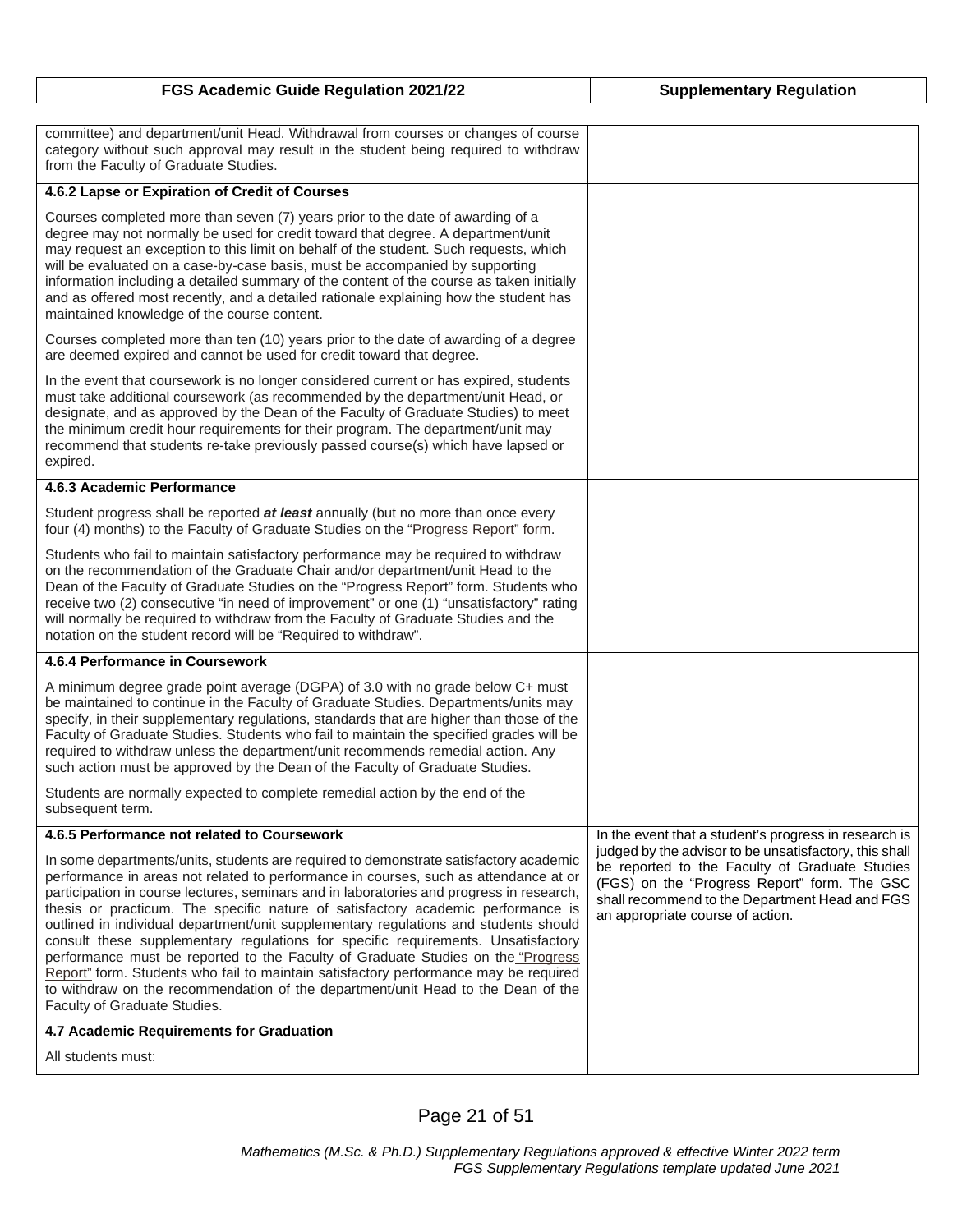| FGS Academic Guide Regulation 2021/22                                                                                                                                                                                                                                                                                                                                                                                                                                                                                                                                                                                                                                                                                                                                                                                                           | <b>Supplementary Regulation</b>                                                                                                                                                                                                                                                                                            |
|-------------------------------------------------------------------------------------------------------------------------------------------------------------------------------------------------------------------------------------------------------------------------------------------------------------------------------------------------------------------------------------------------------------------------------------------------------------------------------------------------------------------------------------------------------------------------------------------------------------------------------------------------------------------------------------------------------------------------------------------------------------------------------------------------------------------------------------------------|----------------------------------------------------------------------------------------------------------------------------------------------------------------------------------------------------------------------------------------------------------------------------------------------------------------------------|
|                                                                                                                                                                                                                                                                                                                                                                                                                                                                                                                                                                                                                                                                                                                                                                                                                                                 |                                                                                                                                                                                                                                                                                                                            |
| maintain a minimum degree grade point average (DGPA) of 3.0 with no grade<br>$\bullet$<br>below C+;                                                                                                                                                                                                                                                                                                                                                                                                                                                                                                                                                                                                                                                                                                                                             |                                                                                                                                                                                                                                                                                                                            |
| complete GRAD 7500<br>$\bullet$                                                                                                                                                                                                                                                                                                                                                                                                                                                                                                                                                                                                                                                                                                                                                                                                                 |                                                                                                                                                                                                                                                                                                                            |
| complete GRAD 7300                                                                                                                                                                                                                                                                                                                                                                                                                                                                                                                                                                                                                                                                                                                                                                                                                              |                                                                                                                                                                                                                                                                                                                            |
| meet the minimum and not exceed the maximum course requirements; and                                                                                                                                                                                                                                                                                                                                                                                                                                                                                                                                                                                                                                                                                                                                                                            |                                                                                                                                                                                                                                                                                                                            |
| meet the minimum and not exceed the maximum time requirements (in terms<br>of time in program and lapse or expiration of credit of courses).                                                                                                                                                                                                                                                                                                                                                                                                                                                                                                                                                                                                                                                                                                    |                                                                                                                                                                                                                                                                                                                            |
| Individual department/units may have additional specific requirements for graduation<br>and students should consult department/unit supplementary regulations for these<br>specific requirements.                                                                                                                                                                                                                                                                                                                                                                                                                                                                                                                                                                                                                                               |                                                                                                                                                                                                                                                                                                                            |
| 4.7.1 Thesis/Practicum Route                                                                                                                                                                                                                                                                                                                                                                                                                                                                                                                                                                                                                                                                                                                                                                                                                    | The M.Sc. thesis proposal must include a literature                                                                                                                                                                                                                                                                        |
| 4.7.1.1 Thesis vs. Practicum                                                                                                                                                                                                                                                                                                                                                                                                                                                                                                                                                                                                                                                                                                                                                                                                                    | review, description of the proposed work, and a<br>schedule for completion. The proposal should                                                                                                                                                                                                                            |
| Students must demonstrate their mastery of the field and that they are fully<br>conversant with the relevant literature through their thesis/practicum. The thesis or<br>practicum will normally be written in English unless the student is studying in a<br>program at the Université de Saint-Boniface, or departmental/unit supplementary<br>regulations allow a different language to be used.                                                                                                                                                                                                                                                                                                                                                                                                                                             | normally be completed within 10 months following<br>the start of the program and must be approved by<br>the student's advisor. The proposal will be<br>submitted to the Associate Head (Graduate<br>Studies) and kept on file in the departmental office.                                                                  |
| A practicum differs from the thesis in its emphasis on the application of theory, it is<br>however similar in scope, span, and rigour. The practicum takes the form of an<br>exercise in the practical application of knowledge and skill. It usually involves the<br>careful definition of a problem, the application of appropriate knowledge and skills to<br>the problem, and a report of the results in a manner suitable for evaluation by an<br>examining committee. Individual department/units have specific requirements for<br>graduation and students should consult department/unit supplementary regulations for<br>specific requirements. Research must be approved by the appropriate Human<br>Research Ethics Board or Animal Care Committee, if applicable, before the work has<br>begun on the practicum.                    | If a student needs more than two years to complete<br>the M.Sc. thesis, a revised schedule for completion<br>must be submitted to and approved by the advisor<br>and the GSC by the end of the second year of full<br>time study in the program.<br>Each student in the thesis-based M.Sc. program<br>must write a thesis. |
| The thesis is developed under the mentorship of the advisor/co-advisor. Individual<br>department/units may have specific guidelines regarding the thesis proposal and its<br>acceptance by the student's advisory committee and department/unit Head; students<br>should consult department/unit supplementary regulations for specific requirements.<br>Research must be approved by the appropriate Human Research Ethics Board or<br>Animal Care Committee, if applicable, before the work has begun on the thesis<br>research.                                                                                                                                                                                                                                                                                                              |                                                                                                                                                                                                                                                                                                                            |
| 4.7.1.2 Examining Committee                                                                                                                                                                                                                                                                                                                                                                                                                                                                                                                                                                                                                                                                                                                                                                                                                     |                                                                                                                                                                                                                                                                                                                            |
| The advisor/co-advisor will recommend an examining committee to the<br>department/unit Head for approval, which shall then be reported to the Faculty of<br>Graduate Studies on the "Master's Thesis/Practicum Title and Appointment of<br>Examiners" form. This form must be approved by the Dean of the Faculty of Graduate<br>Studies at least two (2) weeks prior to the distribution of the thesis.                                                                                                                                                                                                                                                                                                                                                                                                                                        |                                                                                                                                                                                                                                                                                                                            |
| Under normal circumstances, the examining committee will be the same as the<br>advisory committee unless otherwise stipulated in the department/unit's<br>supplementary regulations. The examining committee must consist of a minimum of<br>three (3) members (including the advisor/co-advisor), at least two (2) of whom must<br>be members of the Faculty of Graduate Studies. All examiners must be deemed<br>qualified by the department/unit Head and be willing to serve. It is expected that,<br>under normal circumstances, examination committee members will have a Master's<br>degree or equivalent. The composition of, and any changes to, the examining<br>committee, including the advisor/co-advisor, must be approved by the Faculty of<br>Graduate Studies. Individual department/units establish specific requirements for |                                                                                                                                                                                                                                                                                                                            |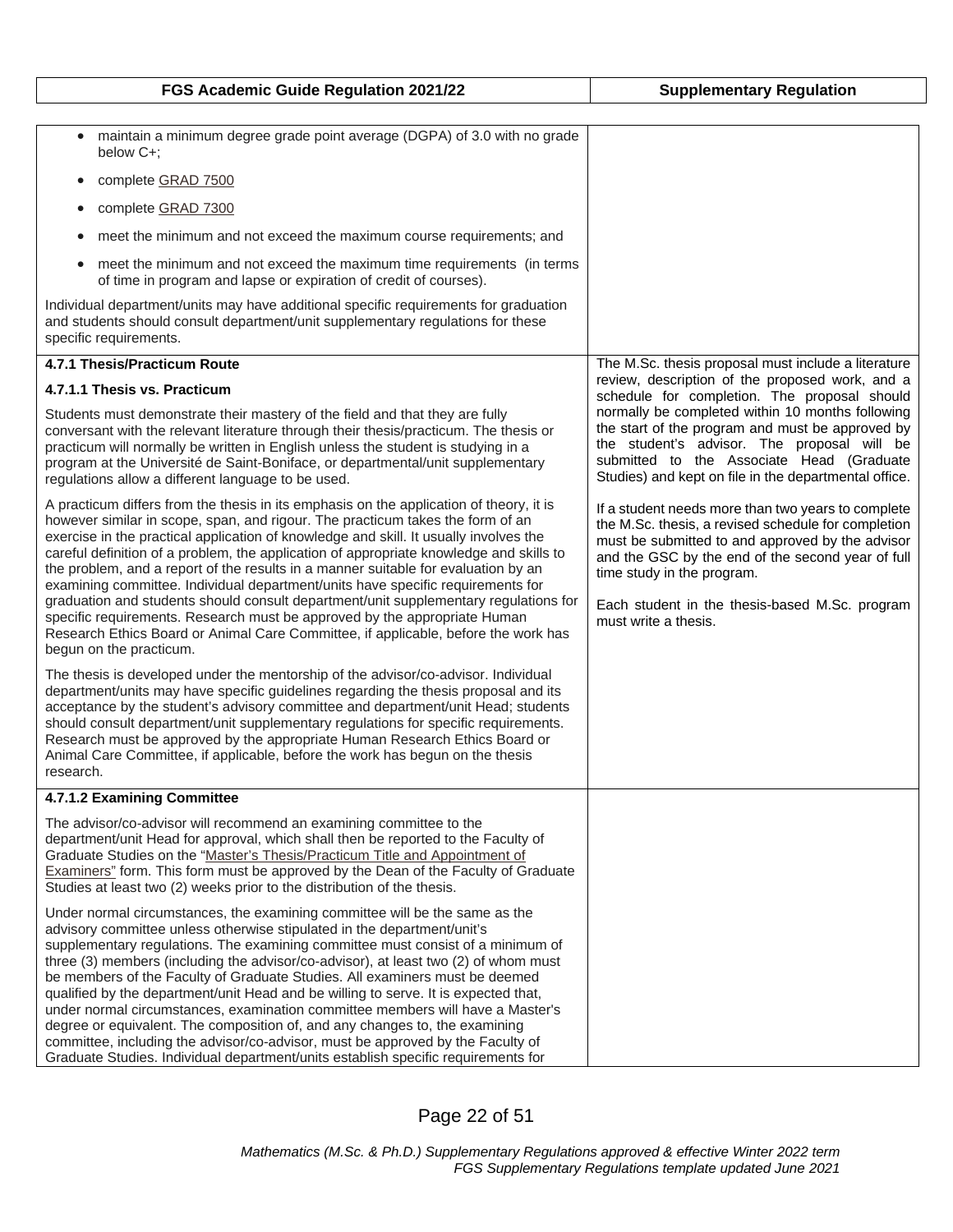| FGS Academic Guide Regulation 2021/22                                                                                                                                                                                                                                                                                                                                                                                                                                                                                                                                                                                                                                                                                                                                                                                                                                                                                                                                                                                                                                                                                                                                                                                                                                                                   | <b>Supplementary Regulation</b>                                                                                                                                                                                                                                                                                                                                                                                 |
|---------------------------------------------------------------------------------------------------------------------------------------------------------------------------------------------------------------------------------------------------------------------------------------------------------------------------------------------------------------------------------------------------------------------------------------------------------------------------------------------------------------------------------------------------------------------------------------------------------------------------------------------------------------------------------------------------------------------------------------------------------------------------------------------------------------------------------------------------------------------------------------------------------------------------------------------------------------------------------------------------------------------------------------------------------------------------------------------------------------------------------------------------------------------------------------------------------------------------------------------------------------------------------------------------------|-----------------------------------------------------------------------------------------------------------------------------------------------------------------------------------------------------------------------------------------------------------------------------------------------------------------------------------------------------------------------------------------------------------------|
|                                                                                                                                                                                                                                                                                                                                                                                                                                                                                                                                                                                                                                                                                                                                                                                                                                                                                                                                                                                                                                                                                                                                                                                                                                                                                                         |                                                                                                                                                                                                                                                                                                                                                                                                                 |
| examination and students should consult department/unit supplementary regulations<br>for specific requirements.                                                                                                                                                                                                                                                                                                                                                                                                                                                                                                                                                                                                                                                                                                                                                                                                                                                                                                                                                                                                                                                                                                                                                                                         |                                                                                                                                                                                                                                                                                                                                                                                                                 |
| Under no circumstances are graduate students, Post-Doctoral fellows, and Research<br>Assistants or Associates to serve on graduate student examining committees,<br>regardless if they hold a rank of Adjunct Professor.                                                                                                                                                                                                                                                                                                                                                                                                                                                                                                                                                                                                                                                                                                                                                                                                                                                                                                                                                                                                                                                                                |                                                                                                                                                                                                                                                                                                                                                                                                                 |
| The Head of the department/unit arranges for the distribution of the thesis/practicum<br>to the examiners. It is the duty of all examiners to read the thesis/practicum and report<br>on its merits according to the following categories:                                                                                                                                                                                                                                                                                                                                                                                                                                                                                                                                                                                                                                                                                                                                                                                                                                                                                                                                                                                                                                                              |                                                                                                                                                                                                                                                                                                                                                                                                                 |
| Acceptable, without modification or with minor revision(s); or<br>$\bullet$                                                                                                                                                                                                                                                                                                                                                                                                                                                                                                                                                                                                                                                                                                                                                                                                                                                                                                                                                                                                                                                                                                                                                                                                                             |                                                                                                                                                                                                                                                                                                                                                                                                                 |
| Acceptable, subject to modification and/or revision(s); or<br>۰                                                                                                                                                                                                                                                                                                                                                                                                                                                                                                                                                                                                                                                                                                                                                                                                                                                                                                                                                                                                                                                                                                                                                                                                                                         |                                                                                                                                                                                                                                                                                                                                                                                                                 |
| Not acceptable.<br>$\bullet$                                                                                                                                                                                                                                                                                                                                                                                                                                                                                                                                                                                                                                                                                                                                                                                                                                                                                                                                                                                                                                                                                                                                                                                                                                                                            |                                                                                                                                                                                                                                                                                                                                                                                                                 |
| If two or more examiners do not approve the thesis, then the student is deemed to<br>have failed the distribution.                                                                                                                                                                                                                                                                                                                                                                                                                                                                                                                                                                                                                                                                                                                                                                                                                                                                                                                                                                                                                                                                                                                                                                                      |                                                                                                                                                                                                                                                                                                                                                                                                                 |
| Note that in the case of an advisor and co-advisor, both together have a single vote<br>on the examining committee.                                                                                                                                                                                                                                                                                                                                                                                                                                                                                                                                                                                                                                                                                                                                                                                                                                                                                                                                                                                                                                                                                                                                                                                     |                                                                                                                                                                                                                                                                                                                                                                                                                 |
| 4.7.1.3 Oral Examination                                                                                                                                                                                                                                                                                                                                                                                                                                                                                                                                                                                                                                                                                                                                                                                                                                                                                                                                                                                                                                                                                                                                                                                                                                                                                | An oral defence of the thesis is required for all<br>students registered in the thesis-based M.Sc.                                                                                                                                                                                                                                                                                                              |
| For department/units requiring students to pass an oral examination on the subject of<br>the thesis/practicum and matters relating thereto, the format of the oral examination is<br>described in the supplementary regulations of the department/unit. Students should<br>consult these supplementary regulations for specific requirements. A student has the<br>right to an examination of the thesis/practicum if they believe it is ready for<br>examination. It is the department/unit's responsibility to advise the student of any risk<br>involved should they decide to proceed against the department/unit's<br>recommendation.                                                                                                                                                                                                                                                                                                                                                                                                                                                                                                                                                                                                                                                              | program. The oral examination shall normally be<br>chaired by the Department Head or his/her<br>designate. The oral examination is open to faculty,<br>research associates, postdoctoral fellows and<br>graduate students of the Department of<br>Mathematics and general public. The first part of<br>the oral examination consists of a statement by the<br>student covering the salient points of the thesis |
| The examining process should be completed within one (1) month of distribution of<br>the thesis/practicum to the examining committee.                                                                                                                                                                                                                                                                                                                                                                                                                                                                                                                                                                                                                                                                                                                                                                                                                                                                                                                                                                                                                                                                                                                                                                   | work and normally is limited to approximately 30<br>minutes. This presentation is followed by                                                                                                                                                                                                                                                                                                                   |
| Normally, all members of the examining committee should be present in-person at the<br>examination. Under exceptional circumstances, and with the prior approval of the<br>Dean of the Faculty of Graduate Studies, one (1) member may participate<br>electronically. Only under very exceptional circumstances can the student or the<br>Advisor/Co-advisor participate electronically. No recording devices will be permitted.<br>The oral examination must be held at either The University of Manitoba Fort Garry or<br>Bannatyne campus, Université de Saint-Boniface, or the St. Boniface Hospital<br>Albrechtsen Research Centre normally during regular business hours. The oral<br>examination shall be open to all members of The University of Manitoba community<br>except in exceptional cases. The oral examination may be closed, for example, when<br>the results of the thesis/practicum research must be kept confidential for a period of<br>time. In such cases, the examining committee and department/unit Head shall<br>recommend such action to the Dean of the Faculty of Graduate Studies who shall<br>then decide whether to grant that the final examination be closed to all but the<br>examining committee and the Dean of the Faculty of Graduate Studies (or delegate). | questioning and examination of the student by the<br>examining committee. Normally, the question<br>period should not exceed two hours.<br>The examiners will signify the acceptance of the<br>thesis by signing the "M.Sc. Thesis Final Report"<br>form. Formal approval of the thesis is to include<br>both the text of the thesis as well as satisfactory<br>performance on the thesis defence.              |
| The oral examination will normally be held in English unless the student is studying in<br>a program at the Université de Saint-Boniface, or departmental/unit supplementary<br>regulations allow a different language to be used.                                                                                                                                                                                                                                                                                                                                                                                                                                                                                                                                                                                                                                                                                                                                                                                                                                                                                                                                                                                                                                                                      |                                                                                                                                                                                                                                                                                                                                                                                                                 |
| Following completion of the examination of the thesis/practicum, examiners will<br>consider the oral examination and the written thesis/practicum.                                                                                                                                                                                                                                                                                                                                                                                                                                                                                                                                                                                                                                                                                                                                                                                                                                                                                                                                                                                                                                                                                                                                                      |                                                                                                                                                                                                                                                                                                                                                                                                                 |
| The examiners will also determine the nature of and procedures for approval of any<br>revisions that will be required prior to submission of the thesis/practicum to the Faculty<br>of Graduate Studies. The advisor/co-advisor is normally responsible for ensuring that<br>revisions are completed according to the instructions from the examining committee.                                                                                                                                                                                                                                                                                                                                                                                                                                                                                                                                                                                                                                                                                                                                                                                                                                                                                                                                        |                                                                                                                                                                                                                                                                                                                                                                                                                 |

Page 23 of 51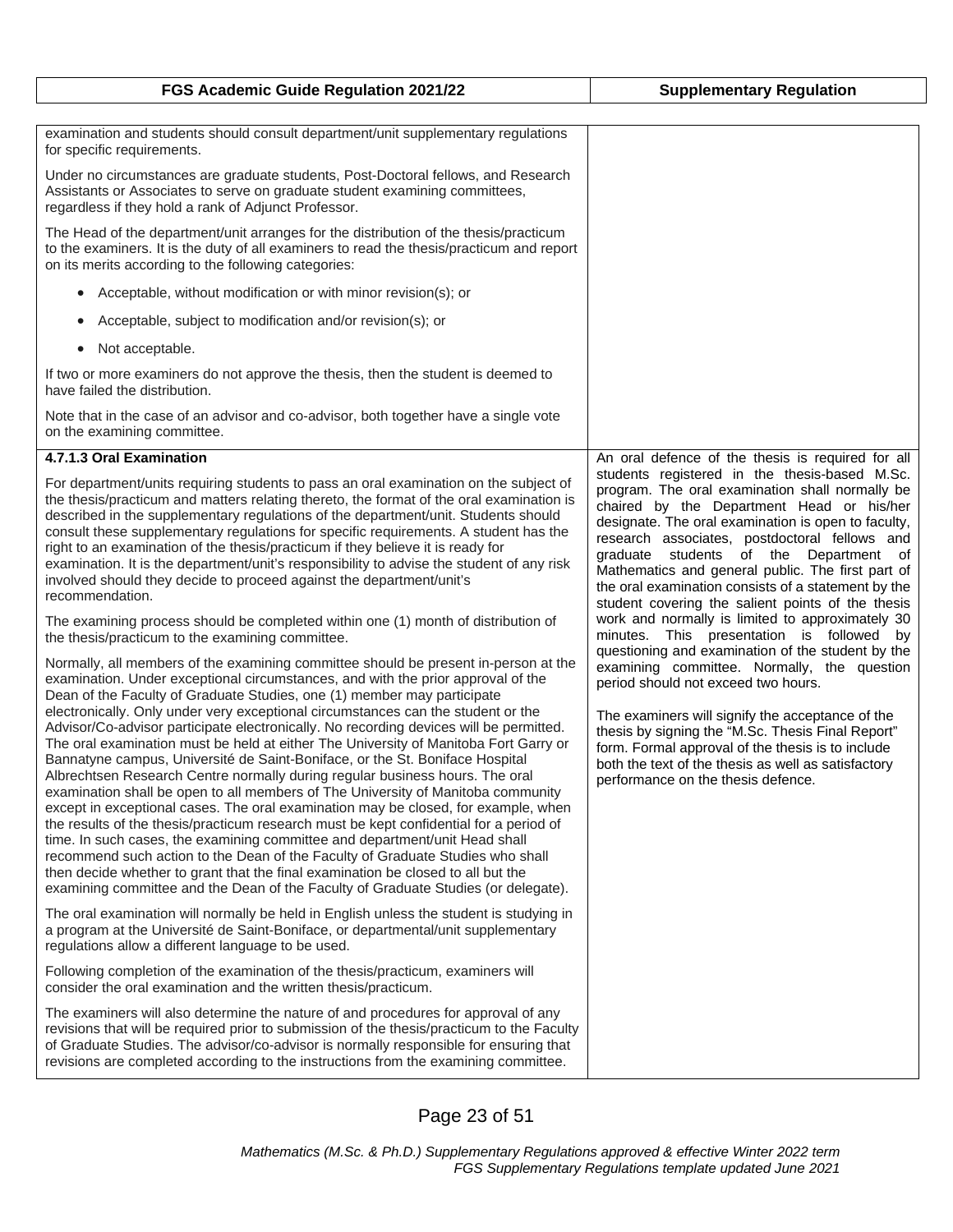| FGS Academic Guide Regulation 2021/22                                                                                                                                                                                                                                                                                                                                                                                                                                                                                                                                                                                                                                                                                           | <b>Supplementary Regulation</b>                                                                                                                                 |
|---------------------------------------------------------------------------------------------------------------------------------------------------------------------------------------------------------------------------------------------------------------------------------------------------------------------------------------------------------------------------------------------------------------------------------------------------------------------------------------------------------------------------------------------------------------------------------------------------------------------------------------------------------------------------------------------------------------------------------|-----------------------------------------------------------------------------------------------------------------------------------------------------------------|
| The judgment of the examiners shall be reported to the Faculty of Graduate Studies in<br>the qualitative terms "approved" or "not approved" on the "Thesis/Practicum Final<br>Report" form. Each examiner must indicate their opinion by their signature. If two (2)<br>or more examiners do not approve the thesis/practicum, the student is deemed to<br>have failed the examination.                                                                                                                                                                                                                                                                                                                                         |                                                                                                                                                                 |
| <b>4.7.1.4 Failure</b>                                                                                                                                                                                                                                                                                                                                                                                                                                                                                                                                                                                                                                                                                                          |                                                                                                                                                                 |
| In the case of a failure of the thesis/practicum at the Master's level, the candidate<br>may, on support of their home department/unit, be allowed to defend the thesis a<br>second time. In this case, a detailed written report will be prepared by the Chair of the<br>examination committee and submitted to the Faculty of Graduate Studies, who will<br>make the report available to the student, the student's advisor/co-advisor and the<br>Department/Unit Head. The Department/Unit Head shall convene a meeting of the<br>members of the examining committee and the student's advisor/co-advisor to decide<br>how to bring the thesis to an acceptable scholarly standard and/or prepare for the<br>second defence. |                                                                                                                                                                 |
| A student will be required to withdraw when the thesis/practicum has been rejected<br>twice at the stage where:                                                                                                                                                                                                                                                                                                                                                                                                                                                                                                                                                                                                                 |                                                                                                                                                                 |
| The examining committee reports on the merits of the written<br>thesis/practicum;                                                                                                                                                                                                                                                                                                                                                                                                                                                                                                                                                                                                                                               |                                                                                                                                                                 |
| The oral examination; or<br>$\bullet$                                                                                                                                                                                                                                                                                                                                                                                                                                                                                                                                                                                                                                                                                           |                                                                                                                                                                 |
| A combination of both stages.<br>$\bullet$                                                                                                                                                                                                                                                                                                                                                                                                                                                                                                                                                                                                                                                                                      |                                                                                                                                                                 |
| Course-based, Major Research Paper, or Comprehensive Examination<br>4.7.2<br>Route                                                                                                                                                                                                                                                                                                                                                                                                                                                                                                                                                                                                                                              | There is no comprehensive examination route in<br>the M.Sc. program.                                                                                            |
| Students must demonstrate their mastery of their field. The specific procedures for<br>evaluation of this mastery are stated in individual department/unit supplementary<br>regulations.                                                                                                                                                                                                                                                                                                                                                                                                                                                                                                                                        |                                                                                                                                                                 |
| In those department/units where comprehensive examinations are required, students<br>should consult the department/unit's supplementary regulations for specific<br>requirements.                                                                                                                                                                                                                                                                                                                                                                                                                                                                                                                                               |                                                                                                                                                                 |
| The results of the comprehensive examinations shall be submitted to the Faculty of<br>Graduate Studies on the "Report on Comprehensive Examination" form in the terms<br>"pass" or "fail." No student may sit comprehensive examinations more than twice. Any<br>student who receives a "fail" on the comprehensive examination twice will be required<br>to withdraw from the Faculty of Graduate Studies.                                                                                                                                                                                                                                                                                                                     |                                                                                                                                                                 |
| 4.8 Style and Format                                                                                                                                                                                                                                                                                                                                                                                                                                                                                                                                                                                                                                                                                                            |                                                                                                                                                                 |
| The thesis/practicum must be written according to a standard style acknowledged by a<br>particular field of study (please refer to Thesis/Practicum Types).                                                                                                                                                                                                                                                                                                                                                                                                                                                                                                                                                                     |                                                                                                                                                                 |
| 4.9 Details for Submission of the Final Copy                                                                                                                                                                                                                                                                                                                                                                                                                                                                                                                                                                                                                                                                                    |                                                                                                                                                                 |
| Following the approval of the thesis/practicum by the examining committee and the<br>completion of any revisions required by that committee, the thesis/practicum, must be<br>submitted to the Faculty of Graduate Studies as follows:                                                                                                                                                                                                                                                                                                                                                                                                                                                                                          |                                                                                                                                                                 |
| One digital version submitted as an e-thesis/practicum at the MSpace<br>$\bullet$<br>website;                                                                                                                                                                                                                                                                                                                                                                                                                                                                                                                                                                                                                                   |                                                                                                                                                                 |
| Copyright Licence Declaration/Infringement Form (completed on MSpace);<br>$\bullet$                                                                                                                                                                                                                                                                                                                                                                                                                                                                                                                                                                                                                                             |                                                                                                                                                                 |
| Thesis/Practicum final report.<br>$\bullet$                                                                                                                                                                                                                                                                                                                                                                                                                                                                                                                                                                                                                                                                                     |                                                                                                                                                                 |
| 4.10 Publication and Circulation of Thesis/Practicum                                                                                                                                                                                                                                                                                                                                                                                                                                                                                                                                                                                                                                                                            | After approval of the thesis and the completion of                                                                                                              |
| Every graduate student registering in a thesis/practicum Master's program at The<br>University of Manitoba shall be advised that, as a condition of being awarded the                                                                                                                                                                                                                                                                                                                                                                                                                                                                                                                                                           | any revisions required by the examining committee,<br>in addition to the electronic copy required by FGS<br>to be submitted to MSpace, the student shall submit |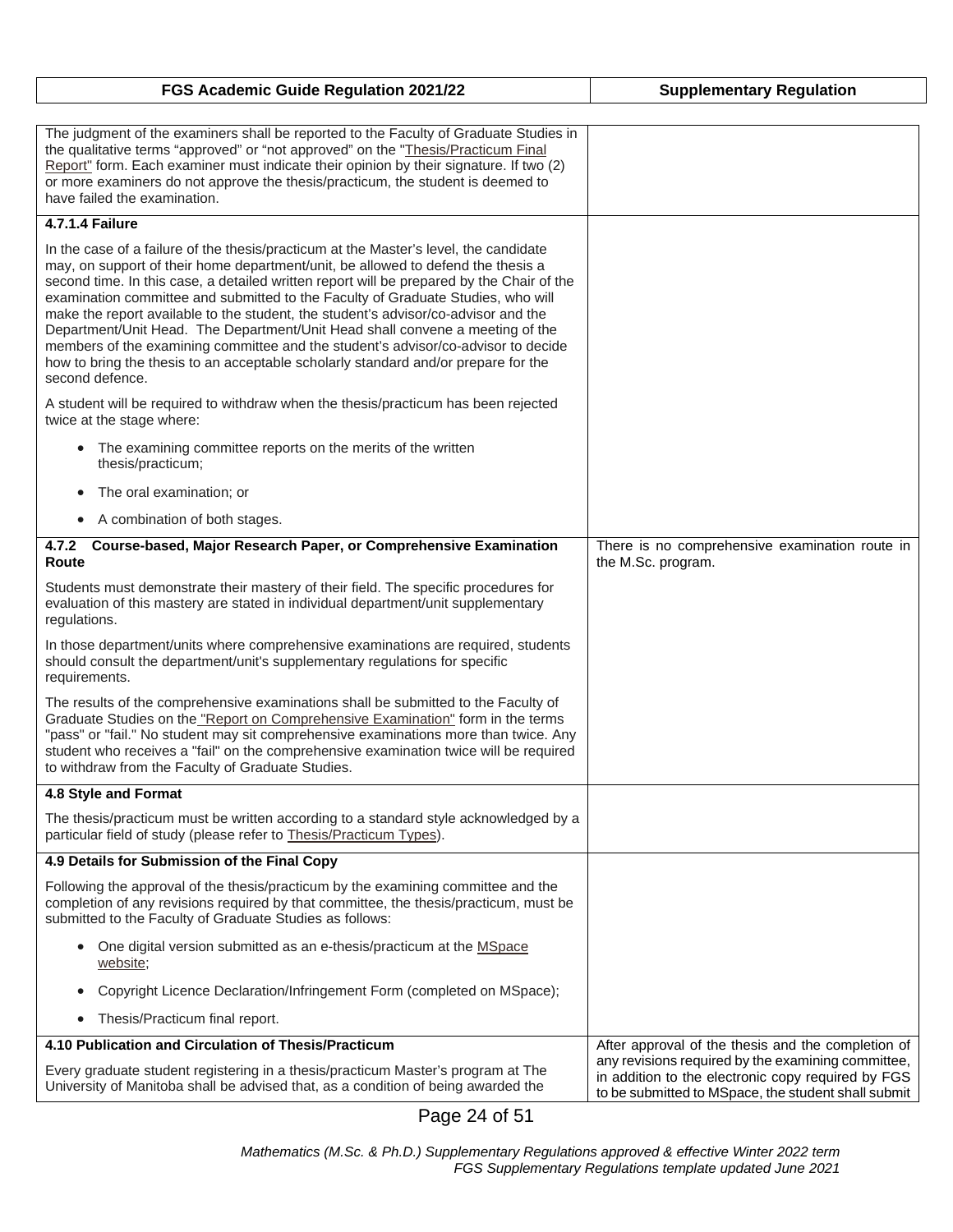| FGS Academic Guide Regulation 2021/22                                                                                                                                                                                                                                                                                                                                                                                                                                                                                                                                                                                                                                                                    | <b>Supplementary Regulation</b>                                                                                                                                          |
|----------------------------------------------------------------------------------------------------------------------------------------------------------------------------------------------------------------------------------------------------------------------------------------------------------------------------------------------------------------------------------------------------------------------------------------------------------------------------------------------------------------------------------------------------------------------------------------------------------------------------------------------------------------------------------------------------------|--------------------------------------------------------------------------------------------------------------------------------------------------------------------------|
|                                                                                                                                                                                                                                                                                                                                                                                                                                                                                                                                                                                                                                                                                                          |                                                                                                                                                                          |
| degree, they will be required to grant a license of partial copyright to the University<br>and to the Library and Archives Canada for any thesis or practicum submitted as part<br>of their degree program.                                                                                                                                                                                                                                                                                                                                                                                                                                                                                              | two copies of the final version of his/her thesis to<br>the advisor who shall retain one copy and deliver<br>one copy to the office of the Department of<br>Mathematics. |
| Note: This licence makes the thesis/practicum available for further research only.<br>Publication for commercial purposes remains the sole right of the author.                                                                                                                                                                                                                                                                                                                                                                                                                                                                                                                                          |                                                                                                                                                                          |
| The Copyright Licence Declaration/Infringement Form must be completed on MSpace.<br>This and other related regulations may give rise to important questions of law, and<br>students may need additional legal advice on the copyright laws of Canada and/or<br>other countries. Students who wish to obtain legal advice concerning their subsequent<br>rights are advised to do so prior to signing the agreements. Signing of the licence<br>agreements is normally done after the contents of the thesis/practicum have been<br>delineated and the importance of copyright and/or patents fully understood and<br>appreciated.                                                                        |                                                                                                                                                                          |
| Publication in the above manner does not preclude further publication of the thesis or<br>practicum report or any part of it in a journal or in a book. In such cases, an<br>acknowledgement that the work was originally part of a thesis/practicum at The<br>University of Manitoba should be included.                                                                                                                                                                                                                                                                                                                                                                                                |                                                                                                                                                                          |
| Notes:                                                                                                                                                                                                                                                                                                                                                                                                                                                                                                                                                                                                                                                                                                   |                                                                                                                                                                          |
| <b>Patents</b> - Refer to "Policy of Withholding Theses Pending Patent Applications" in this<br>Guide.                                                                                                                                                                                                                                                                                                                                                                                                                                                                                                                                                                                                   |                                                                                                                                                                          |
| Restriction of Thesis/Practicum for Publication - In exceptional cases, not<br>covered by the regulation concerning patents, where adequate cause can be shown<br>to delay publication, the student and advisor/co-advisor may request in writing that the<br>Dean of the Faculty of Graduate Studies restrict access for a period up to one (1) year<br>after submission of the digital version of a thesis or practicum to The University of<br>Manitoba. The Dean shall determine for what period, if any, access will be restricted.                                                                                                                                                                 |                                                                                                                                                                          |
| Library and Archives Canada - Library and Archives Canada obtains a copy of the<br>thesis via the University's MSpace repository.                                                                                                                                                                                                                                                                                                                                                                                                                                                                                                                                                                        |                                                                                                                                                                          |
| 4.11 Final Requirements and Deadlines for Graduation                                                                                                                                                                                                                                                                                                                                                                                                                                                                                                                                                                                                                                                     |                                                                                                                                                                          |
| The final requirements of the degree, in the form of the final report on the<br>thesis/practicum (and the corrected copy of the thesis/practicum and Copyright Licence<br>Declaration uploaded into MSpace); comprehensive examination; M. Eng. project; or<br>Design thesis, must be submitted to the Faculty of Graduate Studies by the appropriate<br>deadline. For those programs that do not have a GRAD course associated with their<br>culminating exercise, the department/unit must forward a list of potential graduate<br>names to the Faculty of Graduate Studies by the deadline. The deadline for each of the<br>graduation dates is published on the Faculty of Graduate Studies website. |                                                                                                                                                                          |
| <b>SECTION 5: Doctor of Philosophy General Regulations</b>                                                                                                                                                                                                                                                                                                                                                                                                                                                                                                                                                                                                                                               |                                                                                                                                                                          |
| The degree of Doctor of Philosophy (Ph.D.) is granted only upon evidence of general<br>proficiency and of distinctive attainment in a special field. In particular, the candidate<br>must demonstrate an ability for independent investigation, original research or<br>creative scholarship. This is expected to be presented in a thesis with a degree of<br>literary skill and by an oral examination wherein the candidate exhibits mastery of their<br>field. The Ph.D. is a research degree and is not conferred by The University of<br>Manitoba solely as a result of coursework study.                                                                                                          |                                                                                                                                                                          |
| Although general regulations apply to all students, individual department/units may<br>have additional regulations that supplement these general regulations. All such<br>supplementary regulations must be approved (as specified by the By-Laws of the<br>Faculty of Graduate Studies), be published and available to students (please refer to<br>the website), and be kept on record in the Faculty of Graduate Studies. All students<br>should consult department/unit supplementary regulations for specific details<br>regarding admission, program requirements, progression, and completion.                                                                                                    |                                                                                                                                                                          |

Page 25 of 51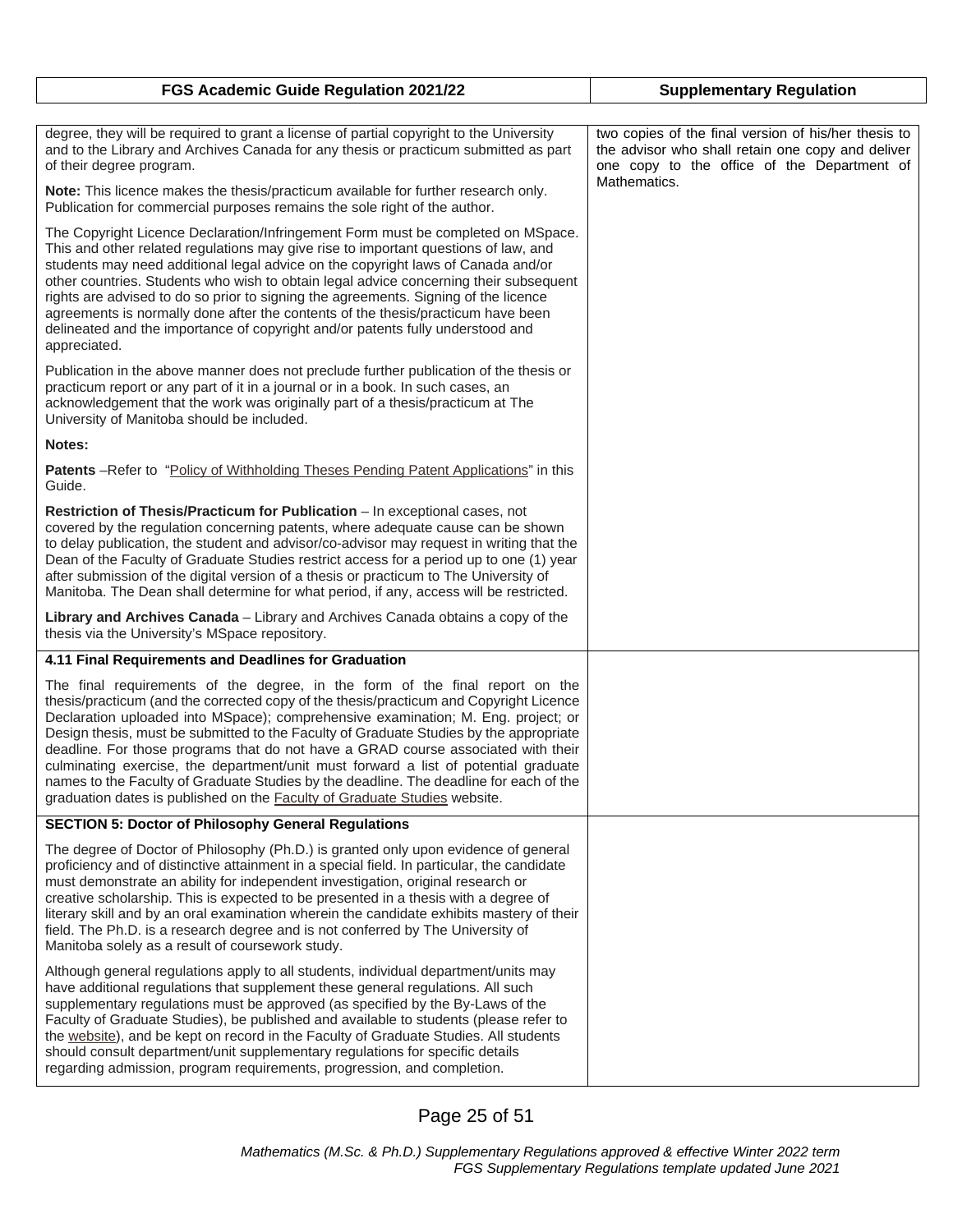| FGS Academic Guide Regulation 2021/22                                                                                                                                                                                                                                                                                                                                                                                                                                                                                                                                                                                                                                                                                                                                                                                                                                                                                                    | <b>Supplementary Regulation</b>                                                                                                                                                                                                                                                                                                      |
|------------------------------------------------------------------------------------------------------------------------------------------------------------------------------------------------------------------------------------------------------------------------------------------------------------------------------------------------------------------------------------------------------------------------------------------------------------------------------------------------------------------------------------------------------------------------------------------------------------------------------------------------------------------------------------------------------------------------------------------------------------------------------------------------------------------------------------------------------------------------------------------------------------------------------------------|--------------------------------------------------------------------------------------------------------------------------------------------------------------------------------------------------------------------------------------------------------------------------------------------------------------------------------------|
|                                                                                                                                                                                                                                                                                                                                                                                                                                                                                                                                                                                                                                                                                                                                                                                                                                                                                                                                          |                                                                                                                                                                                                                                                                                                                                      |
| 5.1 Admission<br>5.1.1 General criteria                                                                                                                                                                                                                                                                                                                                                                                                                                                                                                                                                                                                                                                                                                                                                                                                                                                                                                  | An M.Sc. degree in Mathematics or its equivalent is<br>normally required for admission into the Ph.D.<br>program in Mathematics.                                                                                                                                                                                                     |
| Normally, the completion of a Master's degree or equivalent from a recognized<br>university and a cumulative GPA of 3.0 or equivalent in the last two (2) years of full<br>time university study (60 credit hours) is the minimum requirement for admission to<br>the Ph.D. program.                                                                                                                                                                                                                                                                                                                                                                                                                                                                                                                                                                                                                                                     | At the time of consideration of an application for<br>admission, the GSC may, at its discretion, impose<br>additional courses (up to 9 credit hours, normally at<br>the 7000 level) beyond the minimum coursework<br>requirement as a condition of admission, to remedy<br>weaknesses in the applicant's mathematical<br>background. |
| Note: This is the minimum requirement of the Faculty of Graduate Studies and<br>department/units may have higher standards and additional criteria. However, the<br>criteria for admissions into the Ph.D. program are more stringent than for Master's<br>programs; therefore, the completion of a Master's program does not guarantee<br>admission into the Ph.D. program. Some department/units require completion of a<br>thesis-based Master's program prior to admission to a Ph.D. program.                                                                                                                                                                                                                                                                                                                                                                                                                                       |                                                                                                                                                                                                                                                                                                                                      |
| 5.1.2 Direct Admission from the Bachelor's Honours or Equivalent                                                                                                                                                                                                                                                                                                                                                                                                                                                                                                                                                                                                                                                                                                                                                                                                                                                                         | Upon the recommendation of the GSC, exceptional                                                                                                                                                                                                                                                                                      |
| With special recommendation of the department/unit concerned, applicants with an<br>honours Bachelor's degree or equivalent may be considered for entry to Ph.D. study.<br>These students must be outstanding in their academic background (GPA well above<br>3.0 in the last two full years of undergraduate study).                                                                                                                                                                                                                                                                                                                                                                                                                                                                                                                                                                                                                    | applicants with a B.Sc. degree in Mathematics may<br>be admitted to the Ph.D. program directly.<br>Requests for exercising this discretion will be<br>examined on a case-by-case basis by the GSC.<br>Final admission is approved by FGS.                                                                                            |
| <b>Note:</b> This is the minimum requirement of the Faculty of Graduate Studies and<br>department/units may have higher standards and additional criteria. Once admitted,<br>these students must complete at least 24 credit hours of coursework, unless the<br>individual department/unit's approved supplementary regulations specify otherwise,<br>and will be assessed Ph.D. fees for three (3) years. A minimum of 18 credit hours at<br>the 7000-level or higher is required. Any further coursework beyond the minimum 18<br>credit hours at the 7000-level must be at the 3000-level or above. A maximum of 48<br>credit hours of coursework is allowed toward the Ph.D. program.                                                                                                                                                                                                                                                |                                                                                                                                                                                                                                                                                                                                      |
| 5.1.3 Transfer from the Master's to the Ph.D. Program                                                                                                                                                                                                                                                                                                                                                                                                                                                                                                                                                                                                                                                                                                                                                                                                                                                                                    |                                                                                                                                                                                                                                                                                                                                      |
| Students who have not completed a Master's program may transfer to the Ph.D.<br>program within the same department/unit upon the recommendation by the Head of<br>the department/unit to the Faculty of Graduate Studies. The recommendation should<br>be made within four (4) terms (including Summer term) from the start of the Master's<br>program. Fees paid, coursework completed and time spent in the Master's program<br>will normally be credited towards the Ph.D. program. Students must complete at least<br>24 credit hours of coursework, unless the individual department/unit's approved<br>supplementary regulations specify otherwise. A minimum of 18 credit hours at the<br>7000-level or higher is required. Any further coursework beyond the minimum 18<br>credit hours at the 7000-level must be at the 3000-level or above. A maximum of 48<br>credit hours of coursework is allowed toward the Ph.D. program. |                                                                                                                                                                                                                                                                                                                                      |
| The request to transfer from a Master's to the Ph.D. program must be submitted to the<br>Faculty of Graduate Studies at least one (1) month prior to the term for which the<br>student intends to start the Ph.D. program. The applicant must indicate a request for<br>transfer on the online admissions application.                                                                                                                                                                                                                                                                                                                                                                                                                                                                                                                                                                                                                   |                                                                                                                                                                                                                                                                                                                                      |
| The student will be admitted to a 3-year Ph.D. program and will pay a total of three<br>years of program fees, including program fees paid in the Master's at the time of<br>transfer. Students are cautioned that such transfers may impact on the duration of<br>The University of Manitoba Graduate Fellowship.                                                                                                                                                                                                                                                                                                                                                                                                                                                                                                                                                                                                                       |                                                                                                                                                                                                                                                                                                                                      |
| Students who have previously completed a recognized Master's degree and are<br>initially admitted and registered in a Master's program may transfer to the Ph.D.<br>program within the same department/unit on the recommendation of the student's<br>advisor/co-advisor and Head of the department/unit. Where a student holds a<br>Master's degree that would be sufficient for admission to the Ph.D. program, students<br>must complete at least 12 credit hours of coursework, unless the individual<br>department/unit's approved supplementary regulations specify otherwise. The student                                                                                                                                                                                                                                                                                                                                         |                                                                                                                                                                                                                                                                                                                                      |

Page 26 of 51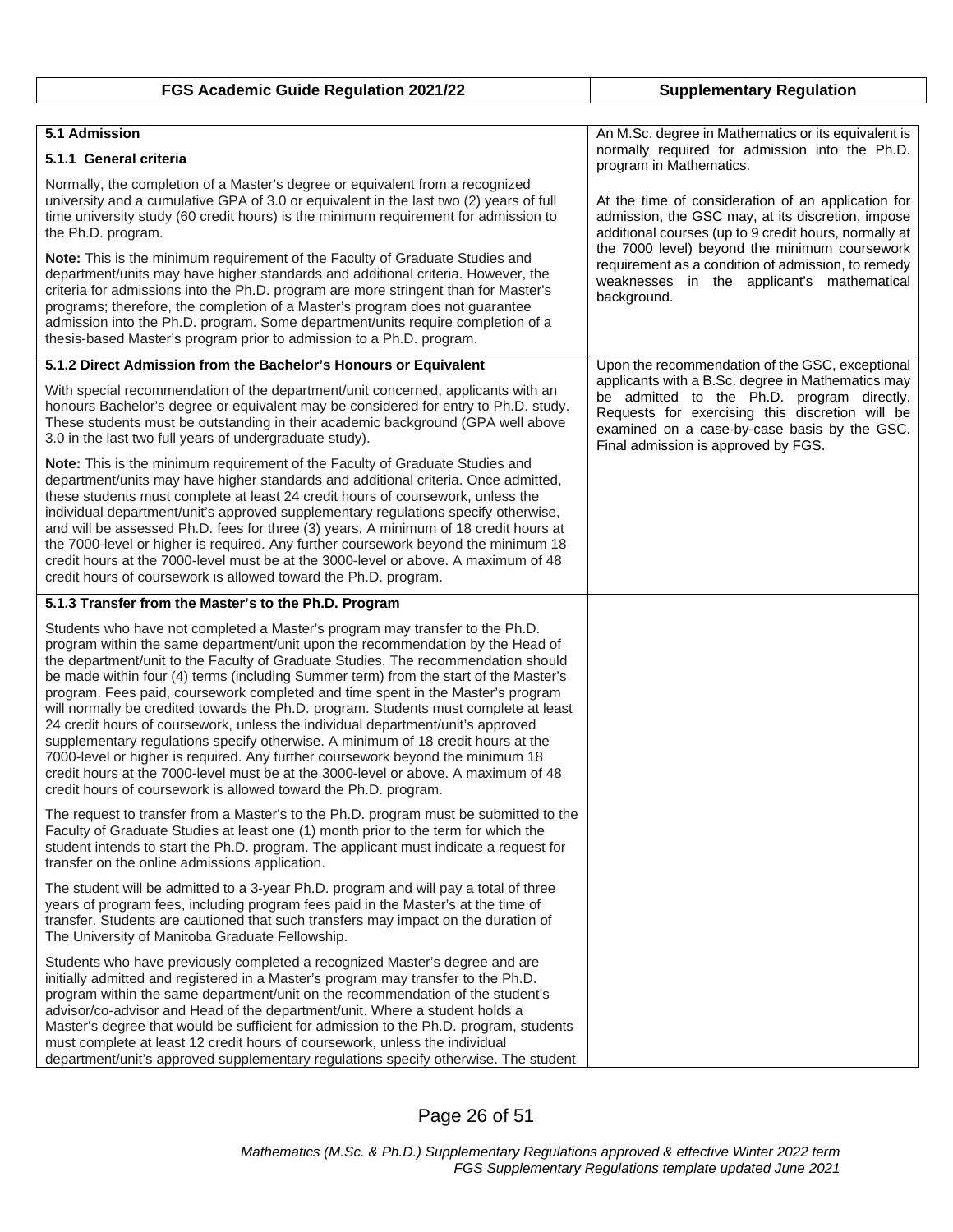| FGS Academic Guide Regulation 2021/22                                                                                                                                                                                                                                                                                                                                                                                                                                                                                                                                                                                                                                                                                                                                                                                                                                                                                                                                                                                                                                                                                                                       | <b>Supplementary Regulation</b>                                                                                                                                            |
|-------------------------------------------------------------------------------------------------------------------------------------------------------------------------------------------------------------------------------------------------------------------------------------------------------------------------------------------------------------------------------------------------------------------------------------------------------------------------------------------------------------------------------------------------------------------------------------------------------------------------------------------------------------------------------------------------------------------------------------------------------------------------------------------------------------------------------------------------------------------------------------------------------------------------------------------------------------------------------------------------------------------------------------------------------------------------------------------------------------------------------------------------------------|----------------------------------------------------------------------------------------------------------------------------------------------------------------------------|
|                                                                                                                                                                                                                                                                                                                                                                                                                                                                                                                                                                                                                                                                                                                                                                                                                                                                                                                                                                                                                                                                                                                                                             |                                                                                                                                                                            |
| will be admitted to a 2-year Ph.D. program and will pay a total of two years of program<br>fees, including program fees paid in the Master's at the time of transfer.                                                                                                                                                                                                                                                                                                                                                                                                                                                                                                                                                                                                                                                                                                                                                                                                                                                                                                                                                                                       |                                                                                                                                                                            |
| 5.1.4 Provisional Admission to the Ph.D.                                                                                                                                                                                                                                                                                                                                                                                                                                                                                                                                                                                                                                                                                                                                                                                                                                                                                                                                                                                                                                                                                                                    |                                                                                                                                                                            |
| Students nearing the completion of the Master's degree may be accepted provisionally<br>to the Ph.D. program for a 12 month period (commencing with the first registration in<br>the Ph.D. program). Further registration in the Ph.D. program is contingent upon<br>completion of all requirements of the Master's degree within the 12 months. Students<br>must maintain continuous registration in their Master's program until its completion.<br>Students will require assistance from the department/unit and the Faculty of Graduate<br>Studies to complete dual registration on the "Concurrent Curriculum Permission" form<br>in the Master's and Ph.D. program simultaneously.                                                                                                                                                                                                                                                                                                                                                                                                                                                                    |                                                                                                                                                                            |
| 5.2 Student's Advisor, Co-advisor and Advisory Committee                                                                                                                                                                                                                                                                                                                                                                                                                                                                                                                                                                                                                                                                                                                                                                                                                                                                                                                                                                                                                                                                                                    | In the case where a student has not yet determined                                                                                                                         |
| 5.2.1 Student's Advisor                                                                                                                                                                                                                                                                                                                                                                                                                                                                                                                                                                                                                                                                                                                                                                                                                                                                                                                                                                                                                                                                                                                                     | the thesis area, a temporary advisor will be<br>appointed by the GSC. The temporary advisor shall                                                                          |
| Every Ph.D. student must have an advisor throughout their program, appointed by the<br>Head of the department/unit. The advisor is responsible for supervising the student's<br>graduate program. The advisor is the student's first point of contact at the University<br>of Manitoba, and therefore should be familiar with the general policies and regulations<br>of the Faculty of Graduate Studies as well as the specific supplementary regulations<br>of their academic department/unit. In this capacity, the advisor assists the student in<br>planning the graduate program, and ensures that the student is aware of all graduate<br>program requirements, degree regulations, and general regulations of the academic<br>department/unit, the Faculty of Graduate Studies, the university, and external funding<br>agencies. The advisor provides counsel for all aspects of the graduate program, and<br>stays informed of the student's scholarly activities and progress. The student's advisor<br>also acts as a channel of communication to the student's advisory committee, the<br>department/unit and the Faculty of Graduate Studies. | be replaced by a permanent advisor once this area<br>is known. This replacement should take place<br>within 12 months of the initial registration in the<br>Ph.D. program. |
| The advisor must:                                                                                                                                                                                                                                                                                                                                                                                                                                                                                                                                                                                                                                                                                                                                                                                                                                                                                                                                                                                                                                                                                                                                           |                                                                                                                                                                            |
| hold an appointment in the student's department/unit.<br>$\bullet$                                                                                                                                                                                                                                                                                                                                                                                                                                                                                                                                                                                                                                                                                                                                                                                                                                                                                                                                                                                                                                                                                          |                                                                                                                                                                            |
| be a member of the Faculty of Graduate Studies <sup>1</sup> ;<br>٠                                                                                                                                                                                                                                                                                                                                                                                                                                                                                                                                                                                                                                                                                                                                                                                                                                                                                                                                                                                                                                                                                          |                                                                                                                                                                            |
| hold a Ph.D. or equivalent <sup>2</sup> ;<br>$\bullet$                                                                                                                                                                                                                                                                                                                                                                                                                                                                                                                                                                                                                                                                                                                                                                                                                                                                                                                                                                                                                                                                                                      |                                                                                                                                                                            |
| be active in research; and<br>$\bullet$                                                                                                                                                                                                                                                                                                                                                                                                                                                                                                                                                                                                                                                                                                                                                                                                                                                                                                                                                                                                                                                                                                                     |                                                                                                                                                                            |
| have expertise in a discipline related to the student's program.                                                                                                                                                                                                                                                                                                                                                                                                                                                                                                                                                                                                                                                                                                                                                                                                                                                                                                                                                                                                                                                                                            |                                                                                                                                                                            |
| <sup>1</sup> http://umanitoba.ca/faculties/graduate studies/governance/academic membership.<br>html                                                                                                                                                                                                                                                                                                                                                                                                                                                                                                                                                                                                                                                                                                                                                                                                                                                                                                                                                                                                                                                         |                                                                                                                                                                            |
| <sup>2</sup> Equivalency will be approved by the Dean of the Faculty of Graduate Studies and<br>determined on a case-by-case basis and assessed by the potential advisor's<br>demonstrated research record and current research activities. Note that M.D.,<br>D.M.D., Pharm.D. and J.D. are undergraduate degrees and are not equivalent to a<br>Ph.D.                                                                                                                                                                                                                                                                                                                                                                                                                                                                                                                                                                                                                                                                                                                                                                                                     |                                                                                                                                                                            |
| Usually the student and the advisor choose to work together by mutual agreement. In<br>department/units where the choice of thesis topic advisor is postponed for some time<br>after entry into the program, the Head of the department/unit or the selection<br>committee shall appoint a faculty member to advise the student as to the rules and<br>regulations and on program and course requirements. This interim period must not<br>exceed eighteen (18) months after entry into the program before a permanent advisor<br>is chosen.                                                                                                                                                                                                                                                                                                                                                                                                                                                                                                                                                                                                                |                                                                                                                                                                            |
| 5.2.2 Student's Co-advisor                                                                                                                                                                                                                                                                                                                                                                                                                                                                                                                                                                                                                                                                                                                                                                                                                                                                                                                                                                                                                                                                                                                                  |                                                                                                                                                                            |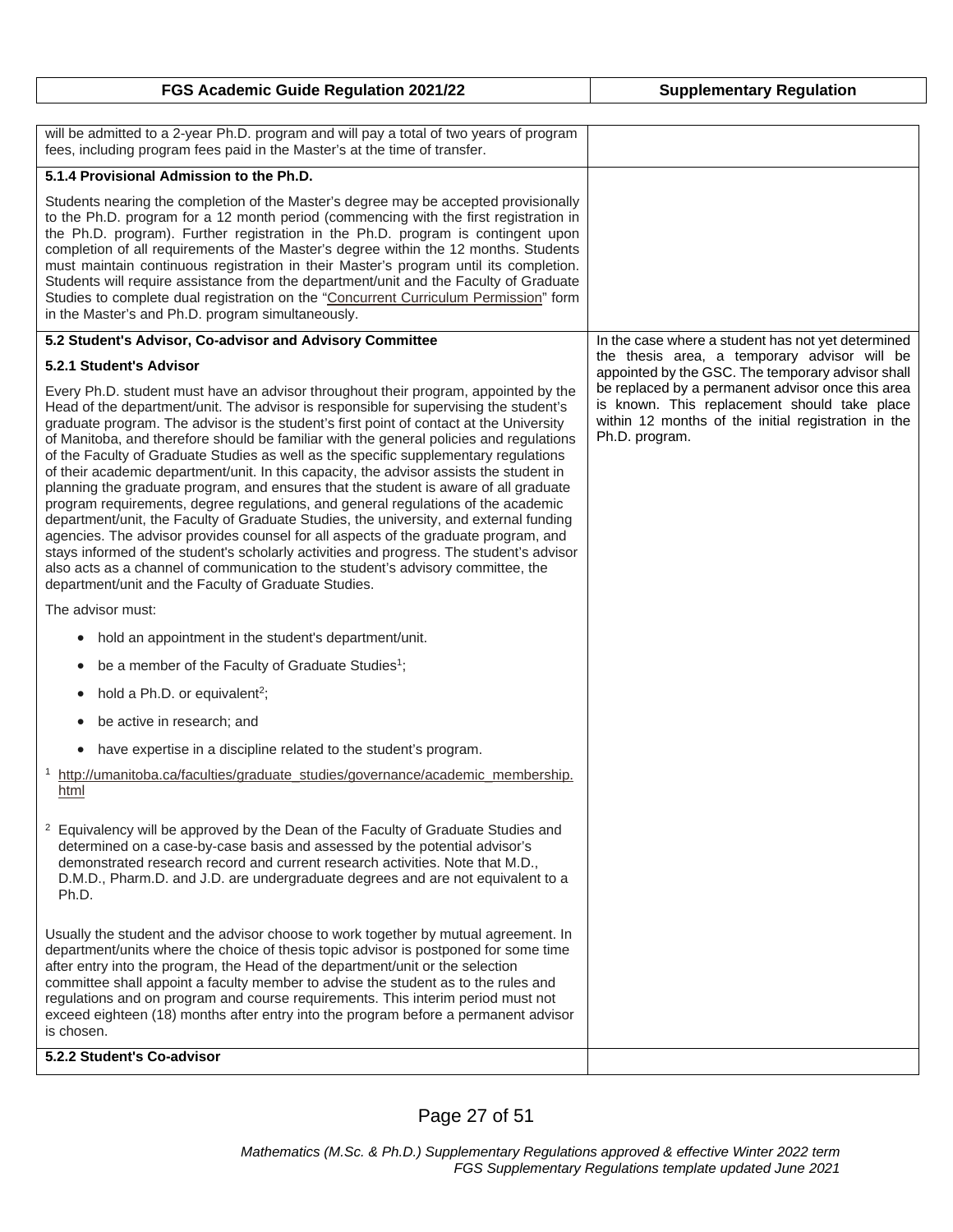| FGS Academic Guide Regulation 2021/22                                                                                                                                                                                                                                                                                                                                                                                                                                                                                                                                                                                                                                                                                                                                                                                                             | <b>Supplementary Regulation</b>                  |
|---------------------------------------------------------------------------------------------------------------------------------------------------------------------------------------------------------------------------------------------------------------------------------------------------------------------------------------------------------------------------------------------------------------------------------------------------------------------------------------------------------------------------------------------------------------------------------------------------------------------------------------------------------------------------------------------------------------------------------------------------------------------------------------------------------------------------------------------------|--------------------------------------------------|
|                                                                                                                                                                                                                                                                                                                                                                                                                                                                                                                                                                                                                                                                                                                                                                                                                                                   |                                                  |
| In special circumstances, upon approval of the Head of the department/unit, an<br>advisor and a maximum of one (1) co-advisor may advise a student. The co-advisor<br>must:                                                                                                                                                                                                                                                                                                                                                                                                                                                                                                                                                                                                                                                                       |                                                  |
| be a member of the Faculty of Graduate Studies <sup>1</sup> ;<br>$\bullet$                                                                                                                                                                                                                                                                                                                                                                                                                                                                                                                                                                                                                                                                                                                                                                        |                                                  |
| hold a Ph.D. or equivalent <sup>2</sup> ;<br>$\bullet$                                                                                                                                                                                                                                                                                                                                                                                                                                                                                                                                                                                                                                                                                                                                                                                            |                                                  |
| be active in research; and                                                                                                                                                                                                                                                                                                                                                                                                                                                                                                                                                                                                                                                                                                                                                                                                                        |                                                  |
| have expertise in a discipline related to the student's program.<br>$\bullet$                                                                                                                                                                                                                                                                                                                                                                                                                                                                                                                                                                                                                                                                                                                                                                     |                                                  |
| http://umanitoba.ca/faculties/graduate_studies/governance/academic_membership.<br>html                                                                                                                                                                                                                                                                                                                                                                                                                                                                                                                                                                                                                                                                                                                                                            |                                                  |
| <sup>2</sup> Equivalency will be approved by the Dean of the Faculty of Graduate Studies and<br>determined on a case-by-case basis and assessed by the potential co-advisor's<br>demonstrated research record and current research activities. Note that M.D.,<br>D.M.D. and J.D. are undergraduate degrees and are not equivalent to a Ph.D.                                                                                                                                                                                                                                                                                                                                                                                                                                                                                                     |                                                  |
| The co-advisor may be identified either at the beginning of, or midway through a<br>student's program. In all instances, the Faculty of Graduate Studies must be informed<br>of, and approve, the co-advisor arrangement. If a co-advisor is added midway through<br>the student's program, a new Advisor Student Guidelines must be completed. When<br>an advisor and co-advisor are assigned, together they shall fulfill the role of the<br>advisor (that is, neither shall fulfill any other advisory or examining committee<br>membership requirements for that student). One (1) advisor must be identified as the<br>primary advisor; the advisor/co-advisor have a single vote. Both the advisor and co-<br>advisor's signatures are required on all documents where the advisor's signature is<br>required.                              |                                                  |
| 5.2.3 Student's Advisor/Co-advisor                                                                                                                                                                                                                                                                                                                                                                                                                                                                                                                                                                                                                                                                                                                                                                                                                |                                                  |
| A student who also holds an appointment at the University of Manitoba at the rank of<br>Assistant Professor or above cannot have an advisor or co-advisor with an<br>appointment in the same department/unit.                                                                                                                                                                                                                                                                                                                                                                                                                                                                                                                                                                                                                                     |                                                  |
| The advisor, co-advisor (if applicable) and student must discuss, and complete, the<br>Faculty of Graduate Studies Advisor Student Guidelines prior to the commencement<br>of any research and no later than the submission of the first Progress Report for the<br>student. If a student does not have an advisor/co-advisor, the interim advisor will be<br>required to complete the Advisor Student Guidelines. If the parties cannot agree on<br>any component(s) of the Advisor Student Guidelines, the matter should be referred to<br>the department/unit Graduate Chair, the Head of the department/unit, or the Dean of<br>the Faculty of Graduate Studies. The Advisor Student Guidelines is to be completed<br>again if there is a change in advisor/co-advisor or when a co-advisor is added midway<br>through the student's program. |                                                  |
| Should, during the student's program, the relationship between the student and<br>advisor/co-advisor significantly deteriorate, the matter should be referred sequentially<br>to the department/unit Graduate Chair, the Head of the department/unit, then to the<br>Dean of the Faculty of Graduate Studies. It is the responsibility of the department/unit<br>offering the program in which the student is studying to arrange an alternate<br>advisor/co-advisor if this is appropriate and necessary.                                                                                                                                                                                                                                                                                                                                        |                                                  |
| All students should consult department/unit supplementary regulations for specific<br>details regarding advisor/co-advisor requirements.                                                                                                                                                                                                                                                                                                                                                                                                                                                                                                                                                                                                                                                                                                          |                                                  |
| 5.2.4 Advisory Committee                                                                                                                                                                                                                                                                                                                                                                                                                                                                                                                                                                                                                                                                                                                                                                                                                          | The advisory committee is normally formed in May |
| The Head of the department/unit is responsible for the establishment of an advisory<br>committee for each Ph.D. student. Advisory committees are selected by the<br>advisor/co-advisor in consultation with the student and should consist of individuals                                                                                                                                                                                                                                                                                                                                                                                                                                                                                                                                                                                         | of the first year of the program.                |

Page 28 of 51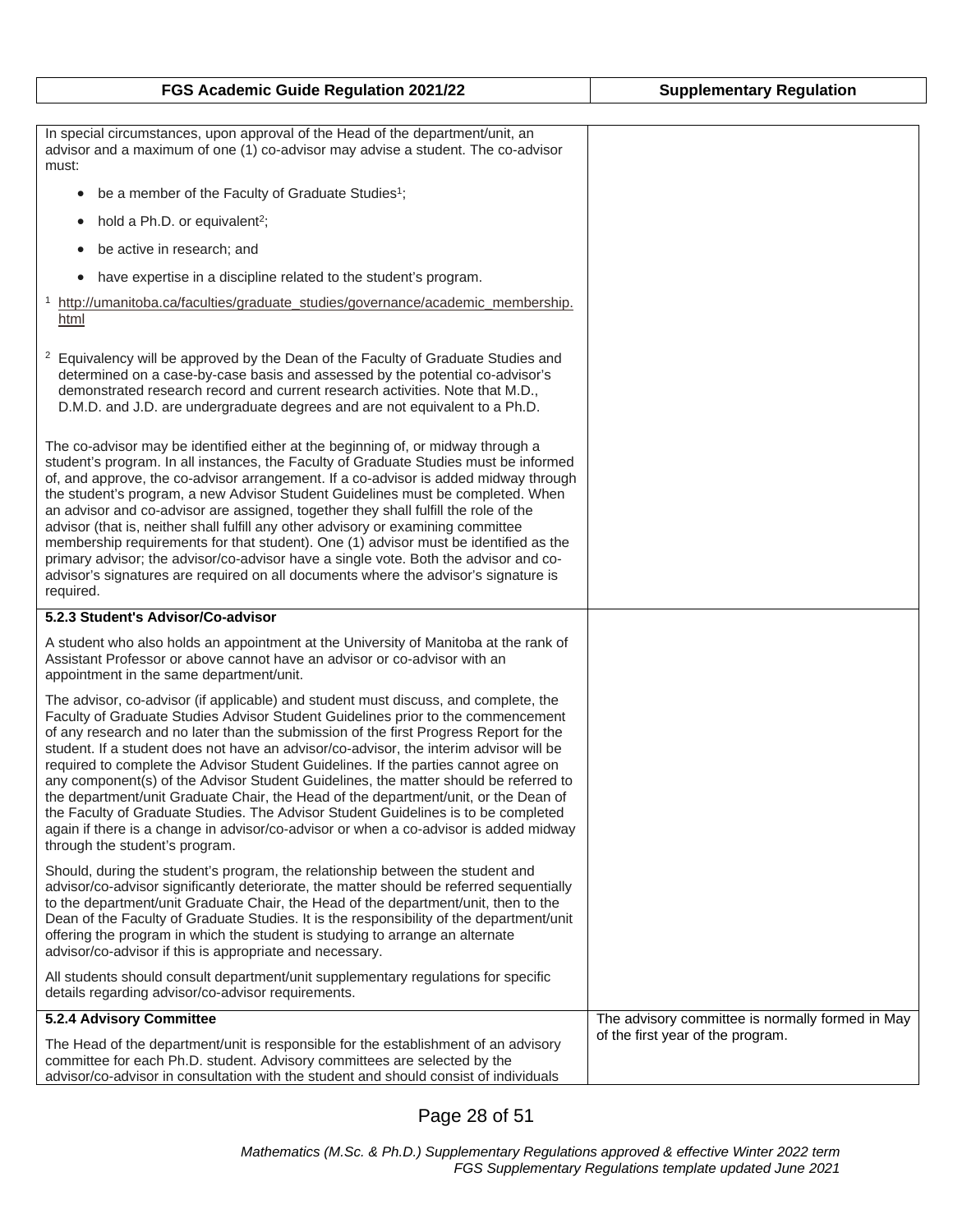| whose expertise is consistent with that necessary to provide additional advice and<br>guidance to the student during their program.                                                                                                                                                                                                                                                                                                                                                                                                                                                                                                                                                                                                                                                                                                                                     |                                                                                                                                                      |
|-------------------------------------------------------------------------------------------------------------------------------------------------------------------------------------------------------------------------------------------------------------------------------------------------------------------------------------------------------------------------------------------------------------------------------------------------------------------------------------------------------------------------------------------------------------------------------------------------------------------------------------------------------------------------------------------------------------------------------------------------------------------------------------------------------------------------------------------------------------------------|------------------------------------------------------------------------------------------------------------------------------------------------------|
| The advisory committee must consist of a minimum of three (3) voting members (the<br>advisor/co-advisor have a single vote), all of whom must be members of the Faculty of<br>Graduate Studies.                                                                                                                                                                                                                                                                                                                                                                                                                                                                                                                                                                                                                                                                         |                                                                                                                                                      |
| In addition, individuals who are not a member of the Faculty of Graduate Studies, but<br>who possess specific and extensive expertise and experience, such as professionals,<br>artists, Knowledge Keepers or Elders, may serve on the advisory committee as a full<br>voting member. No more than one such knowledge expert may serve on any<br>individual advisory committee, and must be nominated by the unit Head or Graduate<br>Chair and approved by the Dean of the Faculty of Graduate Studies or designate.<br>Advisory committees may alternatively include one (1) non-voting invited member who<br>has expertise in a related discipline but is not a member of the Faculty of Graduate<br>Studies.                                                                                                                                                        |                                                                                                                                                      |
| It is expected that advisory committee members will have a Ph.D. degree or<br>equivalent. Equivalency will be determined by the Dean of the Faculty of Graduate<br>Studies or designate. Knowledge experts are exempted from this requirement.                                                                                                                                                                                                                                                                                                                                                                                                                                                                                                                                                                                                                          |                                                                                                                                                      |
| Under no circumstances should graduate students, Post-Doctoral Fellows, and<br>Research Assistants or Associates serve on graduate student advisory committees,<br>regardless if they hold a rank of Adjunct Professor.                                                                                                                                                                                                                                                                                                                                                                                                                                                                                                                                                                                                                                                 |                                                                                                                                                      |
| A student who also holds an appointment at the University of Manitoba at the rank of<br>Assistant Professor or above cannot have an advisor or co-advisor with an<br>appointment in the same department/unit.                                                                                                                                                                                                                                                                                                                                                                                                                                                                                                                                                                                                                                                           |                                                                                                                                                      |
| The composition of, and any changes to, the advisory committee, including the<br>advisor/co-advisor, must be approved by the Faculty of Graduate Studies on the<br>"Program of Study and Appointment of Advisory Committee" form.                                                                                                                                                                                                                                                                                                                                                                                                                                                                                                                                                                                                                                       |                                                                                                                                                      |
| The advisor/co-advisor is the Chair of the advisory committee.                                                                                                                                                                                                                                                                                                                                                                                                                                                                                                                                                                                                                                                                                                                                                                                                          |                                                                                                                                                      |
| Advisory committee meetings must be held at least annually, and are not intended to<br>take the place of meetings between the student and advisor/co-advisor which should<br>occur with much greater frequency than the advisory committee meetings.                                                                                                                                                                                                                                                                                                                                                                                                                                                                                                                                                                                                                    |                                                                                                                                                      |
| 5.2.5 Conflict of Interest                                                                                                                                                                                                                                                                                                                                                                                                                                                                                                                                                                                                                                                                                                                                                                                                                                              |                                                                                                                                                      |
| There are several circumstances that might lead to a real, perceived or potential<br>Conflict of Interest (COI) in advisory and examining committees. A real COI could be<br>present due to the existence of a (past or present) personal relationship that is<br>romantic, sexual, marital, personal or familial. There is a potential for a perceived COI<br>in cases of recent (within the last 5 years) collaboration among committee members,<br>which may result in the perception of a lack of fairness or impartiality. These<br>examples are not intended to be comprehensive, and are provided solely for<br>illustration. The University of Manitoba Conflict of Interest Policy and Conflict of<br>Interest Procedures as well as the Conflict of Interest Between Evaluators and<br>Students due to Close Personal Relationships should also be consulted. |                                                                                                                                                      |
| In addition to following the processes outlined in the above policies, COIs that exist<br>within advisory and examining committees should be declared in writing to the Faculty<br>of Graduate Studies to provide transparency to all relevant parties (including the<br>student, committee members, unit leadership, and the Faculty of Graduate Studies).<br>All reported conflicts will be reviewed by the Dean of the Faculty of Graduate Studies<br>(or designate). If the conflict is deemed sufficiently significant and cannot be mitigated,<br>a new committee may need to be struck.                                                                                                                                                                                                                                                                          |                                                                                                                                                      |
| 5.3 Program of Study                                                                                                                                                                                                                                                                                                                                                                                                                                                                                                                                                                                                                                                                                                                                                                                                                                                    | During the first year of the program, the advisor                                                                                                    |
| As soon as possible, but no later than 24 months after a student has commenced their<br>program, the student's program of study should be registered with the Faculty of                                                                                                                                                                                                                                                                                                                                                                                                                                                                                                                                                                                                                                                                                                | and the student will jointly work out the student's<br>program of study, including the course work to be<br>covered, the timing of the comprehensive |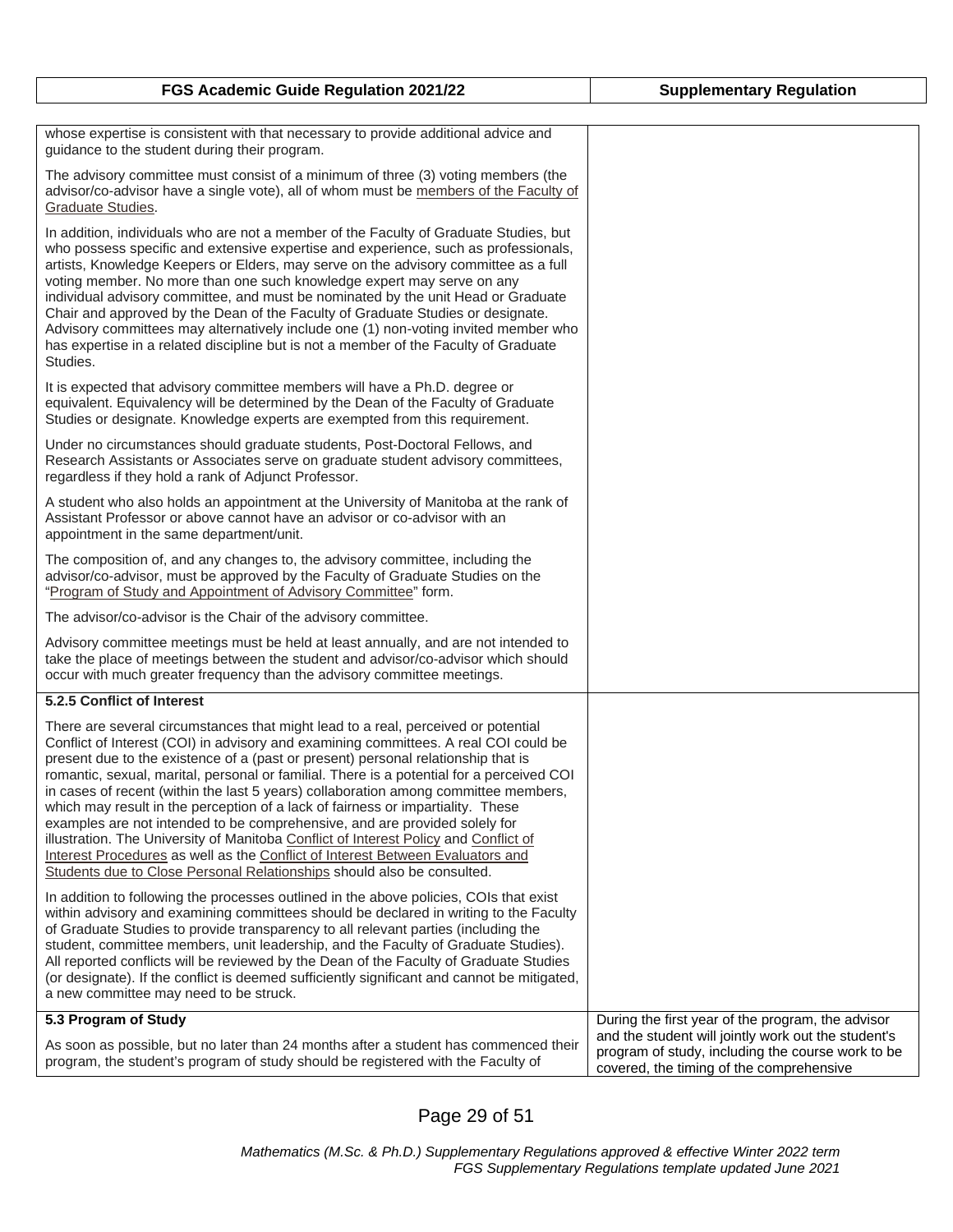| FGS Academic Guide Regulation 2021/22                                                                                                                                                                                                                                                                                                                                                                                                                                                                                                                                                                                                                                                                                                                                                                                                                                                                                                                                                                                                                                                                                                                                                                                                                                                     | <b>Supplementary Regulation</b>                                                                                                                                                                                                                                                                                                                                                                                                                                                                                                                                                                                                                                                                                                   |
|-------------------------------------------------------------------------------------------------------------------------------------------------------------------------------------------------------------------------------------------------------------------------------------------------------------------------------------------------------------------------------------------------------------------------------------------------------------------------------------------------------------------------------------------------------------------------------------------------------------------------------------------------------------------------------------------------------------------------------------------------------------------------------------------------------------------------------------------------------------------------------------------------------------------------------------------------------------------------------------------------------------------------------------------------------------------------------------------------------------------------------------------------------------------------------------------------------------------------------------------------------------------------------------------|-----------------------------------------------------------------------------------------------------------------------------------------------------------------------------------------------------------------------------------------------------------------------------------------------------------------------------------------------------------------------------------------------------------------------------------------------------------------------------------------------------------------------------------------------------------------------------------------------------------------------------------------------------------------------------------------------------------------------------------|
| Graduate Studies on the "Program of Study and Appointment of Advisory Committee"<br>form and should include:<br>• information about the minimum or expected time for completion of the<br>degree;<br>coursework to be taken along with course classification ("S", "X", "A" or "O");<br>any foreign language requirement;<br>٠<br>the research area in which the thesis will be written.<br>The approval of the student's advisor/co-advisor and the Head of the department/unit<br>are sufficient for registration. The program of study, including withdrawal from<br>individual courses and any subsequent changes, must be approved by the student's<br>advisor/co-advisor, the advisory committee, and the Head of the department/unit.<br>Withdrawal from courses or changes of course category without such approval may                                                                                                                                                                                                                                                                                                                                                                                                                                                           | examinations, and the research area in which the<br>thesis will be carried out.                                                                                                                                                                                                                                                                                                                                                                                                                                                                                                                                                                                                                                                   |
| result in the student being required to withdraw from the Faculty of Graduate Studies.<br>5.4 Program Requirements<br>All students must complete one of the following programs of study for the Ph.D.<br>degree, unless otherwise specified in the approved department/unit supplementary<br>regulations:<br>Where admission to the Ph.D. is directly from a Master's degree, a minimum<br>$\bullet$<br>of 12 credit hours at the 7000- level or higher plus a thesis is required. Any<br>further coursework beyond the minimum 12 credit hours at the 7000-level<br>must be at the 3000-level or above. A maximum of 24 credit hours of<br>coursework is allowed toward the Ph.D. program. <sup>1</sup><br>Where admission to the Ph.D. is directly from an Honours Bachelor degree or<br>$\bullet$<br>equivalent, a minimum of 24 credit hours plus a thesis is required. The<br>coursework must include a minimum of 18 credit hours at the 7000-level or<br>higher with the balance of the coursework at the 3000-level or higher. A<br>maximum of 48 credit hours of coursework is allowed toward the Ph.D.<br>program. <sup>1</sup><br>$\mathbf{1}$<br>Unless professional accreditation requirements and/or the department/unit's<br>supplementary regulations indicate otherwise. | All course work must be approved by the advisor<br>and the Associate Head (Graduate Studies).<br>A student may take at most two 3 credit hour<br>reading courses from any one instructor for credit<br>in this degree program.<br>All Ph.D. students are required to serve as<br>instructors in at least two<br>one-semester<br>undergraduate courses (two 3 credit hour courses<br>or one 6 credit hour course) after passing all<br>comprehensive examinations. The Department<br>Head may require a student to complete additional<br>training before any teaching duties are assigned to<br>him/her.<br>Every Ph.D. student must make two 50-min<br>presentations in any of the seminar series<br>approved by the Department. |
| 5.4.1 Language Requirements<br>Some department/units specify a language requirement for the Ph.D. degree. Students<br>are advised to check department/unit supplementary regulations regarding this<br>requirement.                                                                                                                                                                                                                                                                                                                                                                                                                                                                                                                                                                                                                                                                                                                                                                                                                                                                                                                                                                                                                                                                       | There is no language requirement for the Ph.D.<br>degree.                                                                                                                                                                                                                                                                                                                                                                                                                                                                                                                                                                                                                                                                         |
| 5.4.2 Advance Credit                                                                                                                                                                                                                                                                                                                                                                                                                                                                                                                                                                                                                                                                                                                                                                                                                                                                                                                                                                                                                                                                                                                                                                                                                                                                      |                                                                                                                                                                                                                                                                                                                                                                                                                                                                                                                                                                                                                                                                                                                                   |
| Advance credit for courses completed prior to admission to a Ph.D. program will be<br>considered on a case-by-case basis. The student's department/unit makes the<br>request to the Faculty of Graduate Studies by completing the "Advance Credit-<br>Transfer of Courses" form.                                                                                                                                                                                                                                                                                                                                                                                                                                                                                                                                                                                                                                                                                                                                                                                                                                                                                                                                                                                                          |                                                                                                                                                                                                                                                                                                                                                                                                                                                                                                                                                                                                                                                                                                                                   |
| Application for advance credit must be made within the first year of the<br>$\bullet$<br>program (please refer to Lapse or Expiration of Credit of Courses)                                                                                                                                                                                                                                                                                                                                                                                                                                                                                                                                                                                                                                                                                                                                                                                                                                                                                                                                                                                                                                                                                                                               |                                                                                                                                                                                                                                                                                                                                                                                                                                                                                                                                                                                                                                                                                                                                   |
| No more than 50% of the required coursework for the program can be<br>۰<br>achieved using advance credit.                                                                                                                                                                                                                                                                                                                                                                                                                                                                                                                                                                                                                                                                                                                                                                                                                                                                                                                                                                                                                                                                                                                                                                                 |                                                                                                                                                                                                                                                                                                                                                                                                                                                                                                                                                                                                                                                                                                                                   |
| A course may not be used for credit toward more than one degree, diploma<br>$\bullet$<br>or certificate.                                                                                                                                                                                                                                                                                                                                                                                                                                                                                                                                                                                                                                                                                                                                                                                                                                                                                                                                                                                                                                                                                                                                                                                  |                                                                                                                                                                                                                                                                                                                                                                                                                                                                                                                                                                                                                                                                                                                                   |
| The student must register at the University of Manitoba for at least two<br>$\bullet$<br>consecutive terms and must also complete the thesis and candidacy                                                                                                                                                                                                                                                                                                                                                                                                                                                                                                                                                                                                                                                                                                                                                                                                                                                                                                                                                                                                                                                                                                                                |                                                                                                                                                                                                                                                                                                                                                                                                                                                                                                                                                                                                                                                                                                                                   |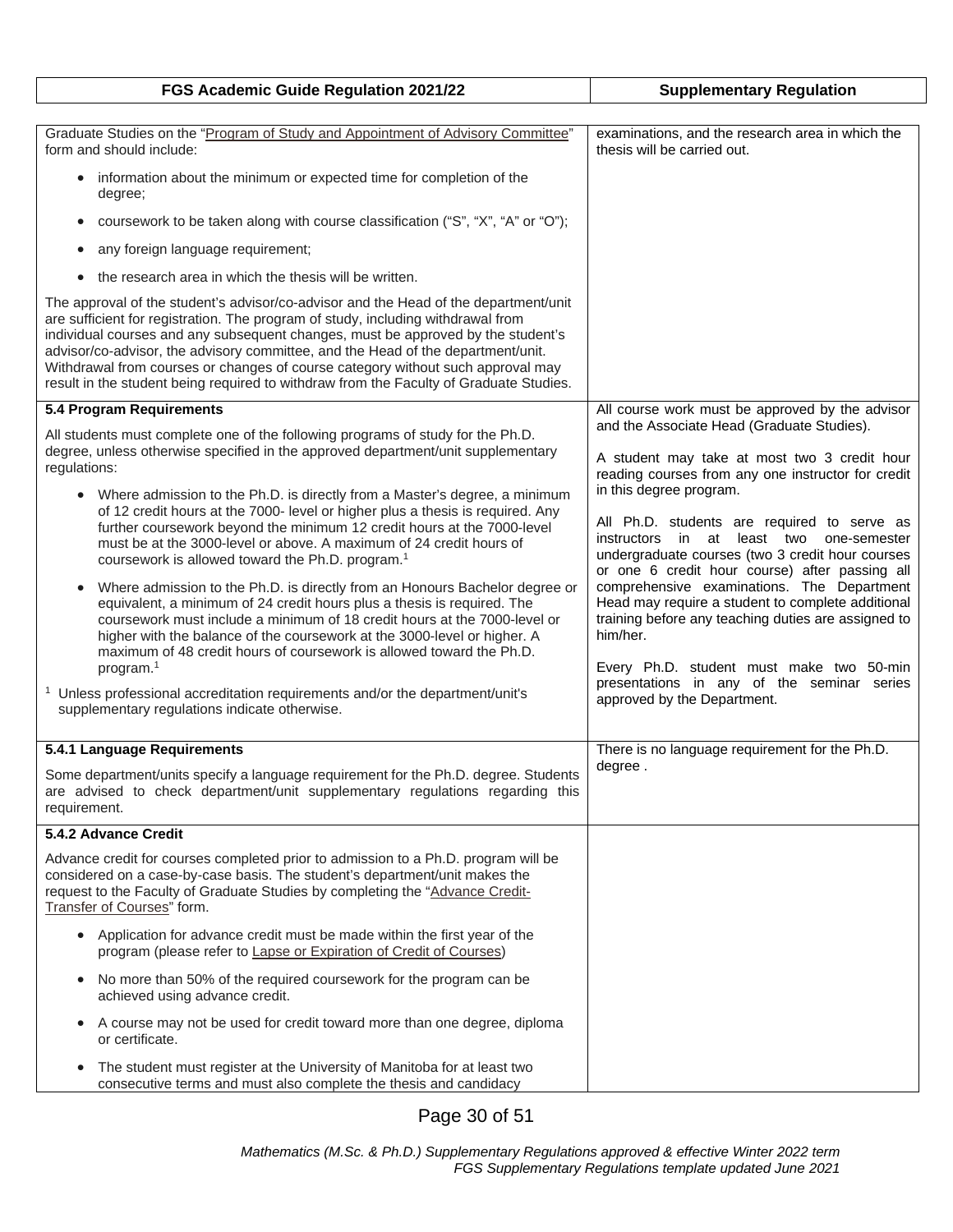| FGS Academic Guide Regulation 2021/22                                                                                                                                                                                                                                                                                                                                                                                                                                                                                                                                                                                        | <b>Supplementary Regulation</b>                                                                                                                          |
|------------------------------------------------------------------------------------------------------------------------------------------------------------------------------------------------------------------------------------------------------------------------------------------------------------------------------------------------------------------------------------------------------------------------------------------------------------------------------------------------------------------------------------------------------------------------------------------------------------------------------|----------------------------------------------------------------------------------------------------------------------------------------------------------|
|                                                                                                                                                                                                                                                                                                                                                                                                                                                                                                                                                                                                                              |                                                                                                                                                          |
| examination at The University of Manitoba. Regardless of the extent of<br>advanced credit received, all students are required to pay applicable program<br>fees.                                                                                                                                                                                                                                                                                                                                                                                                                                                             |                                                                                                                                                          |
| 5.4.3 Transfer Credit                                                                                                                                                                                                                                                                                                                                                                                                                                                                                                                                                                                                        |                                                                                                                                                          |
| Courses within a program of study may be taken elsewhere and transferred for credit<br>at the University of Manitoba. All such courses:                                                                                                                                                                                                                                                                                                                                                                                                                                                                                      |                                                                                                                                                          |
| must be approved for transfer to the program of study by the department/unit<br>and the Faculty of Graduate Studies before the student may register for them;                                                                                                                                                                                                                                                                                                                                                                                                                                                                |                                                                                                                                                          |
| are considered on an individual basis;<br>$\bullet$                                                                                                                                                                                                                                                                                                                                                                                                                                                                                                                                                                          |                                                                                                                                                          |
| cannot be used for credit towards another degree;<br>$\bullet$                                                                                                                                                                                                                                                                                                                                                                                                                                                                                                                                                               |                                                                                                                                                          |
| may not exceed 50% of the minimum credit hours of coursework required of<br>$\bullet$<br>the student's graduate program at The University of Manitoba.                                                                                                                                                                                                                                                                                                                                                                                                                                                                       |                                                                                                                                                          |
| Permission is granted in the form of a Letter of Permission which may be obtained by<br>making an application to the Registrar's Office; an original transcript, and course<br>equivalency must be provided.                                                                                                                                                                                                                                                                                                                                                                                                                 |                                                                                                                                                          |
| 5.4.4 Lapse or Expiration of Credit of Courses                                                                                                                                                                                                                                                                                                                                                                                                                                                                                                                                                                               |                                                                                                                                                          |
| Courses completed more than seven (7) years prior to the date of awarding of a<br>degree may not normally be used for credit toward that degree. A department/unit<br>may request an exception to this limit on behalf of the student. Such requests, which<br>will be evaluated on a case-by-case basis, must be accompanied by supporting<br>information including a detailed summary of the content of the course as taken initially<br>and as offered most recently, and a detailed rationale explaining how the student has<br>maintained knowledge of the course content.                                              |                                                                                                                                                          |
| Courses completed more than ten (10) years prior to the date of awarding of a degree<br>are deemed expired and cannot be used for credit toward that degree.                                                                                                                                                                                                                                                                                                                                                                                                                                                                 |                                                                                                                                                          |
| In the event that coursework is no longer considered current or has expired, students<br>must take additional course-work (as recommended by the department/unit Head, or<br>designate, and as approved by the Dean of the Faculty of Graduate Studies) to meet<br>the minimum credit hour requirements for their program. The department/unit may<br>recommend that students re-take previously passed course(s) which have lapsed or<br>expired.                                                                                                                                                                           |                                                                                                                                                          |
| 5.5 Time Limits                                                                                                                                                                                                                                                                                                                                                                                                                                                                                                                                                                                                              | Ph.D. degrees are expected to be completed within                                                                                                        |
| 5.5.1 Minimum Time Limit                                                                                                                                                                                                                                                                                                                                                                                                                                                                                                                                                                                                     | 4 years.                                                                                                                                                 |
| The minimum time requirement for the program of study for a Ph.D. degree will<br>normally be two (2) years of study beyond the level of the Master's degree, or three<br>(3) years beyond the level of a Bachelor's degree.                                                                                                                                                                                                                                                                                                                                                                                                  | Six residence periods (i.e.: totaling 2 years) at the<br>University of Manitoba devoted to full-time<br>postgraduate study, subsequent to admission into |
| 5.5.2 Maximum Time Limit                                                                                                                                                                                                                                                                                                                                                                                                                                                                                                                                                                                                     | the Ph.D. program, are required of all students.                                                                                                         |
| A student's candidature shall lapse if they fail to complete the degree within six (6)<br>years following initial registration in the Ph.D. program. For those students who<br>transfer from the Master's to the Ph.D., years spent in the Master's program are<br>counted as years in the Ph.D. program.                                                                                                                                                                                                                                                                                                                    |                                                                                                                                                          |
| Ph.D. students who are declared as part-time will receive an additional four (4)<br>months in time to complete their program for every two (2) years (24 months) they are<br>declared as part time (see Student Status/Categories of Students) to a maximum of<br>seven (7) years. Requests for extensions of time to complete the degree will be<br>considered on an individual basis and must be submitted using the "Time Extension<br>Request" form to the Dean of the Faculty of Graduate Studies at least three (3), but<br>no more than four (4), months prior to expiration of the respective maximum time<br>limit. |                                                                                                                                                          |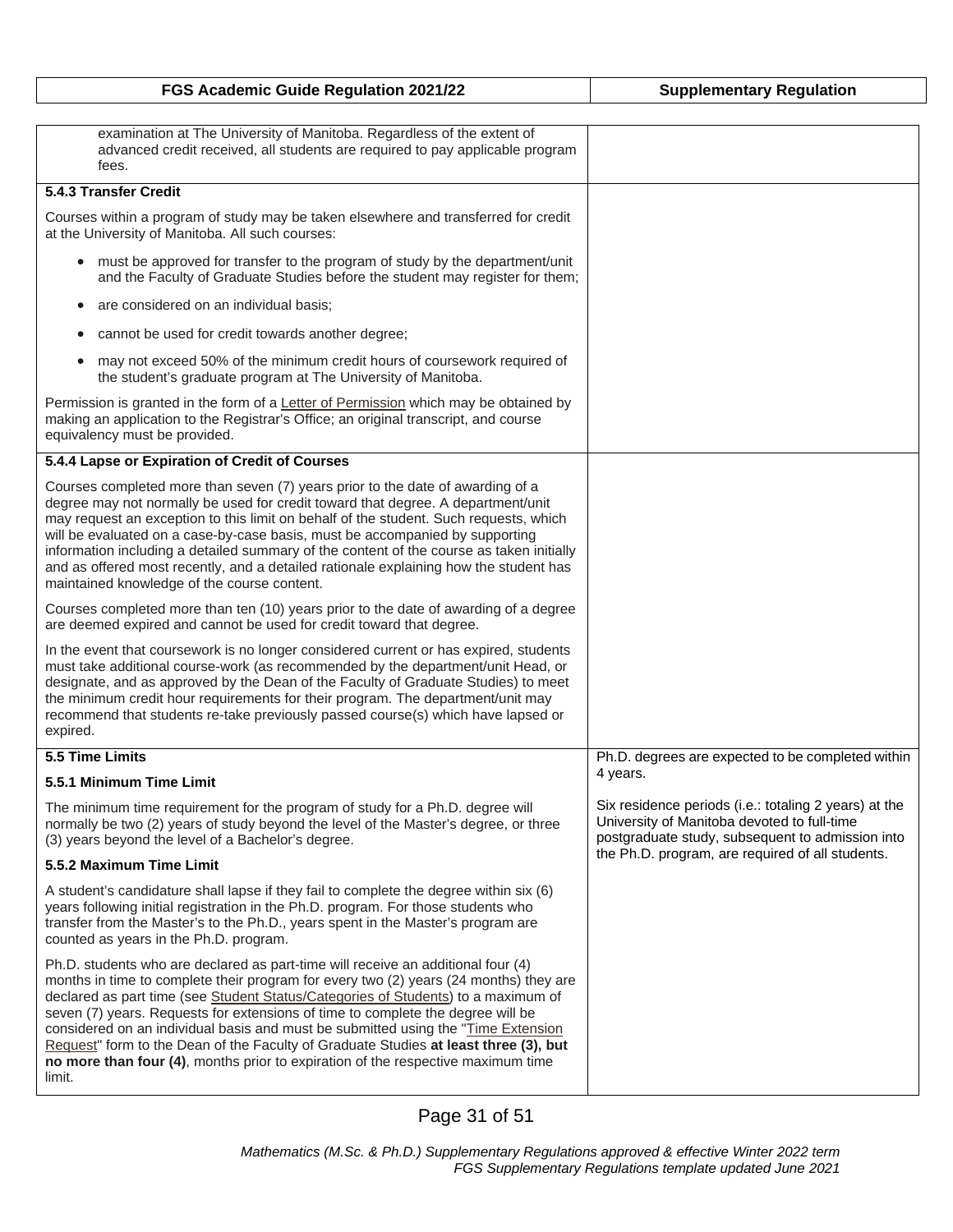| FGS Academic Guide Regulation 2021/22                                                                                                                                                                                                                                                                                                                                                                                                                                                                                                                                                                    | <b>Supplementary Regulation</b>                                                                                                                                                                                                                |
|----------------------------------------------------------------------------------------------------------------------------------------------------------------------------------------------------------------------------------------------------------------------------------------------------------------------------------------------------------------------------------------------------------------------------------------------------------------------------------------------------------------------------------------------------------------------------------------------------------|------------------------------------------------------------------------------------------------------------------------------------------------------------------------------------------------------------------------------------------------|
| A student who has not completed the degree requirements within the time limit or<br>within the time limit of any extension that has been granted (please refer to "Extension                                                                                                                                                                                                                                                                                                                                                                                                                             |                                                                                                                                                                                                                                                |
| of Time to Complete Program of Study" and "Leaves of Absence") will be required to<br>withdraw from the Faculty of Graduate Studies and the notation on the student record<br>will be "Required to withdraw".                                                                                                                                                                                                                                                                                                                                                                                            |                                                                                                                                                                                                                                                |
| 5.6 Academic Performance                                                                                                                                                                                                                                                                                                                                                                                                                                                                                                                                                                                 | A progress report must be submitted to the                                                                                                                                                                                                     |
| Student progress shall be reported at least annually (but no more than once every<br>four (4) months) to the Faculty of Graduate Studies on the "Progress Report" form.                                                                                                                                                                                                                                                                                                                                                                                                                                  | department at least 2 weeks prior to the FGS<br>deadline.                                                                                                                                                                                      |
| Students who fail to maintain satisfactory performance may be required to withdraw<br>on the recommendation of the Graduate Chair and/or department/unit Head to the<br>Dean of the Faculty of Graduate Studies on the "Progress Report" form. Students who<br>receive two (2) consecutive "in need of improvement" or one (1) "unsatisfactory" rating<br>will normally be required to withdraw from the Faculty of Graduate Studies and the<br>notation on the student record will be "Required to withdraw".                                                                                           |                                                                                                                                                                                                                                                |
| 5.6.1 Performance in Coursework                                                                                                                                                                                                                                                                                                                                                                                                                                                                                                                                                                          |                                                                                                                                                                                                                                                |
| A minimum degree grade point average (DGPA) of 3.0 with no grade below C+ must<br>be maintained to continue in the Faculty of Graduate Studies. Departments/Units may<br>specify, in their supplementary regulations, standards that are higher than those of the<br>Faculty of Graduate Studies. Students who fail to maintain the specified grades will be<br>required to withdraw unless a department/unit recommends remedial action. Any such<br>action must be approved by the Dean of the Faculty of Graduate Studies.                                                                            |                                                                                                                                                                                                                                                |
| 5.6.2 Performance Not Related to Coursework                                                                                                                                                                                                                                                                                                                                                                                                                                                                                                                                                              | In the event that a student's progress in research is                                                                                                                                                                                          |
| Students may be required to withdraw from their Ph.D. program for reasons of<br>unsatisfactory performance other than those related to failing grades. These include,<br>but are not restricted to, unsatisfactory attendance and lack of progress in research<br>and/or thesis preparation. Unsatisfactory performance must be reported to the Faculty<br>of Graduate Studies on the "Progress Report" form. Students who fail to maintain<br>satisfactory performance may be required to withdraw on the recommendation of the<br>department/unit Head to the Dean of the Faculty of Graduate Studies. | judged by the advisor and/or the advisory<br>committee to be unsatisfactory, this shall be<br>reported to the FGS on the "Progress Report" form.<br>The GSC shall recommend to the Department<br>Head and FGS an appropriate course of action. |
| Students are normally expected to complete remedial action by the end of the<br>subsequent term.                                                                                                                                                                                                                                                                                                                                                                                                                                                                                                         |                                                                                                                                                                                                                                                |
| 5.7 Academic Requirement for Graduation                                                                                                                                                                                                                                                                                                                                                                                                                                                                                                                                                                  |                                                                                                                                                                                                                                                |
| All students must:                                                                                                                                                                                                                                                                                                                                                                                                                                                                                                                                                                                       |                                                                                                                                                                                                                                                |
| • maintain a minimum degree grade point average (DGPA) of 3.0 with no grade<br>below C+:                                                                                                                                                                                                                                                                                                                                                                                                                                                                                                                 |                                                                                                                                                                                                                                                |
| complete GRAD 7500<br>$\bullet$                                                                                                                                                                                                                                                                                                                                                                                                                                                                                                                                                                          |                                                                                                                                                                                                                                                |
| complete GRAD 7300<br>$\bullet$                                                                                                                                                                                                                                                                                                                                                                                                                                                                                                                                                                          |                                                                                                                                                                                                                                                |
| meet the minimum and not exceed the maximum course requirements; and<br>$\bullet$                                                                                                                                                                                                                                                                                                                                                                                                                                                                                                                        |                                                                                                                                                                                                                                                |
| meet the minimum and not exceed the maximum time requirements (in terms<br>$\bullet$<br>of time in program and lapse or expiration of credit of courses).                                                                                                                                                                                                                                                                                                                                                                                                                                                |                                                                                                                                                                                                                                                |
| Individual department/units may have additional specific requirements for graduation<br>and students should consult department/unit supplementary regulations for these<br>specific requirements. A cumulative degree grade point average of 3.0 or greater is<br>required in those courses that constitute the program of study for graduation in the<br>Faculty of Graduate Studies.                                                                                                                                                                                                                   |                                                                                                                                                                                                                                                |
| 5.8 Candidacy Examination                                                                                                                                                                                                                                                                                                                                                                                                                                                                                                                                                                                | Students in the Ph.D. program in Mathematics are                                                                                                                                                                                               |
| The candidacy examination is an absolute requirement of the Faculty of Graduate<br>Studies and, as such, cannot be waived under any circumstances. However, the<br>format and content of the candidacy exam varies from unit to unit. The purpose of the                                                                                                                                                                                                                                                                                                                                                 | normally expected to pass their candidacy<br>examination (see below) within 13 months after<br>their initial registration in the program. Students                                                                                             |

Page 32 of 51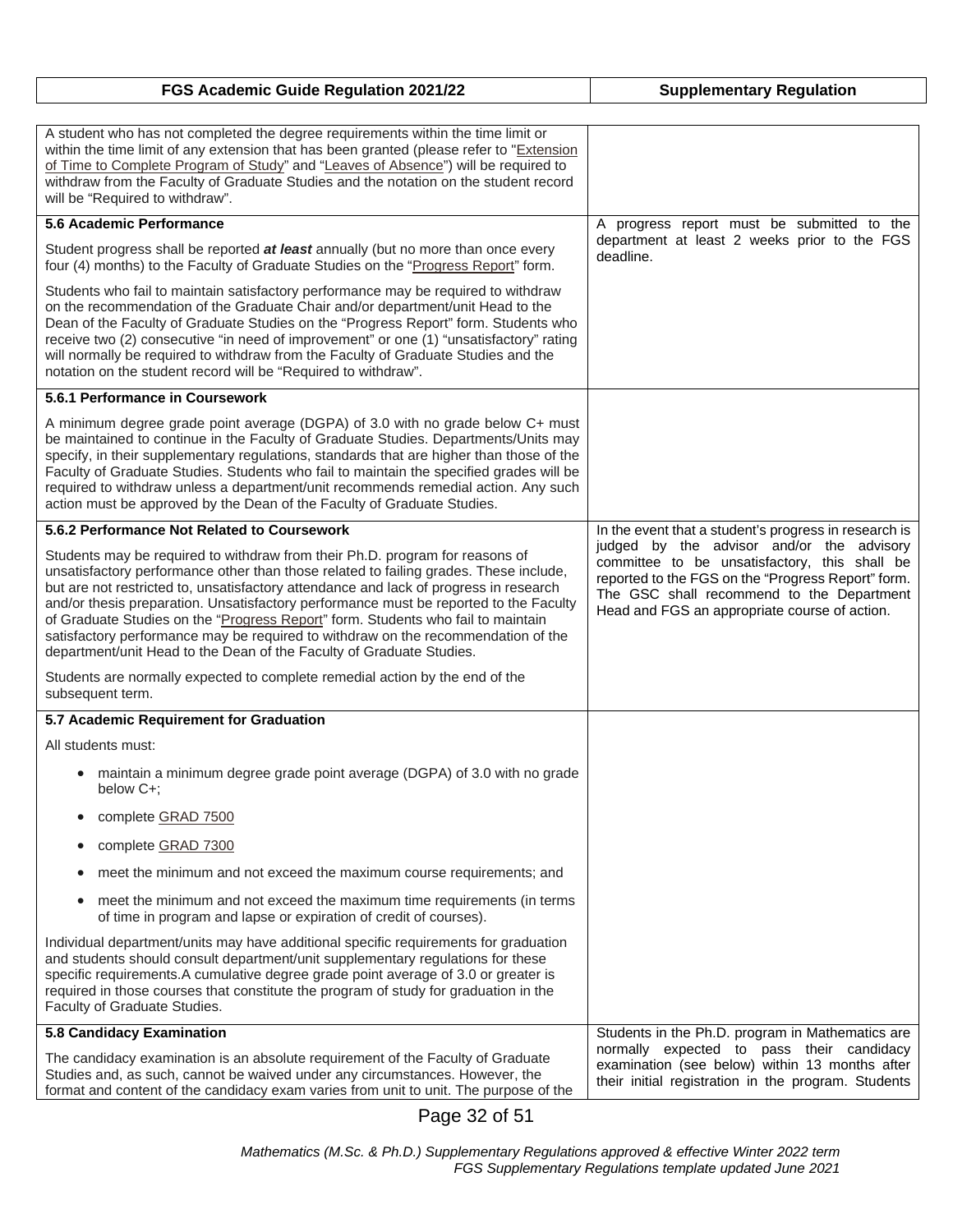| FGS Academic Guide Regulation 2021/22                                                                                                                                                                                                                                                                                                                                                                                                                                                                                                               | <b>Supplementary Regulation</b>                                                                                                                                                                                                                                                                                                                                                                                                                                                                                                                                                                                                                                                                                                                                         |
|-----------------------------------------------------------------------------------------------------------------------------------------------------------------------------------------------------------------------------------------------------------------------------------------------------------------------------------------------------------------------------------------------------------------------------------------------------------------------------------------------------------------------------------------------------|-------------------------------------------------------------------------------------------------------------------------------------------------------------------------------------------------------------------------------------------------------------------------------------------------------------------------------------------------------------------------------------------------------------------------------------------------------------------------------------------------------------------------------------------------------------------------------------------------------------------------------------------------------------------------------------------------------------------------------------------------------------------------|
| candidacy exam in doctoral programs is to determine the student's competence in the<br>discipline with respect to understanding and absorbing a broad spectrum of material,<br>and then researching, identifying, analyzing, synthesizing, and communicating ideas<br>about that material in depth.                                                                                                                                                                                                                                                 | who fail to pass their candidacy examination within<br>18 months after their initial registration in the<br>program may be required to withdraw from the<br>program.                                                                                                                                                                                                                                                                                                                                                                                                                                                                                                                                                                                                    |
| At the time specified by the advisory committee, normally within the first year after the<br>completion of the Ph.D. program coursework, but in no case later than one year prior<br>to expected graduation, the student must successfully complete the formal candidacy<br>examination.                                                                                                                                                                                                                                                            | In exceptional circumstances, the GSC may grant<br>a student, on an individual basis, an extension of<br>up to seven (7) months for the completion of the<br>candidacy examination. A request for such an                                                                                                                                                                                                                                                                                                                                                                                                                                                                                                                                                               |
| The examination is conducted according to a procedure established by the<br>department/unit which is approved and documented in departmental/unit<br>supplementary regulations. The department/unit supplementary regulations state the<br>format and composition of the examination committee for the candidacy examination.<br>The candidacy examination must be held at either The University of Manitoba Fort<br>Garry or Bannatyne campus, or the St. Boniface Hospital Albrechtsen Research<br>Centre normally during regular business hours. | extension shall be accompanied by a letter<br>providing a reasonable explanation for the delay,<br>student's<br>advisory<br>committee's<br>and the<br>recommendation. The Department will recommend<br>to the FGS that any student who does not complete<br>the candidacy examination within the extension<br>period granted be withdrawn from their program.                                                                                                                                                                                                                                                                                                                                                                                                           |
| This examination, which must be independent from the thesis proposal, may be oral,<br>written, or both and may cover subjects relevant to the general area of the student's<br>research. The structure of the exam must be made known to the student well in<br>advance of the exam. In the case where there is a required oral component, the<br>student must be physically present.                                                                                                                                                               | The candidacy examination in the Ph.D. program in<br>Mathematics consists of a single written<br>comprehensive examination chosen from the<br>following areas:                                                                                                                                                                                                                                                                                                                                                                                                                                                                                                                                                                                                          |
| A "pass" decision of the examiners must be unanimous. Students must be provided<br>with feedback on their performance and access to the reasons for the pass/fail.                                                                                                                                                                                                                                                                                                                                                                                  | Algebra;<br>Analysis.                                                                                                                                                                                                                                                                                                                                                                                                                                                                                                                                                                                                                                                                                                                                                   |
| The Dean of the Faculty of Graduate Studies must be informed whether the candidate<br>has "passed" or "failed" the candidacy examination on the "Report on Ph.D.<br>Candidacy Examination" form.                                                                                                                                                                                                                                                                                                                                                    | Regulations governing these examinations and<br>the latest syllabi on which these examinations are<br>based are described in the document "Ph.D.                                                                                                                                                                                                                                                                                                                                                                                                                                                                                                                                                                                                                        |
| Any student who fails the candidacy examination twice will be required to withdraw<br>from the Faculty of Graduate Studies and the notation on the student record will be<br>"Required to withdraw".                                                                                                                                                                                                                                                                                                                                                | Comprehensive Examinations REGULATIONS<br>and SYLLABI" approved by the Department<br>Council, and are available from the Associate Head<br>(Graduate Studies).                                                                                                                                                                                                                                                                                                                                                                                                                                                                                                                                                                                                          |
| On successful completion of this examination, the student will be considered a<br>candidate for the Ph.D. degree.                                                                                                                                                                                                                                                                                                                                                                                                                                   |                                                                                                                                                                                                                                                                                                                                                                                                                                                                                                                                                                                                                                                                                                                                                                         |
|                                                                                                                                                                                                                                                                                                                                                                                                                                                                                                                                                     | The Graduate Studies Committee arranges<br>comprehensive examinations two times a year,<br>normally between the 15th and 25th days of April<br>and September. The student must register to write<br>a comprehensive examination by sending a request<br>to the Associate Head (Graduate Studies) by<br>February 1 if the examination is given in April and<br>by July 1 if the examination is given in September.<br>In some exceptional cases, the Graduate Studies<br>Committee may allow a student to register after<br>these deadlines upon receiving a formal letter of<br>request from the student detailing their reasons for<br>the late registration. The choice of area and<br>specialized topics must be approved by the<br>student's advisor for each exam. |
|                                                                                                                                                                                                                                                                                                                                                                                                                                                                                                                                                     | The standard of pass shall be given on the question<br>sheet of each examination. A student who fails a<br>comprehensive examination in any area twice shall<br>be required to withdraw from the Ph.D. program in<br>Mathematics.                                                                                                                                                                                                                                                                                                                                                                                                                                                                                                                                       |
| 5.9 Thesis Proposal                                                                                                                                                                                                                                                                                                                                                                                                                                                                                                                                 | The Ph.D. thesis proposal must include a literature<br>review, description of the proposed work, and a<br>schedule for completion. The proposal should                                                                                                                                                                                                                                                                                                                                                                                                                                                                                                                                                                                                                  |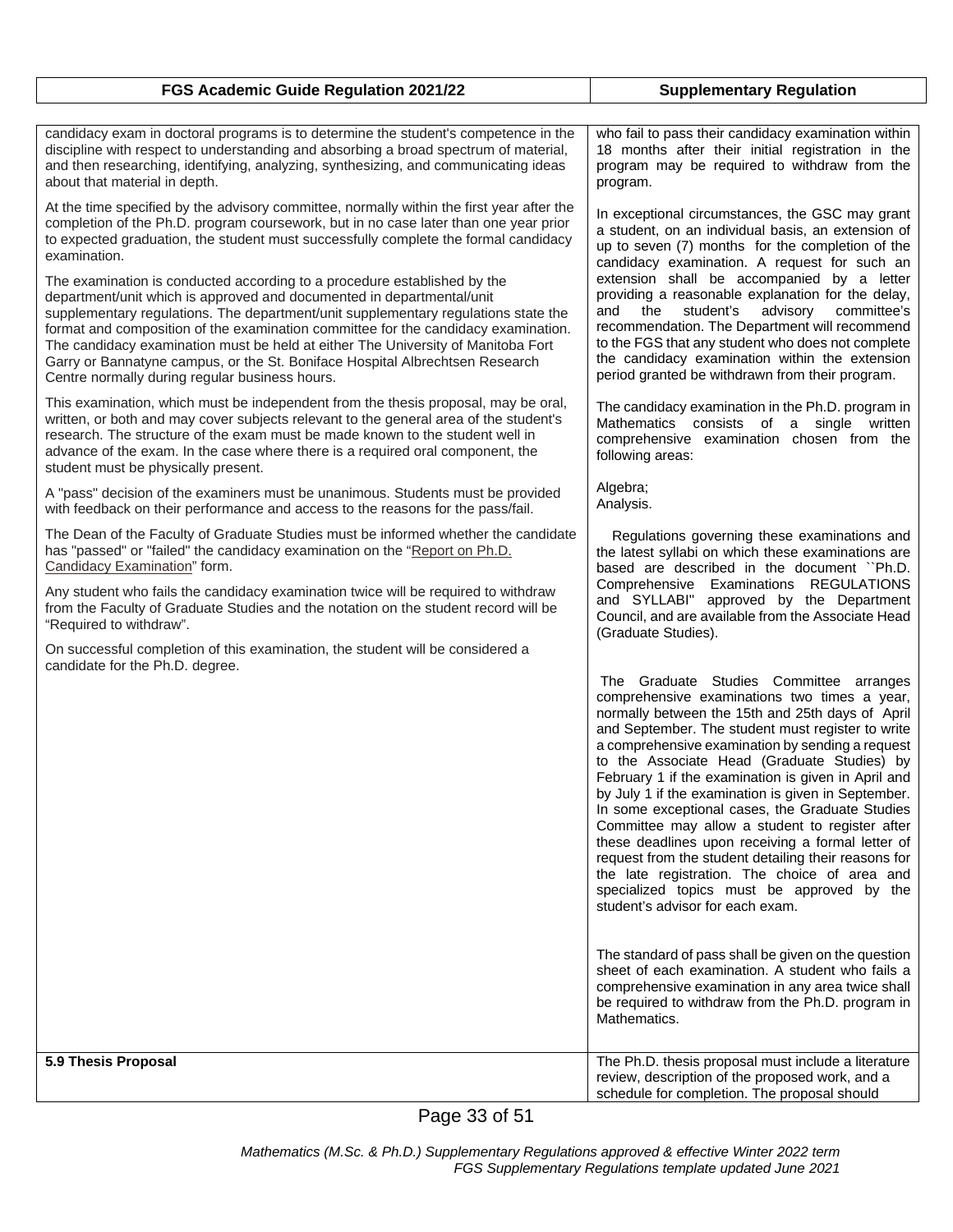| FGS Academic Guide Regulation 2021/22 | <b>Supplementary Regulation</b> |
|---------------------------------------|---------------------------------|
|---------------------------------------|---------------------------------|

| Some departments/units have specific procedures in place for approval of thesis<br>proposals and students are advised to refer to the specific department/unit<br>supplementary regulations. If departments/units require thesis proposal approval, this<br>exercise must be independent from the candidacy examination. Regardless, the<br>proposed thesis research must be approved by the advisory committee and, if<br>necessary, by the Human Research Ethics Board or Animal Care Committee before the<br>work has begun on the thesis research or project. | normally be completed within 6 months following<br>the completion of the candidacy examination (see<br>section 5.8) and must be approved by the<br>student's advisor and the advisory committee. The<br>proposal will be submitted to the Associate Head<br>(Graduate Studies) and kept on file in the<br>departmental office. |
|-------------------------------------------------------------------------------------------------------------------------------------------------------------------------------------------------------------------------------------------------------------------------------------------------------------------------------------------------------------------------------------------------------------------------------------------------------------------------------------------------------------------------------------------------------------------|--------------------------------------------------------------------------------------------------------------------------------------------------------------------------------------------------------------------------------------------------------------------------------------------------------------------------------|
| 5.10 Thesis                                                                                                                                                                                                                                                                                                                                                                                                                                                                                                                                                       | Published papers within the doctoral theses are                                                                                                                                                                                                                                                                                |
| An essential feature of Ph.D. study is the candidate's demonstration of competence to<br>complete a research project and present the findings. The thesis must constitute a<br>distinct contribution to knowledge in the major field of study, and the research must be<br>of sufficient merit to be, in the judgement of the examiners, acceptable for publication.<br>The thesis must be written in English unless otherwise approved by the<br>department/unit and Faculty of Graduate Studies.                                                                | permitted provided they conform to FGS<br>regulations.<br>The full text and graphics of the final manuscript of<br>the published papers should be reformatted in the<br>style of the thesis and included as separate<br>chapters so that the thesis appears as a coherent                                                      |
| The thesis must be written according to a standard style acknowledged within the<br>candidate's particular field of study and recommended by the department/unit, be<br>lucid and well-written, and be reasonably free from errors of style and grammar<br>(including typographical errors).                                                                                                                                                                                                                                                                      | document.                                                                                                                                                                                                                                                                                                                      |
| The final version of the thesis must be submitted by the candidate to the Faculty of<br>Graduate Studies following the guidelines found on the website.                                                                                                                                                                                                                                                                                                                                                                                                           |                                                                                                                                                                                                                                                                                                                                |
| 5.11 Thesis Examination Procedures                                                                                                                                                                                                                                                                                                                                                                                                                                                                                                                                |                                                                                                                                                                                                                                                                                                                                |
| The final examination for the Ph.D. degree proceeds in two (2) stages:                                                                                                                                                                                                                                                                                                                                                                                                                                                                                            |                                                                                                                                                                                                                                                                                                                                |
| 1. Examination of the candidate's thesis by the examining committee;                                                                                                                                                                                                                                                                                                                                                                                                                                                                                              |                                                                                                                                                                                                                                                                                                                                |
| Oral examination of the candidate by all examiners on the subject of the<br>2.<br>thesis and any matters relating thereto.                                                                                                                                                                                                                                                                                                                                                                                                                                        |                                                                                                                                                                                                                                                                                                                                |
| 5.11.1 Formation of the Examining Committee - University of Manitoba (Internal)<br><b>Examiners</b>                                                                                                                                                                                                                                                                                                                                                                                                                                                               |                                                                                                                                                                                                                                                                                                                                |
| The candidate's advisor/co-advisor is considered to be a single voting member of the<br>examining committee. All voting members of the advisory committee are expected to<br>serve on the examining committee; any exceptions must be approved in advance by<br>the Dean of the Faculty of Graduate Studies. All examiners must be members of<br>the Faculty of Graduate Studies. It is expected that examining committee members will<br>have a Ph.D. degree or equivalent. Equivalency will be determined by the Dean of the<br>Faculty of Graduate Studies.    |                                                                                                                                                                                                                                                                                                                                |
| 5.11.2 Formation of the Examining Committee - External Examiner                                                                                                                                                                                                                                                                                                                                                                                                                                                                                                   |                                                                                                                                                                                                                                                                                                                                |
| The candidate's advisor/co-advisor, in consultation with the advisory committee, will<br>recommend the names of at least three (3) distinguished scholars from outside The<br>University of Manitoba with particular experience in the field of the thesis research and<br>significant Ph.D. student supervisory/examination experience to serve as the external<br>examiner. The recommendations must be made to the Dean (or designate) of the<br>Faculty of Graduate Studies for approval via the Ph.D. Thesis Submission Portal<br>on JUMP and must include:  |                                                                                                                                                                                                                                                                                                                                |
| A CV of each of the prospective external examiners;<br>$\bullet$                                                                                                                                                                                                                                                                                                                                                                                                                                                                                                  |                                                                                                                                                                                                                                                                                                                                |
| A short statement explaining:<br>٠                                                                                                                                                                                                                                                                                                                                                                                                                                                                                                                                |                                                                                                                                                                                                                                                                                                                                |
| The rationale behind the recommendations;<br>$\circ$                                                                                                                                                                                                                                                                                                                                                                                                                                                                                                              |                                                                                                                                                                                                                                                                                                                                |
| The prospective external examiners' qualifications (if not already explicit<br>O<br>on the CV). This includes a current list of their scholarly publications and<br>research activities and, importantly, their experience with Ph.D. student<br>supervision/examination (e.g., Ph.D. students they have supervised to                                                                                                                                                                                                                                            |                                                                                                                                                                                                                                                                                                                                |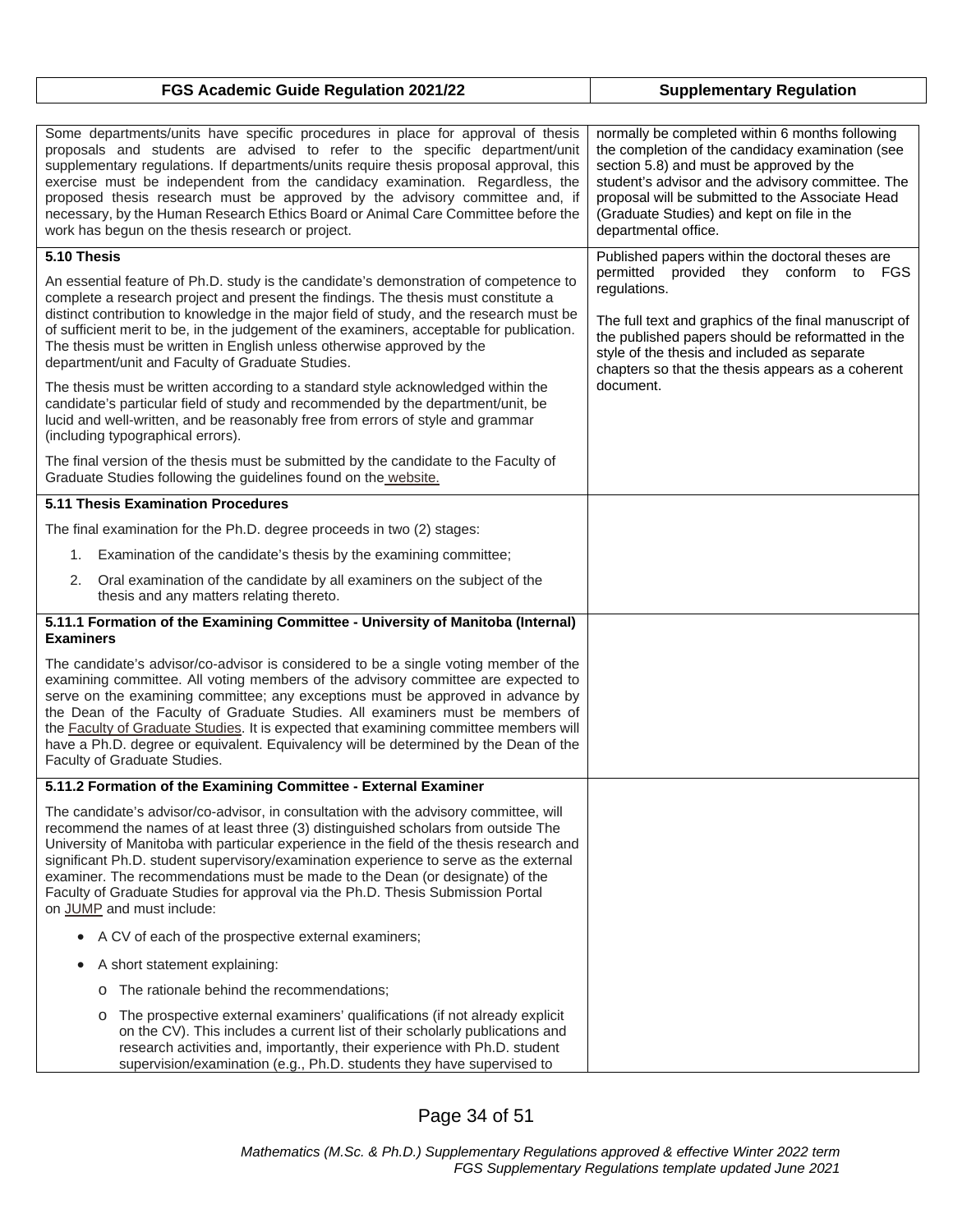| FGS Academic Guide Regulation 2021/22                                                                                                                                                                                                                                                                                                                                                                      | <b>Supplementary Regulation</b> |
|------------------------------------------------------------------------------------------------------------------------------------------------------------------------------------------------------------------------------------------------------------------------------------------------------------------------------------------------------------------------------------------------------------|---------------------------------|
|                                                                                                                                                                                                                                                                                                                                                                                                            |                                 |
| completion; Ph.D. students they are currently supervising; experience<br>serving as external examiner for Ph.D. examining committees).                                                                                                                                                                                                                                                                     |                                 |
| Advisors and/or departments/units must contact the prospective external examiners to<br>obtain this information and determine if they are available to review the thesis.                                                                                                                                                                                                                                  |                                 |
| If any of the recommended examiners do not meet the criteria specified below, a<br>detailed explanation should be included with the rationale for the recommendation.                                                                                                                                                                                                                                      |                                 |
| The external examiner must:                                                                                                                                                                                                                                                                                                                                                                                |                                 |
| hold a Ph.D. or equivalent (if outside of North America);                                                                                                                                                                                                                                                                                                                                                  |                                 |
| hold the rank of Associate Professor, Full Professor, Senior Scholar or<br>Emeritus Professor (or the equivalent if outside North America) at a<br>university, or have comparable expertise and standing if not a faculty member<br>at a university;                                                                                                                                                       |                                 |
| have an established reputation in the area of the thesis research and be able<br>to judge whether the thesis would be acceptable at an institution comparable<br>to The University of Manitoba; and                                                                                                                                                                                                        |                                 |
| have a demonstrated record of supervising a significant number of Ph.D.<br>$\bullet$<br>students to completion, and significant recent experience with the<br>supervision/examination of Ph.D. students.                                                                                                                                                                                                   |                                 |
| The external examiner must not:                                                                                                                                                                                                                                                                                                                                                                            |                                 |
| have held any faculty appointment within the candidate's home<br>$\bullet$<br>department/unit at the University of Manitoba within the last 10 years                                                                                                                                                                                                                                                       |                                 |
| have acted as an external examiner for a student of the same Ph.D. advisor<br>$\bullet$<br>and/or co-advisor within the previous two (2) years;                                                                                                                                                                                                                                                            |                                 |
| have been associated with the candidate at any time or in any significant way<br>$\bullet$<br>in the past five (5) years, present or reasonably foreseeable future (as<br>advisor/co-advisor, colleague, teacher, co-author of published material, family<br>member etc.); or                                                                                                                              |                                 |
| be associated with the candidate's advisor/co-advisor in any of the following<br>ways:                                                                                                                                                                                                                                                                                                                     |                                 |
| former student within the last ten (10) years;<br>$\circ$                                                                                                                                                                                                                                                                                                                                                  |                                 |
| research advisor/co-advisor within the last ten (10) years;<br>$\circ$                                                                                                                                                                                                                                                                                                                                     |                                 |
| research collaborator within the last five (5) years;<br>$\circ$                                                                                                                                                                                                                                                                                                                                           |                                 |
| co-author of published material within the last five (5) years.<br>$\circ$                                                                                                                                                                                                                                                                                                                                 |                                 |
| The Dean of the Faculty of Graduate Studies or designate will choose the external<br>examiner from the list provided by the candidate's advisor/co-advisor or<br>department/unit and will make the formal invitation to the external examiner. The<br>Dean (or designate) of the Faculty of Graduate Studies shall ensure the anonymity of<br>the external examiner until their report has been submitted. |                                 |
| 5.11.3 Changes in the Examining Committee                                                                                                                                                                                                                                                                                                                                                                  |                                 |
| The Dean of the Faculty of Graduate Studies must approve changes in the membership<br>of the examining committee. No changes shall be made in the examining committee<br>after the thesis is submitted to the Faculty of Graduate Studies.                                                                                                                                                                 |                                 |
| 5.11.4 Distribution of the Thesis for Examination                                                                                                                                                                                                                                                                                                                                                          |                                 |
| Ph.D. candidates must submit their thesis for distribution electronically through JUMP.<br>Please refer to the website for pertinent instructions. It is the responsibility of the<br>Faculty of Graduate Studies to distribute the electronic version of the thesis to all<br>examiners. The Faculty of Graduate Studies shall attempt to ensure that the thesis is                                       |                                 |

Page 35 of 51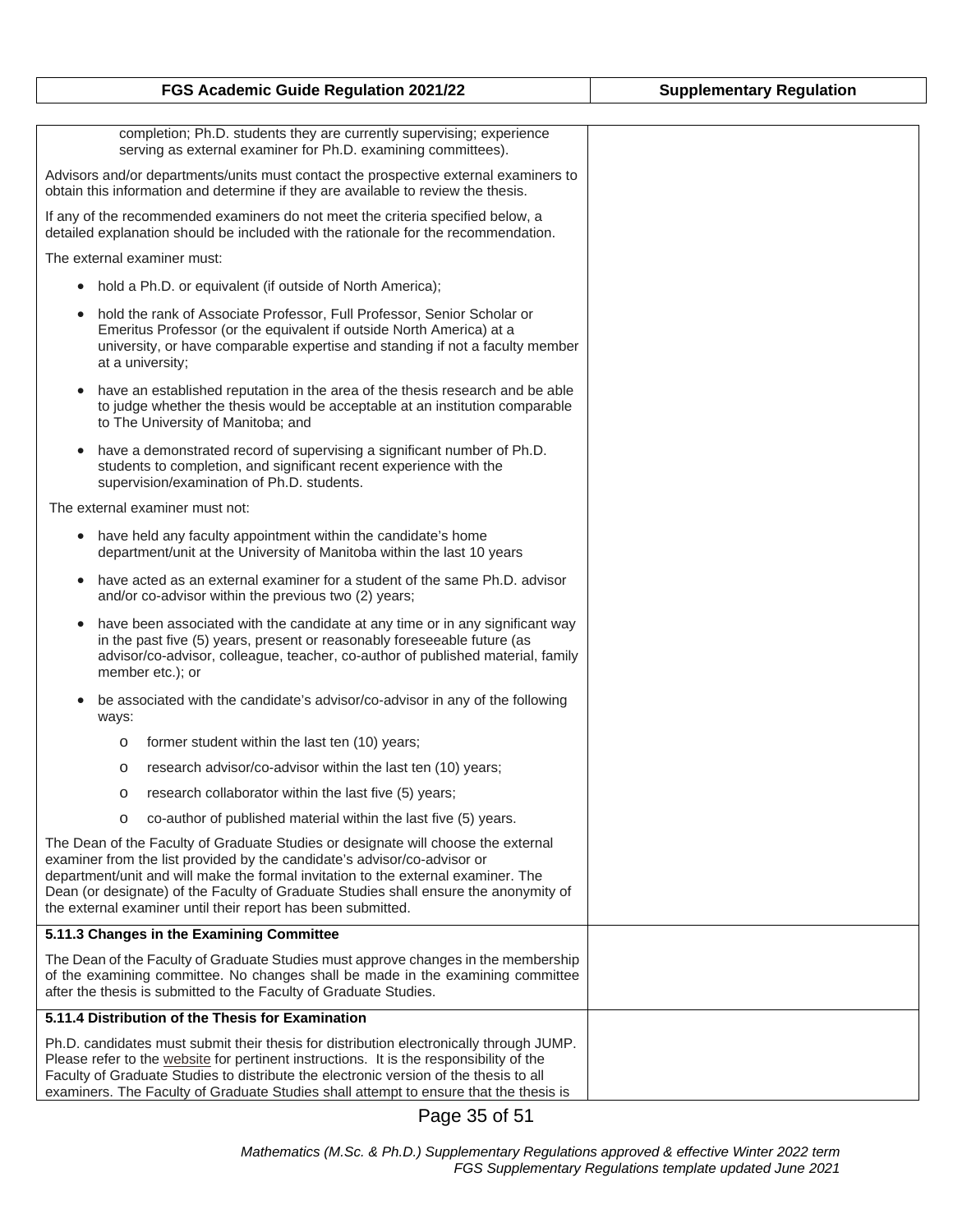|           | FGS Academic Guide Regulation 2021/22                                                                                                                                                                                                                                                                                                                                                                 | <b>Supplementary Regulation</b> |
|-----------|-------------------------------------------------------------------------------------------------------------------------------------------------------------------------------------------------------------------------------------------------------------------------------------------------------------------------------------------------------------------------------------------------------|---------------------------------|
|           |                                                                                                                                                                                                                                                                                                                                                                                                       |                                 |
|           | distributed to examiners as soon as possible after the submission of all required<br>documentation. The Faculty of Graduate Studies website should be consulted<br>regarding recommended dates by which theses must be submitted.                                                                                                                                                                     |                                 |
|           | Once the thesis has been submitted to the Faculty of Graduate Studies, neither the<br>candidate nor the advisor/co-advisor shall have any communication with the<br>examining committee regarding the thesis. However, should the need arise, the<br>examiners may contact the Dean of the Faculty of Graduate Studies to discuss any<br>issues related to the thesis.                                |                                 |
|           | 5.11.5 Responsibilities of the Examiners                                                                                                                                                                                                                                                                                                                                                              |                                 |
|           | In general, the examiners are responsible for:                                                                                                                                                                                                                                                                                                                                                        |                                 |
| $\bullet$ | ensuring that the thesis and the candidate meet recognized scholarly<br>standards for a Ph.D.;                                                                                                                                                                                                                                                                                                        |                                 |
|           | appraising the underlying assumptions, methodology, findings, and scholarly<br>significance of the findings of the thesis;                                                                                                                                                                                                                                                                            |                                 |
| $\bullet$ | ensuring that the thesis is organized, presents data and uses accepted<br>conventions for addressing the scholarly literature in an acceptable manner;                                                                                                                                                                                                                                                |                                 |
| $\bullet$ | evaluating that the candidate has the ability to present their findings orally<br>and demonstrate their scholarship by responding to questions and defending<br>the thesis.                                                                                                                                                                                                                           |                                 |
| Notes:    |                                                                                                                                                                                                                                                                                                                                                                                                       |                                 |
| 1.        | Any potential breach of academic integrity must be reported to the Dean of<br>the Faculty of Graduate Studies.                                                                                                                                                                                                                                                                                        |                                 |
|           | 2. Any potential breach of The University of Manitoba's Responsible Conduct of<br>Research Policy must be reported to the Office of the Vice President<br>(Research and International).                                                                                                                                                                                                               |                                 |
|           | 3. Submission of previously published, peer-reviewed material in the thesis<br>does not preclude its critical examination, either as a written document being<br>reviewed by examiners or at the thesis defence.                                                                                                                                                                                      |                                 |
|           | 5.11.6 Process                                                                                                                                                                                                                                                                                                                                                                                        |                                 |
|           | <b>Examination of the Written Thesis</b>                                                                                                                                                                                                                                                                                                                                                              |                                 |
|           | Support of the candidate's advisor/co-advisors, advisory committee, and<br>department/unit is required before the thesis is eligible for examination. Such support<br>must be provided to the Faculty of Graduate Studies through submission by the<br>department/unit Head of a completed "Approval to Proceed to Examination" form. By<br>completing the "Approval to Proceed to Examination" form: |                                 |
|           | each member of the advisory committee verifies that they have read the<br>complete version of the thesis and have provided the candidate with a<br>detailed review and comments including any necessary revisions;                                                                                                                                                                                    |                                 |
| $\bullet$ | the student verifies that they have received feedback from all members of the<br>advisory committee and have taken the feedback into account in preparing<br>the thesis and are ready and willing to have their thesis examined; and                                                                                                                                                                  |                                 |
| $\bullet$ | the department/unit verifies that the student's thesis has been reviewed by all<br>members of the advisory committee and that the department/unit fully<br>supports the thesis proceeding for examination.                                                                                                                                                                                            |                                 |
|           | The thesis will be eligible for examination if no more than one (1) member of the<br>advisory committee is not in support, the department/unit is in support, and an<br>external examiner has been secured by the Faculty of Graduate Studies.                                                                                                                                                        |                                 |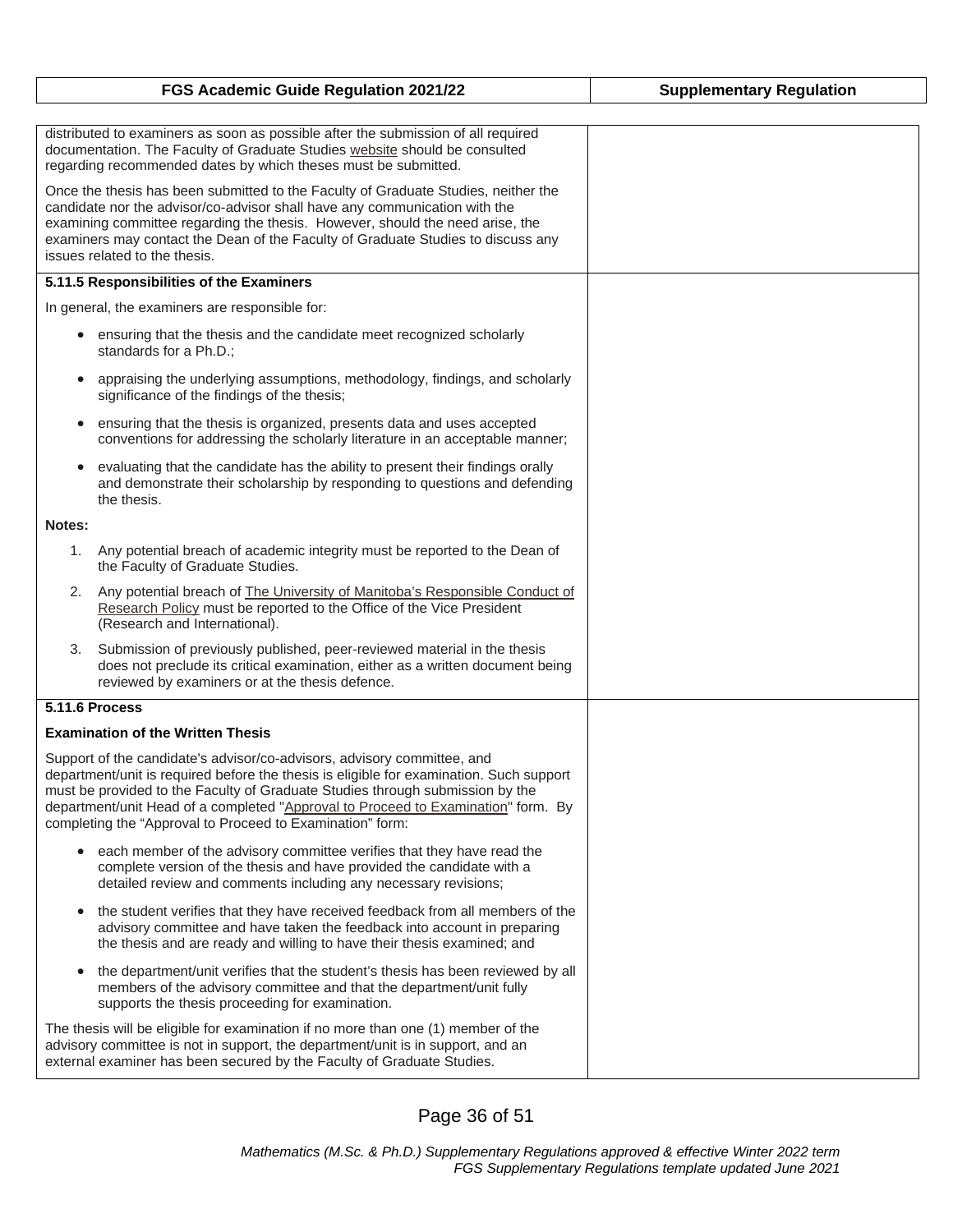### The Dean of the Faculty of Graduate Studies will request the examiners to give, within four (4) weeks of the distribution of the thesis, a detailed written report of the thesis. The examiners will be asked to place the thesis into one of the following categories: 1. The thesis represents a distinct contribution to the candidate's field of research and is acceptable as it stands. Minor revisions to content, structure, or writing style may be required. The thesis may proceed to oral examination. 2. The thesis has merit and makes a contribution to the candidate's field; however, there are research-related concerns that have the potential to be addressed in the oral defence. The structure and writing style are acceptable or require only minor revisions. The thesis may proceed to oral examination. 3. The thesis has some merit, but is not acceptable in its current state and requires major revisions to one or more of its core components, such as research content, structure or writing style. The thesis should not proceed to oral examination. 4. The thesis is unacceptable with respect to its core components, such as research content, structure, and writing style. The thesis should not proceed to oral examination. The candidate's advisor (and, if appropriate, co-advisor) may also wish to submit a report. If either the external examiner **or** two (2) or more internal examiners indicate a failure (i.e. places the thesis in categories 3 or 4), then the candidate fails the examination. Otherwise, the candidate may proceed to the oral examination. The awarding of a passing grade by an internal or external examiner does not preclude them from assigning a failing grade at a subsequent stage in the examination process. In the event of a first failure, the candidate may, on support of their home department/unit, be allowed to have the thesis evaluated a second time, by the same examining committee. In this case, the department/unit Head shall convene a meeting of the internal examiners of the examining committee and the student's advisor/coadvisor to decide how to bring the thesis to an acceptable scholarly standard. In normal circumstances, this will involve additional scholarly work that the department/unit Head will describe, in writing, to the advisor/co-advisor, the candidate, and the Dean of the Faculty of Graduate Studies. Support of the candidate's advisor/co-advisors, examining committee, and department/unit is required before the thesis is eligible for re-examination. Such support must be provided to the Faculty of Graduate Studies through submission by the department/unit Head of a new completed "Approval to Proceed to Examination" form, accompanied by a detailed summary of the changes made to improve the thesis. The thesis will be eligible for second distribution only once this is received by Faculty of Graduate Studies. Two failures at any combination of written review and/or oral examination stage will normally result in the candidate being withdrawn from the Faculty of Graduate Studies and the notation on the student record will be "Required to withdraw". **Reports** The Dean of the Faculty of Graduate Studies shall provide electronic copies of all reports to each of the advisor/co-advisor, examiners, and Head of the department/unit. **5.12 Oral Examination 5.12.1 Scheduling** Departments/Units cannot proceed with scheduling the oral examination prior to receiving the approved internal and external examiners report from the Faculty of Graduate Studies. The oral examination must be held at either The University of Manitoba Fort Garry or Bannatyne campus or the St. Boniface Hospital Albrechtsen

Page 37 of 51

Research Centre normally during regular business hours. It is the responsibility of the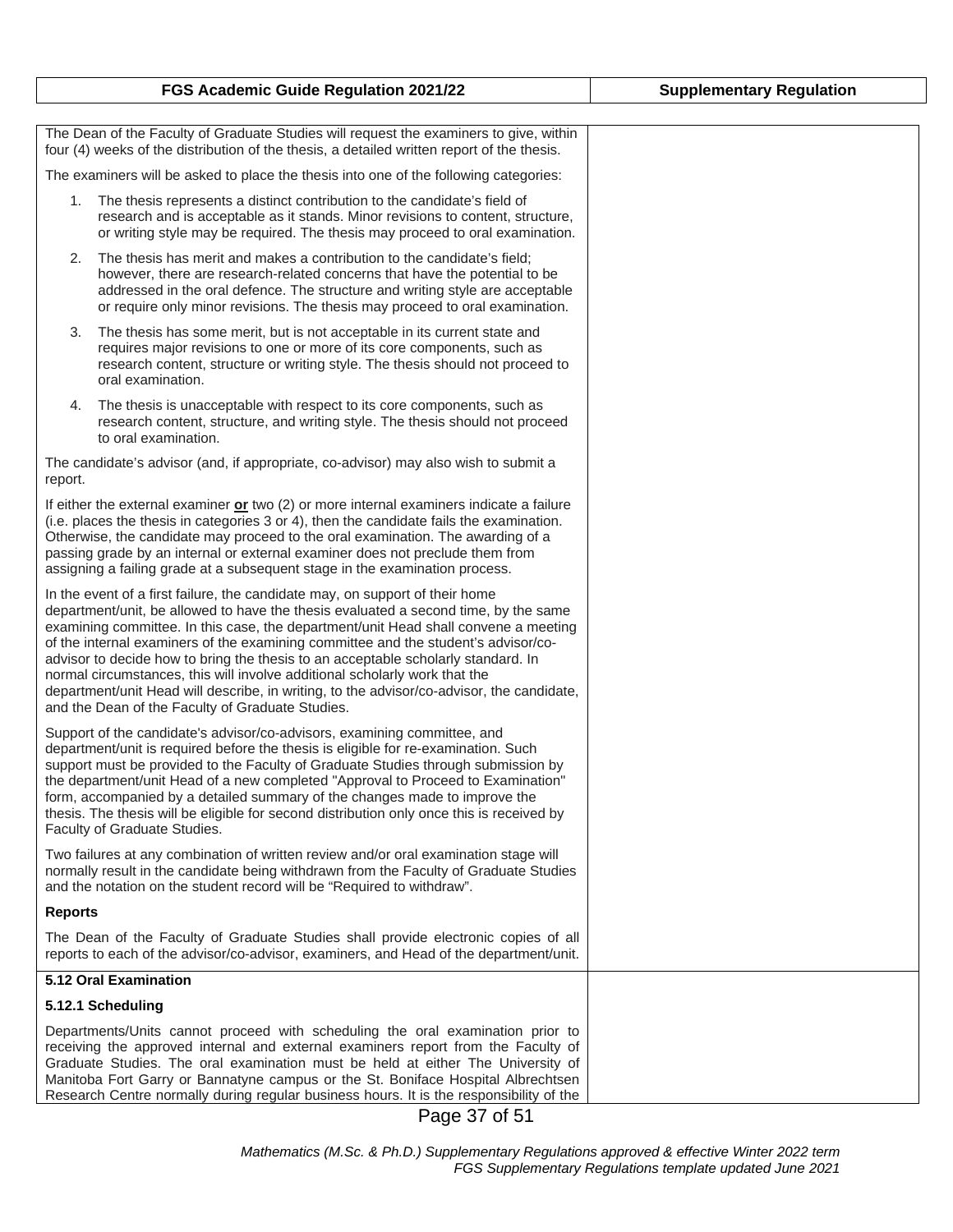| FGS Academic Guide Regulation 2021/22                                                                                                                                                                                                                                                                                                                                                                                                                                                                                                                                                                                                            | <b>Supplementary Regulation</b> |
|--------------------------------------------------------------------------------------------------------------------------------------------------------------------------------------------------------------------------------------------------------------------------------------------------------------------------------------------------------------------------------------------------------------------------------------------------------------------------------------------------------------------------------------------------------------------------------------------------------------------------------------------------|---------------------------------|
|                                                                                                                                                                                                                                                                                                                                                                                                                                                                                                                                                                                                                                                  |                                 |
| department/unit to ensure that all room booking arrangements are made and<br>appropriate facilities meet minimum standards expected for a Ph.D. defence. In<br>addition, the candidate must submit, in electronic format biographical information and<br>an abstract of the thesis to the Faculty of Graduate Studies at least two (2) weeks in<br>advance of the date of the oral examination.                                                                                                                                                                                                                                                  |                                 |
| 5.12.2 Attendance                                                                                                                                                                                                                                                                                                                                                                                                                                                                                                                                                                                                                                |                                 |
| The Dean of the Faculty of Graduate Studies or designate shall act as Chair of the<br>examination committee.                                                                                                                                                                                                                                                                                                                                                                                                                                                                                                                                     |                                 |
| The attendance of the external examiner in person at the candidate's oral examination<br>is encouraged. If the external examiner will not be present in person, then their<br>participation electronically is expected. If the external examiner cannot participate<br>electronically, they will be asked to provide questions in advance. These questions will<br>be read to the candidate at the defence by the advisor.                                                                                                                                                                                                                       |                                 |
| Normally, all internal members of the examining committee should be present in-<br>person at the defence, unless exceptional circumstances prevent this. Under such<br>circumstances, and with the prior approval of the Dean of the Faculty of Graduate<br>Studies, members may participate electronically. Consequently, no more than one (1)<br>internal member and the external examiner may participate electronically.                                                                                                                                                                                                                     |                                 |
| The candidate and advisor/co-advisor must be present in person for the examination.                                                                                                                                                                                                                                                                                                                                                                                                                                                                                                                                                              |                                 |
| Normally, the oral examination shall be open to all members of The University of<br>Manitoba community and the general public. In exceptional cases the final oral<br>examination may be closed; for example, when the results of the thesis research must<br>be kept confidential for a period of time. In such cases, the examination committee<br>and Head of the department/unit shall request prior approval in writing from the Dean<br>of the Faculty of Graduate Studies. If approved, the final oral examination shall be<br>closed to all but the examining committee and the Dean of the Faculty of Graduate<br>Studies or designate. |                                 |
| Regardless of open or closed status, no recording devices will be permitted.                                                                                                                                                                                                                                                                                                                                                                                                                                                                                                                                                                     |                                 |
| 5.12.3 Format of the Examination                                                                                                                                                                                                                                                                                                                                                                                                                                                                                                                                                                                                                 |                                 |
| The first part of the oral examination shall consist of an oral presentation by the<br>candidate. This is followed by examination of the candidate by the examination<br>committee. If time permits, the Chair, at their discretion, may allow questions from the<br>invited member (if applicable) of the examining committee and then members of the<br>audience.                                                                                                                                                                                                                                                                              |                                 |
| 5.12.4 Procedures for the Conduct of the Examination                                                                                                                                                                                                                                                                                                                                                                                                                                                                                                                                                                                             |                                 |
| The Chair should discuss the examination procedures with the examiners prior to the<br>beginning of the formal examination.                                                                                                                                                                                                                                                                                                                                                                                                                                                                                                                      |                                 |
| The Chair will introduce the candidate and request him/her to give a concise (20 to 25<br>minute) oral presentation of the thesis to include a summary of the problem<br>addressed, the results obtained, and the conclusions drawn from the study.                                                                                                                                                                                                                                                                                                                                                                                              |                                 |
| Following the presentation, the Chair will invite questions from each member of the<br>examining committee, taking care to ensure that each examiner has approximately<br>equal time for questions. The total time for questions by the examining committee<br>must not exceed two (2) hours.                                                                                                                                                                                                                                                                                                                                                    |                                 |
| The Chair may exercise their discretion in allowing questions from the audience<br>following completion of the formal examination. Once assuming the role of Chair, they<br>forego the right to comment on the merits of the thesis regardless of whether they are<br>an expert in the field.                                                                                                                                                                                                                                                                                                                                                    |                                 |
| 5.12.5 Decision of the Committee                                                                                                                                                                                                                                                                                                                                                                                                                                                                                                                                                                                                                 |                                 |
| Following completion of the formal examination, the candidate, invited member (if<br>applicable) of the examining committee and audience must leave the examination                                                                                                                                                                                                                                                                                                                                                                                                                                                                              |                                 |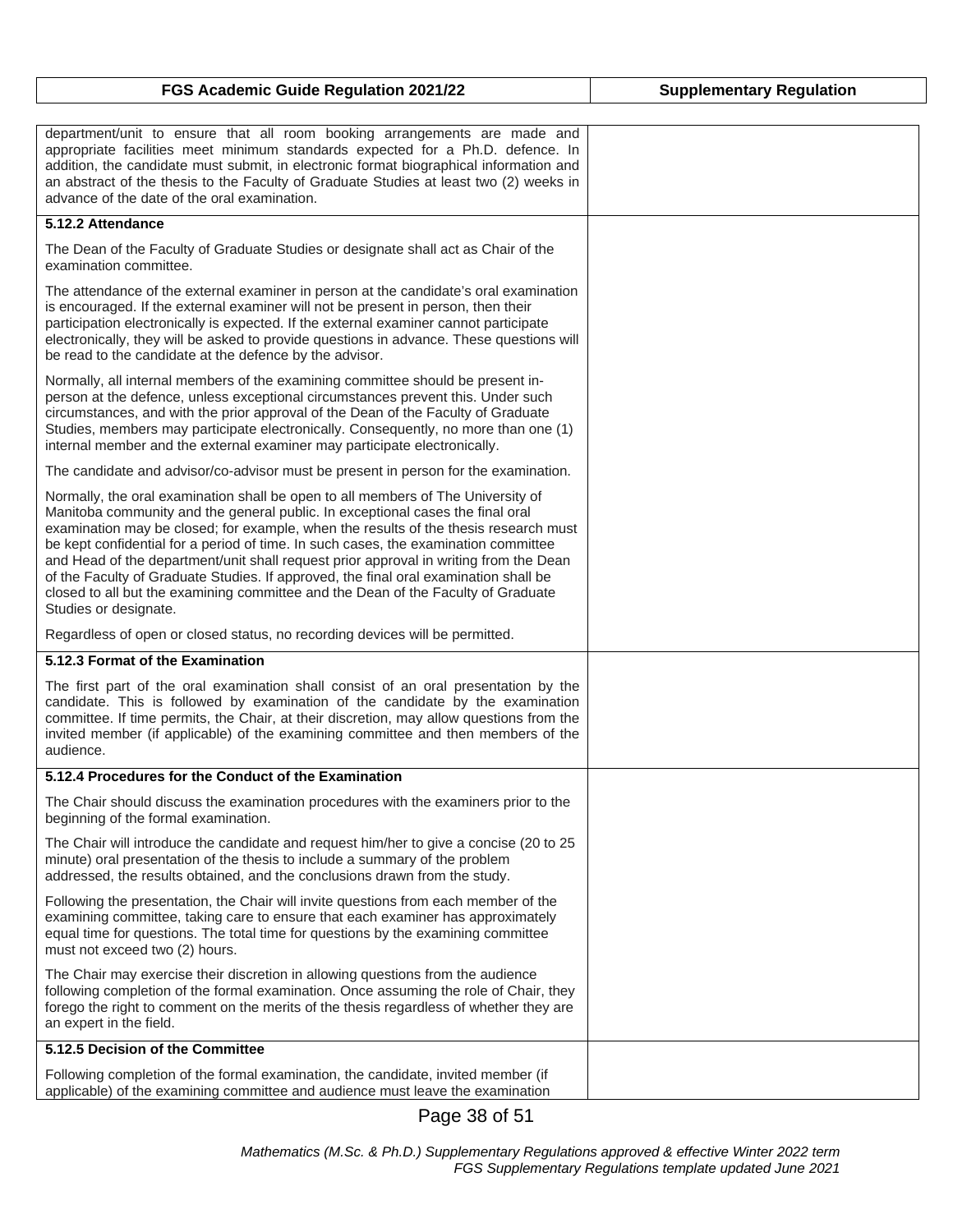| room. The decision of the examining committee will be based both on the content of<br>the thesis and on the candidate's ability to defend it. The performance of the<br>candidate at the oral examination may reveal problems of comprehension or<br>explanation, and the examining committee may require revisions be made to the<br>written thesis to address these problems prior to granting final approval.                                                                                                                                                                                                                                                                      |  |
|---------------------------------------------------------------------------------------------------------------------------------------------------------------------------------------------------------------------------------------------------------------------------------------------------------------------------------------------------------------------------------------------------------------------------------------------------------------------------------------------------------------------------------------------------------------------------------------------------------------------------------------------------------------------------------------|--|
| The judgement of the examiners shall be reported by the Chair to the Faculty of<br>Graduate Studies in the qualitative terms "pass" or "fail" on the "Final Examination of<br>the Ph.D. Thesis" form.                                                                                                                                                                                                                                                                                                                                                                                                                                                                                 |  |
| Pass: the candidate has satisfactorily presented the thesis rationale,<br>$\bullet$<br>methodology, findings, and conclusions to the general satisfaction of the<br>examining committee. Notwithstanding this, stylistic, grammatical, and<br>content revisions to the thesis may be required. Normally, the advisor/co-<br>advisor is charged with ensuring that any revisions are satisfactorily<br>completed. Under some circumstances, the entire examining committee may<br>wish to ensure any required revisions are completed satisfactorily.<br>Regardless, those examiners in agreement must indicate, by their signatures,<br>concurrence with the passing grade.           |  |
| Fail: the candidate has failed to adequately orally present the thesis rationale,<br>$\bullet$<br>methodology, findings, and/or conclusions, or to satisfactorily respond to<br>questions posed related to the thesis. Failure may also arise because of<br>defects in conception, methodology, or context. Those examiners in<br>agreement must indicate, by their signature, concurrence with the failing<br>grade.                                                                                                                                                                                                                                                                 |  |
| If either the external examiner or two (2) or more internal examiners indicate a failure,<br>then the candidate fails the examination. In this case, the Chair must submit of a copy<br>of the report(s), including written detailed reasons for the decision, to the candidate,<br>all members of the examining committee, and the Dean of the Faculty of Graduate<br>Studies.                                                                                                                                                                                                                                                                                                       |  |
| In the case of a first failure of the oral defence, the candidate may, on support of their<br>home department/unit, be allowed to defend the thesis a second time. In this case, the<br>Department/Unit Head shall convene a meeting of the internal members of the<br>examining committee and the student's advisor/co-advisor to decide how to bring the<br>thesis to an acceptable scholarly standard and/or prepare for the second oral defence.<br>In normal circumstances this may involve additional scholarly work which the<br>Department/Unit Head will describe, in writing, to the advisor/co-advisor, the<br>candidate, and the Dean of the Faculty of Graduate Studies. |  |
| Support of the candidate's advisor/co-advisor, advisory committee, and<br>department/unit is required before the thesis is eligible for re-examination. Eligibility<br>for re-examination must be provided to the Faculty of Graduate Studies through<br>submission by the Department/Unit Head of a new completed "Approval to Proceed to<br><b>Examination</b> " form, accompanied by a detailed summary of the changes made to<br>improve the thesis, if any. The thesis will be eligible for second distribution to internal<br>and external examiners only once this is received by Faculty of Graduate Studies.                                                                 |  |
| Note: In some circumstances, the candidate may revise the written thesis. The<br>revised thesis will be provided to the committee prior to the next oral defence. The<br>revised written thesis shall not be re-examined; however, revisions can be<br>recommended at the oral examination.                                                                                                                                                                                                                                                                                                                                                                                           |  |
| Candidates whose thesis is failed twice at the written review and/or oral examination<br>stage will normally be withdrawn from the Faculty of Graduate Studies and the<br>notation on the student record will be "Required to withdraw".                                                                                                                                                                                                                                                                                                                                                                                                                                              |  |
| 5.13 Graduation                                                                                                                                                                                                                                                                                                                                                                                                                                                                                                                                                                                                                                                                       |  |
| The candidate will be recommended for the Ph.D. degree upon receipt by the Faculty<br>of Graduate Studies of favourable reports by the thesis examining committee and<br>"Final Examination of the Ph.D. Thesis" form, a corrected copy of the electronic                                                                                                                                                                                                                                                                                                                                                                                                                             |  |

Page 39 of 51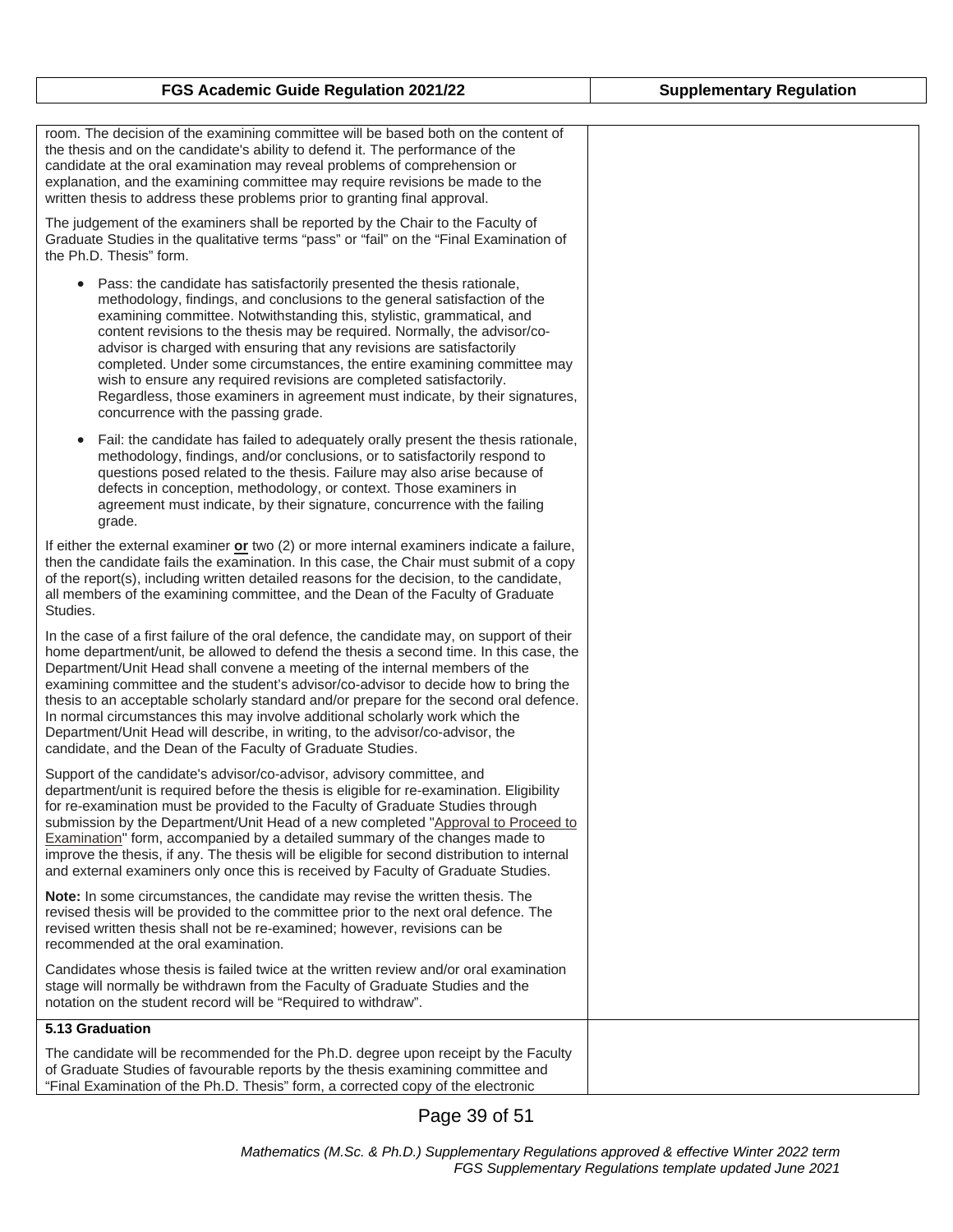| FGS Academic Guide Regulation 2021/22                                                                                                                                                                                                                                                                                                                                                                                                                                                                                        | <b>Supplementary Regulation</b> |
|------------------------------------------------------------------------------------------------------------------------------------------------------------------------------------------------------------------------------------------------------------------------------------------------------------------------------------------------------------------------------------------------------------------------------------------------------------------------------------------------------------------------------|---------------------------------|
|                                                                                                                                                                                                                                                                                                                                                                                                                                                                                                                              |                                 |
| version of the thesis and Copyright Licence Declaration uploaded into MSpace, and<br>providing all other degree requirements have been satisfied.                                                                                                                                                                                                                                                                                                                                                                            |                                 |
| Patents -Refer to "Policy of Withholding Theses Pending Patent Applications".                                                                                                                                                                                                                                                                                                                                                                                                                                                |                                 |
| <b>Restriction of Theses for Publication</b> – In exceptional cases, not covered by the<br>regulation concerning patents, where adequate cause can be shown to delay<br>publication, the student and advisor/co-advisor may request in writing that the Dean of<br>the Faculty of Graduate Studies restrict access for a period up to one (1) year after<br>the submission of the digital version of a thesis to The University of Manitoba. The<br>Dean shall determine for what period, if any, access will be restricted. |                                 |
| Library and Archives Canada - Library and Archives Canada obtains a copy of the<br>thesis via the University's MSpace repository.                                                                                                                                                                                                                                                                                                                                                                                            |                                 |
| 5.14 Student Withdrawal                                                                                                                                                                                                                                                                                                                                                                                                                                                                                                      |                                 |
| A student will be required to withdraw when the Ph.D. thesis has been rejected twice<br>at the stage where:                                                                                                                                                                                                                                                                                                                                                                                                                  |                                 |
| The internal examining committee reports on the merits of the written thesis;<br>1.                                                                                                                                                                                                                                                                                                                                                                                                                                          |                                 |
| 2.<br>The external examiner reports on the merits of the written thesis;                                                                                                                                                                                                                                                                                                                                                                                                                                                     |                                 |
| The oral examination; or<br>3.                                                                                                                                                                                                                                                                                                                                                                                                                                                                                               |                                 |
| A combination of any of these stages.<br>4.                                                                                                                                                                                                                                                                                                                                                                                                                                                                                  |                                 |
| SECTION 6: Policy of Withholding Thesis Pending Patent Applications Content<br>or Manuscript Submission                                                                                                                                                                                                                                                                                                                                                                                                                      |                                 |
| In 1970, The University of Manitoba Board of Governors and Senate approved a<br>policy on accepting research grants from outside agencies. This policy defined the<br>right of agencies to defer release of information and thus ensure freedom of<br>publications for research findings of University personnel. Occasionally, the University<br>may also wish to restrict the release of a thesis pending patent application. For<br>additional details, see The University of Manitoba Governing website.                 |                                 |
| This situation may arise in the two (2) circumstances defined below, both of which are<br>governed by the same set of regulations:                                                                                                                                                                                                                                                                                                                                                                                           |                                 |
| 1. Where a research project is known to contain patentable items as defined in<br>the research contract, then it is the responsibility of the advisor/co-advisor to<br>give written information of the restrictions on publication to the student prior to<br>the start of the thesis research. If the student agrees to carry out the<br>research, then the regulation given below will apply.                                                                                                                              |                                 |
| Where a patentable item is found during the course of research, then the<br>2.<br>advisor/co-advisor and the student may make application for patent rights<br>through the University Patent Committee, and the following regulation will<br>apply concerning the release of the thesis.                                                                                                                                                                                                                                     |                                 |
| Regulations Concerning Release of a Thesis during Application and Negotiation<br>for Patents                                                                                                                                                                                                                                                                                                                                                                                                                                 |                                 |
| The Dean of the Faculty of Graduate Studies will receive the approved thesis. On<br>written joint request of the advisor/co-advisor and the student, the Dean will retain the<br>thesis for a period up to one (1) year.                                                                                                                                                                                                                                                                                                     |                                 |
| <b>Regulations Concerning Release of Thesis Pending Manuscript Submission</b>                                                                                                                                                                                                                                                                                                                                                                                                                                                |                                 |
| The Dean of the Faculty of Graduate Studies will receive the approved thesis. On<br>written joint request of the advisor and the student, the Dean will retain the thesis for a<br>period up to one (1) year.                                                                                                                                                                                                                                                                                                                |                                 |
| In exceptional cases, not covered by the regulation concerning patents, where<br>adequate causes can be shown to delay publication, the student and advisor/co-<br>advisor may request in writing that the Dean of the Faculty of Graduate studies restrict                                                                                                                                                                                                                                                                  |                                 |

Page 40 of 51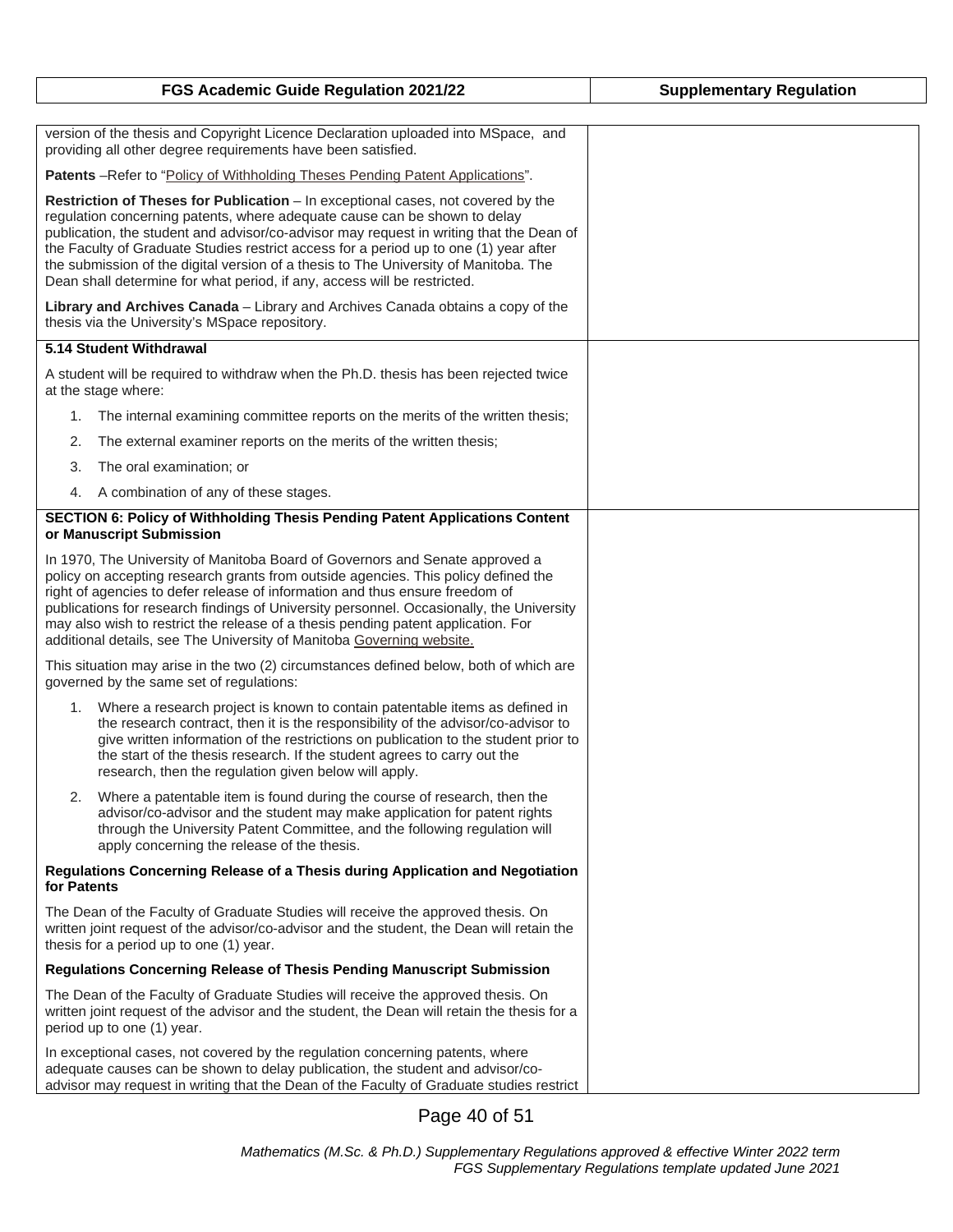| FGS Academic Guide Regulation 2021/22                                                                                                                                                                                                                                                                                                                                                                                                                                                                                                                                                                                                                                                                                                                                                                                                                                                                                                                                                                                                                                                                                                                      | <b>Supplementary Regulation</b> |
|------------------------------------------------------------------------------------------------------------------------------------------------------------------------------------------------------------------------------------------------------------------------------------------------------------------------------------------------------------------------------------------------------------------------------------------------------------------------------------------------------------------------------------------------------------------------------------------------------------------------------------------------------------------------------------------------------------------------------------------------------------------------------------------------------------------------------------------------------------------------------------------------------------------------------------------------------------------------------------------------------------------------------------------------------------------------------------------------------------------------------------------------------------|---------------------------------|
|                                                                                                                                                                                                                                                                                                                                                                                                                                                                                                                                                                                                                                                                                                                                                                                                                                                                                                                                                                                                                                                                                                                                                            |                                 |
| access for a period up to one (1) year after submission of the digital version of a<br>thesis or practicum to The University of Manitoba. The Dean shall determine for what<br>period, if any, access will be restricted.                                                                                                                                                                                                                                                                                                                                                                                                                                                                                                                                                                                                                                                                                                                                                                                                                                                                                                                                  |                                 |
| SECTION 7: Extension of Time to Complete Program of Study Content                                                                                                                                                                                                                                                                                                                                                                                                                                                                                                                                                                                                                                                                                                                                                                                                                                                                                                                                                                                                                                                                                          |                                 |
| All requests for extensions will normally be dealt with administratively and reported, in<br>summary form, to the Executive Committee of Graduate Studies for information. The<br>student must complete the "Time Extension Request" form and submit it to their major<br>department/unit for recommendation to the Faculty of Graduate Studies at least three<br>(3), but no more than four (4), months prior to expiration of the respective maximum<br>time limit. Requests for an extension are reviewed by the Faculty of Graduate Studies<br>on a case-by-case basis.                                                                                                                                                                                                                                                                                                                                                                                                                                                                                                                                                                                |                                 |
| Requests for extension must be accompanied by a realistic detailed timeline that has<br>been agreed to by the student and advisor/co-advisor and endorsed by the<br>department/unit Head. The extension time requested must closely reflect the time<br>required to complete the program.                                                                                                                                                                                                                                                                                                                                                                                                                                                                                                                                                                                                                                                                                                                                                                                                                                                                  |                                 |
| The normal time granted for extensions is four (4) to eight (8) months. More than one<br>(1) extension period may be granted, however the total for all approved extensions will<br>not normally exceed one (1) year.                                                                                                                                                                                                                                                                                                                                                                                                                                                                                                                                                                                                                                                                                                                                                                                                                                                                                                                                      |                                 |
| <b>Section 8: Leaves of Absence</b>                                                                                                                                                                                                                                                                                                                                                                                                                                                                                                                                                                                                                                                                                                                                                                                                                                                                                                                                                                                                                                                                                                                        |                                 |
| <b>For International Graduate Students:</b>                                                                                                                                                                                                                                                                                                                                                                                                                                                                                                                                                                                                                                                                                                                                                                                                                                                                                                                                                                                                                                                                                                                |                                 |
| To determine how applying for a Leave of Absence may affect your immigration status<br>with Immigration, Refugees and Citizenship Canada, please consult with an<br>International Student Advisor at the International Centre prior to completing your<br>"Leave of Absence" application with your department/unit.                                                                                                                                                                                                                                                                                                                                                                                                                                                                                                                                                                                                                                                                                                                                                                                                                                        |                                 |
| 8.1 Regular Leave                                                                                                                                                                                                                                                                                                                                                                                                                                                                                                                                                                                                                                                                                                                                                                                                                                                                                                                                                                                                                                                                                                                                          |                                 |
| A regular leave is intended to allow students to meet responsibilities/plans related to<br>family, travel or employment and circumstances not covered by the parental or<br>exceptional leaves. At the student's request, the Head of the department/unit may<br>recommend to the Dean of the Faculty of Graduate Studies that a student be granted<br>a leave of absence for a period of time not to exceed one (1) year. While on a regular<br>leave of absence, a student must not be actively engaged in their program of study or<br>thesis/practicum research work. A student on a regular leave of absence is required to<br>maintain continuous registration. A student on a regular leave of absence will not be<br>assessed program fees, if any are owing, during the period of the leave; however, the<br>appropriate continuing fee will be assessed. <sup>1</sup> Any program fees deferred as a result of<br>a regular leave will be assessed when the student returns from leave. A regular leave<br>of absence status does not extend time limits to complete program of study as<br>outlined in Faculty of Graduate Studies regulations. |                                 |
| Note: At the time of approval of an application for leave, the procedures for the return<br>of the student to the department/unit at the completion of the leave must be stipulated.                                                                                                                                                                                                                                                                                                                                                                                                                                                                                                                                                                                                                                                                                                                                                                                                                                                                                                                                                                       |                                 |
| <sup>1</sup> Program Fees: The continuing fee in effect at the time of the granting of the leave<br>will be levied. However, if the student returns from leave in January, the normal<br>tuition fee will be levied less the continuing fee already paid.                                                                                                                                                                                                                                                                                                                                                                                                                                                                                                                                                                                                                                                                                                                                                                                                                                                                                                  |                                 |
| <b>8.2 Exceptional Leave</b>                                                                                                                                                                                                                                                                                                                                                                                                                                                                                                                                                                                                                                                                                                                                                                                                                                                                                                                                                                                                                                                                                                                               |                                 |
| In exceptional circumstances for medical or compassionate reasons (e.g. the need to<br>care for an ailing family member), at the request of the student, the Head of the<br>department/unit may recommend to the Dean of the Faculty of Graduate Studies that<br>a student be granted an exceptional leave of absence for a period of time not to<br>exceed one (1) year. Supplemental documentation must support the requested dates<br>of the leave. Exceptional leaves must correspond with the start and end of (an)<br>academic term(s). While on an exceptional leave of absence, a student is not<br>permitted to be engaged in their program of study or thesis/practicum work, and would                                                                                                                                                                                                                                                                                                                                                                                                                                                          |                                 |

Page 41 of 51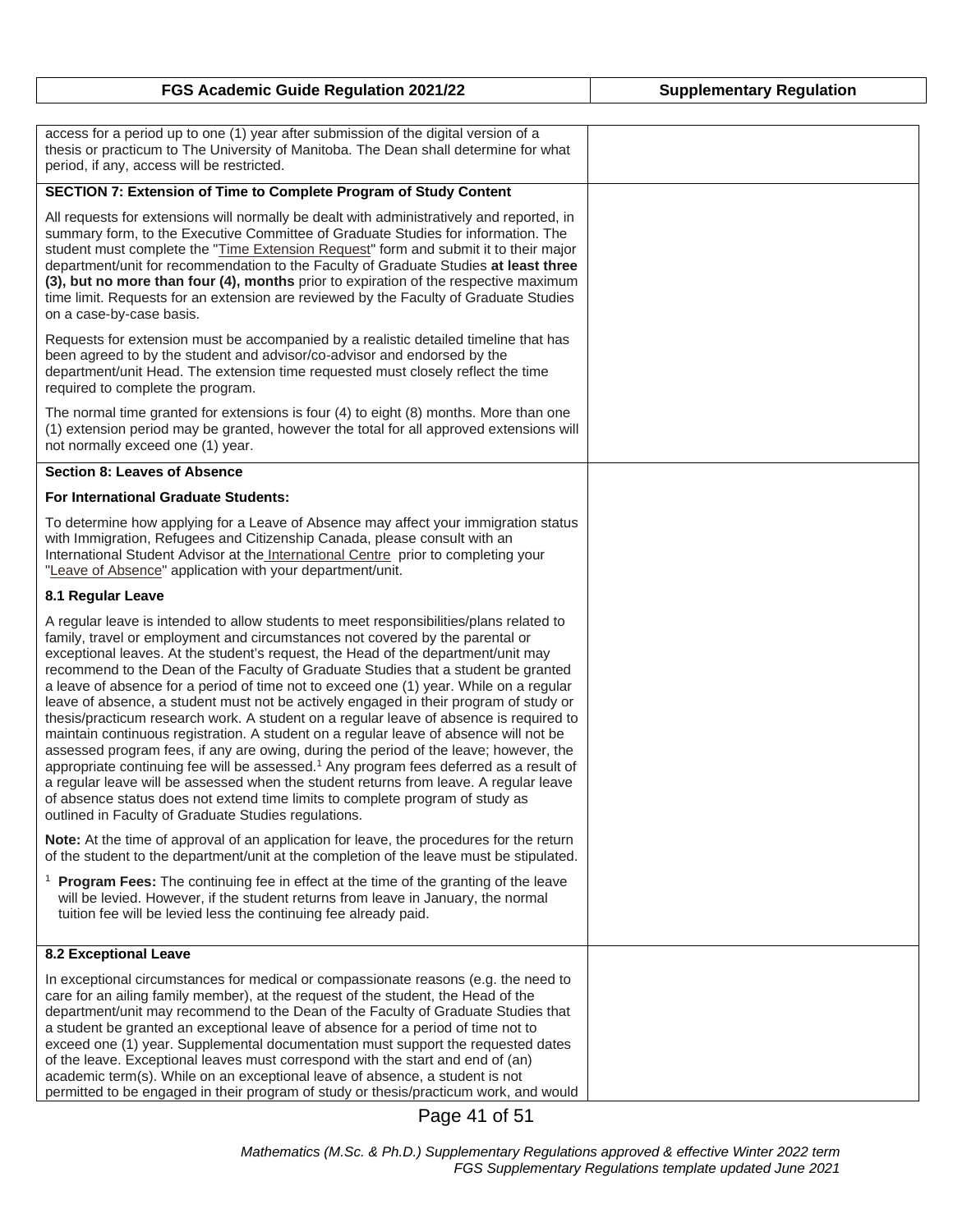| FGS Academic Guide Regulation 2021/22                                                                                                                                                                                                                                                                                                                                                                                                                                                                                                                                                                                                                                                                                                                                                                                            | <b>Supplementary Regulation</b>                                                                |
|----------------------------------------------------------------------------------------------------------------------------------------------------------------------------------------------------------------------------------------------------------------------------------------------------------------------------------------------------------------------------------------------------------------------------------------------------------------------------------------------------------------------------------------------------------------------------------------------------------------------------------------------------------------------------------------------------------------------------------------------------------------------------------------------------------------------------------|------------------------------------------------------------------------------------------------|
|                                                                                                                                                                                                                                                                                                                                                                                                                                                                                                                                                                                                                                                                                                                                                                                                                                  |                                                                                                |
| not be required to maintain continuous registration or pay tuition fees. In addition, the<br>leave period would not be included in the time period allowed for the completion of the<br>degree. This leave does not cover circumstances related to travel, employment or<br>financial concerns.                                                                                                                                                                                                                                                                                                                                                                                                                                                                                                                                  |                                                                                                |
| Note: At the time of approval of an application for leave, the procedures for the return<br>of the student to the department/unit at the completion of the leave must be stipulated.                                                                                                                                                                                                                                                                                                                                                                                                                                                                                                                                                                                                                                             |                                                                                                |
| 8.2.1 Fees                                                                                                                                                                                                                                                                                                                                                                                                                                                                                                                                                                                                                                                                                                                                                                                                                       |                                                                                                |
| Program Fees: Students are not expected to pay fees for the term in which they have<br>been granted an exceptional leave. Upon return from the exceptional leave, students<br>will be assessed fees as determined by the Registrar's Office.                                                                                                                                                                                                                                                                                                                                                                                                                                                                                                                                                                                     |                                                                                                |
| <b>8.3 Parental Leave</b>                                                                                                                                                                                                                                                                                                                                                                                                                                                                                                                                                                                                                                                                                                                                                                                                        |                                                                                                |
| A graduate student who is expecting a child or who has primary responsibility for the<br>care of an infant or young child immediately following a birth or adoption of a child is<br>eligible for parental leave. The request for a parental leave should be made through<br>the department/unit, to the Faculty of Graduate Studies for a period of time normally<br>not to exceed one (1) year. Supplemental documentation must be submitted to<br>support the requested dates of the leave. Parental leaves must correspond with the<br>start and end of (an) academic term(s). While on leave of absence for parental<br>reasons, a student must not be actively engaged in their program of study or<br>thesis/practicum work. The leave period is not included in the time period allowed for<br>completion of the degree. |                                                                                                |
| Note: At the time of approval of an application for leave, the procedures for the return<br>of the student to the department/unit at the completion of the leave must be stipulated.                                                                                                                                                                                                                                                                                                                                                                                                                                                                                                                                                                                                                                             |                                                                                                |
| 8.3.1 Fees                                                                                                                                                                                                                                                                                                                                                                                                                                                                                                                                                                                                                                                                                                                                                                                                                       |                                                                                                |
| <b>Program Fees:</b> Students are not expected to pay fees for the term(s) in which they<br>have been granted a parental leave. Upon return from the parental leave students will<br>be assessed fees as determined by the Registrar's Office.                                                                                                                                                                                                                                                                                                                                                                                                                                                                                                                                                                                   |                                                                                                |
| All applications for Leaves of Absence must be submitted on the "Leave of Absence"<br>form.                                                                                                                                                                                                                                                                                                                                                                                                                                                                                                                                                                                                                                                                                                                                      |                                                                                                |
| 8.4 Awards and Leave of Absence                                                                                                                                                                                                                                                                                                                                                                                                                                                                                                                                                                                                                                                                                                                                                                                                  |                                                                                                |
| Students granted an exceptional or a parental leave will retain the full value of a<br>University of Manitoba Graduate Fellowship or other award whose terms and<br>conditions are established by the Faculty of Graduate Studies. Such an award will be<br>suspended at the onset of the leave and reinstated at the termination of the leave<br>period (4 to 12 months) provided that the student returns to full time study at that time.                                                                                                                                                                                                                                                                                                                                                                                     |                                                                                                |
| Note: Other awards will be paid according to the conditions established by the donor<br>or granting agency.                                                                                                                                                                                                                                                                                                                                                                                                                                                                                                                                                                                                                                                                                                                      |                                                                                                |
| 8.5 Graduate Student Vacation Entitlement                                                                                                                                                                                                                                                                                                                                                                                                                                                                                                                                                                                                                                                                                                                                                                                        | Graduate students are required to remain in full                                               |
| Students are entitled to 21 calendar days of vacation over a twelve (12) month period.                                                                                                                                                                                                                                                                                                                                                                                                                                                                                                                                                                                                                                                                                                                                           | time study throughout the year including the<br>summer session, except for up to four weeks of |
| For the purposes of calculating vacation entitlement, the academic year<br>means the period from September 1 to August 31.                                                                                                                                                                                                                                                                                                                                                                                                                                                                                                                                                                                                                                                                                                       | vacation.                                                                                      |
| Vacation entitlement will be prorated for the portion of the year in which a<br>$\bullet$<br>student is registered.                                                                                                                                                                                                                                                                                                                                                                                                                                                                                                                                                                                                                                                                                                              |                                                                                                |
| Any vacation time taken during an official closure of the University is not<br>$\bullet$<br>included as part of the 21 calendar day vacation entitlement. In addition,<br>attendance at academic conferences shall not be considered vacation time.                                                                                                                                                                                                                                                                                                                                                                                                                                                                                                                                                                              |                                                                                                |
| Student vacation requests should have minimal impact on the student's<br>$\bullet$<br>research, coursework, and other obligations to the University. Any requests                                                                                                                                                                                                                                                                                                                                                                                                                                                                                                                                                                                                                                                                |                                                                                                |

Page 42 of 51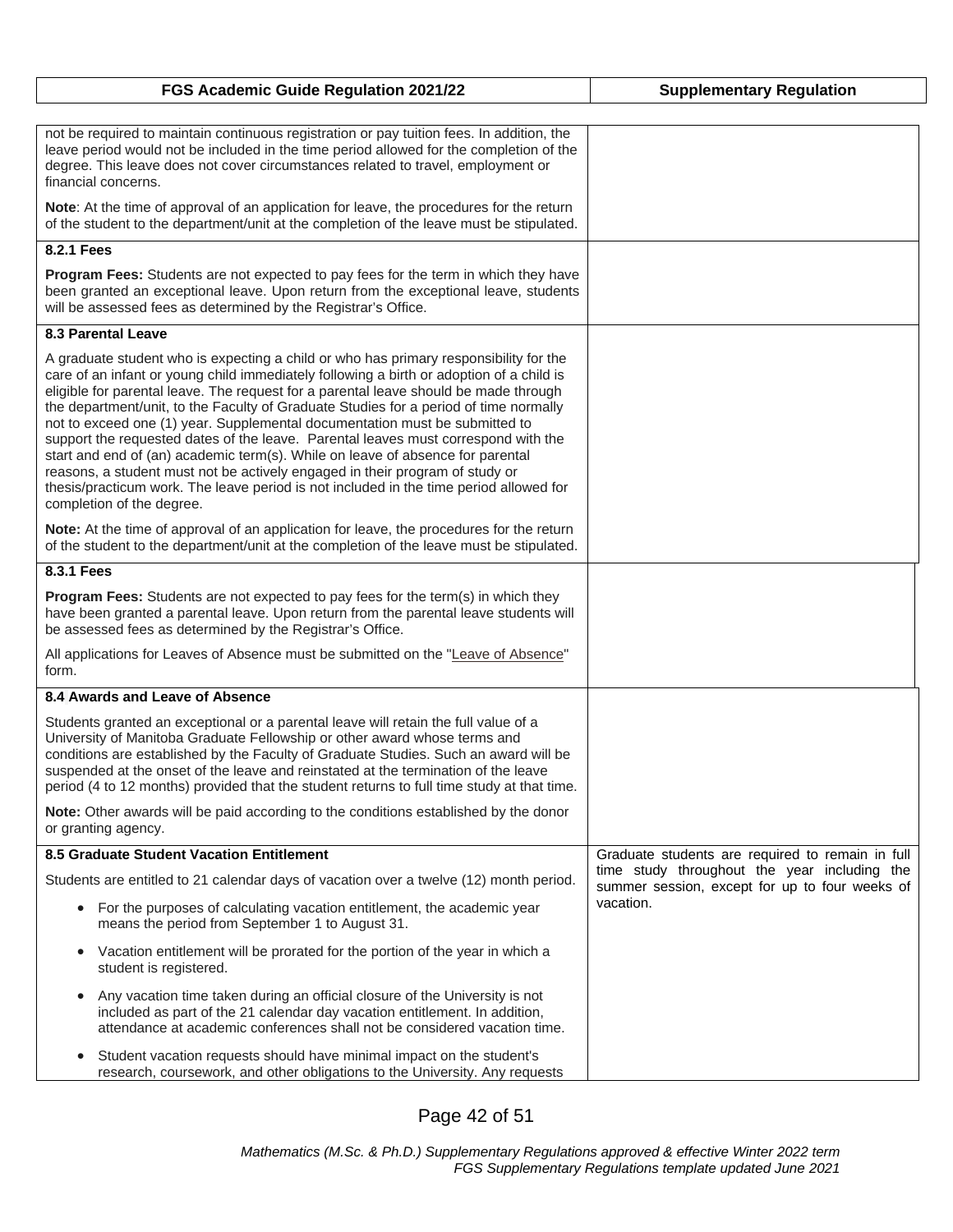| FGS Academic Guide Regulation 2021/22                                                                                                                                                                                                                                                                                                                                                               | <b>Supplementary Regulation</b>                                                                                                                                                                                                                                    |
|-----------------------------------------------------------------------------------------------------------------------------------------------------------------------------------------------------------------------------------------------------------------------------------------------------------------------------------------------------------------------------------------------------|--------------------------------------------------------------------------------------------------------------------------------------------------------------------------------------------------------------------------------------------------------------------|
|                                                                                                                                                                                                                                                                                                                                                                                                     |                                                                                                                                                                                                                                                                    |
| provided ahead of time and within these guidelines will not be unreasonably<br>denied.                                                                                                                                                                                                                                                                                                              |                                                                                                                                                                                                                                                                    |
| Should a conflict arise between a student's vacation request and a<br>$\bullet$<br>supervisor's expectations, the Department/Unit Head (or designate) shall<br>make a final determination.                                                                                                                                                                                                          |                                                                                                                                                                                                                                                                    |
| <b>SECTION 9: Appeals - Procedures and Guidelines</b>                                                                                                                                                                                                                                                                                                                                               | Students may appeal an academic decision made                                                                                                                                                                                                                      |
| 9.1 General                                                                                                                                                                                                                                                                                                                                                                                         | by an examiner or a committee of the department.<br>A formal appeal in writing must be addressed to the                                                                                                                                                            |
| Students who disagree with a decision have access to appeal routes as laid out by<br>various Faculty of Graduate Studies and University of Manitoba appeal procedures.<br>Student appeals may be limited by the scope of the inquiry available at each level and<br>category of appeal, as well as by the time restrictions for submission of appeals.                                              | Department Head within two weeks of the<br>announcement of the decision to the student. Upon<br>receipt of formal appeal from a student, the<br>Department Head shall forward it without delay to<br>the GSC. The GSC may recommend to the                         |
| A further limitation is that the Faculty of Graduate Studies rules and regulations,<br>established to uphold the academic rigour of the University of Manitoba, are generally<br>not subject to appeal unless an appeal route is otherwise stipulated. In situations<br>where no appeal route is available, a student may make a written request to the Dean<br>of the Faculty of Graduate Studies. | Department Head to appoint a reviewer or review<br>committee to assess the concerns raised in the<br>appeal. After the Head receives the review report<br>(if any), a final decision will be made by the GSC.<br>The Head will inform the student of the decision. |
| Students are referred to the appeals section of the University of Manitoba Governing<br>Documents for further details.                                                                                                                                                                                                                                                                              | Students may appeal this decision to the FGS.                                                                                                                                                                                                                      |
| For students registered in Joint Master's Programs (University of Manitoba and<br>University of Winnipeg), there is a different process for handling academic and<br>disciplinary appeals cases than normally used for University of Manitoba students in<br>regular programs (not Joint Programs). This process is outlined in the Joint Master's<br>Program Governing Document.                   |                                                                                                                                                                                                                                                                    |
| 9.2 Definitions                                                                                                                                                                                                                                                                                                                                                                                     |                                                                                                                                                                                                                                                                    |
| "Appellant" – the graduate student appealing a decision affecting the<br>student's own admission to, academic standing in, awards from or<br>disciplinary action by a department/unit or the Faculty of Graduate Studies;                                                                                                                                                                           |                                                                                                                                                                                                                                                                    |
| "Appeal Panel" – a panel convened from the members of the Faculty of<br>$\bullet$<br>Graduate Studies Appeals Committee by the Executive Committee of the<br>Faculty of Graduate Studies empowered to deal with appeals stemming from<br>decisions of departments/units or the Faculty of Graduate Studies, or<br>individuals designated to make such decisions;                                    |                                                                                                                                                                                                                                                                    |
| "Unit" – the department/unit council, or appeal body, whose decision is being<br>$\bullet$<br>appealed. This is understood to include decisions taken by individuals or<br>committees acting in the name of the department/unit and also to the<br>supplementary regulations pertinent to a department/unit's operation which<br>have been approved by the Faculty of Graduate Studies;             |                                                                                                                                                                                                                                                                    |
| "Respondent" - a representative of the Faculty of Graduate Studies<br>designated by the Dean of the Faculty of Graduate Studies to represent the<br>Faculty of Graduate Studies. In this document, "Respondent" may also refer<br>to a "Co-respondent" invited by the Respondent to represent the<br>department/unit unless otherwise noted.                                                        |                                                                                                                                                                                                                                                                    |
| 9.3 Types of Appeal                                                                                                                                                                                                                                                                                                                                                                                 |                                                                                                                                                                                                                                                                    |
| Several areas of appeal are available to appellants:                                                                                                                                                                                                                                                                                                                                                |                                                                                                                                                                                                                                                                    |
| admission;                                                                                                                                                                                                                                                                                                                                                                                          |                                                                                                                                                                                                                                                                    |
| academic;                                                                                                                                                                                                                                                                                                                                                                                           |                                                                                                                                                                                                                                                                    |
| discipline;                                                                                                                                                                                                                                                                                                                                                                                         |                                                                                                                                                                                                                                                                    |
| administration (e.g. fee appeals).                                                                                                                                                                                                                                                                                                                                                                  |                                                                                                                                                                                                                                                                    |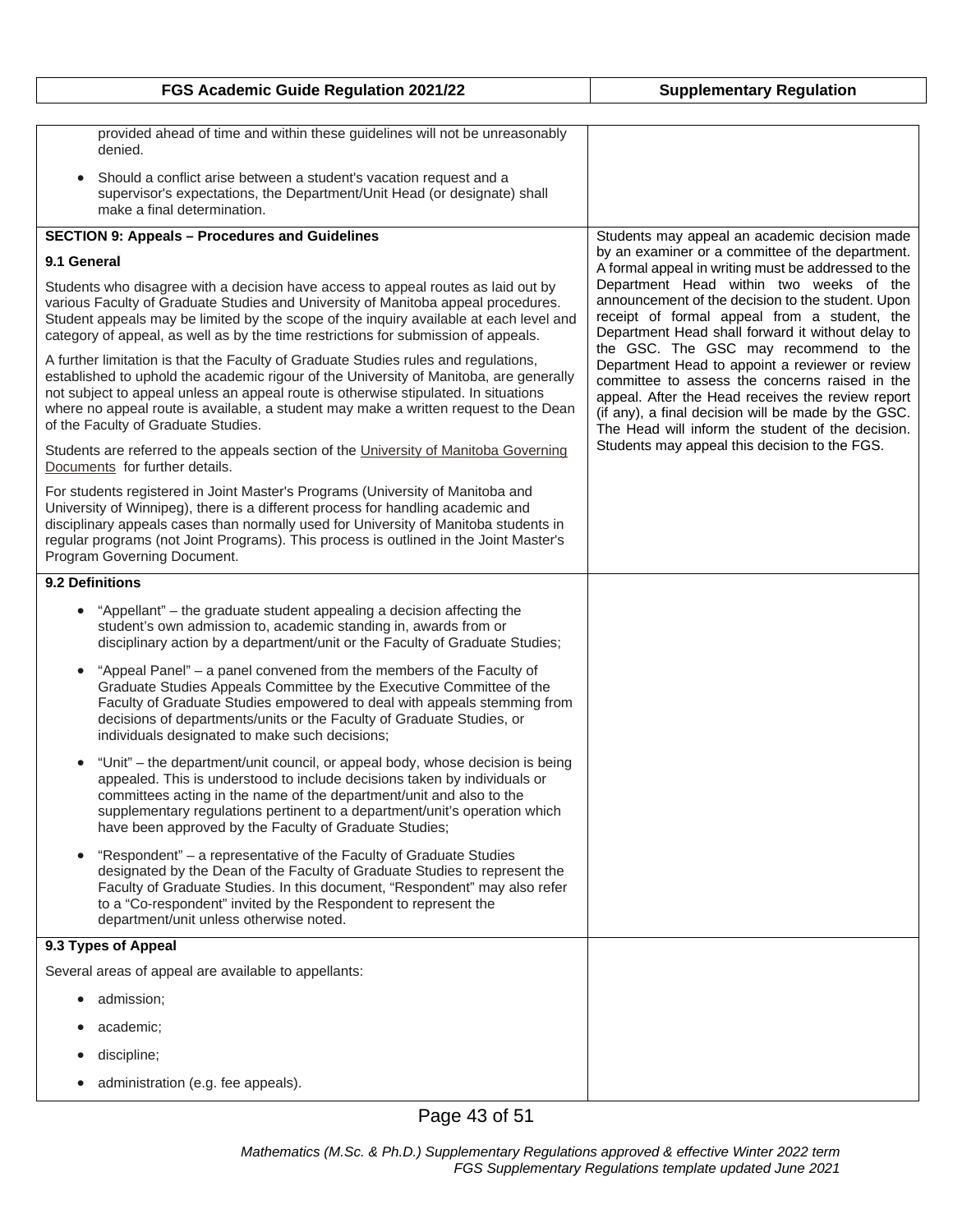| FGS Academic Guide Regulation 2021/22                                                                                                                                                                                                                                                                                                                                                                                                                                                                                                                                                                                                           | <b>Supplementary Regulation</b> |
|-------------------------------------------------------------------------------------------------------------------------------------------------------------------------------------------------------------------------------------------------------------------------------------------------------------------------------------------------------------------------------------------------------------------------------------------------------------------------------------------------------------------------------------------------------------------------------------------------------------------------------------------------|---------------------------------|
|                                                                                                                                                                                                                                                                                                                                                                                                                                                                                                                                                                                                                                                 |                                 |
| In all cases, appeals should be addressed to the Dean of the Faculty of Graduate<br>Studies. Appeals of decisions made by the Dean will be referred to an Appeal Panel.<br>A decision of the Faculty of Graduate Studies Appeal Panel is appealable only to the<br>Senate Committee on Appeals or the University Discipline Committee, as appropriate.<br>In all cases, an appellant shall have the option of being registered in, and undertaking<br>the responsibilities of, their program, until such time as they have exhausted the<br>university appeal process or the appellant decides not to appeal further, whichever<br>comes first. |                                 |
| A flow chart of the University of Manitoba Appeals Processes is available at this link.                                                                                                                                                                                                                                                                                                                                                                                                                                                                                                                                                         |                                 |
| 9.4 Admission Appeals                                                                                                                                                                                                                                                                                                                                                                                                                                                                                                                                                                                                                           |                                 |
| Please refer to University of Manitoba Governing Documents: Students: Policy:<br>Admission Appeals Procedures and Guidelines.                                                                                                                                                                                                                                                                                                                                                                                                                                                                                                                   |                                 |
| 9.5 Academic Appeals                                                                                                                                                                                                                                                                                                                                                                                                                                                                                                                                                                                                                            |                                 |
| Academic Appeals are appeals concerning academic decisions made by the<br>department/unit and/or the Faculty of Graduate Studies.                                                                                                                                                                                                                                                                                                                                                                                                                                                                                                               |                                 |
| 9.5.1 Appeal Considerations                                                                                                                                                                                                                                                                                                                                                                                                                                                                                                                                                                                                                     |                                 |
| The Faculty of Graduate Studies will consider appeals:                                                                                                                                                                                                                                                                                                                                                                                                                                                                                                                                                                                          |                                 |
| stemming from a decision of a department/unit on academic matters (e.g. first<br>failure of a candidacy examination) only after they have been dealt with by<br>the appropriate department/unit-level appeal process (if any), as is outlined in<br>the department/unit supplementary regulations;                                                                                                                                                                                                                                                                                                                                              |                                 |
| stemming from a decision of the Faculty of Graduate Studies (e.g. Required<br>$\bullet$<br>to Withdraw) which may follow the recommended action of a department/unit.                                                                                                                                                                                                                                                                                                                                                                                                                                                                           |                                 |
| stemming from a negative decision from the Registrar's Office on a final<br>$\bullet$<br>grade or term work grade appeal.                                                                                                                                                                                                                                                                                                                                                                                                                                                                                                                       |                                 |
| In all cases, appeals should be addressed to the Dean of the Faculty of Graduate<br>Studies.                                                                                                                                                                                                                                                                                                                                                                                                                                                                                                                                                    |                                 |
| A decision of the Appeal Panel is appealable only to the Senate Committee<br>on Appeals.                                                                                                                                                                                                                                                                                                                                                                                                                                                                                                                                                        |                                 |
| 9.5.2 Composition of an Appeal Panel                                                                                                                                                                                                                                                                                                                                                                                                                                                                                                                                                                                                            |                                 |
| Faculty members or students are disqualified from participating on an Appeal Panel if<br>they:                                                                                                                                                                                                                                                                                                                                                                                                                                                                                                                                                  |                                 |
| hold any academic appointment in the department/unit in which the appellant<br>$\bullet$<br>is registered;                                                                                                                                                                                                                                                                                                                                                                                                                                                                                                                                      |                                 |
| are/were a student in the department/unit in which the appellant is registered;<br>$\bullet$                                                                                                                                                                                                                                                                                                                                                                                                                                                                                                                                                    |                                 |
| were, as an individual, or as a member of a committee or board, responsible<br>٠<br>for making the decision being appealed.                                                                                                                                                                                                                                                                                                                                                                                                                                                                                                                     |                                 |
| Note: All members of an Appeal Panel shall participate in all of the deliberations<br>essential for the determination of the matter in dispute. If, in the course of hearing an<br>appeal, a member is not present at the commencement of the hearing or a member<br>cannot continue, the Panel may elect to proceed in the absence of that member. If<br>more than one (1) member is not present at the commencement or cannot continue,<br>the Appeal Panel must adjourn the proceedings.                                                                                                                                                     |                                 |
| 9.5.3 Grounds for an Academic Appeal                                                                                                                                                                                                                                                                                                                                                                                                                                                                                                                                                                                                            |                                 |
| It shall be the responsibility of the appellant to indicate clearly and specifically the<br>grounds warranting consideration of the appeal.                                                                                                                                                                                                                                                                                                                                                                                                                                                                                                     |                                 |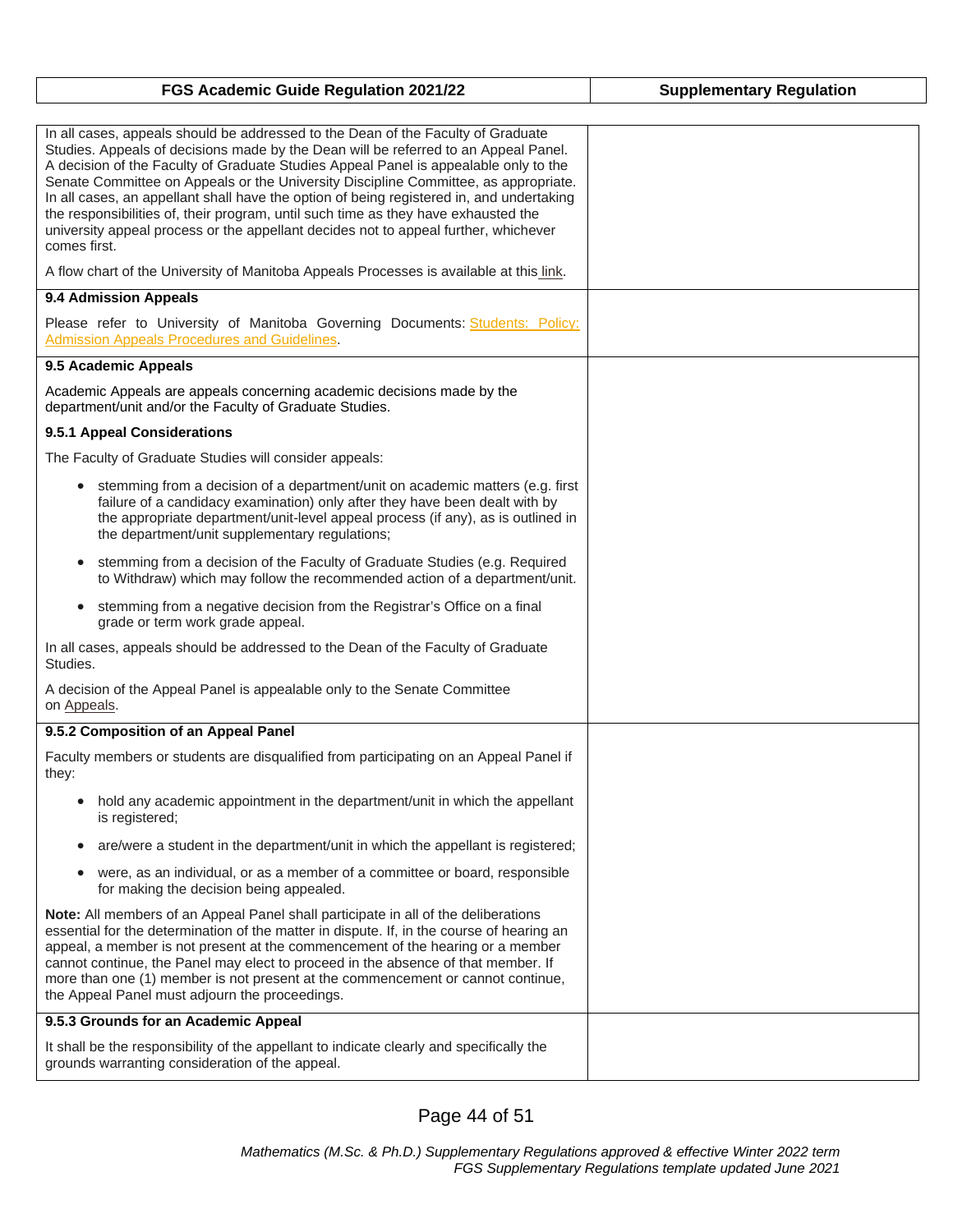| FGS Academic Guide Regulation 2021/22                                                                                                                                                                                                                                                                                                                                                                                                                                                                                                                                                                                                          | <b>Supplementary Regulation</b> |
|------------------------------------------------------------------------------------------------------------------------------------------------------------------------------------------------------------------------------------------------------------------------------------------------------------------------------------------------------------------------------------------------------------------------------------------------------------------------------------------------------------------------------------------------------------------------------------------------------------------------------------------------|---------------------------------|
|                                                                                                                                                                                                                                                                                                                                                                                                                                                                                                                                                                                                                                                |                                 |
| The Appeal Panel shall only consider an appeal if there is evidence that:                                                                                                                                                                                                                                                                                                                                                                                                                                                                                                                                                                      |                                 |
| • the department/unit or the Faculty of Graduate Studies failed to follow the<br>rules of natural justice;                                                                                                                                                                                                                                                                                                                                                                                                                                                                                                                                     |                                 |
| the department/unit or the Faculty of Graduate Studies failed to follow<br>$\bullet$<br>procedures;                                                                                                                                                                                                                                                                                                                                                                                                                                                                                                                                            |                                 |
| a department/unit or Faculty of Graduate Studies regulation has been unfairly<br>$\bullet$<br>or improperly applied, or has become inapplicable through lapse of time;                                                                                                                                                                                                                                                                                                                                                                                                                                                                         |                                 |
| there are documented mitigating circumstances (e.g. medical,<br>$\bullet$<br>compassionate);                                                                                                                                                                                                                                                                                                                                                                                                                                                                                                                                                   |                                 |
| there is apparent conflict between a Senate Regulation, a Faculty of<br>$\bullet$<br>Graduate Studies policy and/or a department/unit regulation.                                                                                                                                                                                                                                                                                                                                                                                                                                                                                              |                                 |
| 9.5.4 Academic Appeal Deadlines                                                                                                                                                                                                                                                                                                                                                                                                                                                                                                                                                                                                                |                                 |
| 9.5.4.1 Appeal of a Faculty of Graduate Studies Decision:                                                                                                                                                                                                                                                                                                                                                                                                                                                                                                                                                                                      |                                 |
| An appeal of action taken by any department/unit, committee, administrator or faculty<br>member within the Faculty of Graduate Studies must be submitted in writing by the<br>appellant to the Dean of the Faculty of Graduate Studies within fifteen (15) working<br>days of the date that the appellant was informed in writing of the action to be<br>appealed.                                                                                                                                                                                                                                                                             |                                 |
| 9.5.4.2 Appeals to Senate:                                                                                                                                                                                                                                                                                                                                                                                                                                                                                                                                                                                                                     |                                 |
| As per the University of Manitoba Governing Documents: Students: Policy: Appeals<br>Procedures, appeals to the Senate Committee on Appeals shall be filed with the<br>University Secretary within twenty (20) working days after the mailing of the notice of<br>decision from which the appeal is made.                                                                                                                                                                                                                                                                                                                                       |                                 |
| 9.5.5 Faculty of Graduate Studies Academic Appeals Process                                                                                                                                                                                                                                                                                                                                                                                                                                                                                                                                                                                     |                                 |
| 9.5.5.1 Submission of Appeal Package                                                                                                                                                                                                                                                                                                                                                                                                                                                                                                                                                                                                           |                                 |
| The Appellant must submit an appeal package consisting of an appeal form, a letter<br>outlining their appeal, and any relevant supporting documentation to the Faculty of<br>Graduate Studies within the above timeframe. Incomplete appeals may not be<br>considered.                                                                                                                                                                                                                                                                                                                                                                         |                                 |
| Upon receipt of a formal appeal, the Dean of the Faculty of Graduate Studies may, at<br>their discretion, consider the appeal or forward it to an Appeal Panel. If the Dean<br>considers the appeal, the student shall be informed of the outcome in writing. Decision<br>letters are issued via email to the appellant's University of Manitoba email address.<br>Hard copies of the letter will be made available upon request.                                                                                                                                                                                                              |                                 |
| 9.5.5.2 Faculty of Graduate Studies Appeals Committee                                                                                                                                                                                                                                                                                                                                                                                                                                                                                                                                                                                          |                                 |
| The appellant may appeal the Dean's decision to the Faculty of Graduate Studies<br>Appeals Committee within fifteen (15) working days of the date of the letter of<br>decision.                                                                                                                                                                                                                                                                                                                                                                                                                                                                |                                 |
| An Appeal Panel will be struck, and a teleconference meeting set by the Faculty of<br>Graduate Studies to determine whether the appellant has grounds to proceed to a<br>Hearing. If the Appeal Panel determines that the appellant has not substantiated their<br>grounds for appeal, the matter will not proceed to a hearing. The Panel will notify the<br>appellant and the Dean of Graduate Studies of their decision in writing. If the Appeal<br>Panel determines that the appellant has substantiated their grounds for appeal, the<br>appellant and the Dean of Graduate Studies will be notified and a hearing will be<br>scheduled. |                                 |
| If it is determined that the appeal will proceed to a hearing, the Appeal Panel may<br>request additional information, or of its own volition, call additional witnesses.                                                                                                                                                                                                                                                                                                                                                                                                                                                                      |                                 |

Page 45 of 51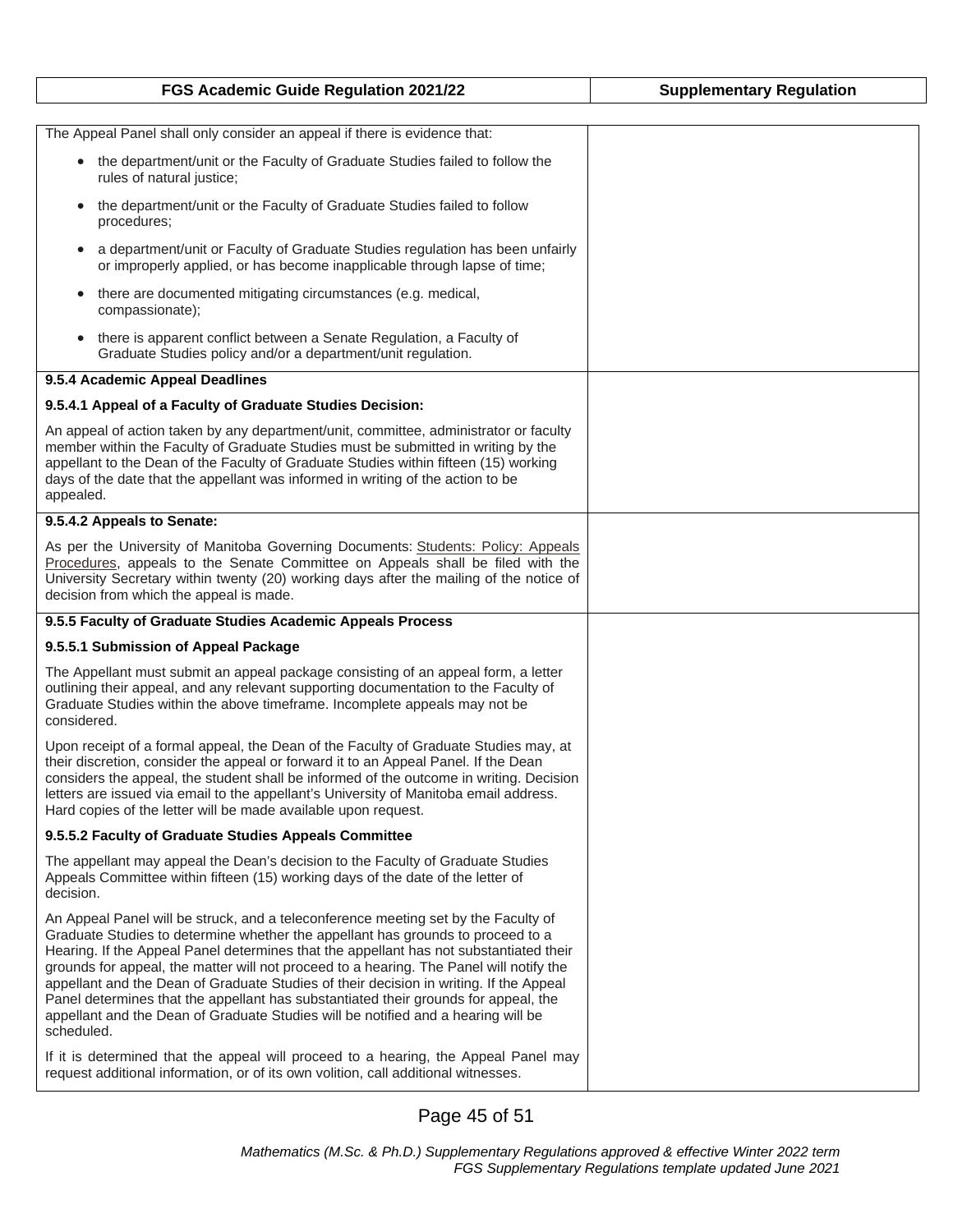| 9.5.5.3 Hearing Procedures                                                                                                                                                                                                                                                                                                                                                                                                                                                                                                                                                                                                                                                                                                   |
|------------------------------------------------------------------------------------------------------------------------------------------------------------------------------------------------------------------------------------------------------------------------------------------------------------------------------------------------------------------------------------------------------------------------------------------------------------------------------------------------------------------------------------------------------------------------------------------------------------------------------------------------------------------------------------------------------------------------------|
| The Faculty of Graduate Studies shall inform the appropriate department/unit head (or<br>designate) of the nature of the appeal and request that they accompany the Faculty of<br>Graduate Studies respondent as a co-respondent at the hearing. The co-respondent<br>will be requested to provide a letter responding to the appeal no later than fifteen (15)<br>business days before the date of the hearing. The respondent will be requested to<br>provide a letter addressed to the Chair of the Appeal Panel no later than ten (10)<br>working days prior to the hearing.                                                                                                                                             |
| The appellant shall be advised by the Dean of the Faculty of Graduate Studies of the<br>right to appear in person or to be represented by a student advocate, a fellow student<br>or other full-time member of the University community not receiving payment for<br>appearing, or working for legal aid. If the appellant wishes, one (1) member of their<br>immediate family, and a lawyer, may be present, but only as observers (i.e. they<br>cannot participate in the proceedings). The Faculty of Graduate Studies must be<br>notified of any persons accompanying the appellant at least ten (10) working days<br>prior to the hearing.                                                                              |
| The appellant, respondent, and appeal panel shall have the right to call witnesses to<br>appear before the panel. Witnesses are to be made available for questioning only and<br>will not be privy to the appeal documents or the hearing proceedings in which they are<br>not involved. The appellant must indicate their witness request in their appeal letter.<br>The respondent shall indicate their desire to invite a witness to the Chair of the Appeal<br>Panel no later than five (5) business days after receiving notice that the appeal will<br>proceed to a hearing. It is the responsibility of the party calling witnesses to ensure<br>that the witnesses are informed of the date and time of the hearing. |
| All documentation that the Appeal Panel will consider shall be made available through<br>the Faculty of Graduate Studies to both the appellant and the respondent at least one<br>(1) week in advance of the hearing with notification of the specific time and location of<br>the hearing. No additional materials should be presented at the time of the<br>hearing. In the case where a request is made to submit additional materials, the Chair<br>may postpone the hearing and allow no more than ten (10) working days for the other<br>party to respond to the new materials.                                                                                                                                        |
| Hearings shall be held in closed session unless at least one (1) party requests an<br>open hearing and all parties involved in the proceedings agree to the request. During<br>the hearing, the appellant or the respondent may request a change in the open or<br>closed nature of the hearing, at which time the Appeal Panel shall determine its<br>procedures.                                                                                                                                                                                                                                                                                                                                                           |
| The Appeal Panel shall convene prior to the arrival of the appellant (and/or<br>representative) and the respondent to discuss the order of proceedings and questions<br>raised by the appeal documents.                                                                                                                                                                                                                                                                                                                                                                                                                                                                                                                      |
| The order of proceedings is as follows:                                                                                                                                                                                                                                                                                                                                                                                                                                                                                                                                                                                                                                                                                      |
| The appellant and/or representative will be invited to make an opening<br>$\bullet$<br>statement, followed by rounds of questioning by the Panel and then the<br>respondent;                                                                                                                                                                                                                                                                                                                                                                                                                                                                                                                                                 |
| The respondent will be invited to make an opening statement, followed by<br>$\bullet$<br>rounds of questioning by the Panel and then the appellant and/or<br>representative;                                                                                                                                                                                                                                                                                                                                                                                                                                                                                                                                                 |
| The Panel will have the opportunity to ask further questions of all parties;<br>$\bullet$                                                                                                                                                                                                                                                                                                                                                                                                                                                                                                                                                                                                                                    |
| If applicable, witnesses will be called upon to enter the room individually. The<br>$\bullet$<br>Panel, appellant and/or representative and respondent will have the<br>opportunity to ask questions;                                                                                                                                                                                                                                                                                                                                                                                                                                                                                                                        |
| The appellant and/or representative and respondent will make closing<br>statements. No new information is permitted to be presented at this time;                                                                                                                                                                                                                                                                                                                                                                                                                                                                                                                                                                            |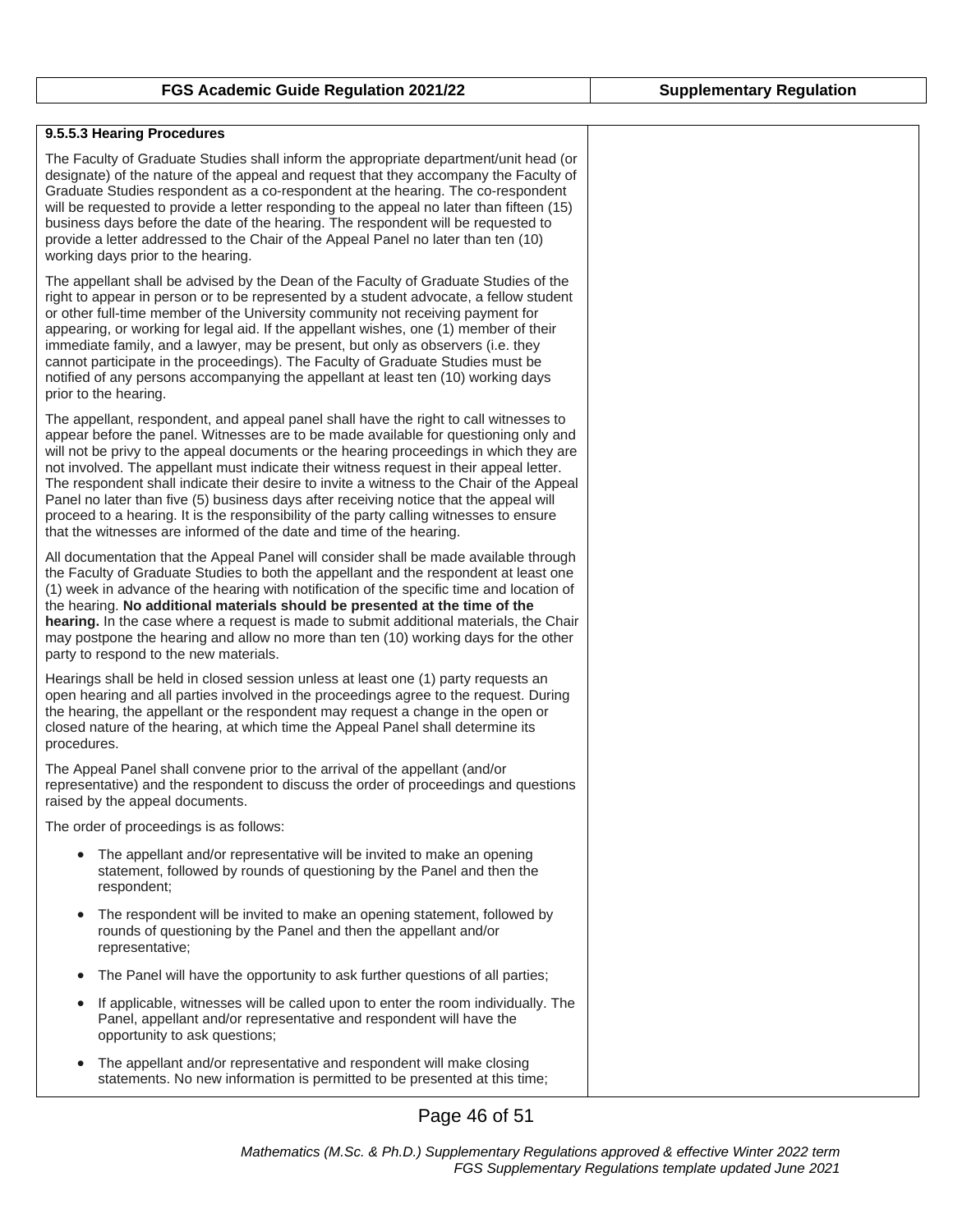| FGS Academic Guide Regulation 2021/22                                                                                                                                                                                                                                                                                                                                                                                                                                                                                                                                                                                                                                                                                                  | <b>Supplementary Regulation</b> |
|----------------------------------------------------------------------------------------------------------------------------------------------------------------------------------------------------------------------------------------------------------------------------------------------------------------------------------------------------------------------------------------------------------------------------------------------------------------------------------------------------------------------------------------------------------------------------------------------------------------------------------------------------------------------------------------------------------------------------------------|---------------------------------|
|                                                                                                                                                                                                                                                                                                                                                                                                                                                                                                                                                                                                                                                                                                                                        |                                 |
| The Panel will deliberate in camera (i.e. closed session).<br>$\bullet$                                                                                                                                                                                                                                                                                                                                                                                                                                                                                                                                                                                                                                                                |                                 |
| All parts of the meeting required by the Appeal Panel to deliberate or determine the<br>disposition of the appeal shall be held in camera. Such deliberations shall take into<br>account all documentation provided by the appellant and respondent, as well as all<br>testimonies heard during the hearing.                                                                                                                                                                                                                                                                                                                                                                                                                           |                                 |
| 9.5.5.4 Disposition                                                                                                                                                                                                                                                                                                                                                                                                                                                                                                                                                                                                                                                                                                                    |                                 |
| The Chair of the Appeal Panel shall inform the Dean of the Faculty of Graduate Studies<br>in writing of the disposition of the appeal, the reasons for the decision, and any actions<br>that may result. The Dean of the Faculty of Graduate Studies shall, in turn, inform the<br>appellant, their representative, and the department/unit in writing of the disposition of<br>the appeal, the reasons for the decision and any actions that may result. The appellant<br>shall be informed of their right of appeal to the Senate Committee on Appeals, including<br>relevant time limits. The Dean of the Faculty of Graduate Studies may inform the<br>department/unit of any recommendations brought forward by the Appeal Panel. |                                 |
| 9.6 Discipline Appeals                                                                                                                                                                                                                                                                                                                                                                                                                                                                                                                                                                                                                                                                                                                 |                                 |
| The specific jurisdiction of each of the Disciplinary Authorities is outlined in:                                                                                                                                                                                                                                                                                                                                                                                                                                                                                                                                                                                                                                                      |                                 |
| • Table 1: Jurisdiction of Disciplinary Authorities for Student Academic<br>Misconduct                                                                                                                                                                                                                                                                                                                                                                                                                                                                                                                                                                                                                                                 |                                 |
| Table 2: Jurisdiction of Disciplinary Authorities for Student Non-Academic<br>Misconduct                                                                                                                                                                                                                                                                                                                                                                                                                                                                                                                                                                                                                                               |                                 |
| Table 3: Disciplinary Actions and Disciplinary Authorities                                                                                                                                                                                                                                                                                                                                                                                                                                                                                                                                                                                                                                                                             |                                 |
| If the appeal is from a decision of the Dean of the Faculty of Graduate Studies the<br>appeal statement shall be delivered to the Dean of the Faculty of Graduate Studies on<br>behalf of the Local Discipline Committee (also commonly referred to as the "L.D.C.")                                                                                                                                                                                                                                                                                                                                                                                                                                                                   |                                 |
| If the appeal is from a decision of the L.D.C., the official statement shall be delivered to<br>the Secretary of the University Discipline Committee (U.D.C.) with a copy to the Dean<br>of the Faculty of Graduate Studies.                                                                                                                                                                                                                                                                                                                                                                                                                                                                                                           |                                 |
| 9.6.1 Discipline Appeal Deadlines                                                                                                                                                                                                                                                                                                                                                                                                                                                                                                                                                                                                                                                                                                      |                                 |
| If a student wishes to appeal a decision, the notice of appeal must be delivered in writing<br>to the appropriate person(s) within ten (10) working days of the student being notified<br>of the decision the student intends to appeal.                                                                                                                                                                                                                                                                                                                                                                                                                                                                                               |                                 |
| 9.6.2 Appeal of Disciplinary Action                                                                                                                                                                                                                                                                                                                                                                                                                                                                                                                                                                                                                                                                                                    |                                 |
| When the appeal is against a disciplinary decision made by the Faculty of Graduate<br>Studies, the appeal routes and procedures as outlined in the following shall<br>prevail: Student Discipline Appeal Procedure.                                                                                                                                                                                                                                                                                                                                                                                                                                                                                                                    |                                 |
| The student shall clearly indicate in the notice of appeal whether they are appealing<br>the decision on:                                                                                                                                                                                                                                                                                                                                                                                                                                                                                                                                                                                                                              |                                 |
| the finding of facts;<br>1.                                                                                                                                                                                                                                                                                                                                                                                                                                                                                                                                                                                                                                                                                                            |                                 |
| the disposition determined by the disciplinary authority; or<br>2.                                                                                                                                                                                                                                                                                                                                                                                                                                                                                                                                                                                                                                                                     |                                 |
| 3.<br>both $(1)$ and $(2)$ .                                                                                                                                                                                                                                                                                                                                                                                                                                                                                                                                                                                                                                                                                                           |                                 |
| 9.7 Fee Appeals                                                                                                                                                                                                                                                                                                                                                                                                                                                                                                                                                                                                                                                                                                                        |                                 |
| Please refer to the Registrar's Office webpage on fee appeals. To initiate the Fee<br>Appeal process, the student must complete a Fee Appeal form, available at the former<br>link. For information about Fee Appeals, please visit the Registrar's Office online or in<br>person at 400 University Centre.                                                                                                                                                                                                                                                                                                                                                                                                                            |                                 |
| 9.8 Term Work Appeals                                                                                                                                                                                                                                                                                                                                                                                                                                                                                                                                                                                                                                                                                                                  |                                 |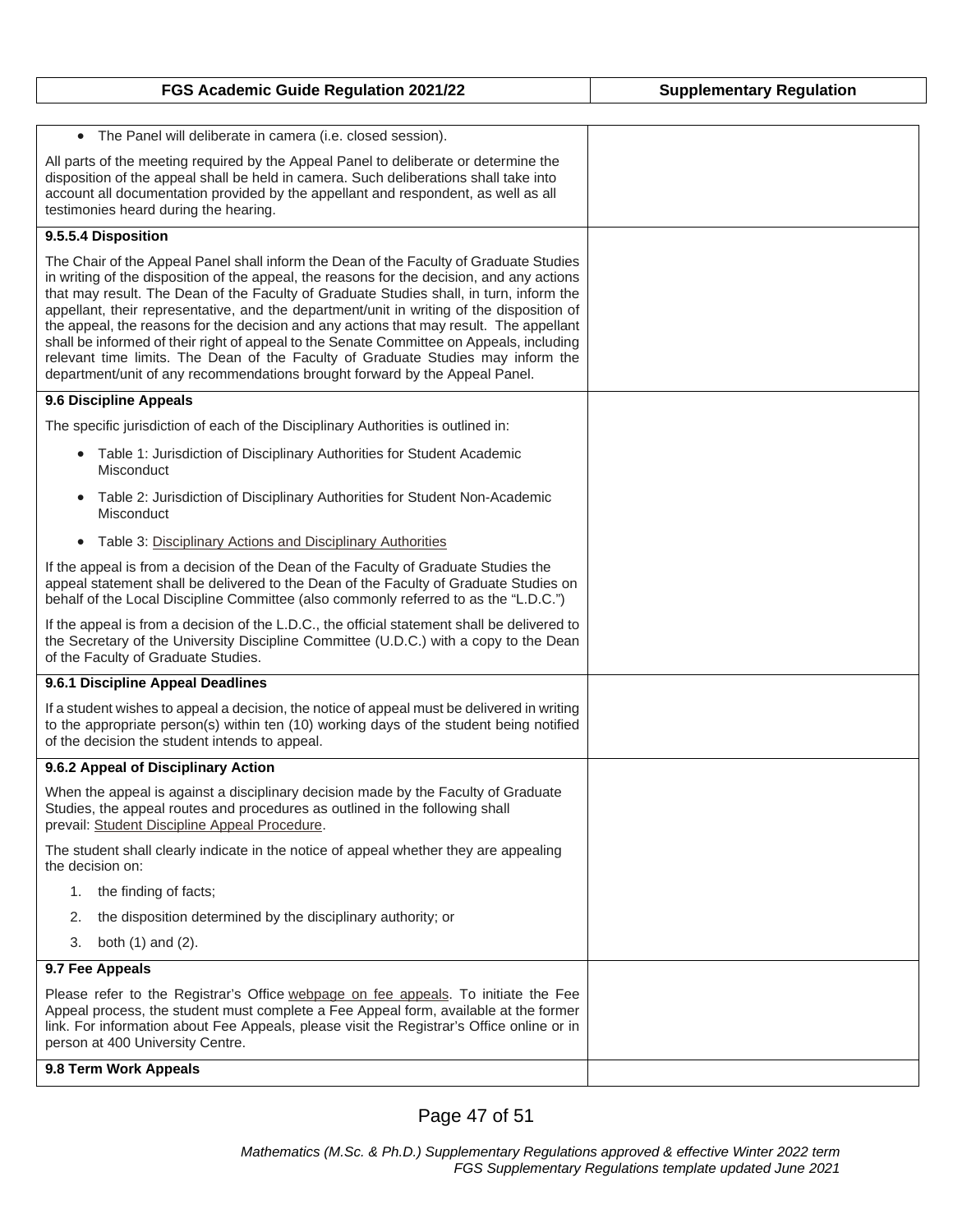| FGS Academic Guide Regulation 2021/22                                                                                                                                                                                                                                                                                                                                                                                                                                                                                                                                                                                                                                         | <b>Supplementary Regulation</b> |
|-------------------------------------------------------------------------------------------------------------------------------------------------------------------------------------------------------------------------------------------------------------------------------------------------------------------------------------------------------------------------------------------------------------------------------------------------------------------------------------------------------------------------------------------------------------------------------------------------------------------------------------------------------------------------------|---------------------------------|
|                                                                                                                                                                                                                                                                                                                                                                                                                                                                                                                                                                                                                                                                               |                                 |
| Students are encouraged to discuss matters relating to grading of term work with their<br>instructor in the first instance. Further appeals of grades on academic term work shall<br>be directed, by the appellant, to the department/unit responsible for the course within<br>ten (10) working days after the grades for term work have been communicated to<br>students. Following receipt of the appropriate appeal form and evidence of payment of<br>the refundable appeal fee, the department/unit shall consider the appeal and provide a<br>decision within fifteen (15) working days. Please refer to the Registrar's Office<br>website for additional information. |                                 |
| 9.9 Final Grade Appeals                                                                                                                                                                                                                                                                                                                                                                                                                                                                                                                                                                                                                                                       |                                 |
| Please refer to the Registrar's Office webpage on grade appeals. To initiate the Grade<br>Appeal process, the student must complete a Grade Appeal form, available at the<br>former link. For information about Grade Appeals, please visit the Registrar's Office<br>online or in person at 400 University Centre.                                                                                                                                                                                                                                                                                                                                                           |                                 |
| 9.10 Assistance with Appeals                                                                                                                                                                                                                                                                                                                                                                                                                                                                                                                                                                                                                                                  |                                 |
| The Office of Student Advocacy & Case Management, 520 University Centre, provides<br>information and assistance to students regarding all appeal processes. It is strongly<br>recommended that students contact the Office of Student Advocacy & Case<br>Management to assist them with any appeal they are considering.                                                                                                                                                                                                                                                                                                                                                      |                                 |
| <b>APPENDIX 1: Thesis/Practicum Types</b>                                                                                                                                                                                                                                                                                                                                                                                                                                                                                                                                                                                                                                     |                                 |
| A student/candidate may present a thesis/practicum in one of two acceptable formats:                                                                                                                                                                                                                                                                                                                                                                                                                                                                                                                                                                                          |                                 |
| Regular style<br>$\bullet$                                                                                                                                                                                                                                                                                                                                                                                                                                                                                                                                                                                                                                                    |                                 |
| Manuscript/grouped manuscript style<br>$\bullet$                                                                                                                                                                                                                                                                                                                                                                                                                                                                                                                                                                                                                              |                                 |
| The type of thesis/practicum must be approved by the advisory committee and comply<br>with all regulations of the Faculty of Graduate Studies and any supplementary<br>regulations of the department/unit.                                                                                                                                                                                                                                                                                                                                                                                                                                                                    |                                 |
| 1.0 Regular Style                                                                                                                                                                                                                                                                                                                                                                                                                                                                                                                                                                                                                                                             |                                 |
| 1.1 Prefatory Pages                                                                                                                                                                                                                                                                                                                                                                                                                                                                                                                                                                                                                                                           |                                 |
| 1.1.1 Title Page                                                                                                                                                                                                                                                                                                                                                                                                                                                                                                                                                                                                                                                              |                                 |
| The title page should contain the following information:                                                                                                                                                                                                                                                                                                                                                                                                                                                                                                                                                                                                                      |                                 |
| the title of the thesis/practicum                                                                                                                                                                                                                                                                                                                                                                                                                                                                                                                                                                                                                                             |                                 |
| the name of the University                                                                                                                                                                                                                                                                                                                                                                                                                                                                                                                                                                                                                                                    |                                 |
| the degree for which the thesis/practicum is submitted<br>$\bullet$                                                                                                                                                                                                                                                                                                                                                                                                                                                                                                                                                                                                           |                                 |
| the name of the department/unit<br>$\bullet$                                                                                                                                                                                                                                                                                                                                                                                                                                                                                                                                                                                                                                  |                                 |
| the full name of the author<br>$\bullet$                                                                                                                                                                                                                                                                                                                                                                                                                                                                                                                                                                                                                                      |                                 |
| the copyright notation ©<br>$\bullet$                                                                                                                                                                                                                                                                                                                                                                                                                                                                                                                                                                                                                                         |                                 |
| The title must be a meaningful description of the content of the research. The author's<br>name should be in full, identical to the name under which they are registered and be<br>consistent on all other documents. A sample title page can be found on this link.                                                                                                                                                                                                                                                                                                                                                                                                          |                                 |
| 1.1.2 Abstract                                                                                                                                                                                                                                                                                                                                                                                                                                                                                                                                                                                                                                                                |                                 |
| The abstract is expected to provide a concise, accurate account of the thesis/practicum.<br>Abstract maximum length is 350 words. An abstract should contain a statement of the<br>problem, methods, results, and conclusions.                                                                                                                                                                                                                                                                                                                                                                                                                                                |                                 |
| 1.1.3 Acknowledgements                                                                                                                                                                                                                                                                                                                                                                                                                                                                                                                                                                                                                                                        |                                 |
| The content of this single page is left to the discretion of the author. For example, the<br>page may make reference to the student/candidate's advisor/co-advisor and advisory                                                                                                                                                                                                                                                                                                                                                                                                                                                                                               |                                 |

Page 48 of 51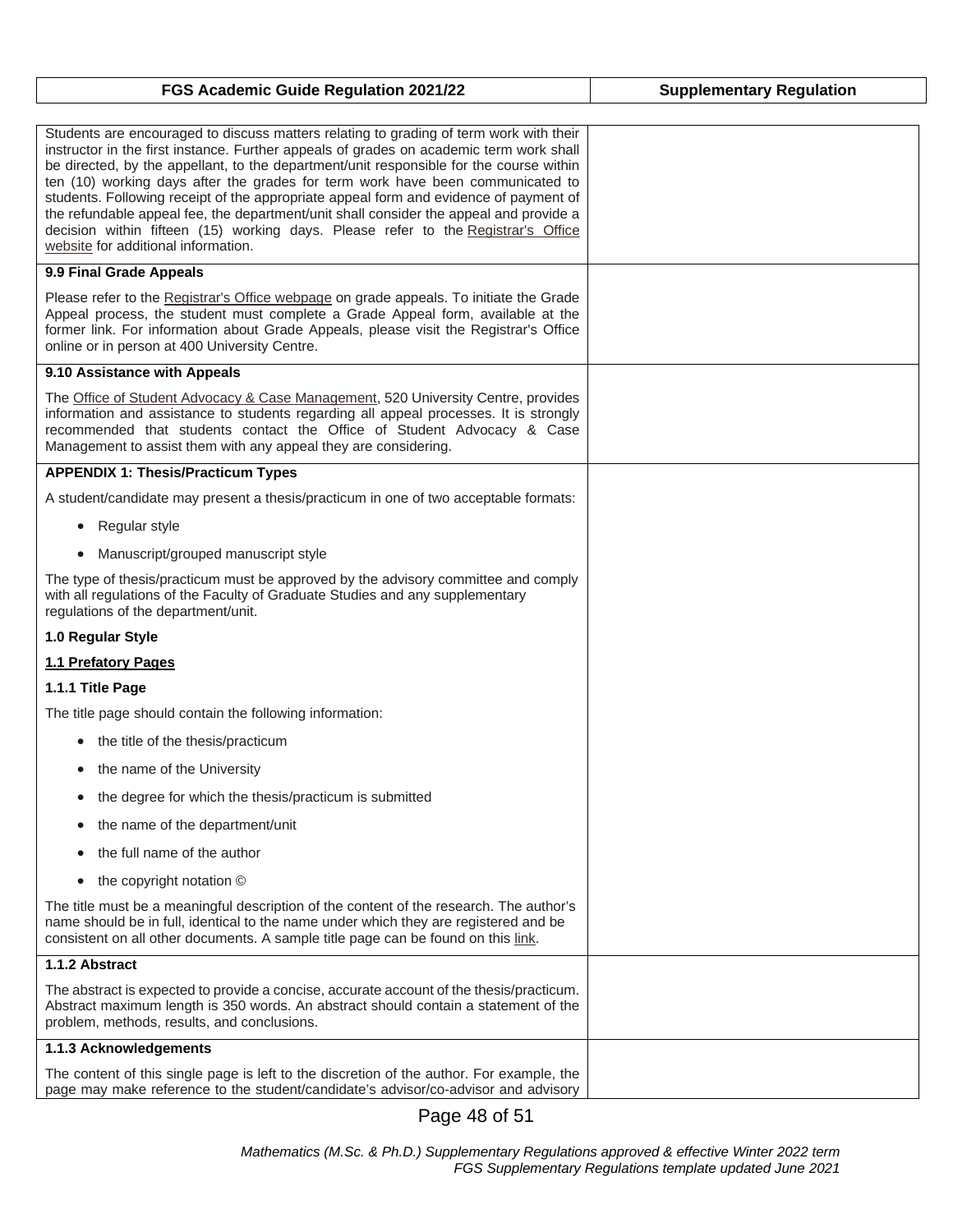| FGS Academic Guide Regulation 2021/22                                                                                                                                                                                                                                                                                                                 | <b>Supplementary Regulation</b> |
|-------------------------------------------------------------------------------------------------------------------------------------------------------------------------------------------------------------------------------------------------------------------------------------------------------------------------------------------------------|---------------------------------|
|                                                                                                                                                                                                                                                                                                                                                       |                                 |
| committee, to other individuals who have provided invaluable assistance to the<br>development of the thesis/practicum, and to sources of financial assistance or other<br>support.                                                                                                                                                                    |                                 |
| 1.1.4 Dedication                                                                                                                                                                                                                                                                                                                                      |                                 |
| A single page pertaining to a dedication is allowed.                                                                                                                                                                                                                                                                                                  |                                 |
| 1.1.5 Table of Contents                                                                                                                                                                                                                                                                                                                               |                                 |
| This must list and provide page references to all elements of the thesis/practicum. The<br>numbering and formatting must be identical to the way the material appears in the text.<br>Page numbers should be right justified. A sample table of contents can be found at<br>this link.                                                                |                                 |
| 1.1.6 List of Tables                                                                                                                                                                                                                                                                                                                                  |                                 |
| This should immediately follow the Table of Contents and be of the same format. The<br>list must include the number, name and page number of each table.                                                                                                                                                                                              |                                 |
| 1.1.7 List of Figures                                                                                                                                                                                                                                                                                                                                 |                                 |
| This should immediately follow the List of Tables and be of the same format as the<br>Table of Contents. The list must include the number, name and page number of each<br>figure.                                                                                                                                                                    |                                 |
| 1.1.8 List of Copyrighted Material                                                                                                                                                                                                                                                                                                                    |                                 |
| On occasion students/candidates include images, figures, photos and other materials<br>from copyrighted sources. Written permission from the copyright holder is required. This<br>should follow the List of Figures and follow the same format as the Table of Contents.<br>For further information on copyright please refer to the following link. |                                 |
| 1.2 Format                                                                                                                                                                                                                                                                                                                                            |                                 |
| 1.2.1 Styles                                                                                                                                                                                                                                                                                                                                          |                                 |
| The thesis/practicum should be written in a standard style manual that has been<br>recommended by the department/unit. Manuals recommended by the Faculty of<br>Graduate Studies include but are not limited to:                                                                                                                                      |                                 |
| American Psychological Association, Publication Manual of the American<br>$\bullet$<br>Psychological Association                                                                                                                                                                                                                                      |                                 |
| Kate L. Turabian, A Manual for Writers of Term Papers, Theses and<br>$\bullet$<br><b>Dissertations</b>                                                                                                                                                                                                                                                |                                 |
| The Modern Language Association of America, MLA Handbook for Writers of<br>$\bullet$<br><b>Research Papers</b>                                                                                                                                                                                                                                        |                                 |
| University of Chicago Press, The Chicago Manual of Style<br>$\bullet$                                                                                                                                                                                                                                                                                 |                                 |
| Students should always use the latest edition available. If there is a conflict between<br>the instructions in this guide and the style manual chosen, the former should be<br>followed.                                                                                                                                                              |                                 |
| 1.2.2 Spelling                                                                                                                                                                                                                                                                                                                                        |                                 |
| Canadian, British or American spelling is acceptable, but one style must be used<br>consistently throughout the document.                                                                                                                                                                                                                             |                                 |
| 1.2.3 Format                                                                                                                                                                                                                                                                                                                                          |                                 |
| One-and-a-half (1.5) space all text material; footnotes and long quotations may be<br>single spaced. The entire thesis/practicum must be in the same text font, style, and<br>size. Font size should be no less than 12pt Times Roman. Full justification of the text<br>is not required.                                                             |                                 |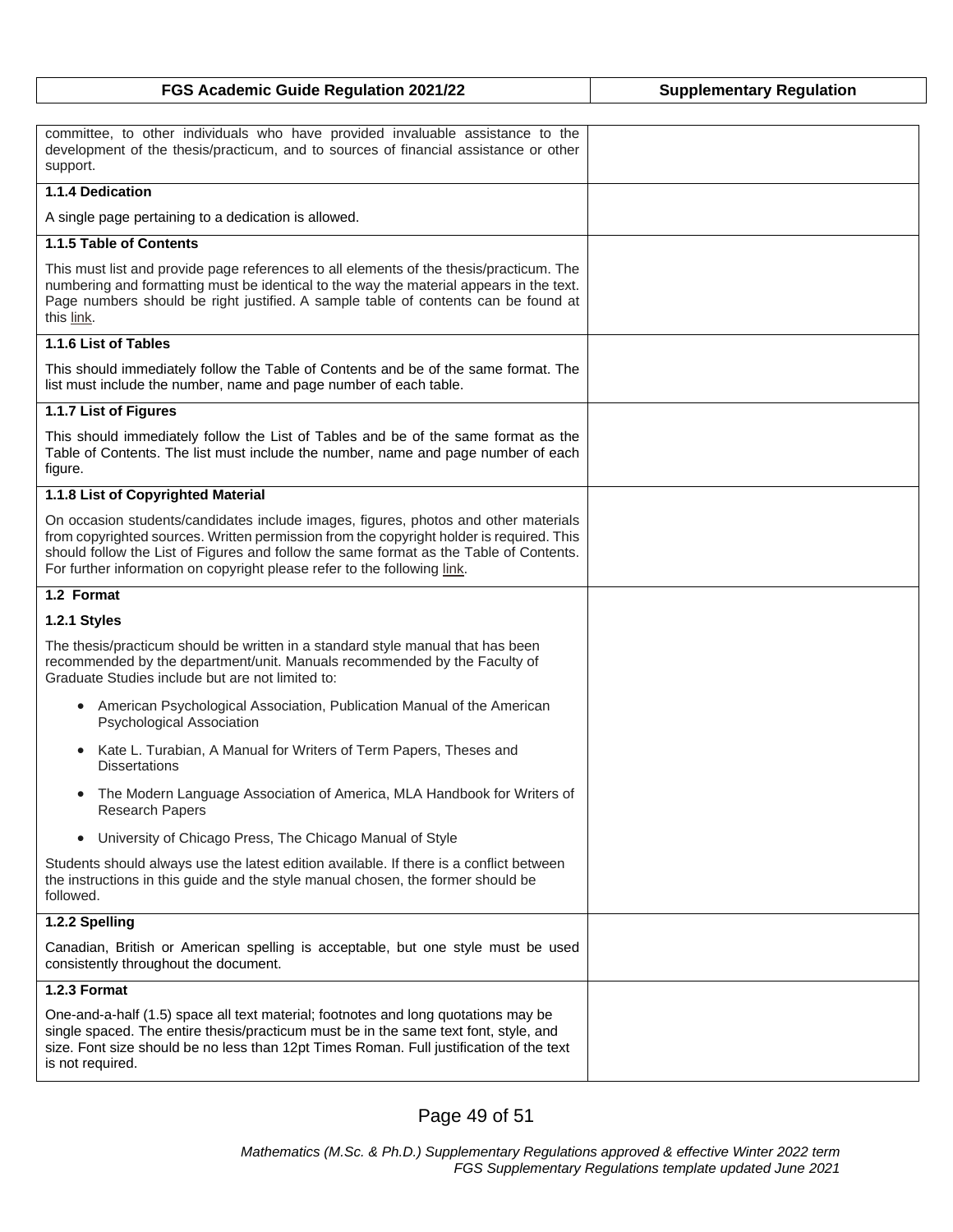| FGS Academic Guide Regulation 2021/22                                                                                                                                                                                                                                                                                                                                                                                                      | <b>Supplementary Regulation</b> |
|--------------------------------------------------------------------------------------------------------------------------------------------------------------------------------------------------------------------------------------------------------------------------------------------------------------------------------------------------------------------------------------------------------------------------------------------|---------------------------------|
|                                                                                                                                                                                                                                                                                                                                                                                                                                            |                                 |
| 1.2.4 Margins                                                                                                                                                                                                                                                                                                                                                                                                                              |                                 |
| It is imperative that the specified margins be observed throughout the<br>thesis/practicum. Leave at least a one inch (1.0") margin from the top, bottom, left,<br>and right hand edges of the paper. These margins apply to all material, including<br>appendices, diagrams, maps, photographs, charts, tables, etc.                                                                                                                      |                                 |
| 1.2.5 Page Numbers                                                                                                                                                                                                                                                                                                                                                                                                                         |                                 |
| Each page in the thesis/practicum must be numbered consecutively. Illustrative pages<br>and appendices must also be numbered. Roman numerals should be used for the<br>prefatory pages. The remaining pages of the thesis/practicum, beginning with the<br>introduction (Chapter One) should be numbered consecutively in Arabic numerals.                                                                                                 |                                 |
| 1.3 Footnotes, References and Appendices                                                                                                                                                                                                                                                                                                                                                                                                   |                                 |
| Instructions in the style manual recommended by the department/unit should be<br>followed. Regardless of which style manual is used, format selected must be<br>consistent throughout the document.                                                                                                                                                                                                                                        |                                 |
| 1.4 Figures, Illustrations, Photographs and Design Drawings                                                                                                                                                                                                                                                                                                                                                                                |                                 |
| <b>1.4.1 Illustrative Material</b>                                                                                                                                                                                                                                                                                                                                                                                                         |                                 |
| All illustrative material must be consistent throughout the thesis/practicum. All figures,<br>illustrations, photographs and drawings must be numbered consecutively in Arabic<br>numerals and accompanied with a title. The material should appear as soon as<br>possible after as it is mentioned in the text. All original materials should be of high<br>quality, with sharp and clear images.                                         |                                 |
| 1.4.2 Layout of Tables and Figures                                                                                                                                                                                                                                                                                                                                                                                                         |                                 |
| Each table and figure must have a number and title. The number and title should<br>appear at the top or bottom of the table or figure as per style. The title of the table or<br>figure should be as short as possible and indicate the major focus of the material<br>within the table or figure.                                                                                                                                         |                                 |
| <b>1.5 Additional Materials</b>                                                                                                                                                                                                                                                                                                                                                                                                            |                                 |
| 1.5.1 Consent and Access to Information Forms                                                                                                                                                                                                                                                                                                                                                                                              |                                 |
| Sample copies of consent forms that were used to obtain consent from participants to<br>take part in the information gathering procedures for the thesis/practicum must be<br>included in an Appendix. Any personal information including signatures must be<br>omitted from the submitted form to meet F.I.P.P.A. regulations.                                                                                                            |                                 |
| In some cases, approval from an agency, institution or corporation may have been<br>required before the information gathering procedures could proceed. The original<br>approval form for access should be retained by the student with a copy provided to<br>the Faculty of Graduate Studies upon completion of the thesis/practicum.                                                                                                     |                                 |
| 1.5.2 Use of Copyrighted Material                                                                                                                                                                                                                                                                                                                                                                                                          |                                 |
| If the thesis/practicum includes copyrighted material (images or more than a<br>reasonable extract (according to the Copyright Act) of another person's work),<br>permission must be obtained from the copyright holder. A "Sample Permission Letter"<br>is available on the Copyright Office website.                                                                                                                                     |                                 |
| In some cases, copyright holders prefer to use their own permission forms and/or will<br>provide their permission electronically. Both of these are acceptable by the Faculty of<br>Graduate Studies.                                                                                                                                                                                                                                      |                                 |
| Note that obtaining permission may take a considerable amount of time and this must<br>be taken into consideration when meeting a thesis/practicum submission deadline. A<br>reference to written permission having been obtained must be included under the<br>image or text. The reference should also include the date the permission was granted,<br>and the name/title of the copyright holder(s). The original form(s) signed by the |                                 |

Page 50 of 51